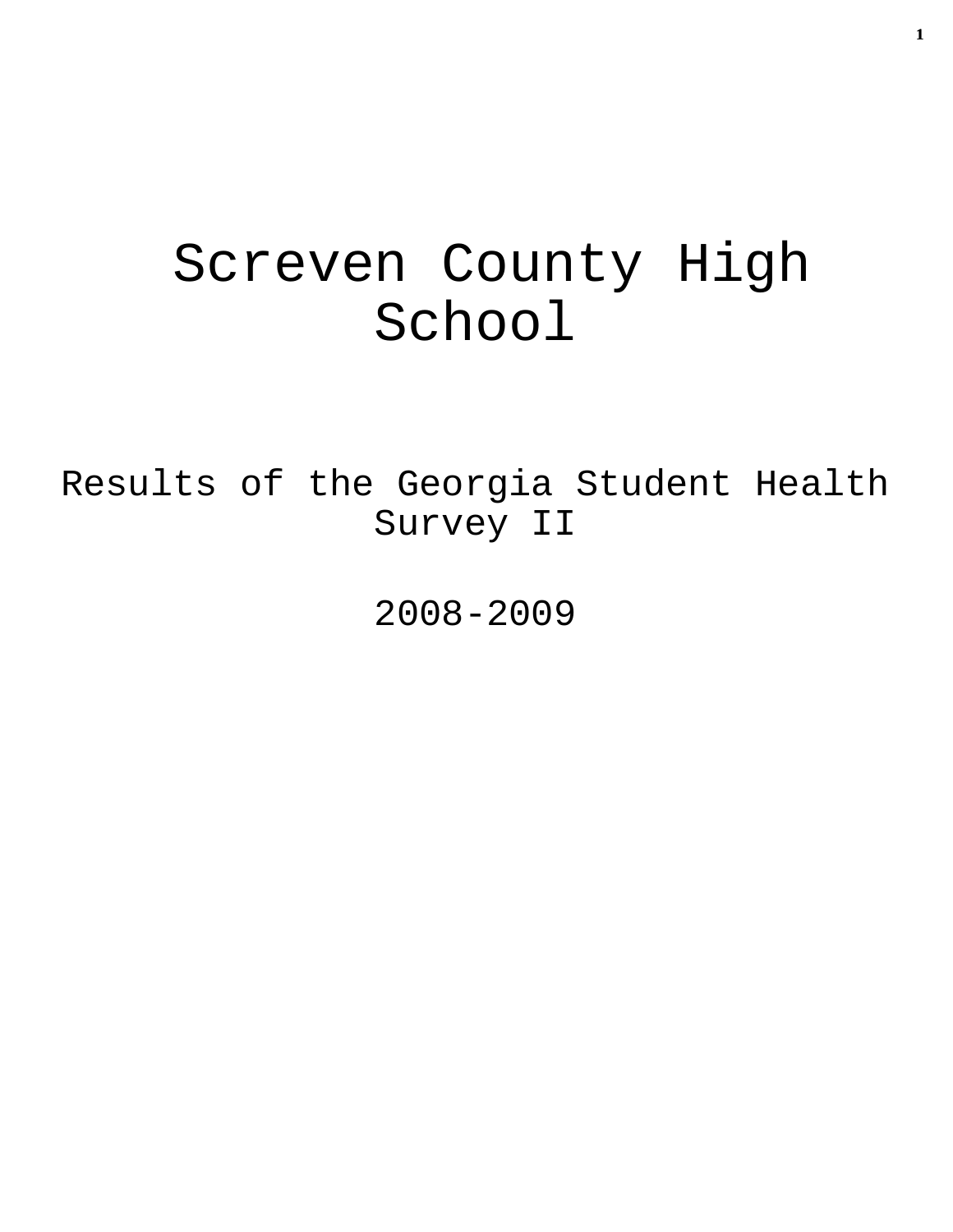# *Demographics* **2**

| Grade                    |     |  |  |
|--------------------------|-----|--|--|
| <b>Grade   Frequency</b> |     |  |  |
| 10                       | 145 |  |  |
| 12                       | 109 |  |  |

| <b>Frequency</b> | <b>Table of Gender by Grade</b> |              |             |              |
|------------------|---------------------------------|--------------|-------------|--------------|
| <b>Col Pct</b>   |                                 | Grade(Grade) |             |              |
|                  | Gender(Gender)                  | 10           | 12          | <b>Total</b> |
|                  | <b>Female</b>                   | 69<br>47.59  | 64<br>58.72 | 133          |
|                  | <b>Male</b>                     | 76<br>52.41  | 45<br>41.28 | 121          |
|                  | <b>Total</b>                    | 145          | 109         | 254          |

| <b>Frequency</b> |
|------------------|
| <b>Col Pct</b>   |

| <b>Table of Ethnicity by Grade</b> |              |             |              |  |  |
|------------------------------------|--------------|-------------|--------------|--|--|
|                                    | Grade(Grade) |             |              |  |  |
| <b>Ethnicity</b> (Ethnicity)       | 10           | 12          | <b>Total</b> |  |  |
| <b>Black</b>                       | 72<br>49.66  | 57<br>52.29 | 129          |  |  |
| <b>Hispanic</b>                    | 1<br>0.69    | 0<br>0.00   | 1            |  |  |
| <b>White</b>                       | 65<br>44.83  | 50<br>45.87 | 115          |  |  |
| <b>Asian</b>                       | 1<br>0.69    | 0.92        | 2            |  |  |
| <b>Other</b>                       | 6<br>4.14    | 1<br>0.92   | 7            |  |  |
| <b>Total</b>                       | 145          | 109         | 254          |  |  |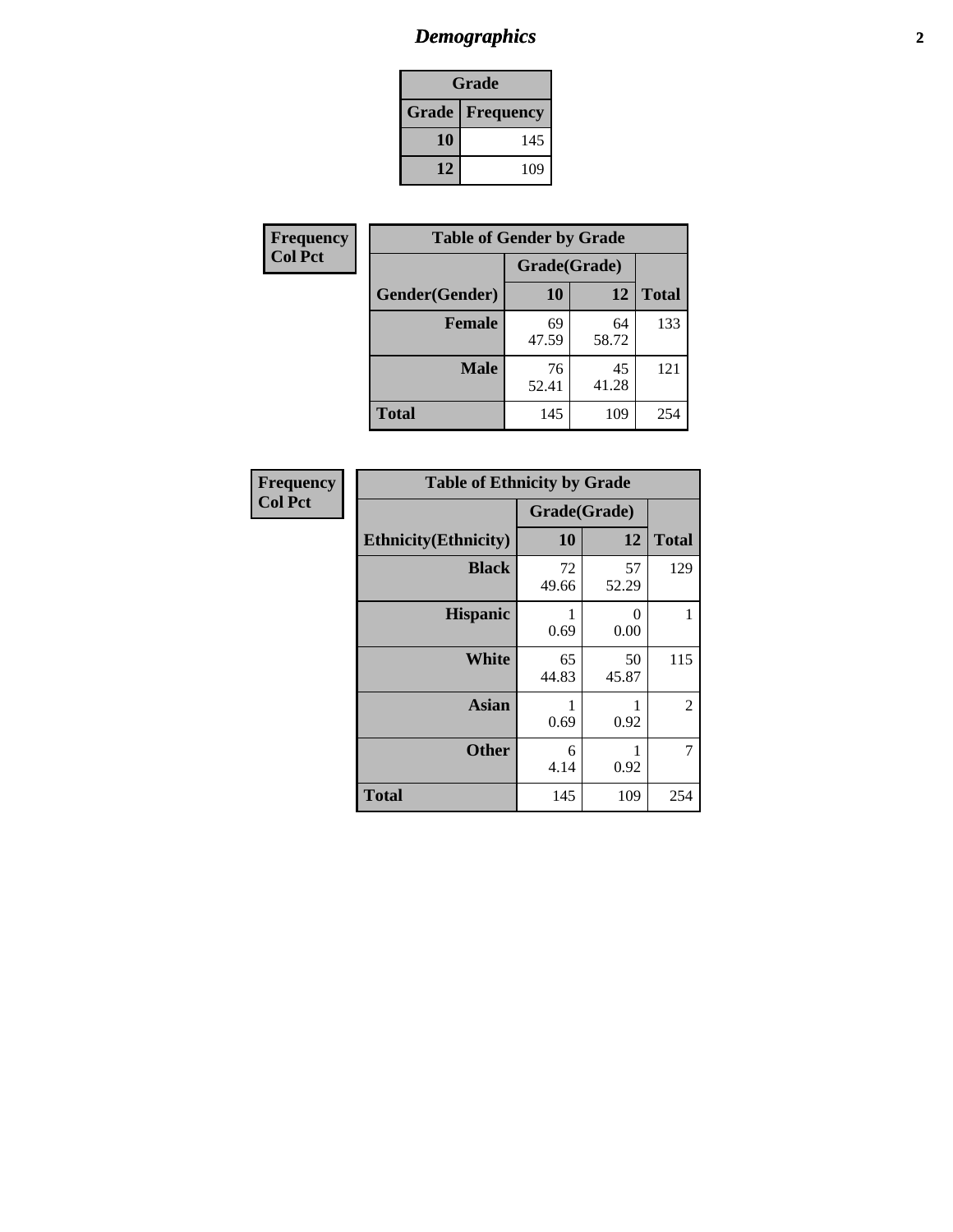#### *Title IV, Part A, Schedule A* **3** *Goal 1: Ensure that all schools are drug-free Baseline Data: Year 2008-2009 Prevalence of Drug Use*

| Frequency<br><b>Col Pct</b> | <b>Table of AlcoholAlt by Grade</b> |              |             |              |  |
|-----------------------------|-------------------------------------|--------------|-------------|--------------|--|
|                             | AlcoholAlt(Alcohol                  | Grade(Grade) |             |              |  |
|                             | use, past 30 days)                  | <b>10</b>    | 12          | <b>Total</b> |  |
|                             | <b>Yes</b>                          | 45<br>31.03  | 45<br>41.28 | 90           |  |
|                             | N <sub>0</sub>                      | 100<br>68.97 | 64<br>58.72 | 164          |  |
|                             | <b>Total</b>                        | 145          | 109         | 254          |  |

| Frequency<br><b>Col Pct</b> | <b>Table of TobaccoAny by Grade</b> |              |             |              |  |
|-----------------------------|-------------------------------------|--------------|-------------|--------------|--|
|                             | <b>TobaccoAny(Tobacco</b>           | Grade(Grade) |             |              |  |
|                             | use, past 30 days)                  | <b>10</b>    | 12          | <b>Total</b> |  |
|                             | Yes                                 | 26<br>17.93  | 38<br>34.86 | 64           |  |
|                             | N <sub>0</sub>                      | 119<br>82.07 | 71<br>65.14 | 190          |  |
|                             | Total                               | 145          | 109         | 254          |  |

| Frequency<br><b>Col Pct</b> | <b>Table of MarijuanaAlt by Grade</b> |              |             |              |  |
|-----------------------------|---------------------------------------|--------------|-------------|--------------|--|
|                             | MarijuanaAlt(Marijuana                | Grade(Grade) |             |              |  |
|                             | use, past 30 days)                    | 10           | 12          | <b>Total</b> |  |
|                             | Yes                                   | 14<br>9.66   | 16<br>14.68 | 30           |  |
|                             | N <sub>0</sub>                        | 131<br>90.34 | 93<br>85.32 | 224          |  |
|                             | <b>Total</b>                          | 145          | 109         | 254          |  |

| Frequency<br><b>Col Pct</b> | <b>Table of OtherDrugAny by Grade</b>  |              |              |              |  |
|-----------------------------|----------------------------------------|--------------|--------------|--------------|--|
|                             | <b>OtherDrugAny(Other</b><br>drug use, | Grade(Grade) |              |              |  |
|                             | past 30 days)                          | 10           | 12           | <b>Total</b> |  |
|                             | Yes                                    | 10<br>6.90   | 8<br>7.34    | 18           |  |
|                             | N <sub>0</sub>                         | 135<br>93.10 | 101<br>92.66 | 236          |  |
|                             | <b>Total</b>                           | 145          | 109          | 254          |  |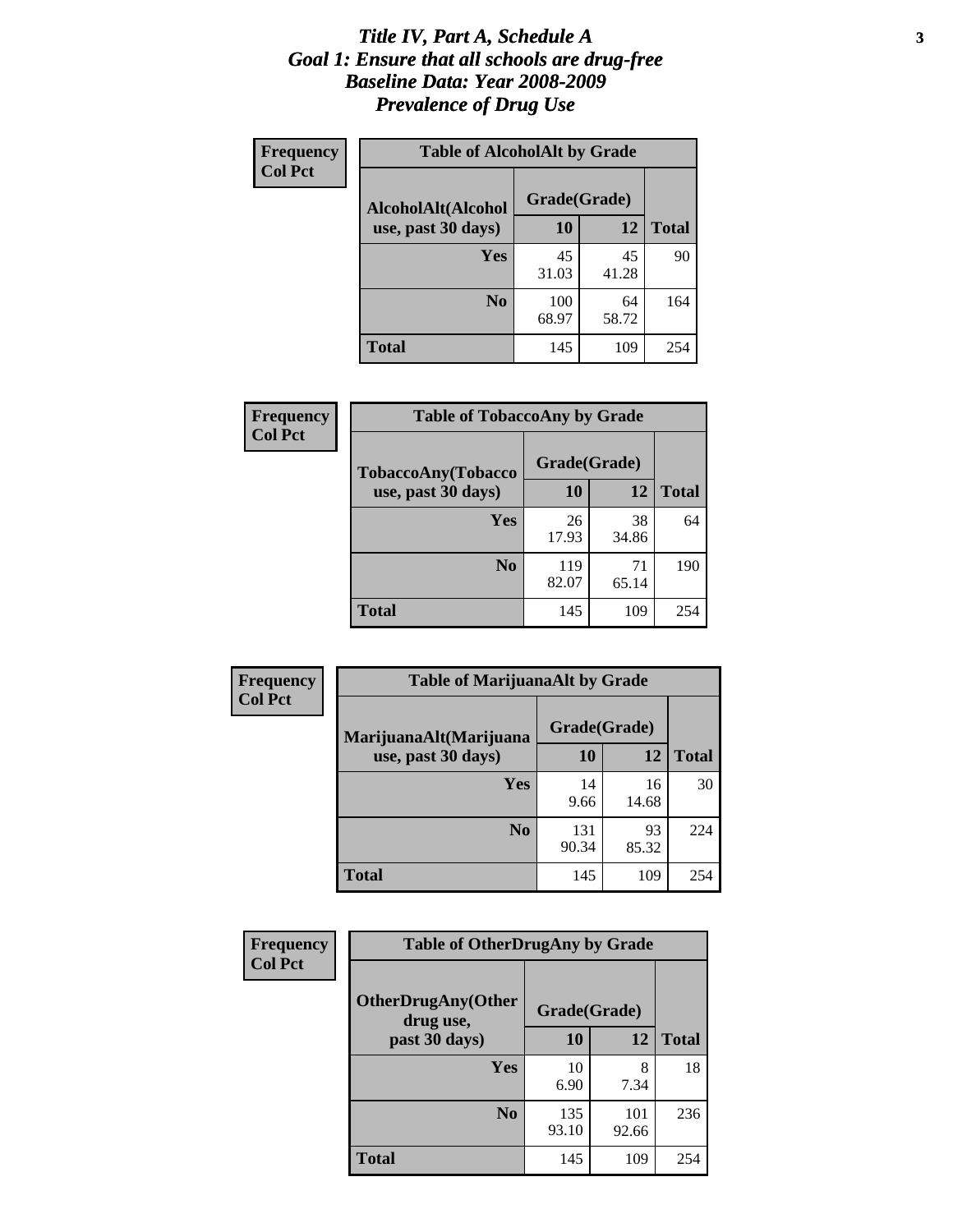#### *Average Age of Onset of Use* **4** *Results for "Average Age of Onset of Use" questions exclude students who said they did not use that substance*

| <b>Variable</b>       | Label                                                              | <b>Mean</b> |
|-----------------------|--------------------------------------------------------------------|-------------|
| Alcoholinit2          | I started using alcohol when I was                                 | 13.58       |
| Cigarettesinit2       | I started smoking tobacco when I was                               | 13.69       |
| Smokelessinit2        | I started chewing tobacco when I was                               | 13.04       |
| Marijuanainit2        | I started using marijuana when I was                               | 14.27       |
| Cocaineinit2          | I started using cocaine when I was                                 | 15.20       |
| Inhalantsinit2        | I started using inhalants when I was                               | 13.00       |
| Steroidsinit2         | I started using steroids when I was                                | 15.25       |
| Ecstasyinit2          | I started using ecstasy when I was                                 | 15.57       |
| Methinit <sub>2</sub> | I started using methamphetamines when I was                        | 16.00       |
| Hallucinogensinit2    | I started using hallucinogens when I was                           | 16.50       |
| Prescriptioninit2     | I started using prescription drugs not prescribed to me when I was | 13.79       |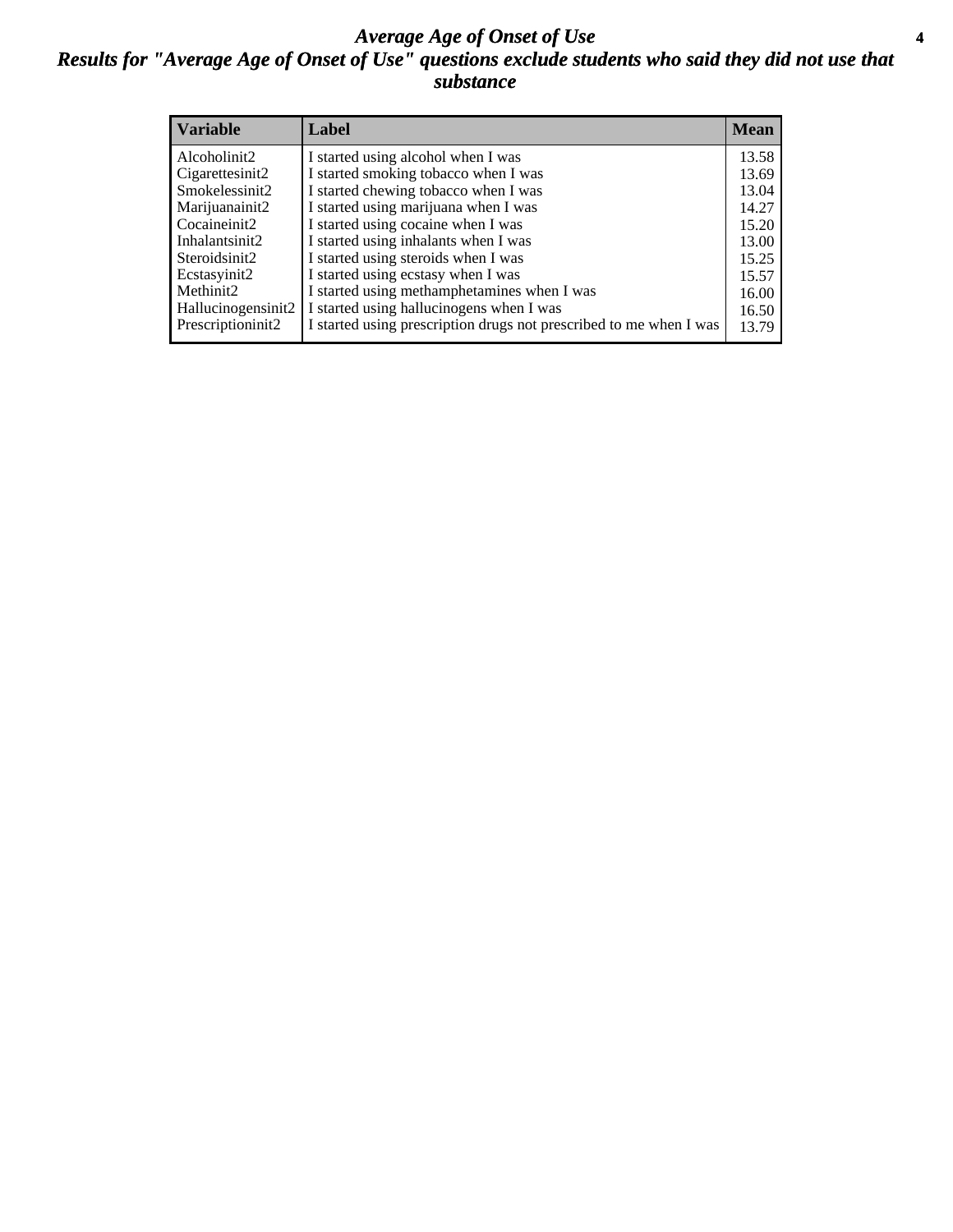# *Perception of Health Risk* **5**

| <b>Frequency</b> | <b>Table of Alcoholharmdich by Grade</b> |              |             |              |  |
|------------------|------------------------------------------|--------------|-------------|--------------|--|
| <b>Col Pct</b>   | Alcoholharmdich(I<br>think alcohol is    | Grade(Grade) |             |              |  |
|                  | harmful)                                 | 10           | 12          | <b>Total</b> |  |
|                  | <b>Yes</b>                               | 111<br>76.55 | 77<br>70.64 | 188          |  |
|                  | N <sub>0</sub>                           | 34<br>23.45  | 32<br>29.36 | 66           |  |
|                  | <b>Total</b>                             | 145          | 109         | 254          |  |

| Frequency      | <b>Table of Tobaccoharmdich by Grade</b> |              |             |              |
|----------------|------------------------------------------|--------------|-------------|--------------|
| <b>Col Pct</b> | Tobaccoharmdich(I<br>think tobacco is    | Grade(Grade) |             |              |
|                | harmful)                                 | 10           | 12          | <b>Total</b> |
|                | Yes                                      | 128<br>88.28 | 94<br>86.24 | 222          |
|                | N <sub>0</sub>                           | 17<br>11.72  | 15<br>13.76 | 32           |
|                | <b>Total</b>                             | 145          | 109         | 254          |

| <b>Frequency</b> | <b>Table of Marijuanaharmdich by Grade</b> |              |             |              |
|------------------|--------------------------------------------|--------------|-------------|--------------|
| <b>Col Pct</b>   | Marijuanaharmdich(I<br>think marijuana is  | Grade(Grade) |             |              |
|                  | harmful)                                   | 10           | 12          | <b>Total</b> |
|                  | <b>Yes</b>                                 | 117<br>80.69 | 77<br>70.64 | 194          |
|                  | N <sub>0</sub>                             | 28<br>19.31  | 32<br>29.36 | 60           |
|                  | <b>Total</b>                               | 145          | 109         | 254          |

| Frequency      | <b>Table of Otherdrugharmdich by Grade</b>   |              |             |              |  |  |
|----------------|----------------------------------------------|--------------|-------------|--------------|--|--|
| <b>Col Pct</b> | Otherdrugharmdich(I<br>think other drugs are | Grade(Grade) |             |              |  |  |
|                | harmful)                                     | 10           | 12          | <b>Total</b> |  |  |
|                | <b>Yes</b>                                   | 131<br>90.34 | 97<br>88.99 | 228          |  |  |
|                | N <sub>0</sub>                               | 14<br>9.66   | 12<br>11.01 | 26           |  |  |
|                | <b>Total</b>                                 | 145          | 109         | 254          |  |  |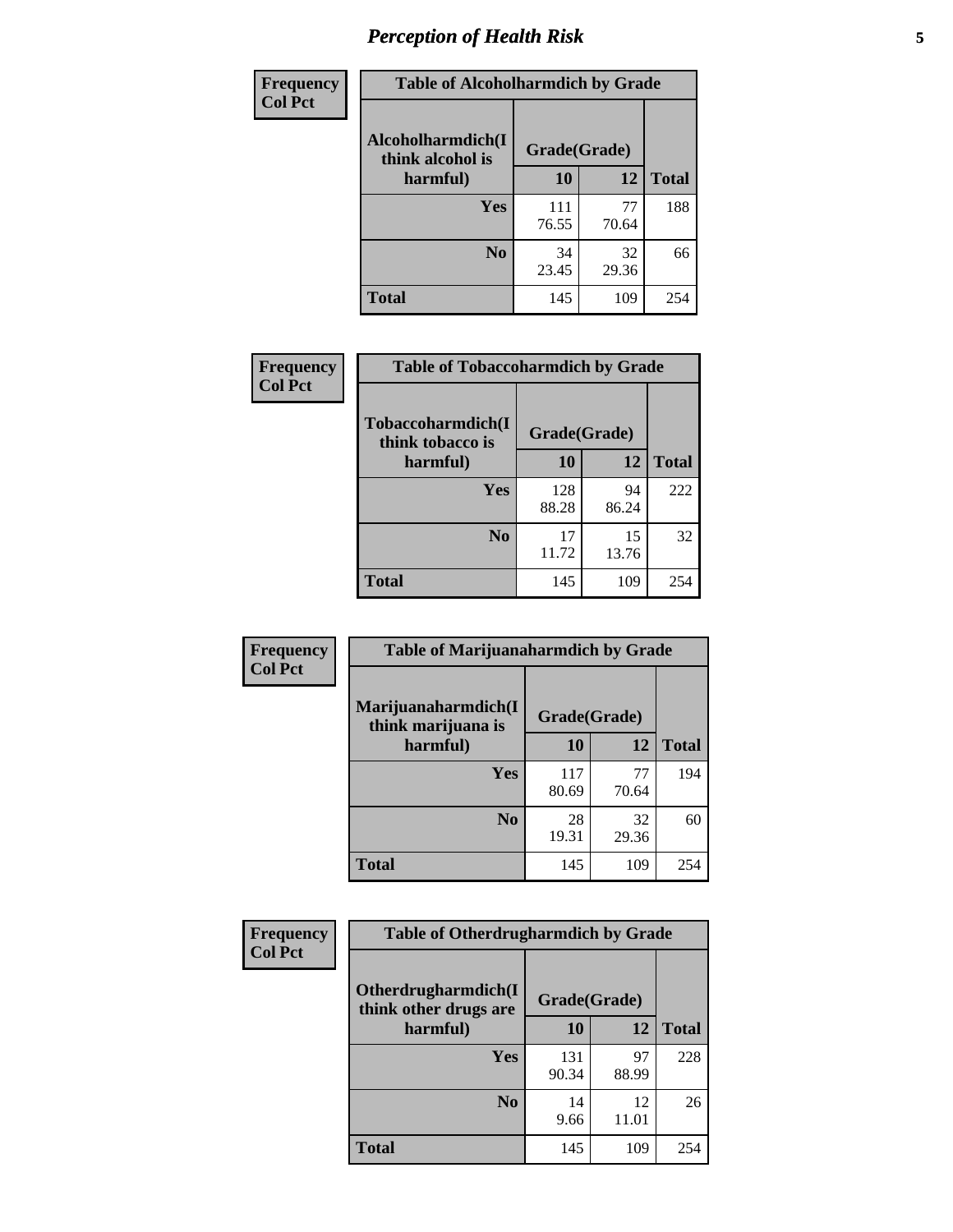# *Social Disapproval* **6**

| Frequency      | <b>Table of Alcoholpeerdich by Grade</b>                    |              |             |              |
|----------------|-------------------------------------------------------------|--------------|-------------|--------------|
| <b>Col Pct</b> | Alcoholpeerdich(My<br>friends would<br>disapprove if I used | Grade(Grade) |             |              |
|                | alcohol)                                                    | 10           | 12          | <b>Total</b> |
|                | <b>Yes</b>                                                  | 63<br>43.45  | 29<br>26.61 | 92           |
|                | N <sub>0</sub>                                              | 82<br>56.55  | 80<br>73.39 | 162          |
|                | <b>Total</b>                                                | 145          | 109         | 254          |

| <b>Frequency</b> |
|------------------|
| <b>Col Pct</b>   |

| <b>Table of Tobaccopeerdich by Grade</b>                    |              |       |              |  |
|-------------------------------------------------------------|--------------|-------|--------------|--|
| Tobaccopeerdich(My<br>friends would<br>disapprove if I used | Grade(Grade) |       |              |  |
| tobacco)                                                    | 10           | 12    | <b>Total</b> |  |
| Yes                                                         | 85           | 43    | 128          |  |
|                                                             | 58.62        | 39.45 |              |  |
| $\bf N$ <sub>0</sub>                                        | 60           | 66    | 126          |  |
|                                                             | 41.38        | 60.55 |              |  |
| <b>Total</b>                                                | 145          | 109   | 254          |  |

| Frequency      | <b>Table of Marijuanapeerdich by Grade</b>                    |              |             |              |  |
|----------------|---------------------------------------------------------------|--------------|-------------|--------------|--|
| <b>Col Pct</b> | Marijuanapeerdich(My<br>friends would<br>disapprove if I used | Grade(Grade) |             |              |  |
|                | marijuana)                                                    | 10           | 12          | <b>Total</b> |  |
|                | <b>Yes</b>                                                    | 97<br>66.90  | 59<br>54.13 | 156          |  |
|                | N <sub>0</sub>                                                | 48<br>33.10  | 50<br>45.87 | 98           |  |
|                | <b>Total</b>                                                  | 145          | 109         | 254          |  |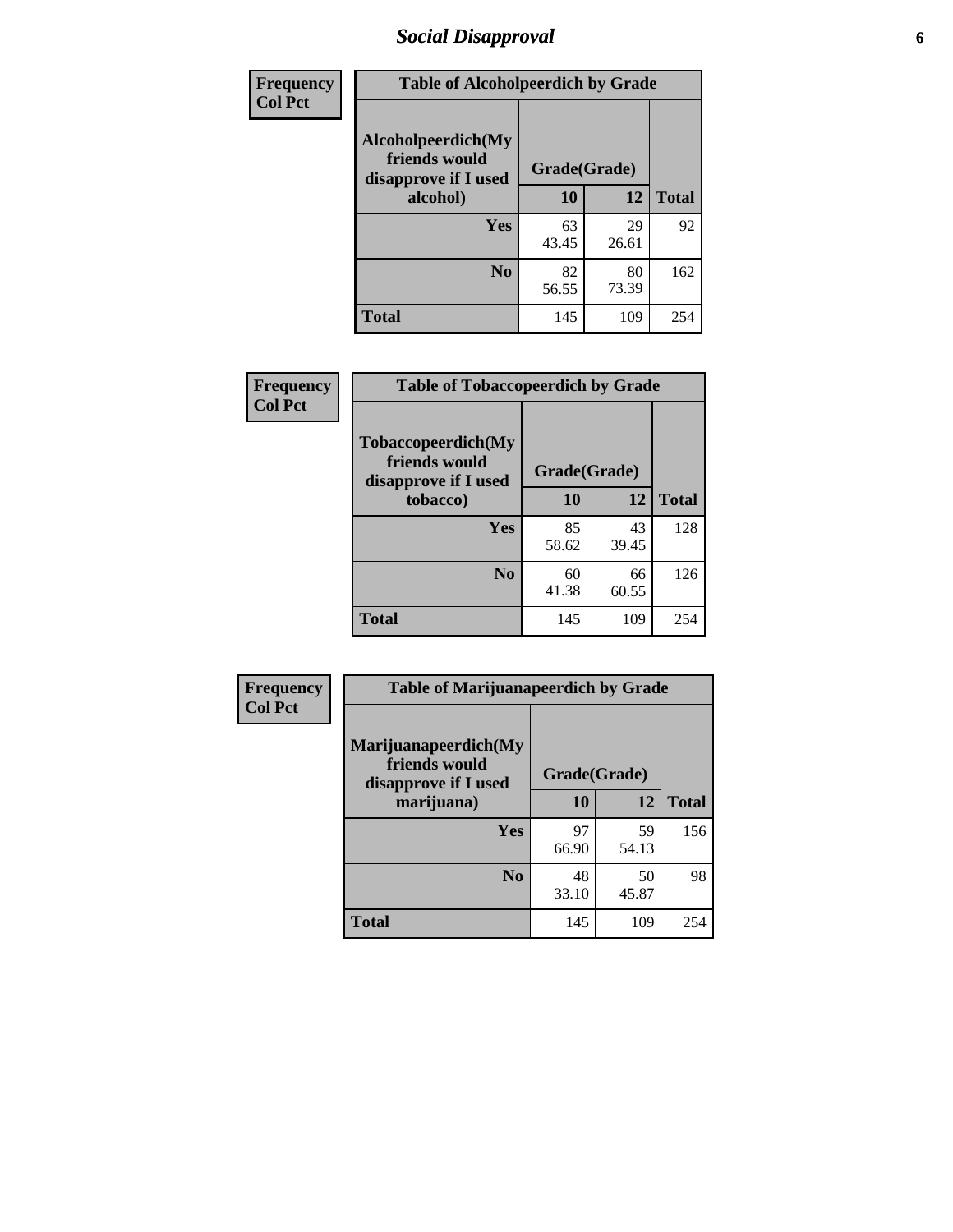# *Social Disapproval* **7**

| Frequency      | <b>Table of Otherdrugpeerdich by Grade</b>                    |              |             |              |  |
|----------------|---------------------------------------------------------------|--------------|-------------|--------------|--|
| <b>Col Pct</b> | Otherdrugpeerdich(My<br>friends would<br>disapprove if I used | Grade(Grade) |             |              |  |
|                | other drugs)                                                  | 10           | 12          | <b>Total</b> |  |
|                | Yes                                                           | 114<br>78.62 | 74<br>67.89 | 188          |  |
|                | N <sub>0</sub>                                                | 31<br>21.38  | 35<br>32.11 | 66           |  |
|                | <b>Total</b>                                                  | 145          | 109         | 254          |  |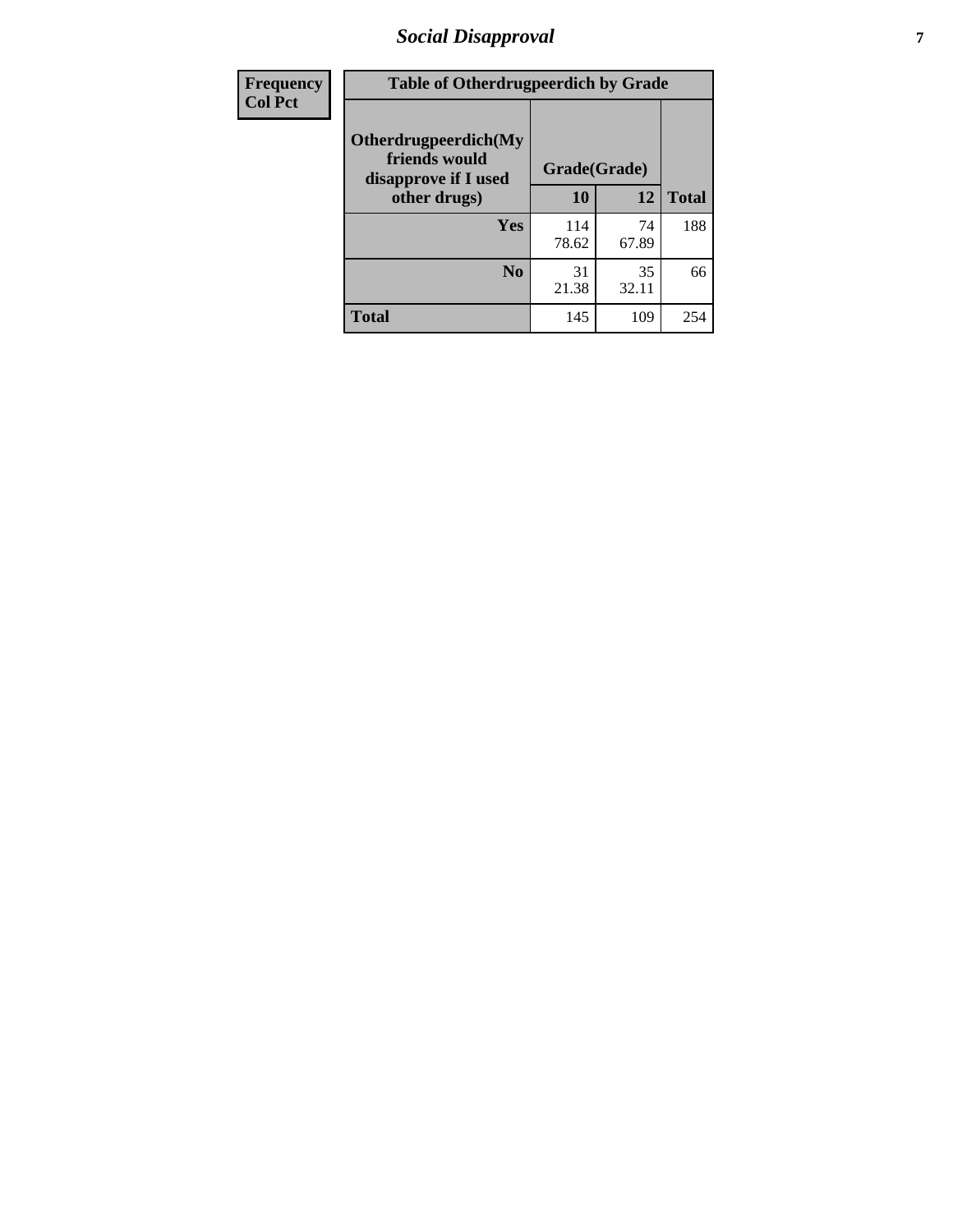### Title IV, Part A, Schedule A **8** *Goal 2: To help ensure that all schools are safe and disciplined Baseline Data: Year 2008-2009 Student Involvement in Gang Activity*

| Frequency      | <b>Table of Gangself by Grade</b>                                                                         |                    |              |              |
|----------------|-----------------------------------------------------------------------------------------------------------|--------------------|--------------|--------------|
| <b>Col Pct</b> | <b>Gangself</b> (I<br>have<br>participated<br>in illegal<br>gang<br>activities in<br>the past 30<br>days) | Grade(Grade)<br>10 | 12           | <b>Total</b> |
|                | Yes                                                                                                       | 9<br>6.21          | 3<br>2.75    | 12           |
|                | N <sub>0</sub>                                                                                            | 136<br>93.79       | 106<br>97.25 | 242          |
|                | <b>Total</b>                                                                                              | 145                | 109          | 254          |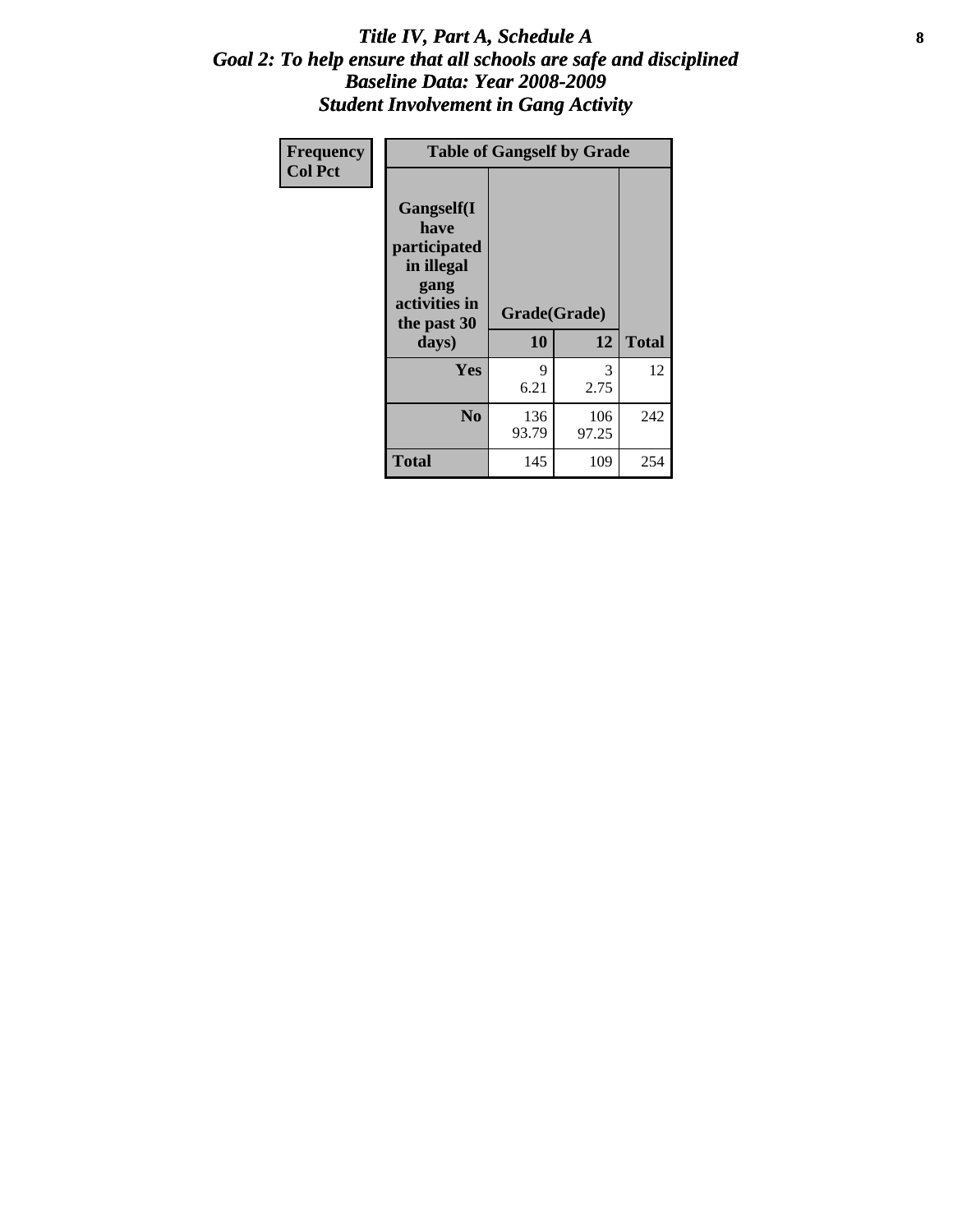# *Student Perception of School Safety* **9**

#### **Frequency Row Pct**

| <b>Table of Grade by Safeschool</b> |                          |                                                                                                                      |             |             |     |  |  |  |
|-------------------------------------|--------------------------|----------------------------------------------------------------------------------------------------------------------|-------------|-------------|-----|--|--|--|
|                                     |                          | Safeschool (School is a place at which I feel<br>safe)                                                               |             |             |     |  |  |  |
| Grade(Grade)                        | <b>Strongly</b><br>Agree | <b>Somewhat</b><br><b>Somewhat</b><br><b>Strongly</b><br><b>Disagree</b><br><b>Disagree</b><br><b>Total</b><br>Agree |             |             |     |  |  |  |
| <b>10</b>                           | 21<br>14.48              | 75<br>51.72                                                                                                          | 26<br>17.93 | 23<br>15.86 | 145 |  |  |  |
| 12                                  | 35<br>32.11              | 52<br>47.71                                                                                                          | 13<br>11.93 | 9<br>8.26   | 109 |  |  |  |
| Total                               | 56                       | 127                                                                                                                  | 39          | 32          | 254 |  |  |  |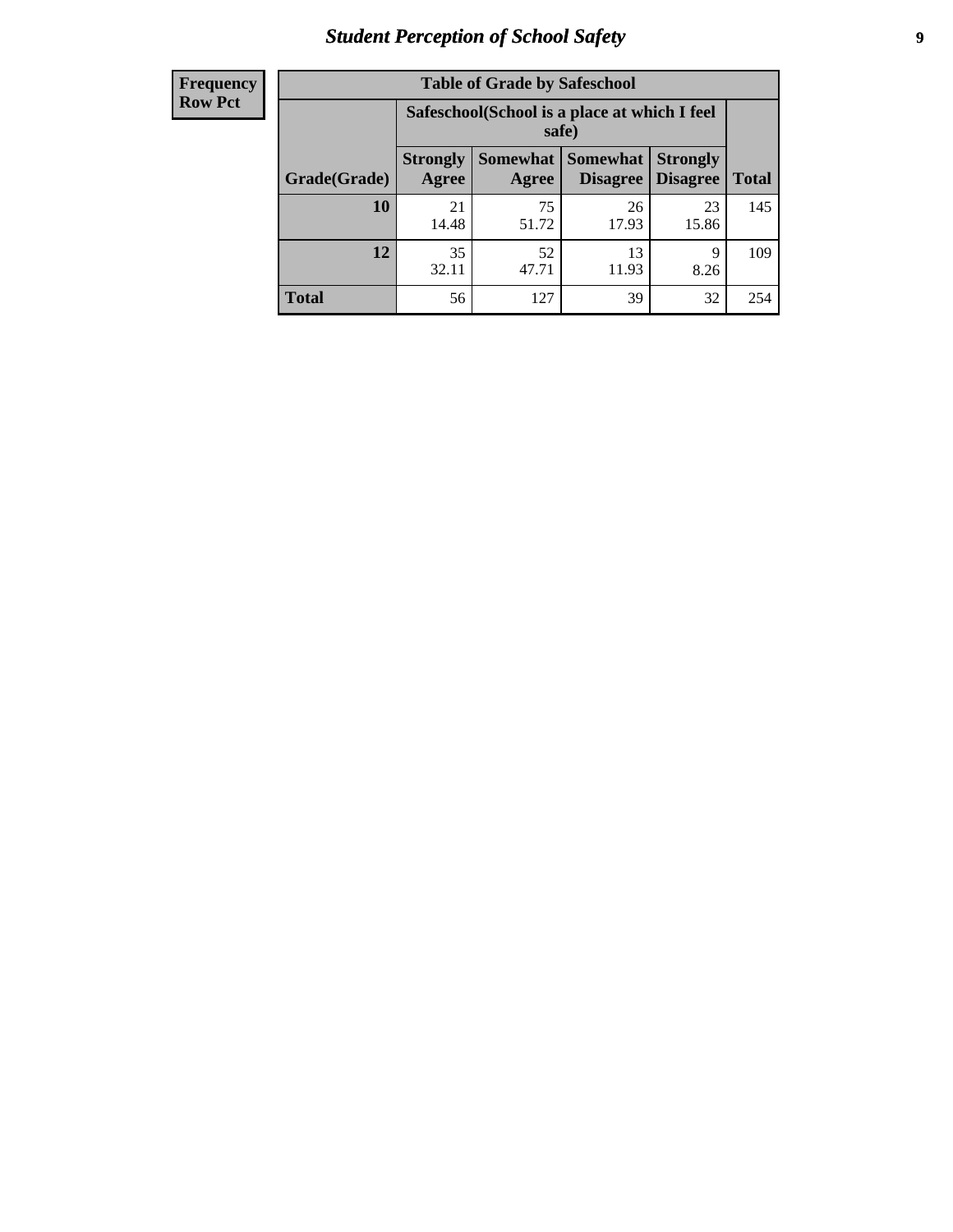### *Students Who Have Been Bullied* **10**

#### **Frequency Row Pct**

| <b>Table of Grade by Bullied</b> |                  |                                                                               |                              |                        |                        |                        |                          |              |
|----------------------------------|------------------|-------------------------------------------------------------------------------|------------------------------|------------------------|------------------------|------------------------|--------------------------|--------------|
|                                  |                  | <b>Bullied</b> (I have been bullied by other<br>students in the past 30 days) |                              |                        |                        |                        |                          |              |
| Grade(Grade)                     | 0<br><b>Days</b> | 1 or<br>days                                                                  | 3 <sub>to</sub><br>5<br>days | 6 to<br>9<br>days      | 10<br>to<br>19<br>days | 20<br>to<br>29<br>days | <b>All</b><br>30<br>days | <b>Total</b> |
| 10                               | 110<br>75.86     | 14<br>9.66                                                                    | 6<br>4.14                    | $\overline{4}$<br>2.76 | 5<br>3.45              | $\overline{2}$<br>1.38 | 4<br>2.76                | 145          |
| 12                               | 99<br>90.83      | 6<br>5.50                                                                     | 0.92                         | $\Omega$<br>0.00       | 2<br>1.83              | $\theta$<br>0.00       | 0.92                     | 109          |
| <b>Total</b>                     | 209              | 20                                                                            | 7                            | $\overline{4}$         | 7                      | $\overline{2}$         | 5                        | 254          |

 $\blacksquare$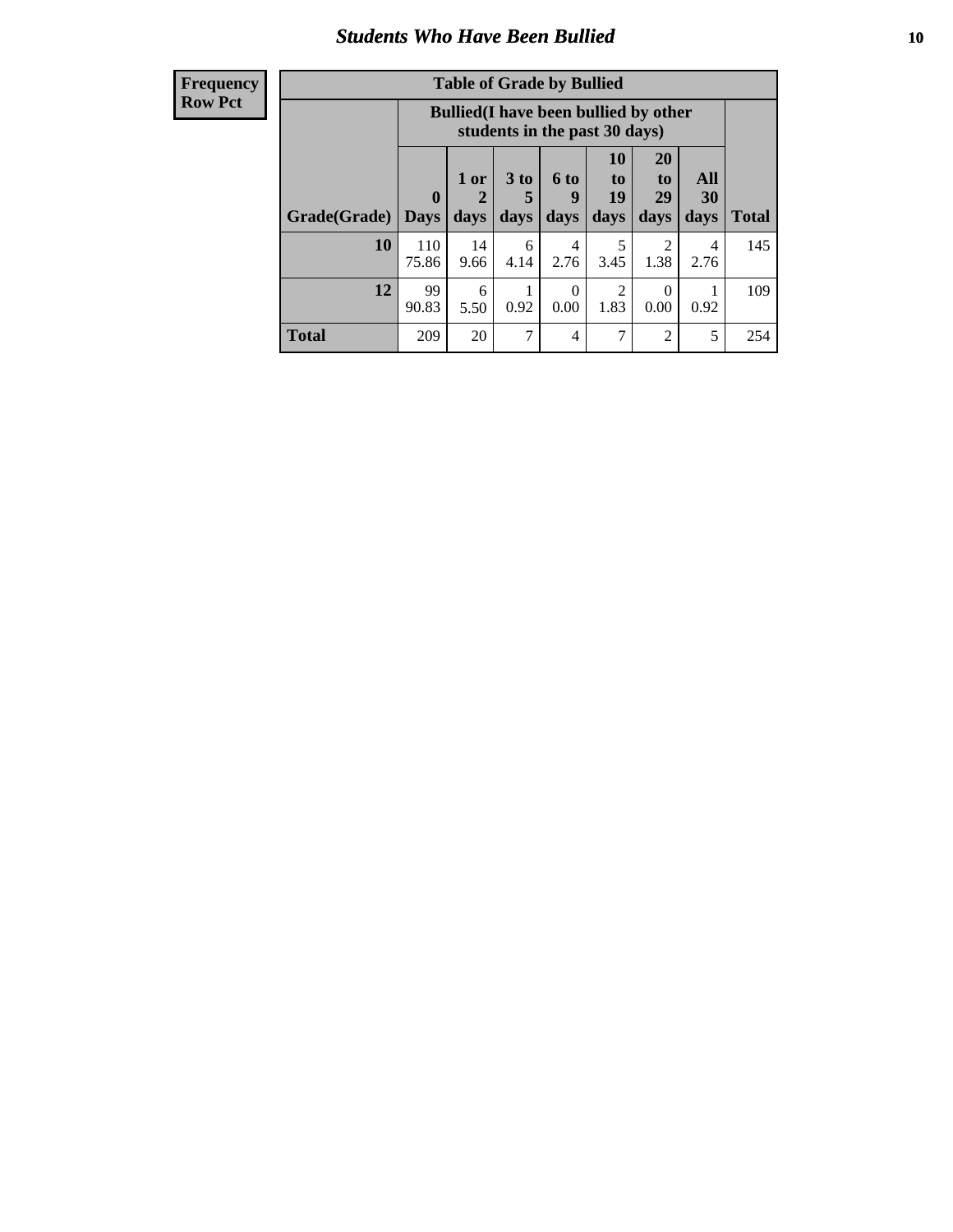### *School Climate* **11**

| Frequency      | <b>Table of SchoolClimate1 by Grade</b> |                    |             |              |  |  |
|----------------|-----------------------------------------|--------------------|-------------|--------------|--|--|
| <b>Col Pct</b> | SchoolClimate1(I<br>like school)        | Grade(Grade)<br>10 | 12          | <b>Total</b> |  |  |
|                | <b>Strongly Agree</b>                   | 23<br>15.86        | 18<br>16.51 | 41           |  |  |
|                | <b>Somewhat Agree</b>                   | 78<br>53.79        | 56<br>51.38 | 134          |  |  |
|                | <b>Somewhat Disagree</b>                | 24<br>16.55        | 15<br>13.76 | 39           |  |  |
|                | <b>Strongly Disagree</b>                | 20<br>13.79        | 20<br>18.35 | 40           |  |  |
|                | <b>Total</b>                            | 145                | 109         | 254          |  |  |

| Frequency      | <b>Table of SchoolClimate2 by Grade</b>           |                    |             |              |  |
|----------------|---------------------------------------------------|--------------------|-------------|--------------|--|
| <b>Col Pct</b> | SchoolClimate2(I<br>feel successful at<br>school) | Grade(Grade)<br>10 | 12          | <b>Total</b> |  |
|                | <b>Strongly Agree</b>                             | 50<br>34.48        | 39<br>35.78 | 89           |  |
|                | <b>Somewhat Agree</b>                             | 80<br>55.17        | 60<br>55.05 | 140          |  |
|                | <b>Somewhat Disagree</b>                          | 11<br>7.59         | 4<br>3.67   | 15           |  |
|                | <b>Strongly Disagree</b>                          | 4<br>2.76          | 6<br>5.50   | 10           |  |
|                | <b>Total</b>                                      | 145                | 109         | 254          |  |

| Frequency      |                                                                              | <b>Table of SchoolClimate3 by Grade</b> |             |              |  |  |
|----------------|------------------------------------------------------------------------------|-----------------------------------------|-------------|--------------|--|--|
| <b>Col Pct</b> | <b>SchoolClimate3(My</b><br>school has high<br>standards for<br>achievement) | Grade(Grade)<br><b>10</b>               | 12          | <b>Total</b> |  |  |
|                | <b>Strongly Agree</b>                                                        | 40<br>27.59                             | 25<br>22.94 | 65           |  |  |
|                | <b>Somewhat Agree</b>                                                        | 76<br>52.41                             | 61<br>55.96 | 137          |  |  |
|                | <b>Somewhat Disagree</b>                                                     | 17<br>11.72                             | 15<br>13.76 | 32           |  |  |
|                | <b>Strongly Disagree</b>                                                     | 12<br>8.28                              | 8<br>7.34   | 20           |  |  |
|                | Total                                                                        | 145                                     | 109         | 254          |  |  |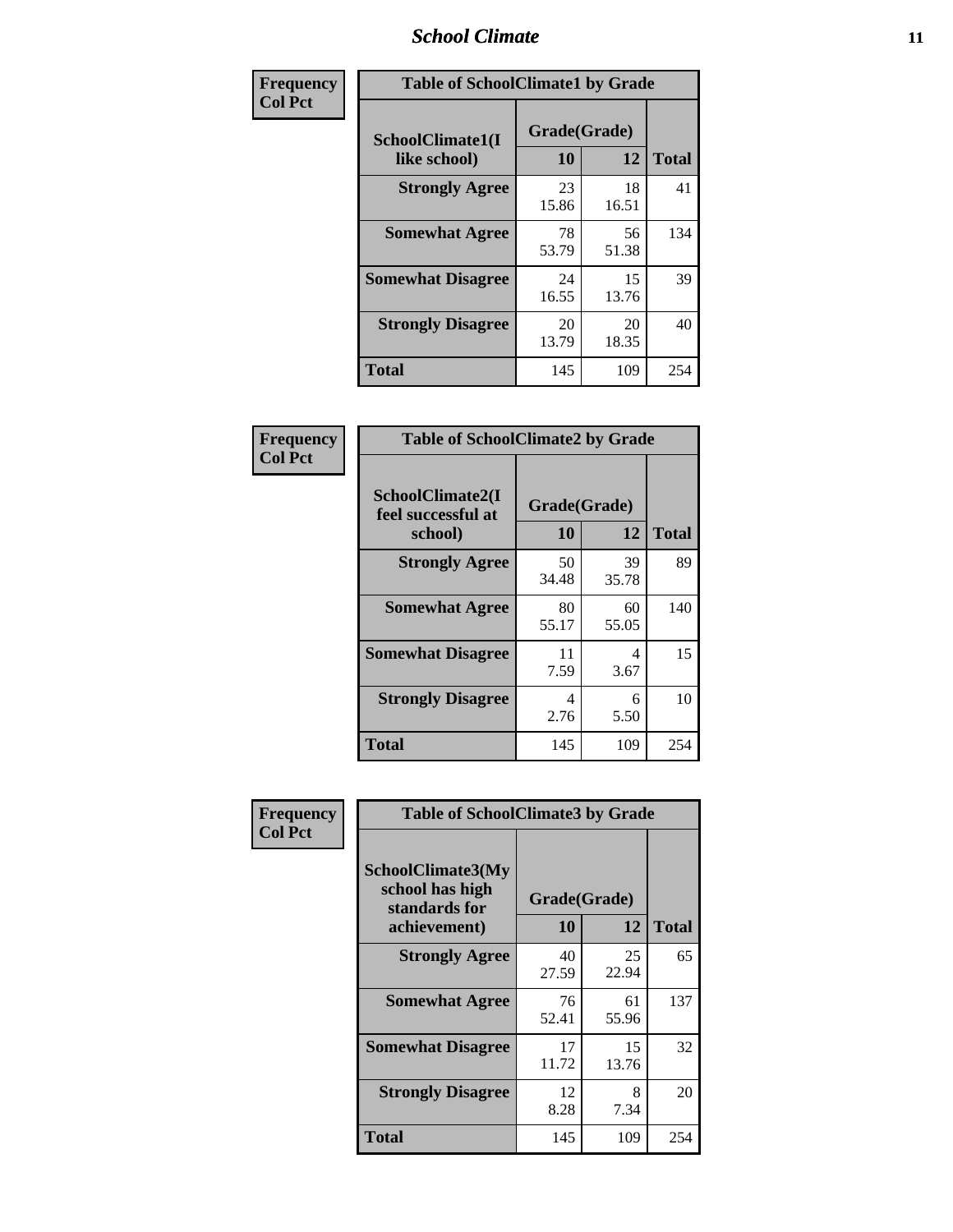### *School Climate* **12**

| Frequency      | <b>Table of SchoolClimate4 by Grade</b>                              |                    |             |              |
|----------------|----------------------------------------------------------------------|--------------------|-------------|--------------|
| <b>Col Pct</b> | <b>SchoolClimate4(My</b><br>school sets clear<br>rules for behavior) | Grade(Grade)<br>10 | 12          | <b>Total</b> |
|                | <b>Strongly Agree</b>                                                | 66<br>45.52        | 57<br>52.29 | 123          |
|                | <b>Somewhat Agree</b>                                                | 52<br>35.86        | 36<br>33.03 | 88           |
|                | <b>Somewhat Disagree</b>                                             | 20<br>13.79        | 9<br>8.26   | 29           |
|                | <b>Strongly Disagree</b>                                             | 7<br>4.83          | 6.42        | 14           |
|                | <b>Total</b>                                                         | 145                | 109         | 254          |

| <b>Table of SchoolClimate5 by Grade</b>                   |              |             |              |  |
|-----------------------------------------------------------|--------------|-------------|--------------|--|
| SchoolClimate5(I<br>know what to do in<br>an emergency at | Grade(Grade) |             |              |  |
| school)                                                   | 10           | 12          | <b>Total</b> |  |
| <b>Strongly Agree</b>                                     | 85<br>58.62  | 69<br>63.30 | 154          |  |
| <b>Somewhat Agree</b>                                     | 47<br>32.41  | 34<br>31.19 | 81           |  |
| <b>Somewhat Disagree</b>                                  | 10<br>6.90   | 3<br>2.75   | 13           |  |
| <b>Strongly Disagree</b>                                  | 3<br>2.07    | 3<br>2.75   | 6            |  |
| Total                                                     | 145          | 109         | 254          |  |

| Frequency      | <b>Table of SchoolClimate6 by Grade</b>                  |                    |             |              |
|----------------|----------------------------------------------------------|--------------------|-------------|--------------|
| <b>Col Pct</b> | <b>SchoolClimate6(Teachers</b><br>treat me with respect) | Grade(Grade)<br>10 | 12          | <b>Total</b> |
|                | <b>Strongly Agree</b>                                    | 36<br>24.83        | 26<br>23.85 | 62           |
|                | <b>Somewhat Agree</b>                                    | 60<br>41.38        | 45<br>41.28 | 105          |
|                | <b>Somewhat Disagree</b>                                 | 28<br>19.31        | 25<br>22.94 | 53           |
|                | <b>Strongly Disagree</b>                                 | 21<br>14.48        | 13<br>11.93 | 34           |
|                | <b>Total</b>                                             | 145                | 109         | 254          |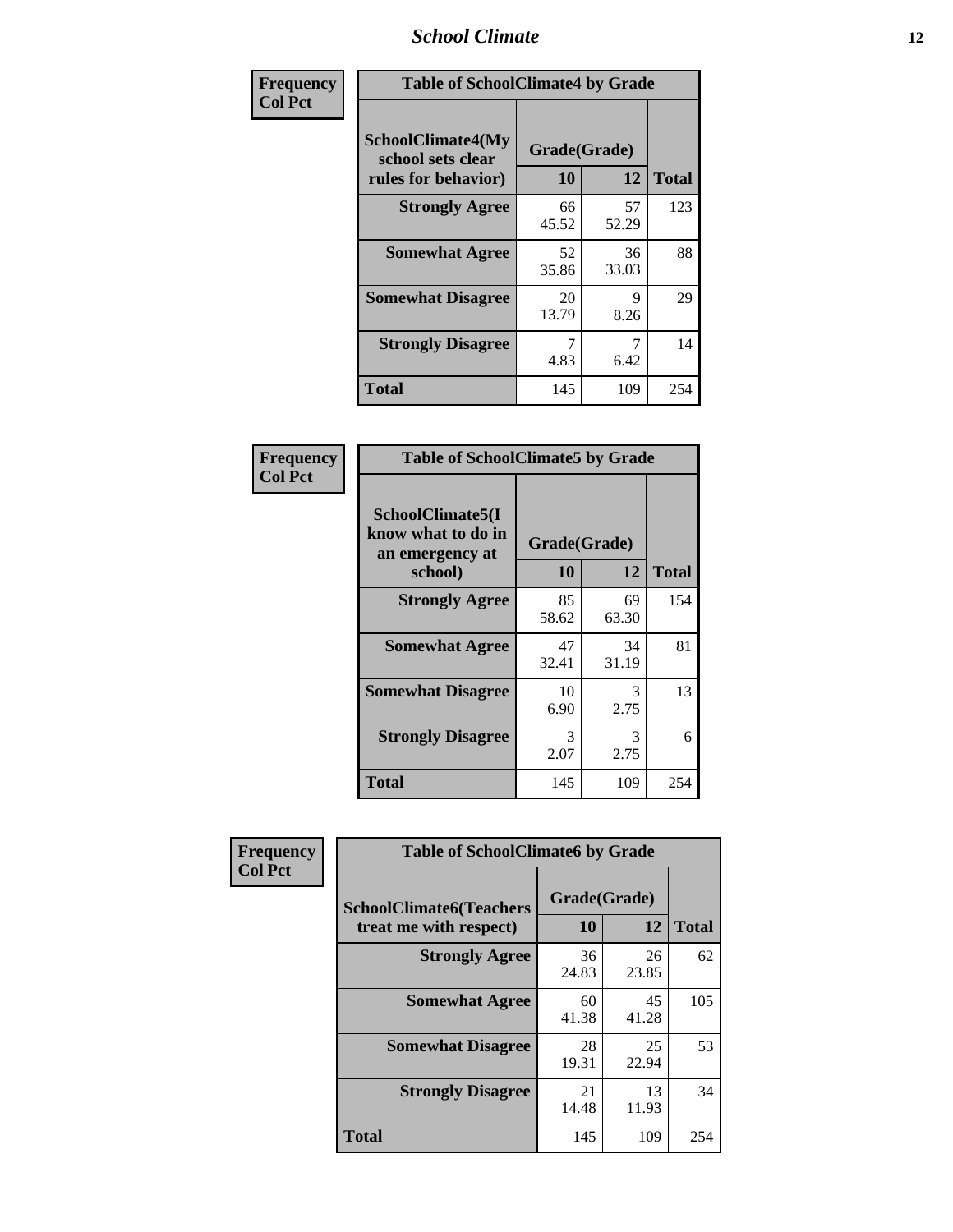### *School Climate* **13**

| Frequency      |                                                                               | <b>Table of SchoolClimate7 by Grade</b> |             |              |  |
|----------------|-------------------------------------------------------------------------------|-----------------------------------------|-------------|--------------|--|
| <b>Col Pct</b> | <b>SchoolClimate7(Behaviors</b><br>in my class allow the<br>teacher to teach) | Grade(Grade)<br><b>10</b>               | 12          | <b>Total</b> |  |
|                | <b>Strongly Agree</b>                                                         | 27<br>18.62                             | 17<br>15.60 | 44           |  |
|                | <b>Somewhat Agree</b>                                                         | 73<br>50.34                             | 50<br>45.87 | 123          |  |
|                | <b>Somewhat Disagree</b>                                                      | 31<br>21.38                             | 29<br>26.61 | 60           |  |
|                | <b>Strongly Disagree</b>                                                      | 14<br>9.66                              | 13<br>11.93 | 27           |  |
|                | <b>Total</b>                                                                  | 145                                     | 109         | 254          |  |

| Frequency      | <b>Table of SchoolClimate8 by Grade</b>                                              |                    |             |              |
|----------------|--------------------------------------------------------------------------------------|--------------------|-------------|--------------|
| <b>Col Pct</b> | <b>SchoolClimate8(Students</b><br>are frequently<br>recognized for good<br>behavior) | Grade(Grade)<br>10 | 12          | <b>Total</b> |
|                | <b>Strongly Agree</b>                                                                | 29<br>20.00        | 18<br>16.51 | 47           |
|                | <b>Somewhat Agree</b>                                                                | 56<br>38.62        | 43<br>39.45 | 99           |
|                | <b>Somewhat Disagree</b>                                                             | 36<br>24.83        | 31<br>28.44 | 67           |
|                | <b>Strongly Disagree</b>                                                             | 24<br>16.55        | 17<br>15.60 | 41           |
|                | <b>Total</b>                                                                         | 145                | 109         | 254          |

| Frequency      | <b>Table of SchoolClimate9 by Grade</b>                                           |                    |             |              |
|----------------|-----------------------------------------------------------------------------------|--------------------|-------------|--------------|
| <b>Col Pct</b> | SchoolClimate9(School<br>counselor would be<br>helpful if I needed<br>assistance) | Grade(Grade)<br>10 | 12          | <b>Total</b> |
|                | <b>Strongly Agree</b>                                                             | 100<br>68.97       | 88<br>80.73 | 188          |
|                | <b>Somewhat Agree</b>                                                             | 34<br>23.45        | 14<br>12.84 | 48           |
|                | <b>Somewhat Disagree</b>                                                          | 8<br>5.52          | 4<br>3.67   | 12           |
|                | <b>Strongly Disagree</b>                                                          | 3<br>2.07          | 3<br>2.75   | 6            |
|                | Total                                                                             | 145                | 109         | 254          |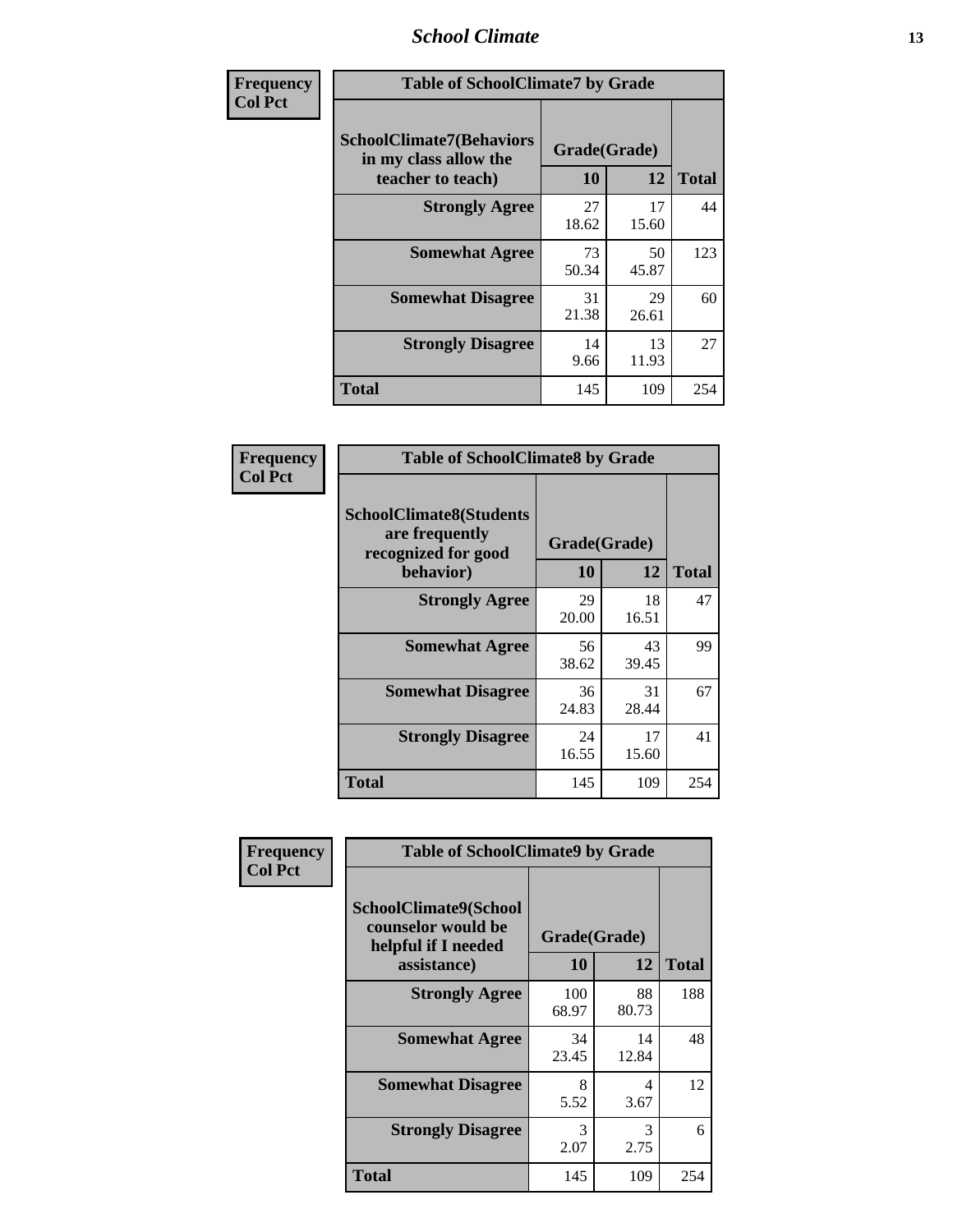### *Reasons for Dropping Out* **14**

| Frequency      | <b>Table of Dropoutreason by Grade</b>                                   |             |                    |              |
|----------------|--------------------------------------------------------------------------|-------------|--------------------|--------------|
| <b>Col Pct</b> | Dropoutreason(If<br>I dropped out the<br>reason would<br>most likely be) | 10          | Grade(Grade)<br>12 | <b>Total</b> |
|                | Won't Drop out                                                           | 89<br>61.38 | 58<br>53.21        | 147          |
|                | <b>Bored</b>                                                             | 25<br>17.24 | 21<br>19.27        | 46           |
|                | <b>Family Reasons</b>                                                    | 10<br>6.90  | 7<br>6.42          | 17           |
|                | <b>Being Bullied</b>                                                     | 3<br>2.07   | 5<br>4.59          | 8            |
|                | <b>Other</b>                                                             | 18<br>12.41 | 18<br>16.51        | 36           |
|                | <b>Total</b>                                                             | 145         | 109                | 254          |

| Frequency      |                                                                        | <b>Table of Dropout by Grade</b> |             |              |  |  |  |
|----------------|------------------------------------------------------------------------|----------------------------------|-------------|--------------|--|--|--|
| <b>Col Pct</b> | Dropout(I<br>have<br>thought<br>about<br>dropping<br>out of<br>school) | Grade(Grade)<br>10               | 12          | <b>Total</b> |  |  |  |
|                | Yes                                                                    | 45<br>31.03                      | 37<br>33.94 | 82           |  |  |  |
|                | N <sub>0</sub>                                                         | 100<br>68.97                     | 72<br>66.06 | 172          |  |  |  |
|                | <b>Total</b>                                                           | 145                              | 109         | 254          |  |  |  |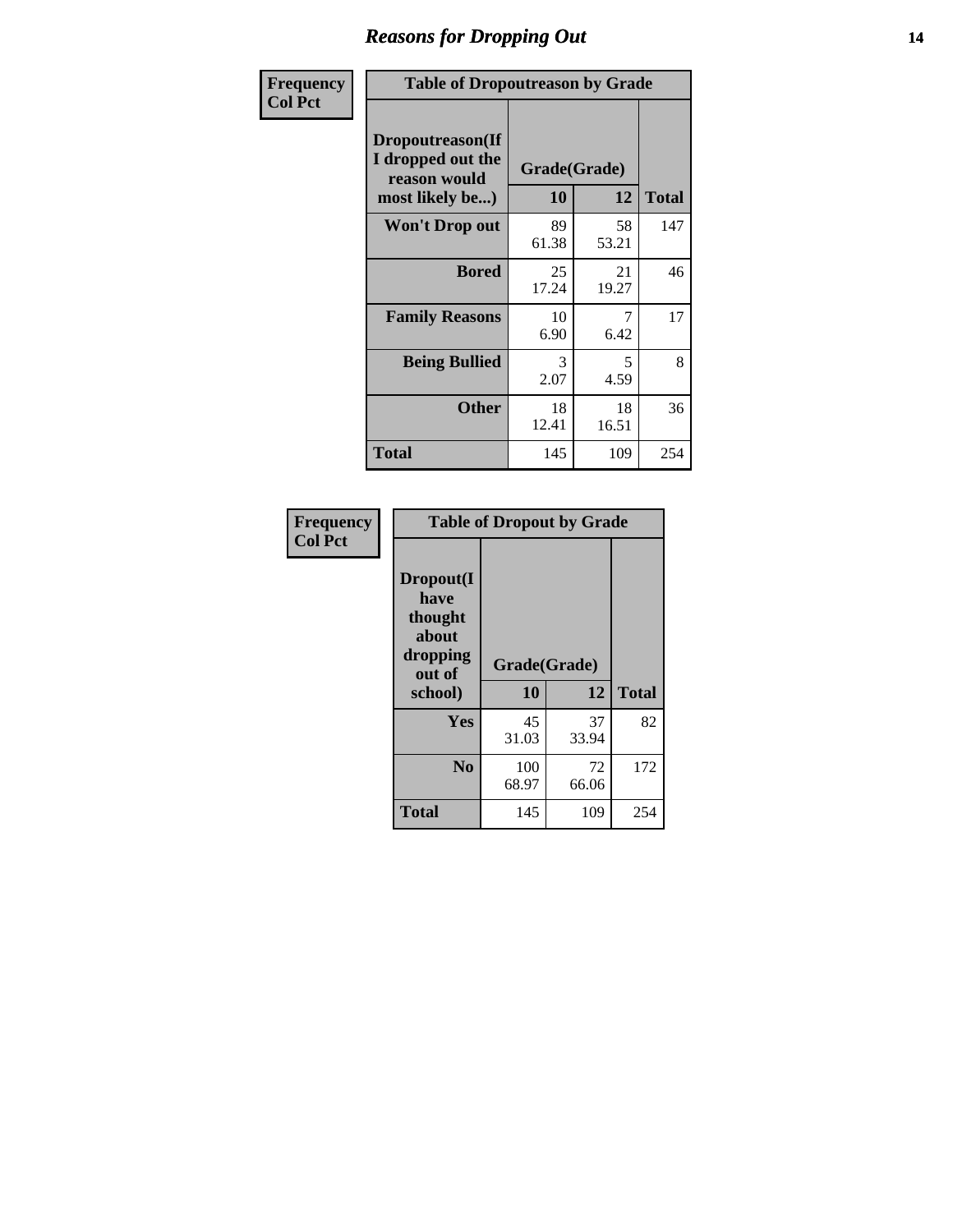*School Safety* **15**

| Frequency      |                                                                                                  | <b>Table of Gangself by Grade</b> |              |              |
|----------------|--------------------------------------------------------------------------------------------------|-----------------------------------|--------------|--------------|
| <b>Col Pct</b> | <b>Gangself</b> (I<br>have<br>participated<br>in illegal<br>gang<br>activities in<br>the past 30 | Grade(Grade)<br>10                | 12           | <b>Total</b> |
|                | days)                                                                                            |                                   |              |              |
|                | Yes                                                                                              | 9<br>6.21                         | 3<br>2.75    | 12           |
|                | N <sub>0</sub>                                                                                   | 136<br>93.79                      | 106<br>97.25 | 242          |
|                | <b>Total</b>                                                                                     | 145                               | 109          | 254          |

| Frequency<br><b>Col Pct</b> | <b>Table of Gangpeers by Grade</b>                                                                                             |                    |             |              |
|-----------------------------|--------------------------------------------------------------------------------------------------------------------------------|--------------------|-------------|--------------|
|                             | <b>Gangpeers</b> (I<br>have friends<br>who have<br>participated<br>in illegal<br>gang<br>activities in<br>the past 30<br>days) | Grade(Grade)<br>10 | 12          | <b>Total</b> |
|                             | <b>Yes</b>                                                                                                                     | 34<br>23.45        | 13<br>11.93 | 47           |
|                             | N <sub>0</sub>                                                                                                                 | 111<br>76.55       | 96<br>88.07 | 207          |
|                             | <b>Total</b>                                                                                                                   | 145                | 109         | 254          |

| Frequency      | <b>Table of Pickedon by Grade</b>                                  |              |             |              |
|----------------|--------------------------------------------------------------------|--------------|-------------|--------------|
| <b>Col Pct</b> | <b>Pickedon(I have</b><br>been picked on or<br>teased at school in | Grade(Grade) |             |              |
|                | the past 30 days)                                                  | 10           | 12          | <b>Total</b> |
|                | <b>Strongly Agree</b>                                              | 30<br>20.69  | 12<br>11.01 | 42           |
|                | <b>Somewhat Agree</b>                                              | 26<br>17.93  | 18<br>16.51 | 44           |
|                | <b>Somewhat Disagree</b>                                           | 25<br>17.24  | 13<br>11.93 | 38           |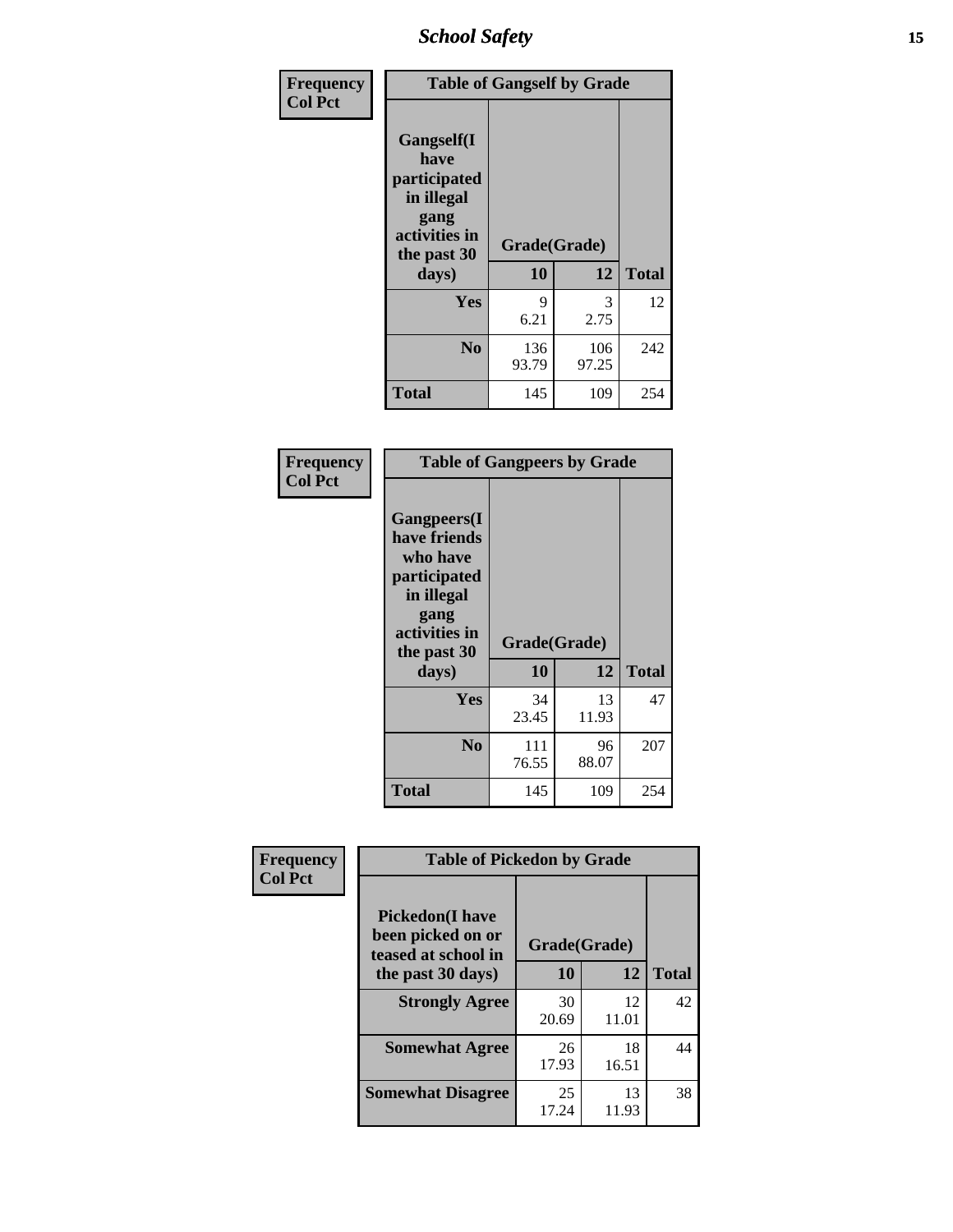# *School Safety* **16**

| <b>Frequency</b> | <b>Table of Pickedon by Grade</b>                                                        |                    |             |              |
|------------------|------------------------------------------------------------------------------------------|--------------------|-------------|--------------|
| <b>Col Pct</b>   | <b>Pickedon</b> (I have<br>been picked on or<br>teased at school in<br>the past 30 days) | Grade(Grade)<br>10 | 12          | <b>Total</b> |
|                  | <b>Strongly Disagree</b>                                                                 | 64<br>44.14        | 66<br>60.55 | 130          |
|                  | Total                                                                                    | 145                | 109         | 254          |

| Frequency      | <b>Table of Safeschool by Grade</b>                      |                    |              |     |
|----------------|----------------------------------------------------------|--------------------|--------------|-----|
| <b>Col Pct</b> | Safeschool(School<br>is a place at which I<br>feel safe) | Grade(Grade)<br>10 | <b>Total</b> |     |
|                | <b>Strongly Agree</b>                                    | 21<br>14.48        | 35<br>32.11  | 56  |
|                | <b>Somewhat Agree</b>                                    | 75<br>51.72        | 52<br>47.71  | 127 |
|                | <b>Somewhat Disagree</b>                                 | 26<br>17.93        | 13<br>11.93  | 39  |
|                | <b>Strongly Disagree</b>                                 | 23<br>15.86        | 9<br>8.26    | 32  |
|                | Total                                                    | 145                | 109          | 254 |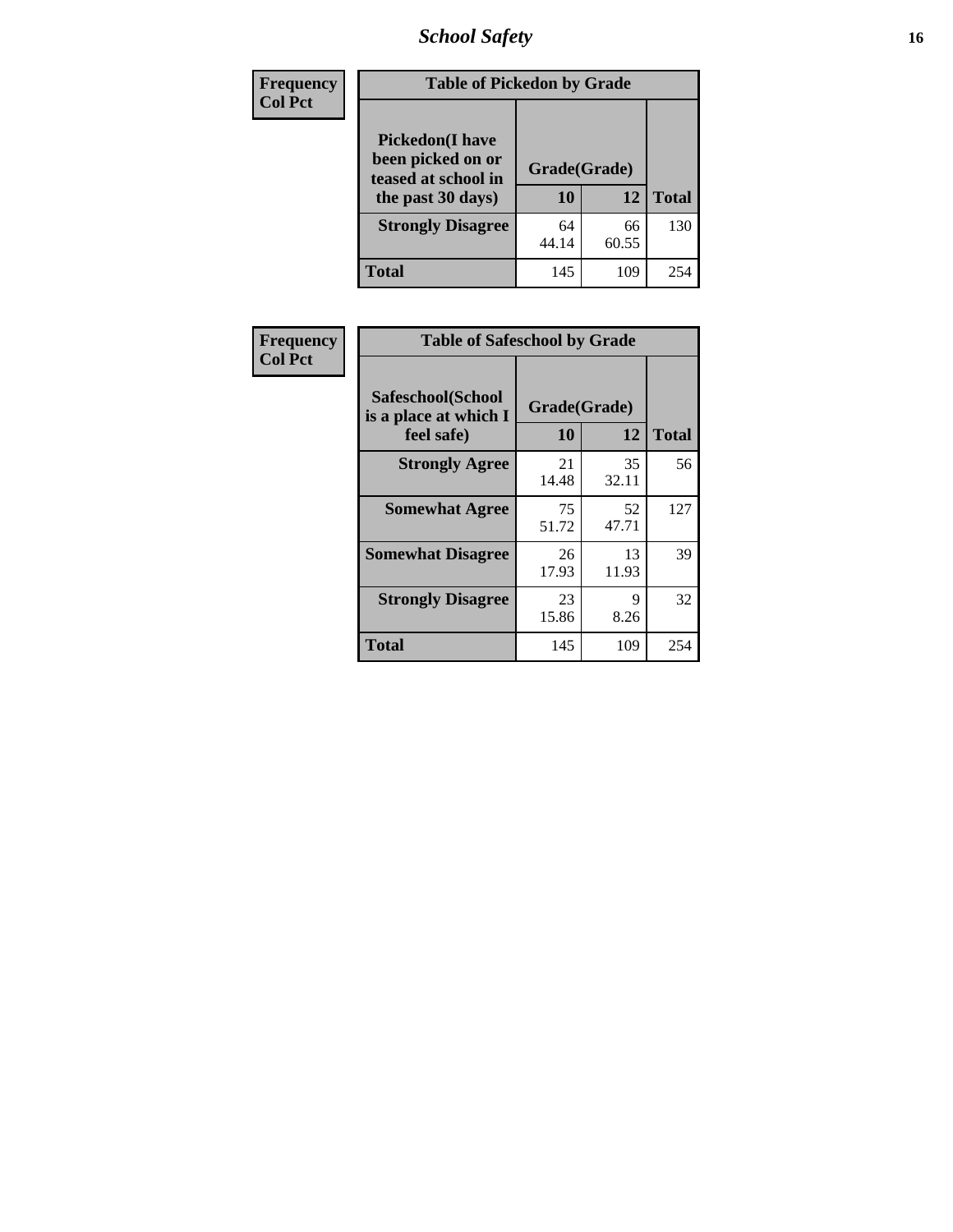*School Safety* **17**

**Frequency Row Pct**

| <b>Table of Grade by Bullied</b> |              |                                                                               |                              |                   |                        |                               |                          |              |  |  |  |  |
|----------------------------------|--------------|-------------------------------------------------------------------------------|------------------------------|-------------------|------------------------|-------------------------------|--------------------------|--------------|--|--|--|--|
|                                  |              | <b>Bullied</b> (I have been bullied by other<br>students in the past 30 days) |                              |                   |                        |                               |                          |              |  |  |  |  |
| Grade(Grade)   Days              | $\mathbf 0$  | 1 or<br>2<br>days                                                             | 3 <sub>to</sub><br>5<br>days | 6 to<br>q<br>days | 10<br>to<br>19<br>days | <b>20</b><br>to<br>29<br>days | All<br><b>30</b><br>days | <b>Total</b> |  |  |  |  |
| 10                               | 110<br>75.86 | 14<br>9.66                                                                    | 6<br>4.14                    | 4<br>2.76         | 5<br>3.45              | 2<br>1.38                     | 4<br>2.76                | 145          |  |  |  |  |
| 12                               | 99<br>90.83  | 6<br>5.50                                                                     | 0.92                         | 0<br>0.00         | 2<br>1.83              | $\Omega$<br>0.00              | 0.92                     | 109          |  |  |  |  |
| <b>Total</b>                     | 209          | 20                                                                            | 7                            | 4                 | 7                      | 2                             | 5                        | 254          |  |  |  |  |

| <b>Frequency</b> |
|------------------|
| Row Pct          |

| <b>Table of Grade by Bulliedothers</b> |              |                                                                |                         |                          |                               |                               |                        |              |  |  |  |  |
|----------------------------------------|--------------|----------------------------------------------------------------|-------------------------|--------------------------|-------------------------------|-------------------------------|------------------------|--------------|--|--|--|--|
|                                        |              | <b>Bulliedothers</b> (I bullied others in the past<br>30 days) |                         |                          |                               |                               |                        |              |  |  |  |  |
| Grade(Grade)   Days                    | $\mathbf{0}$ | 1 or<br>2<br>days                                              | 3 <sub>to</sub><br>days | <b>6 to</b><br>g<br>days | <b>10</b><br>to<br>19<br>days | <b>20</b><br>to<br>29<br>days | All<br>30<br>days      | <b>Total</b> |  |  |  |  |
| 10                                     | 109<br>75.17 | 17<br>11.72                                                    | 5<br>3.45               | 3<br>2.07                | 2<br>1.38                     | 4.83                          | $\mathfrak{D}$<br>1.38 | 145          |  |  |  |  |
| 12                                     | 100<br>91.74 | 3<br>2.75                                                      | $\overline{2}$<br>1.83  | 0<br>0.00                | 0<br>0.00                     | 0<br>0.00                     | 4<br>3.67              | 109          |  |  |  |  |
| <b>Total</b>                           | 209          | 20                                                             | 7                       | 3                        | $\overline{2}$                |                               | 6                      | 254          |  |  |  |  |

| Frequency      |              |                                                                   |                        | <b>Table of Grade by Weaponschool</b> |                        |                |                       |                  |              |
|----------------|--------------|-------------------------------------------------------------------|------------------------|---------------------------------------|------------------------|----------------|-----------------------|------------------|--------------|
| <b>Row Pct</b> |              | Weaponschool(I brought a weapon to<br>school in the past 30 days) |                        |                                       |                        |                |                       |                  |              |
|                |              | $\mathbf{0}$                                                      | 1 or                   | 3 to                                  | 6 to<br>9              | 10<br>to<br>19 | <b>20</b><br>to<br>29 | All<br>30        |              |
|                | Grade(Grade) | <b>Days</b>                                                       | days                   | days                                  | days                   | days           | days                  | days             | <b>Total</b> |
|                | 10           | 135<br>93.10                                                      | $\mathfrak{D}$<br>1.38 | $\overline{2}$<br>1.38                | $\mathfrak{D}$<br>1.38 | 0.69           | 3<br>2.07             | $\Omega$<br>0.00 | 145          |
|                | 12           | 107<br>98.17                                                      | $\Omega$<br>0.00       | 0<br>0.00                             | $\Omega$<br>0.00       | 0.92           | $\Omega$<br>0.00      | 0.92             | 109          |
|                | <b>Total</b> | 242                                                               | $\overline{2}$         | $\mathfrak{D}$                        | $\mathfrak{D}$         | $\overline{2}$ | 3                     | 1                | 254          |

Ŧ.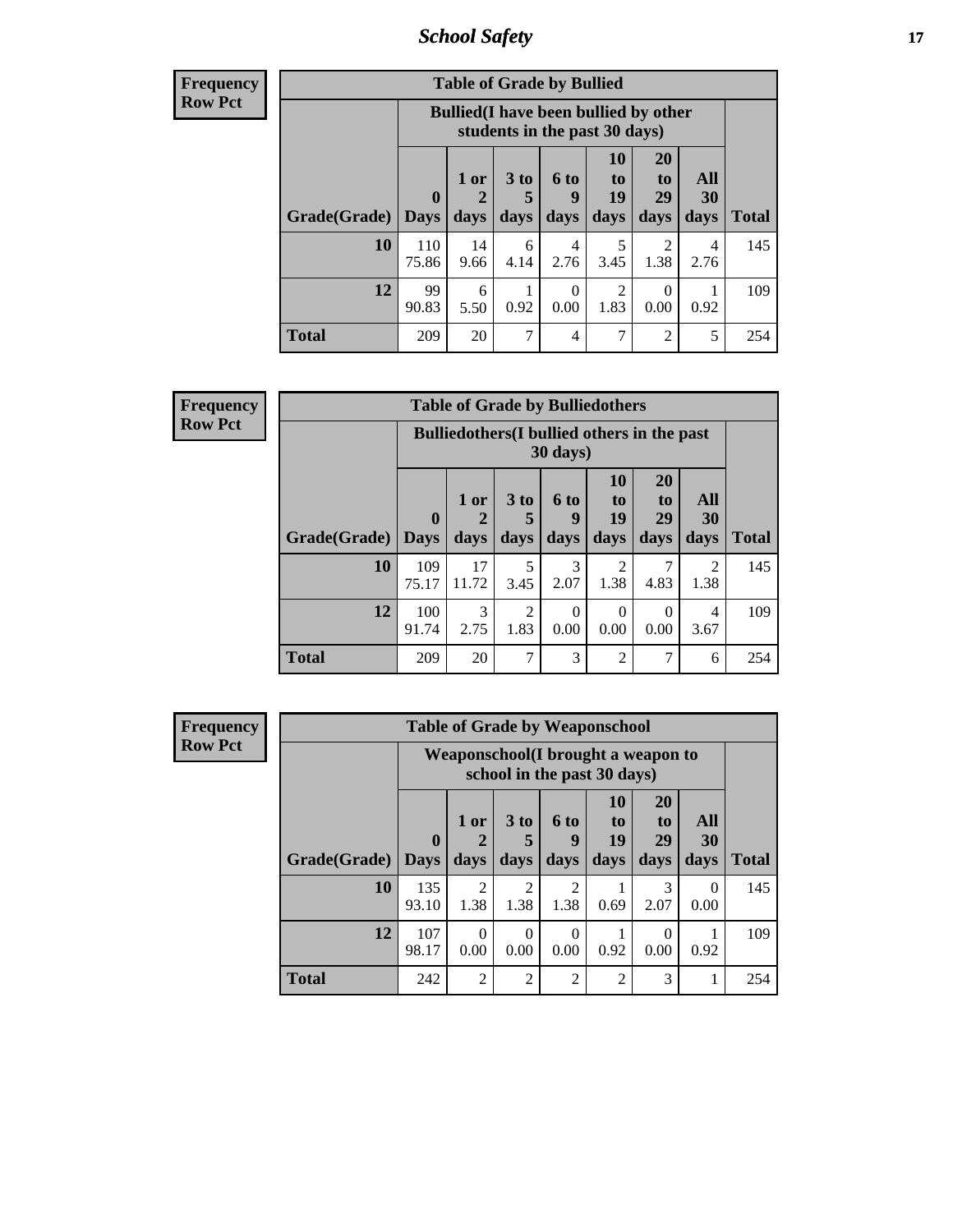*School Safety* **18**

| Frequency      | <b>Table of Grade by Absentunsafe</b> |                                                                      |                   |                   |                        |                   |              |  |  |  |
|----------------|---------------------------------------|----------------------------------------------------------------------|-------------------|-------------------|------------------------|-------------------|--------------|--|--|--|
| <b>Row Pct</b> |                                       | <b>Absentunsafe(I have missed</b><br>school because I felt unsafe in |                   |                   |                        |                   |              |  |  |  |
|                | Grade(Grade)                          | $\mathbf{0}$<br><b>Days</b>                                          | 1 or<br>2<br>days | 6 to<br>g<br>days | 20<br>to<br>29<br>days | All<br>30<br>days | <b>Total</b> |  |  |  |
|                | 10                                    | 138<br>95.17                                                         | 3<br>2.07         | 0.69              | $\mathfrak{D}$<br>1.38 | 0.69              | 145          |  |  |  |
|                | 12                                    | 108<br>99.08                                                         | 0.92              | 0<br>0.00         | $\mathcal{L}$<br>0.00  | 0<br>0.00         | 109          |  |  |  |
|                | <b>Total</b>                          | 246                                                                  | 4                 |                   | $\overline{2}$         |                   | 254          |  |  |  |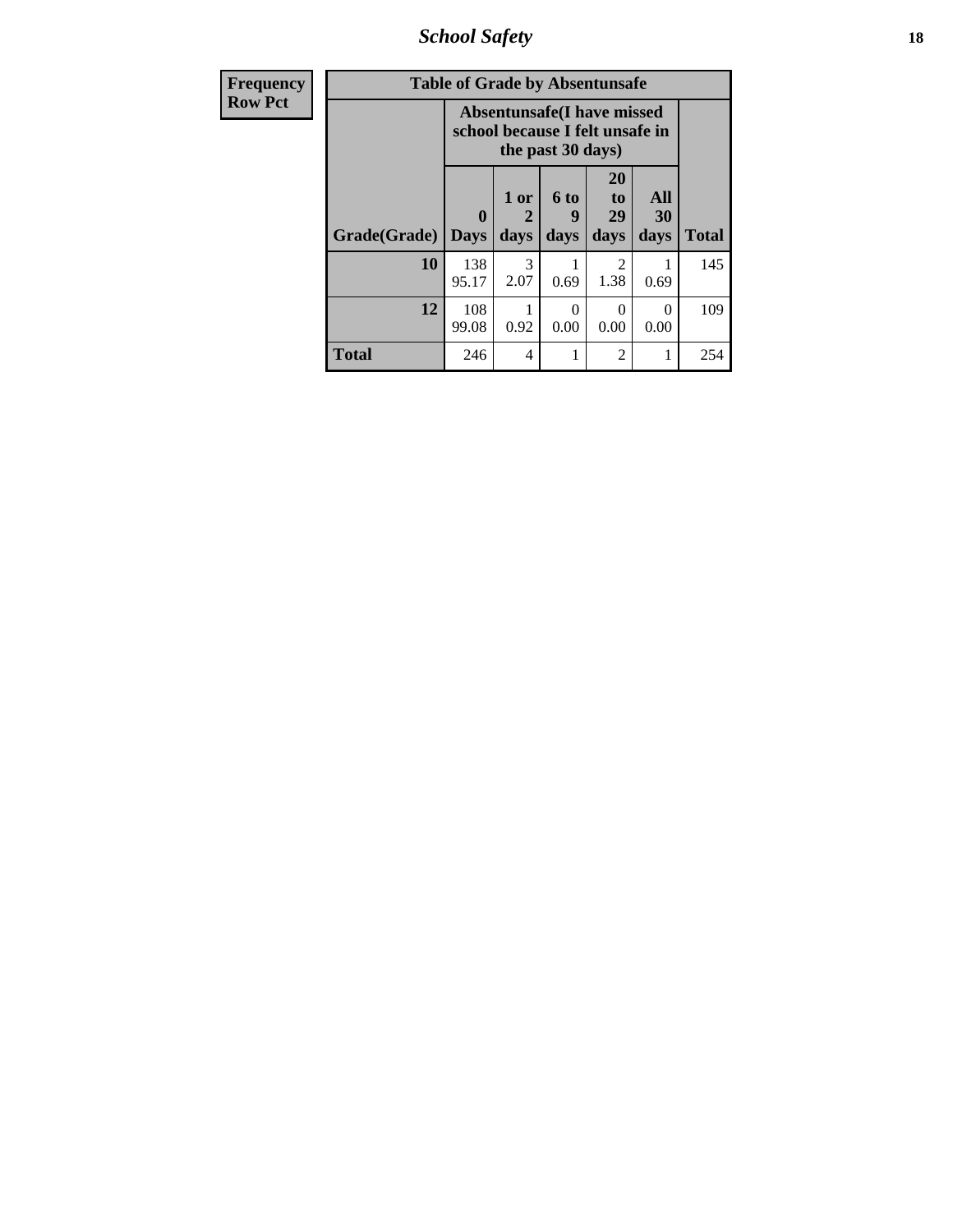#### **Frequency Row Pct**

| <b>Table of Grade by Alcohol</b> |                                 |                 |                 |               |                 |                                     |              |       |  |  |  |  |
|----------------------------------|---------------------------------|-----------------|-----------------|---------------|-----------------|-------------------------------------|--------------|-------|--|--|--|--|
|                                  |                                 |                 |                 |               |                 | Alcohol (Alcohol use, past 30 days) |              |       |  |  |  |  |
| Grade(Grade)                     | <b>Did</b><br>not<br><b>use</b> | $1 - 2$<br>days | $3 - 5$<br>days | $6-9$<br>days | $10-19$<br>days | $20 - 29$<br>days                   | Every<br>day | Total |  |  |  |  |
| 10                               | 100<br>68.97                    | 14<br>9.66      | 17<br>11.72     | 0.69          | 3<br>2.07       | 6<br>4.14                           | 4<br>2.76    | 145   |  |  |  |  |
| 12                               | 64<br>58.72                     | 11<br>10.09     | 14<br>12.84     | 5<br>4.59     | 7<br>6.42       | 3<br>2.75                           | 5<br>4.59    | 109   |  |  |  |  |
| <b>Total</b>                     | 164                             | 25              | 31              | 6             | 10              | 9                                   | 9            | 254   |  |  |  |  |

#### **Frequency Row Pct**

| <b>Table of Grade by Cigarettes</b> |                                                |                 |                 |                  |                 |                   |              |       |  |  |  |  |
|-------------------------------------|------------------------------------------------|-----------------|-----------------|------------------|-----------------|-------------------|--------------|-------|--|--|--|--|
|                                     | Cigarettes (Smoking tobacco use, past 30 days) |                 |                 |                  |                 |                   |              |       |  |  |  |  |
| Grade(Grade)                        | <b>Did</b><br>not<br><b>use</b>                | $1 - 2$<br>days | $3 - 5$<br>days | $6 - 9$<br>days  | $10-19$<br>days | $20 - 29$<br>days | Every<br>day | Total |  |  |  |  |
| 10                                  | 121<br>83.45                                   | 11<br>7.59      | 4<br>2.76       | 2<br>1.38        | 3<br>2.07       | 0.69              | 2.07         | 145   |  |  |  |  |
| 12                                  | 73<br>66.97                                    | 14<br>12.84     | 2<br>1.83       | $\Omega$<br>0.00 | 0.92            | 4.59              | 14<br>12.84  | 109   |  |  |  |  |
| Total                               | 194                                            | 25              | 6               | 2                | 4               | 6                 | 17           | 254   |  |  |  |  |

| Frequency      |              |                          | <b>Table of Grade by Smokeless</b> |                 |                  |                                       |                   |              |
|----------------|--------------|--------------------------|------------------------------------|-----------------|------------------|---------------------------------------|-------------------|--------------|
| <b>Row Pct</b> |              |                          |                                    |                 | past 30 days)    | <b>Smokeless</b> (Chewing tobaccouse, |                   |              |
|                | Grade(Grade) | <b>Did</b><br>not<br>use | $1 - 2$<br>days                    | $3 - 5$<br>days | $6-9$<br>days    | $10-19$<br>days                       | $20 - 29$<br>days | <b>Total</b> |
|                | 10           | 139<br>95.86             | 3<br>2.07                          | 0<br>0.00       | 0.69             | 0.69                                  | 0.69              | 145          |
|                | 12           | 102<br>93.58             | 5<br>4.59                          | 0.92            | $\Omega$<br>0.00 | $\Omega$<br>0.00                      | 0.92              | 109          |
|                | <b>Total</b> | 241                      | 8                                  |                 |                  |                                       | $\overline{2}$    | 254          |

| <b>Frequency</b> |
|------------------|
| <b>Row Pct</b>   |

| <b>Table of Grade by Marijuana</b> |                                 |               |                 |                 |                                         |               |                     |       |  |  |  |  |
|------------------------------------|---------------------------------|---------------|-----------------|-----------------|-----------------------------------------|---------------|---------------------|-------|--|--|--|--|
|                                    |                                 |               |                 |                 | Marijuana (Marijuana use, past 30 days) |               |                     |       |  |  |  |  |
| Grade(Grade)                       | <b>Did</b><br>not<br><b>use</b> | $1-2$<br>days | $3 - 5$<br>days | $6 - 9$<br>days | $10-19$<br>days                         | 20-29<br>days | <b>Every</b><br>day | Total |  |  |  |  |
| 10                                 | 131<br>90.34                    | 8<br>5.52     | 0.69            | 0.69            | 0.69                                    | 0.69          | 2<br>1.38           | 145   |  |  |  |  |
| 12                                 | 93<br>85.32                     | ┑<br>6.42     | 0.92            | 2<br>1.83       | 0.92                                    | ↑<br>1.83     | 3<br>2.75           | 109   |  |  |  |  |
| <b>Total</b>                       | 224                             | 15            | 2               | 3               | $\overline{2}$                          | 3             | 5                   | 254   |  |  |  |  |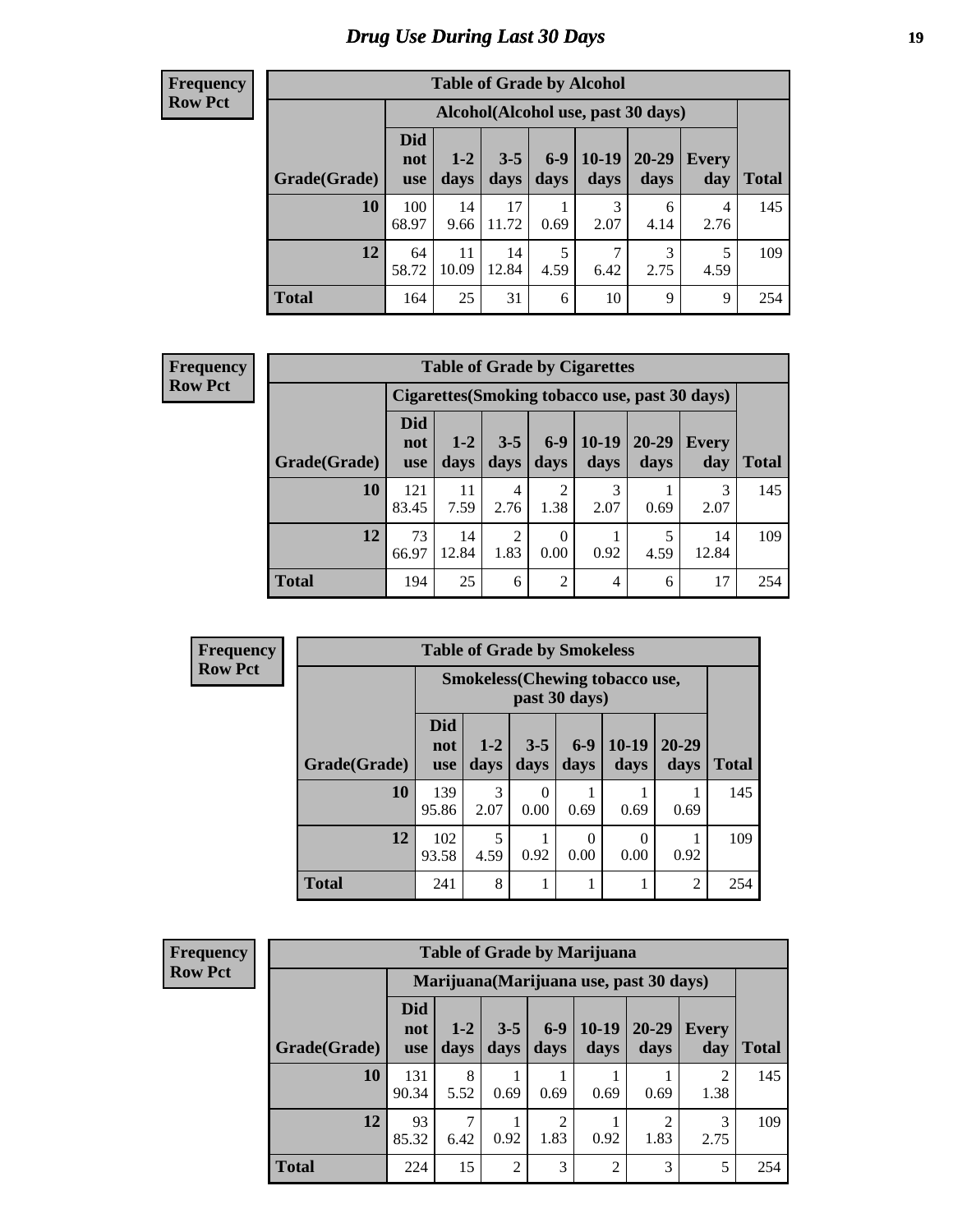# *Drug Use During Last 30 Days* 20

| Frequency      |              |                                 |                                        | <b>Table of Grade by Cocaine</b> |               |              |  |  |  |
|----------------|--------------|---------------------------------|----------------------------------------|----------------------------------|---------------|--------------|--|--|--|
| <b>Row Pct</b> |              |                                 | Cocaine (Cocaine use,<br>past 30 days) |                                  |               |              |  |  |  |
|                | Grade(Grade) | <b>Did</b><br>not<br><b>use</b> | $1 - 2$<br>days                        | $10-19$<br>days                  | 20-29<br>days | <b>Total</b> |  |  |  |
|                | 10           | 144<br>99.31                    | $\Omega$<br>0.00                       | 0<br>0.00                        | 0.69          | 145          |  |  |  |
|                | 12           | 104<br>95.41                    | 0.92                                   | $\mathfrak{D}$<br>1.83           | 2<br>1.83     | 109          |  |  |  |
|                | <b>Total</b> | 248                             |                                        | $\overline{2}$                   | 3             | 254          |  |  |  |

| Frequency      | <b>Table of Grade by Inhalants</b> |                                                  |                 |               |              |
|----------------|------------------------------------|--------------------------------------------------|-----------------|---------------|--------------|
| <b>Row Pct</b> |                                    | <b>Inhalants</b> (Inhalant<br>use, past 30 days) |                 |               |              |
|                | Grade(Grade)                       | <b>Did</b><br>not<br><b>use</b>                  | $1 - 2$<br>days | 20-29<br>days | <b>Total</b> |
|                | 10                                 | 142<br>97.93                                     | 2<br>1.38       | 0.69          | 145          |
|                | 12                                 | 107<br>98.17                                     | 0.92            | 0.92          | 109          |
|                | Total                              | 249                                              | 3               | 2             | 254          |

| <b>Frequency</b> | <b>Table of Grade by Steroids</b> |                                                |                 |                   |              |  |  |
|------------------|-----------------------------------|------------------------------------------------|-----------------|-------------------|--------------|--|--|
| <b>Row Pct</b>   |                                   | <b>Steroids</b> (Steroid<br>use, past 30 days) |                 |                   |              |  |  |
|                  | Grade(Grade)                      | Did<br>not<br><b>use</b>                       | $1 - 2$<br>days | $20 - 29$<br>days | <b>Total</b> |  |  |
|                  | 10                                | 144<br>99.31                                   | 0.69            | 0.00              | 145          |  |  |
|                  | 12                                | 107<br>98.17                                   | 0.92            | 0.92              | 109          |  |  |
|                  | <b>Total</b>                      | 251                                            | 2               |                   | 254          |  |  |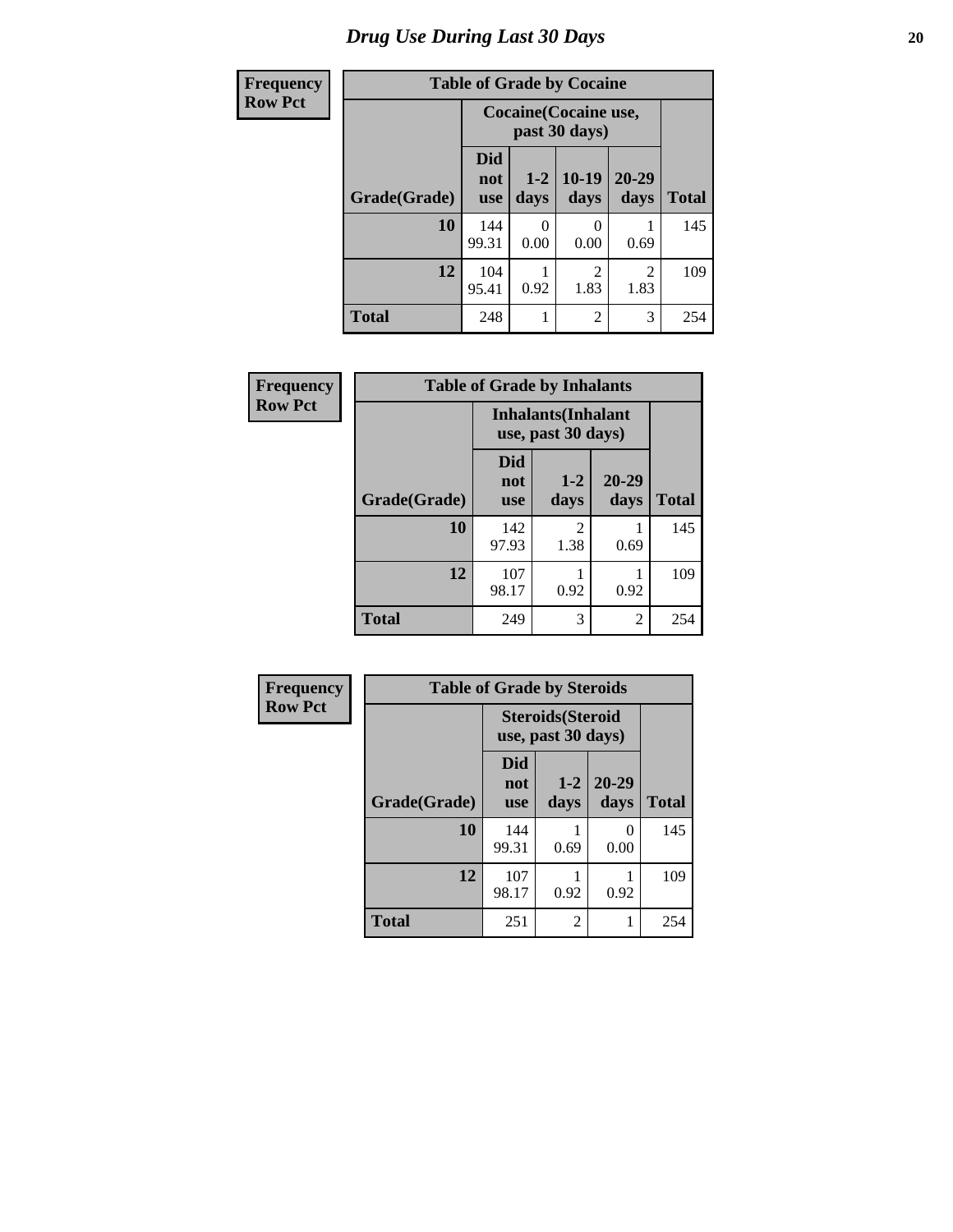# *Drug Use During Last 30 Days* **21**

| <b>Frequency</b> | <b>Table of Grade by Ecstasy</b> |                                        |                  |                           |                  |                  |              |
|------------------|----------------------------------|----------------------------------------|------------------|---------------------------|------------------|------------------|--------------|
| <b>Row Pct</b>   |                                  | Ecstasy (Ecstasy use,<br>past 30 days) |                  |                           |                  |                  |              |
|                  | Grade(Grade)                     | <b>Did</b><br>not<br><b>use</b>        | $1 - 2$<br>days  | $3 - 5$<br>days           | $6-9$<br>days    | $10-19$<br>days  | <b>Total</b> |
|                  | 10                               | 145<br>100.00                          | $\Omega$<br>0.00 | $\mathbf{\Omega}$<br>0.00 | $\Omega$<br>0.00 | $\Omega$<br>0.00 | 145          |
|                  | 12                               | 105<br>96.33                           | 0.92             | 0.92                      | 0.92             | 0.92             | 109          |
|                  | <b>Total</b>                     | 250                                    |                  |                           |                  |                  | 254          |

| Frequency      | <b>Table of Grade by Meth</b> |                                 |                        |                        |                     |              |
|----------------|-------------------------------|---------------------------------|------------------------|------------------------|---------------------|--------------|
| <b>Row Pct</b> |                               | Meth(Methamphetamine use,       |                        |                        |                     |              |
|                | Grade(Grade)                  | <b>Did</b><br>not<br><b>use</b> | $1-2$<br>days          | 20-29<br>days          | <b>Every</b><br>day | <b>Total</b> |
|                | 10                            | 145<br>100.00                   | 0<br>0.00              | 0<br>0.00              | 0<br>0.00           | 145          |
|                | 12                            | 104<br>95.41                    | $\overline{c}$<br>1.83 | $\overline{2}$<br>1.83 | 0.92                | 109          |
|                | <b>Total</b>                  | 249                             | $\overline{2}$         | $\overline{2}$         |                     | 254          |

| <b>Frequency</b> |              | <b>Table of Grade by Hallucinogens</b>            |            |              |  |
|------------------|--------------|---------------------------------------------------|------------|--------------|--|
| <b>Row Pct</b>   |              | Hallucinogens (Hallucinogen<br>use, past 30 days) |            |              |  |
|                  | Grade(Grade) | Did not use                                       | 10-19 days | <b>Total</b> |  |
|                  | 10           | 144<br>99.31                                      | 0.69       | 145          |  |
|                  | 12           | 109<br>100.00                                     | 0.00       | 109          |  |
|                  | <b>Total</b> | 253                                               |            | 254          |  |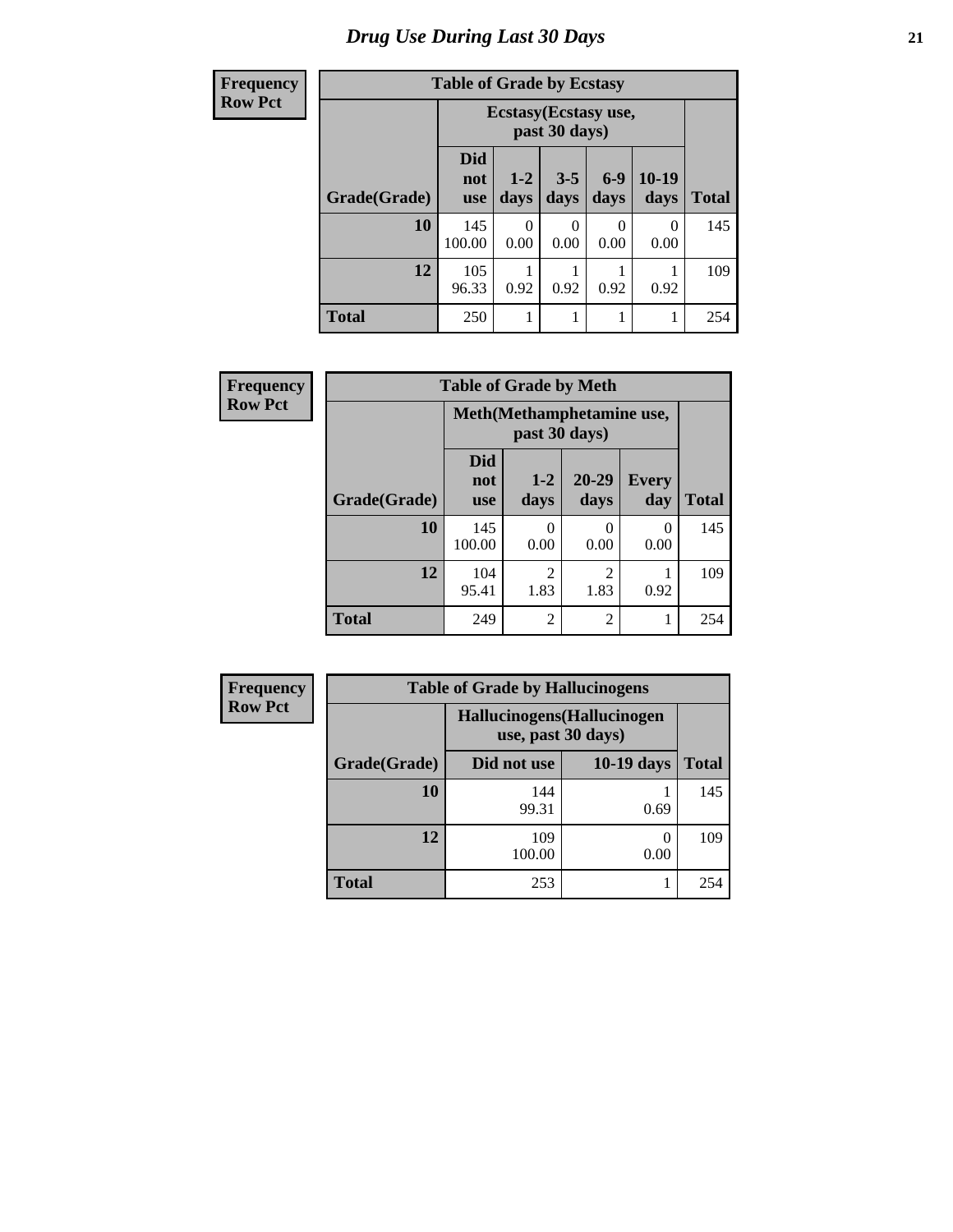| <b>Frequency</b> |  |
|------------------|--|
| <b>Row Pct</b>   |  |

| <b>Table of Grade by Prescription</b> |                          |                                                                                |                  |                           |                 |                        |              |
|---------------------------------------|--------------------------|--------------------------------------------------------------------------------|------------------|---------------------------|-----------------|------------------------|--------------|
|                                       |                          | <b>Prescription</b> (Prescription drugs not<br>prescribed to me, past 30 days) |                  |                           |                 |                        |              |
| Grade(Grade)                          | Did<br>not<br><b>use</b> | $1 - 2$<br>days                                                                | $3 - 5$<br>days  | $6-9$<br>days             | $10-19$<br>days | $20 - 29$<br>days      | <b>Total</b> |
| 10                                    | 138<br>95.17             | 3<br>2.07                                                                      | 0.69             | $\mathbf{\Omega}$<br>0.00 | 0.69            | $\mathfrak{D}$<br>1.38 | 145          |
| 12                                    | 107<br>98.17             | 0.00                                                                           | $\Omega$<br>0.00 | 0.92                      | 0.00            | 0.92                   | 109          |
| <b>Total</b>                          | 245                      | 3                                                                              |                  |                           |                 | 3                      | 254          |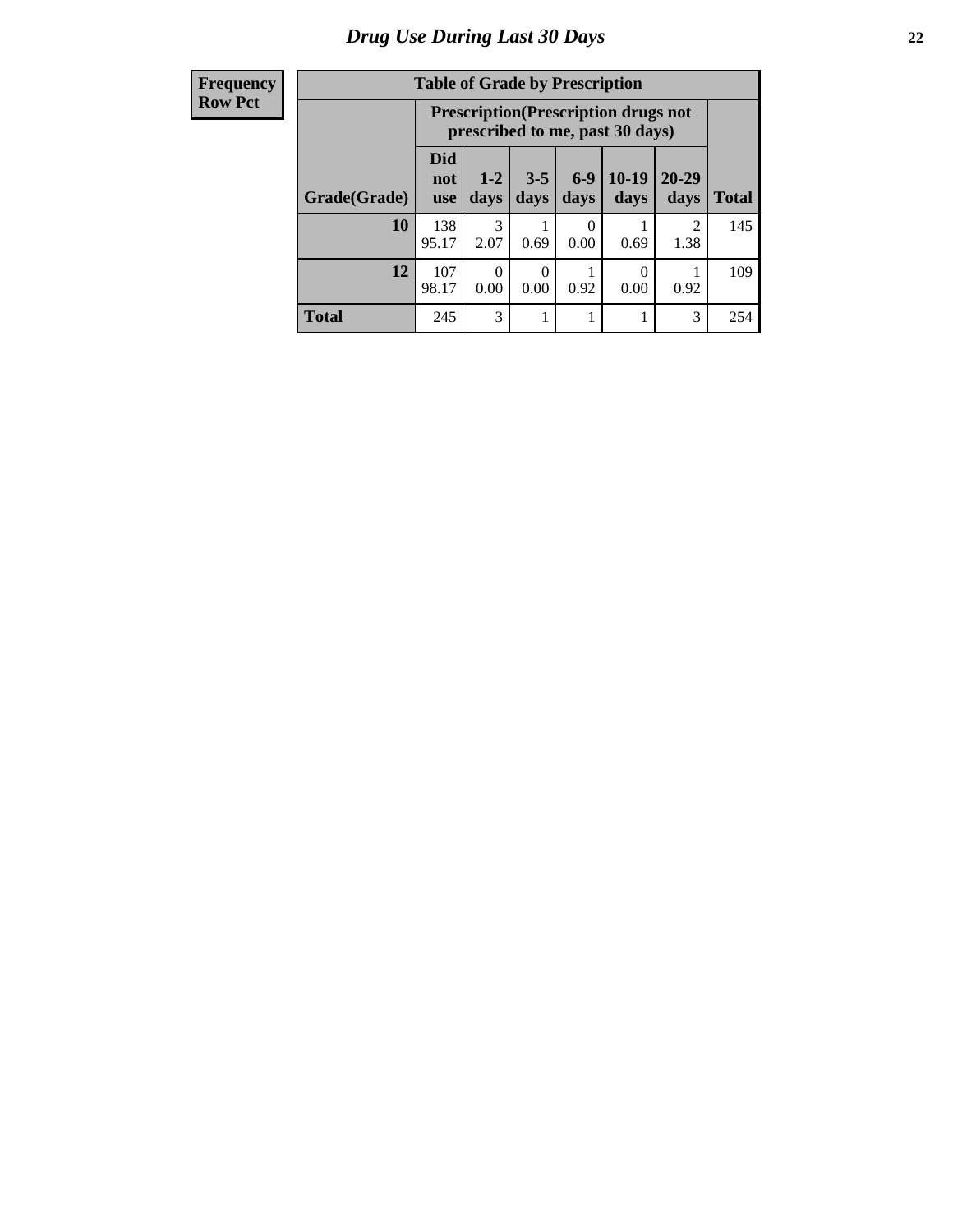| Frequency      | <b>Table of Alcoholease by Grade</b>                                    |             |             |              |  |
|----------------|-------------------------------------------------------------------------|-------------|-------------|--------------|--|
| <b>Col Pct</b> | Grade(Grade)<br><b>Alcoholease</b> (It is<br>10<br>easy to get alcohol) |             | 12          | <b>Total</b> |  |
|                | <b>Strongly Agree</b>                                                   | 47<br>32.41 | 58<br>53.21 | 105          |  |
|                | <b>Somewhat Agree</b>                                                   | 52<br>35.86 | 30<br>27.52 | 82           |  |
|                | <b>Somewhat Disagree</b>                                                | 10<br>6.90  | 0.92        | 11           |  |
|                | <b>Strongly Disagree</b>                                                | 36<br>24.83 | 20<br>18.35 | 56           |  |
|                | <b>Total</b>                                                            | 145         | 109         | 254          |  |

| Frequency      | <b>Table of Cigarettesease by Grade</b>                  |                    |             |              |
|----------------|----------------------------------------------------------|--------------------|-------------|--------------|
| <b>Col Pct</b> | Cigarettesease (It is<br>easy to get smoking<br>tobacco) | Grade(Grade)<br>10 | 12          | <b>Total</b> |
|                | <b>Strongly Agree</b>                                    | 52<br>35.86        | 66<br>60.55 | 118          |
|                | <b>Somewhat Agree</b>                                    | 39<br>26.90        | 18<br>16.51 | 57           |
|                | <b>Somewhat Disagree</b>                                 | 8<br>5.52          | 0.92        | 9            |
|                | <b>Strongly Disagree</b>                                 | 46<br>31.72        | 24<br>22.02 | 70           |
|                | <b>Total</b>                                             | 145                | 109         | 254          |

| Frequency      | <b>Table of Smokelessease by Grade</b>                         |                    |             |              |  |  |
|----------------|----------------------------------------------------------------|--------------------|-------------|--------------|--|--|
| <b>Col Pct</b> | <b>Smokelessease</b> (It is<br>easy to get chewing<br>tobacco) | Grade(Grade)<br>10 | 12          | <b>Total</b> |  |  |
|                | <b>Strongly Agree</b>                                          | 35<br>24.14        | 48<br>44.04 | 83           |  |  |
|                | <b>Somewhat Agree</b>                                          | 40<br>27.59        | 22<br>20.18 | 62           |  |  |
|                | <b>Somewhat Disagree</b>                                       | 11<br>7.59         | 4<br>3.67   | 15           |  |  |
|                | <b>Strongly Disagree</b>                                       | 59<br>40.69        | 35<br>32.11 | 94           |  |  |
|                | <b>Total</b>                                                   | 145                | 109         | 254          |  |  |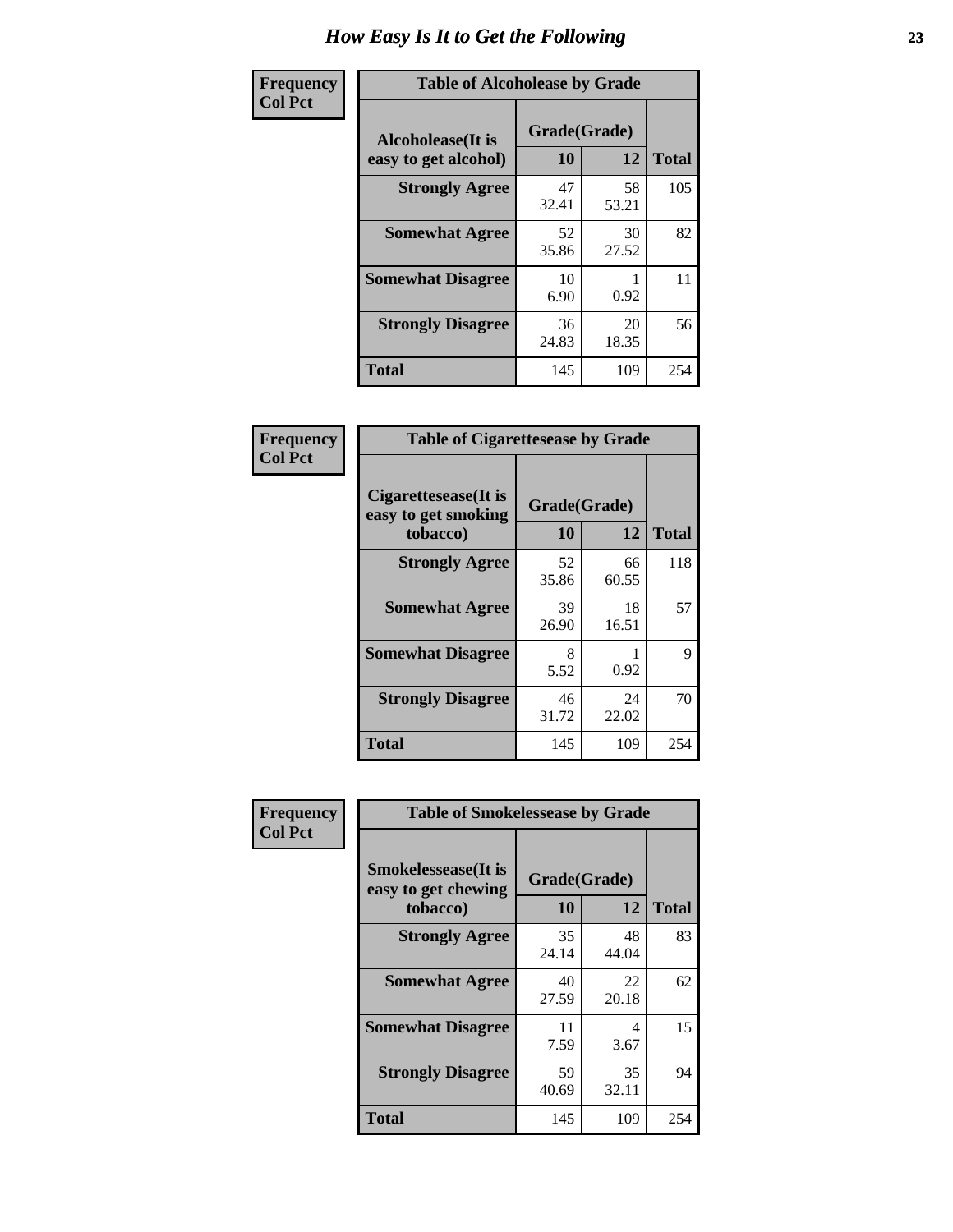| Frequency      | <b>Table of Marijuanaease by Grade</b>           |                    |             |              |  |
|----------------|--------------------------------------------------|--------------------|-------------|--------------|--|
| <b>Col Pct</b> | Marijuanaease(It is<br>easy to get<br>marijuana) | Grade(Grade)<br>10 | 12          | <b>Total</b> |  |
|                | <b>Strongly Agree</b>                            | 45<br>31.03        | 51<br>46.79 | 96           |  |
|                | <b>Somewhat Agree</b>                            | 31<br>21.38        | 26<br>23.85 | 57           |  |
|                | <b>Somewhat Disagree</b>                         | 15<br>10.34        | 6<br>5.50   | 21           |  |
|                | <b>Strongly Disagree</b>                         | 54<br>37.24        | 26<br>23.85 | 80           |  |
|                | <b>Total</b>                                     | 145                | 109         | 254          |  |

| <b>Table of Cocaineease by Grade</b>              |                    |              |     |  |  |  |
|---------------------------------------------------|--------------------|--------------|-----|--|--|--|
| <b>Cocaineease</b> (It is<br>easy to get cocaine) | Grade(Grade)<br>10 | <b>Total</b> |     |  |  |  |
| <b>Strongly Agree</b>                             | 19<br>13.10        | 27<br>24.77  | 46  |  |  |  |
| <b>Somewhat Agree</b>                             | 28<br>19.31        | 28<br>25.69  | 56  |  |  |  |
| <b>Somewhat Disagree</b>                          | 21<br>14.48        | 14<br>12.84  | 35  |  |  |  |
| <b>Strongly Disagree</b>                          | 77<br>53.10        | 40<br>36.70  | 117 |  |  |  |
| <b>Total</b>                                      | 145                | 109          | 254 |  |  |  |

| Frequency      | <b>Table of Inhalantsease by Grade</b>                   |                    |                   |     |
|----------------|----------------------------------------------------------|--------------------|-------------------|-----|
| <b>Col Pct</b> | <b>Inhalantsease</b> (It is<br>easy to get<br>inhalants) | Grade(Grade)<br>10 | <b>Total</b>      |     |
|                | <b>Strongly Agree</b>                                    | 40<br>27.59        | 12<br>39<br>35.78 | 79  |
|                | <b>Somewhat Agree</b>                                    | 25<br>17.24        | 20<br>18.35       | 45  |
|                | <b>Somewhat Disagree</b>                                 | 16<br>11.03        | 13<br>11.93       | 29  |
|                | <b>Strongly Disagree</b>                                 | 64<br>44.14        | 37<br>33.94       | 101 |
|                | <b>Total</b>                                             | 145                | 109               | 254 |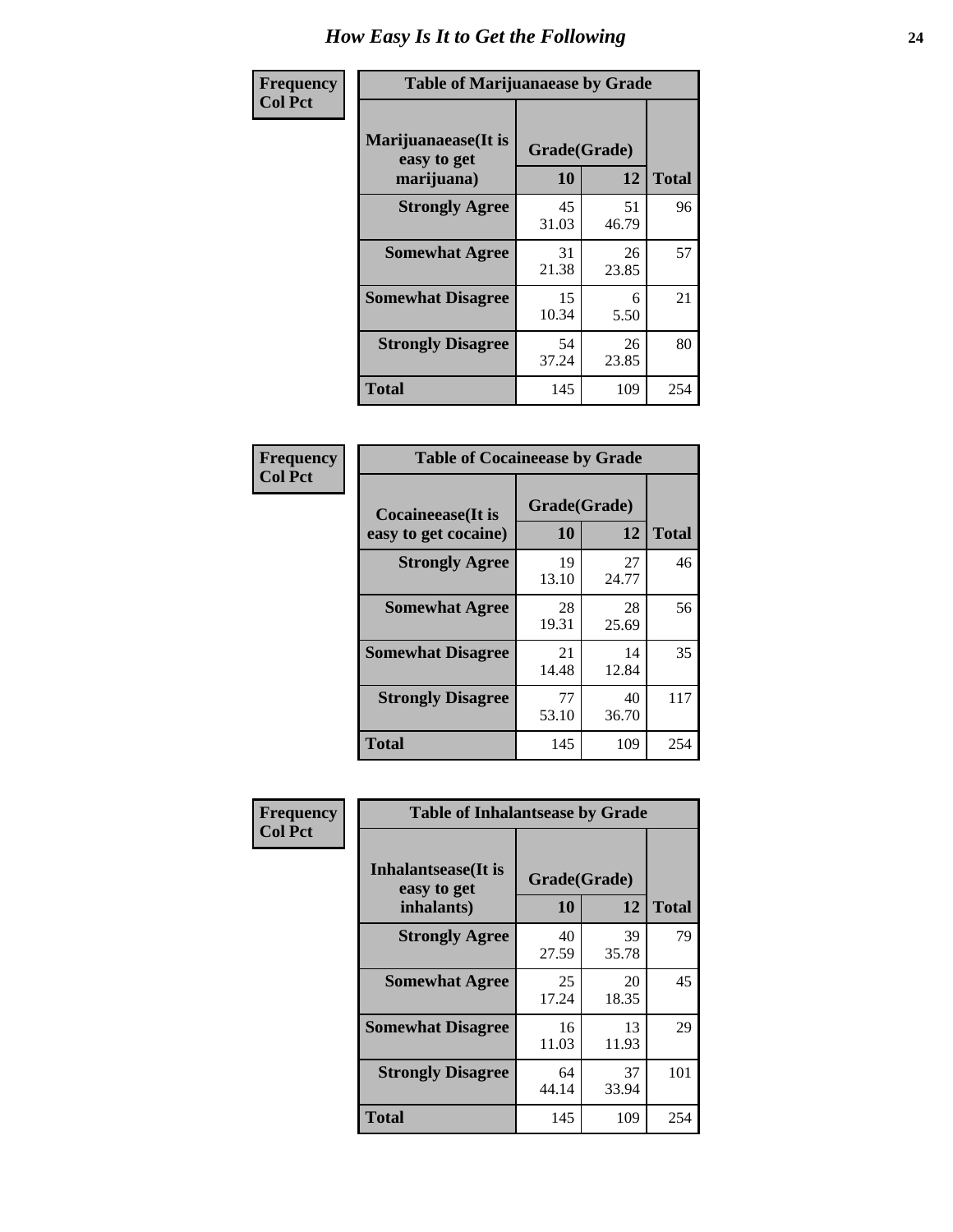| Frequency      | <b>Table of Steroidsease by Grade</b>               |                    |             |              |  |  |  |  |  |  |  |  |
|----------------|-----------------------------------------------------|--------------------|-------------|--------------|--|--|--|--|--|--|--|--|
| <b>Col Pct</b> | <b>Steroidsease</b> (It is<br>easy to get steroids) | Grade(Grade)<br>10 | 12          | <b>Total</b> |  |  |  |  |  |  |  |  |
|                | <b>Strongly Agree</b>                               | 12<br>8.28         | 21<br>19.27 | 33           |  |  |  |  |  |  |  |  |
|                | <b>Somewhat Agree</b>                               | 26<br>17.93        | 20<br>18.35 | 46           |  |  |  |  |  |  |  |  |
|                | <b>Somewhat Disagree</b>                            | 20<br>13.79        | 17<br>15.60 | 37           |  |  |  |  |  |  |  |  |
|                | <b>Strongly Disagree</b>                            | 87<br>60.00        | 51<br>46.79 | 138          |  |  |  |  |  |  |  |  |
|                | Total                                               | 145                | 109         | 254          |  |  |  |  |  |  |  |  |

| Frequency      | <b>Table of Ecstasyease by Grade</b>              |                    |              |     |  |  |  |  |  |  |  |  |
|----------------|---------------------------------------------------|--------------------|--------------|-----|--|--|--|--|--|--|--|--|
| <b>Col Pct</b> | <b>Ecstasyease</b> (It is<br>easy to get ecstasy) | Grade(Grade)<br>10 | <b>Total</b> |     |  |  |  |  |  |  |  |  |
|                | <b>Strongly Agree</b>                             | 21<br>14.48        | 28<br>25.69  | 49  |  |  |  |  |  |  |  |  |
|                | <b>Somewhat Agree</b>                             | 22<br>15.17        | 22<br>20.18  | 44  |  |  |  |  |  |  |  |  |
|                | <b>Somewhat Disagree</b>                          | 21<br>14.48        | 12<br>11.01  | 33  |  |  |  |  |  |  |  |  |
|                | <b>Strongly Disagree</b>                          | 81<br>55.86        | 47<br>43.12  | 128 |  |  |  |  |  |  |  |  |
|                | Total                                             | 145                | 109          | 254 |  |  |  |  |  |  |  |  |

| Frequency      | <b>Table of Methease by Grade</b>                          |                    |             |              |
|----------------|------------------------------------------------------------|--------------------|-------------|--------------|
| <b>Col Pct</b> | <b>Methease</b> (It is easy<br>to get<br>methamphetamines) | Grade(Grade)<br>10 | 12          | <b>Total</b> |
|                | <b>Strongly Agree</b>                                      | 11<br>7.59         | 18<br>16.51 | 29           |
|                | <b>Somewhat Agree</b>                                      | 29<br>20.00        | 22<br>20.18 | 51           |
|                | <b>Somewhat Disagree</b>                                   | 20<br>13.79        | 16<br>14.68 | 36           |
|                | <b>Strongly Disagree</b>                                   | 85<br>58.62        | 53<br>48.62 | 138          |
|                | <b>Total</b>                                               | 145                | 109         | 254          |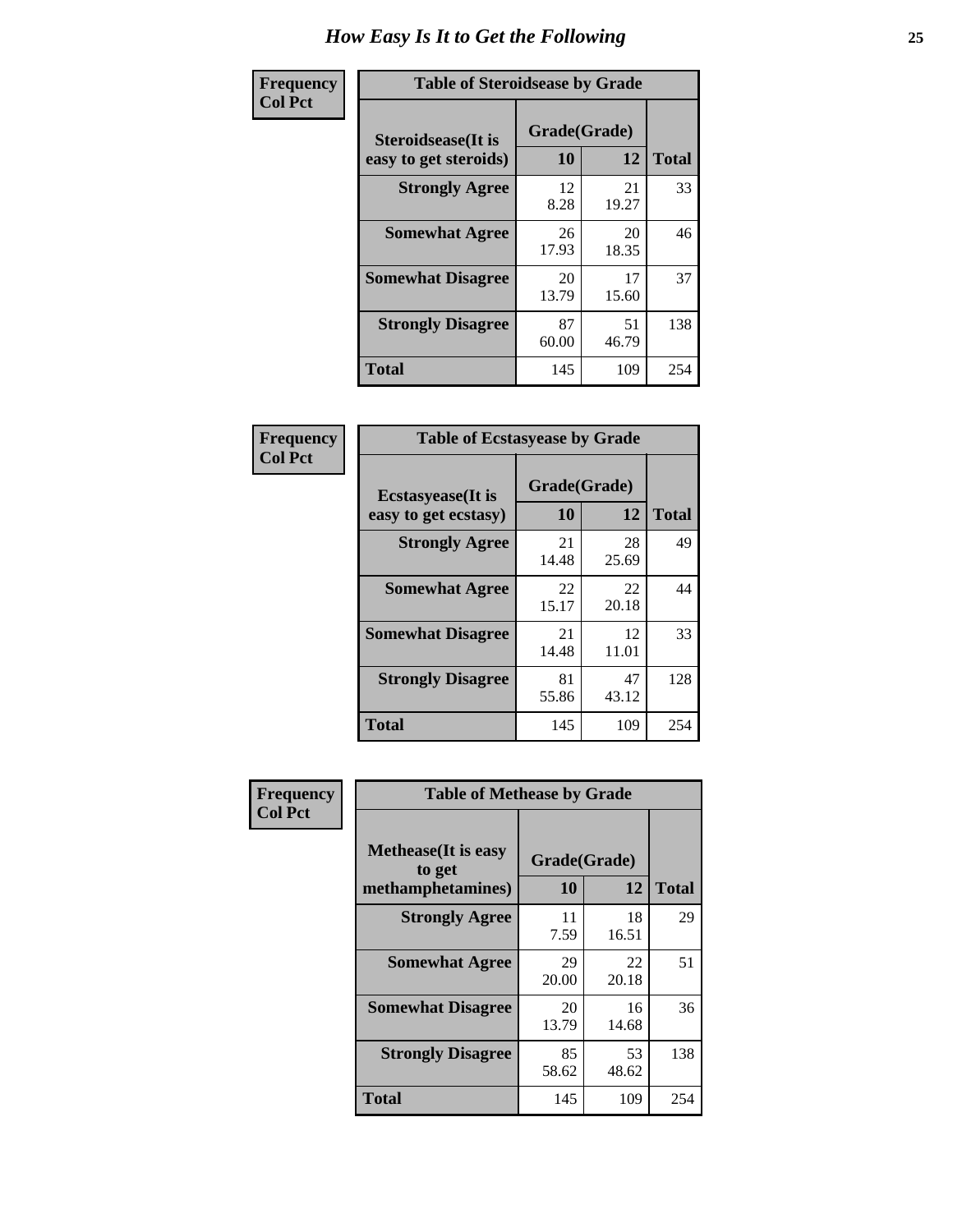| <b>Frequency</b> | <b>Table of Hallucinogensease by Grade</b>               |                    |             |              |  |  |  |  |  |  |  |  |  |
|------------------|----------------------------------------------------------|--------------------|-------------|--------------|--|--|--|--|--|--|--|--|--|
| <b>Col Pct</b>   | Hallucinogensease(It<br>is easy to get<br>hallucinogens) | Grade(Grade)<br>10 | 12          | <b>Total</b> |  |  |  |  |  |  |  |  |  |
|                  | <b>Strongly Agree</b>                                    | 15<br>10.34        | 16<br>14.68 | 31           |  |  |  |  |  |  |  |  |  |
|                  | <b>Somewhat Agree</b>                                    | 21<br>14.48        | 17<br>15.60 | 38           |  |  |  |  |  |  |  |  |  |
|                  | <b>Somewhat Disagree</b>                                 | 25<br>17.24        | 17<br>15.60 | 42           |  |  |  |  |  |  |  |  |  |
|                  | <b>Strongly Disagree</b>                                 | 84<br>57.93        | 59<br>54.13 | 143          |  |  |  |  |  |  |  |  |  |
|                  | <b>Total</b>                                             | 145                | 109         | 254          |  |  |  |  |  |  |  |  |  |

| Frequency<br>Col Pct |
|----------------------|
|                      |

| <b>Table of Prescriptionease by Grade</b>                                                       |             |                    |              |  |  |  |  |  |  |  |  |
|-------------------------------------------------------------------------------------------------|-------------|--------------------|--------------|--|--|--|--|--|--|--|--|
| <b>Prescriptionease</b> (It<br>is easy to get<br>prescription drugs<br>not prescribed to<br>me) | 10          | Grade(Grade)<br>12 | <b>Total</b> |  |  |  |  |  |  |  |  |
| <b>Strongly Agree</b>                                                                           | 45<br>31.03 | 40<br>36.70        | 85           |  |  |  |  |  |  |  |  |
| <b>Somewhat Agree</b>                                                                           | 26<br>17.93 | 25<br>22.94        | 51           |  |  |  |  |  |  |  |  |
| <b>Somewhat Disagree</b>                                                                        | 15<br>10.34 | 10<br>9.17         | 25           |  |  |  |  |  |  |  |  |
| <b>Strongly Disagree</b>                                                                        | 59<br>40.69 | 34<br>31.19        | 93           |  |  |  |  |  |  |  |  |
| Total                                                                                           | 145         | 109                | 254          |  |  |  |  |  |  |  |  |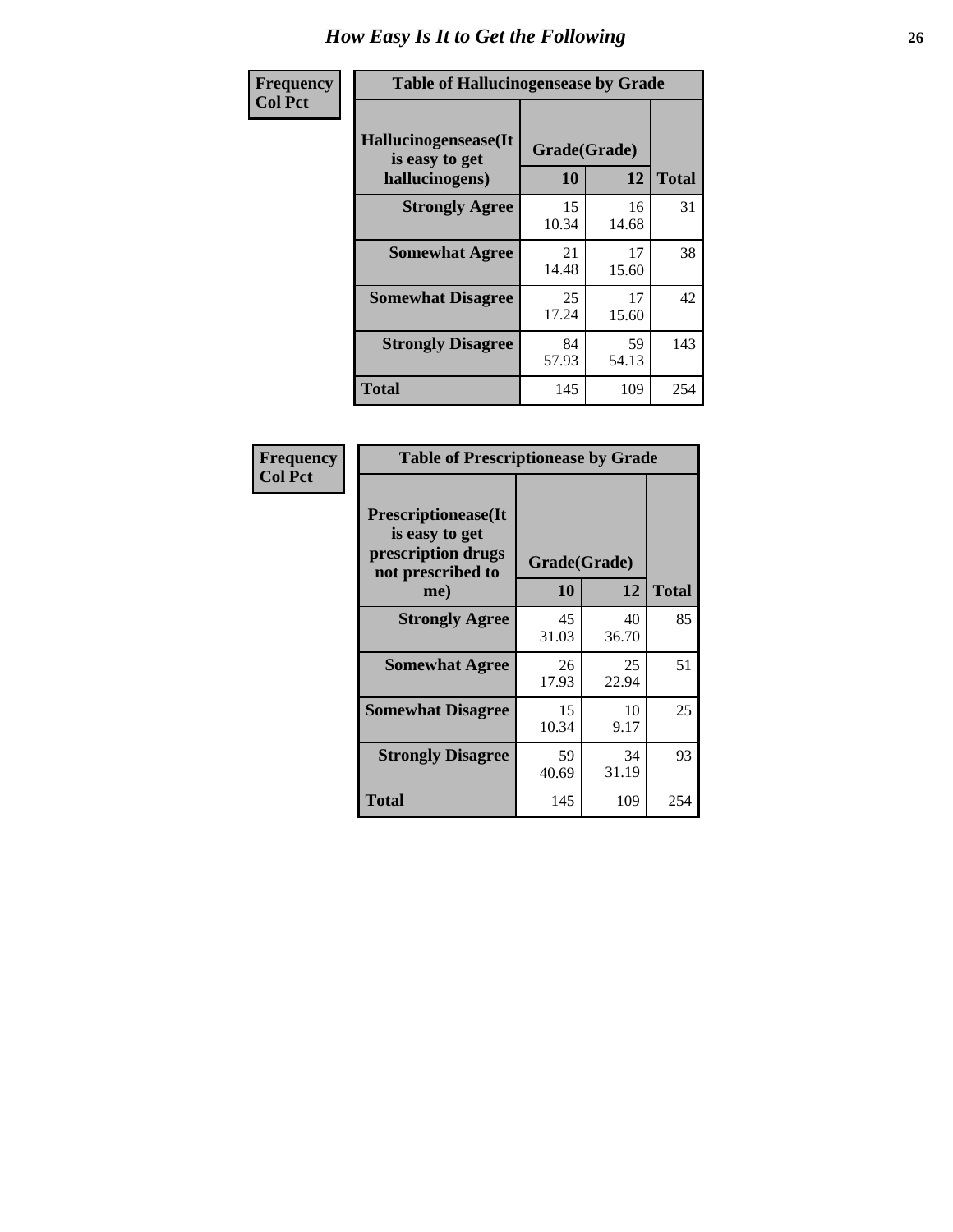### *Age at Onset of Use* **27** *Results for "Age at Onset of Use" questions exclude students who said they did not use that substance*

| Frequency      |              |                        |                                                  |           |      |           | <b>Table of Grade by Alcoholinit</b> |            |             |             |                  |                       |              |
|----------------|--------------|------------------------|--------------------------------------------------|-----------|------|-----------|--------------------------------------|------------|-------------|-------------|------------------|-----------------------|--------------|
| <b>Row Pct</b> |              |                        | Alcoholinit (I started using alcohol when I was) |           |      |           |                                      |            |             |             |                  |                       |              |
|                | Grade(Grade) | <b>8 or</b><br>younger | 9                                                | 10        | 11   | 12        | 13                                   | 14         | 15          | 16          | 17               | <b>18 or</b><br>older | <b>Total</b> |
|                | 10           | 6<br>9.38              | 3<br>4.69                                        | 3<br>4.69 | 1.56 | 6<br>9.38 | 15<br>23.44                          | 9<br>14.06 | 16<br>25.00 | 4<br>6.25   | $\Omega$<br>0.00 | 1.56                  | 64           |
|                | 12           | $\overline{4}$<br>6.78 | 2<br>3.39                                        | 3<br>5.08 | 1.69 | 1.69      | 8<br>13.56                           | 8<br>13.56 | 10<br>16.95 | 11<br>18.64 | 4<br>6.78        | 7<br>11.86            | 59           |
|                | <b>Total</b> | 10                     | 5                                                | 6         | 2    | 7         | 23                                   | 17         | 26          | 15          | 4                | 8                     | 123          |
|                |              |                        |                                                  |           |      |           | Frequency Missing $= 131$            |            |             |             |                  |                       |              |

| <b>Frequency</b> |
|------------------|
| <b>Row Pct</b>   |

|              | <b>Table of Grade by Cigarettesinit</b> |           |                        |                  |                           |           |            |                                                      |            |                  |                       |              |  |
|--------------|-----------------------------------------|-----------|------------------------|------------------|---------------------------|-----------|------------|------------------------------------------------------|------------|------------------|-----------------------|--------------|--|
|              |                                         |           |                        |                  |                           |           |            | Cigarettesinit(I started smoking tobacco when I was) |            |                  |                       |              |  |
| Grade(Grade) | <b>8 or</b><br>younger                  | 9         | 10                     | 11               | 12                        | 13        | 14         | 15                                                   | 16         | 17               | <b>18 or</b><br>older | <b>Total</b> |  |
| 10           | 10.53                                   | 2<br>5.26 | 2<br>5.26              | 2.63             | 13.16                     | 3<br>7.89 | 7<br>18.42 | 10<br>26.32                                          | 2.63       | $\Omega$<br>0.00 | 7.89                  | 38           |  |
| 12           | 2<br>5.00                               | 3<br>7.50 | $\overline{2}$<br>5.00 | $\theta$<br>0.00 | ↑<br>5.00                 | 3<br>7.50 | 12.50      | 8<br>20.00                                           | 6<br>15.00 | 4<br>10.00       | 12.50                 | 40           |  |
| <b>Total</b> | 6                                       | 5         | 4                      |                  | 7                         | 6         | 12         | 18                                                   | 7          | $\overline{4}$   | 8                     | 78           |  |
|              |                                         |           |                        |                  | Frequency Missing $= 176$ |           |            |                                                      |            |                  |                       |              |  |

| Frequency      |              |                         |                                                         |                  |                  | <b>Table of Grade by Smokelessinit</b> |                 |                  |                       |              |  |  |  |
|----------------|--------------|-------------------------|---------------------------------------------------------|------------------|------------------|----------------------------------------|-----------------|------------------|-----------------------|--------------|--|--|--|
| <b>Row Pct</b> |              |                         | Smokelessinit (I started chewing tobacco when I<br>was) |                  |                  |                                        |                 |                  |                       |              |  |  |  |
|                | Grade(Grade) | 8 or<br>vounger         | <b>10</b>                                               | 11               | 12               | 13                                     | 15 <sup>1</sup> | 16               | <b>18 or</b><br>older | <b>Total</b> |  |  |  |
|                | 10           | 3<br>27.27              | 9.09                                                    | 9.09             | $\Omega$<br>0.00 | 4<br>36.36                             | 9.09            | $\Omega$<br>0.00 | 9.09                  | 11           |  |  |  |
|                | 12           | $\mathfrak{D}$<br>13.33 | 6.67                                                    | $\theta$<br>0.00 | 6.67             | 3<br>20.00                             | 13.33           | 3<br>20.00       | 3<br>20.00            | 15           |  |  |  |
|                | <b>Total</b> | 5                       | 2                                                       |                  |                  | 7                                      | 3               | 3                | 4                     | 26           |  |  |  |
|                |              |                         |                                                         |                  |                  | Frequency Missing $= 228$              |                 |                  |                       |              |  |  |  |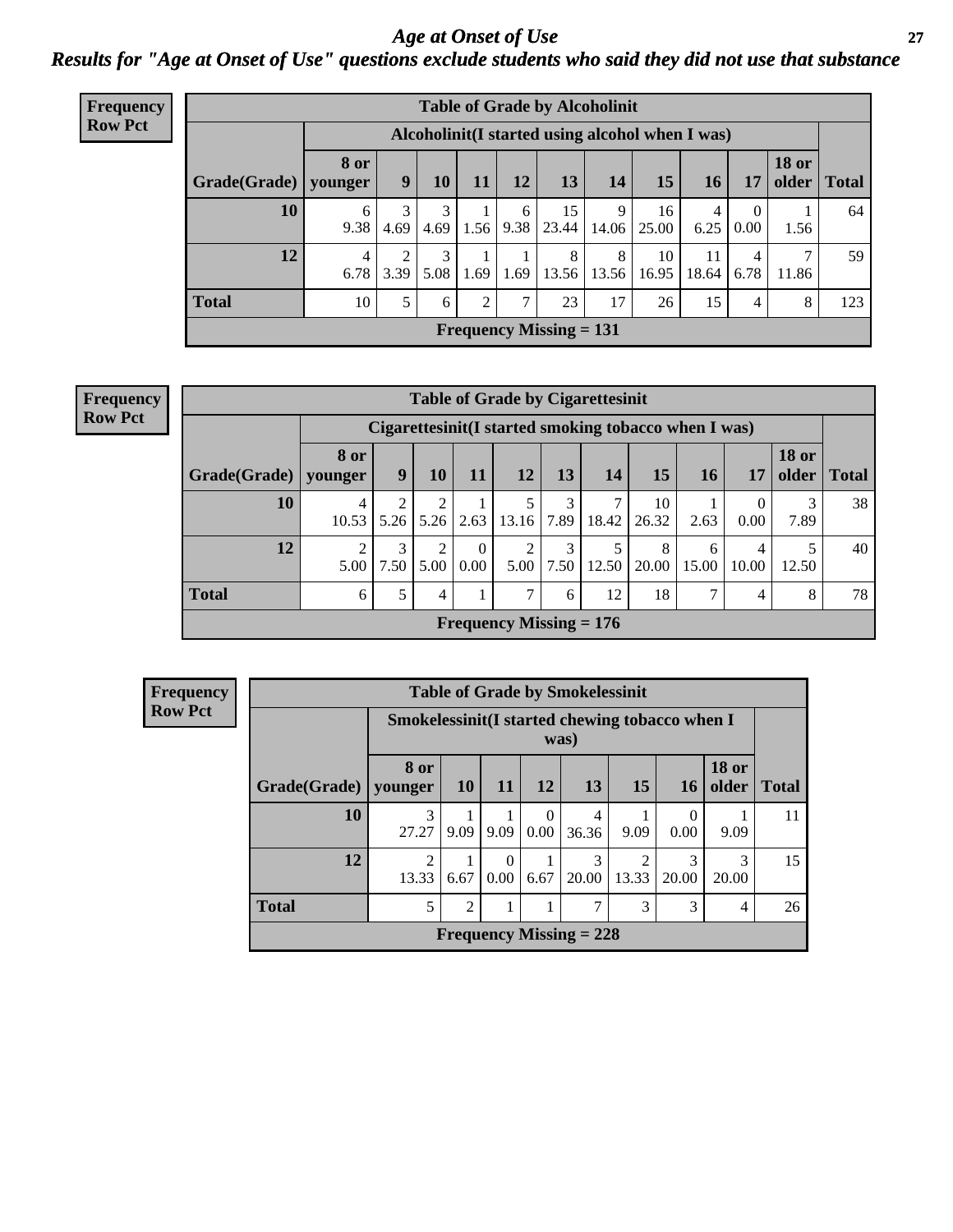#### *Age at Onset of Use* **28**

*Results for "Age at Onset of Use" questions exclude students who said they did not use that substance*

| <b>Frequency</b> |                        | <b>Table of Grade by Marijuanainit</b> |                |                        |                        |                  |                                                     |           |             |           |                  |                       |              |  |
|------------------|------------------------|----------------------------------------|----------------|------------------------|------------------------|------------------|-----------------------------------------------------|-----------|-------------|-----------|------------------|-----------------------|--------------|--|
| <b>Row Pct</b>   |                        |                                        |                |                        |                        |                  | Marijuanainit(I started using marijuana when I was) |           |             |           |                  |                       |              |  |
|                  | Grade(Grade)   younger | <b>8 or</b>                            | 9              | 10                     | 11                     | 12               | 13                                                  | 14        | 15          | <b>16</b> | 17               | <b>18 or</b><br>older | <b>Total</b> |  |
|                  | 10                     | $\theta$<br>0.00                       | 4.55           | $\overline{0}$<br>0.00 | $\overline{0}$<br>0.00 | 2<br>9.09        | 22.73                                               | 4.55      | 10<br>45.45 | 13.64     | $\theta$<br>0.00 | $\theta$<br>0.00      | 22           |  |
|                  | 12                     | 2<br>6.90                              | 3.45           | 2<br>6.90              | 3.45                   | $\Omega$<br>0.00 | 6.90                                                | 2<br>6.90 | 6<br>20.69  | 24.14     | 6.90             | 4<br>13.79            | 29           |  |
|                  | <b>Total</b>           | 2                                      | $\overline{c}$ | 2                      |                        | 2                | ⇁                                                   | 3         | 16          | 10        | 2                | 4                     | 51           |  |
|                  |                        |                                        |                |                        |                        |                  | <b>Frequency Missing = 203</b>                      |           |             |           |                  |                       |              |  |

| Frequency      | <b>Table of Grade by Cocaineinit</b>                       |                           |       |       |                                      |                |  |
|----------------|------------------------------------------------------------|---------------------------|-------|-------|--------------------------------------|----------------|--|
| <b>Row Pct</b> | <b>Cocaineinit</b> (I started using<br>cocaine when I was) |                           |       |       |                                      |                |  |
|                | Grade(Grade)                                               | 8 or<br>vounger           | 15    | 17    | <b>18 or</b><br>older                | <b>Total</b>   |  |
|                | 10                                                         | 0                         | 0     | 0     | $\mathbf{0}$                         |                |  |
|                | 12                                                         | 20.00                     | 20.00 | 20.00 | $\mathcal{D}_{\mathcal{L}}$<br>40.00 | $\overline{2}$ |  |
|                | <b>Total</b>                                               | 1                         |       |       | 2                                    | 5              |  |
|                |                                                            | Frequency Missing $= 249$ |       |       |                                      |                |  |

| Frequency      |                        | <b>Table of Grade by Inhalantsinit</b>                    |       |                           |                |  |  |
|----------------|------------------------|-----------------------------------------------------------|-------|---------------------------|----------------|--|--|
| <b>Row Pct</b> |                        | Inhalantsinit(I<br>started using<br>inhalants when I was) |       |                           |                |  |  |
|                | Grade(Grade)   younger | 8 or                                                      | 13    | <b>18 or</b><br>older     | <b>Total</b>   |  |  |
|                | 10                     | 50.00                                                     | 50.00 | $\mathbf{\Omega}$<br>0.00 | $\overline{2}$ |  |  |
|                | 12                     | 33.33                                                     | 0.00  | 2<br>66.67                | 3              |  |  |
|                | <b>Total</b>           | $\overline{2}$                                            |       | 2                         | 5              |  |  |
|                |                        | <b>Frequency Missing <math>= 249</math></b>               |       |                           |                |  |  |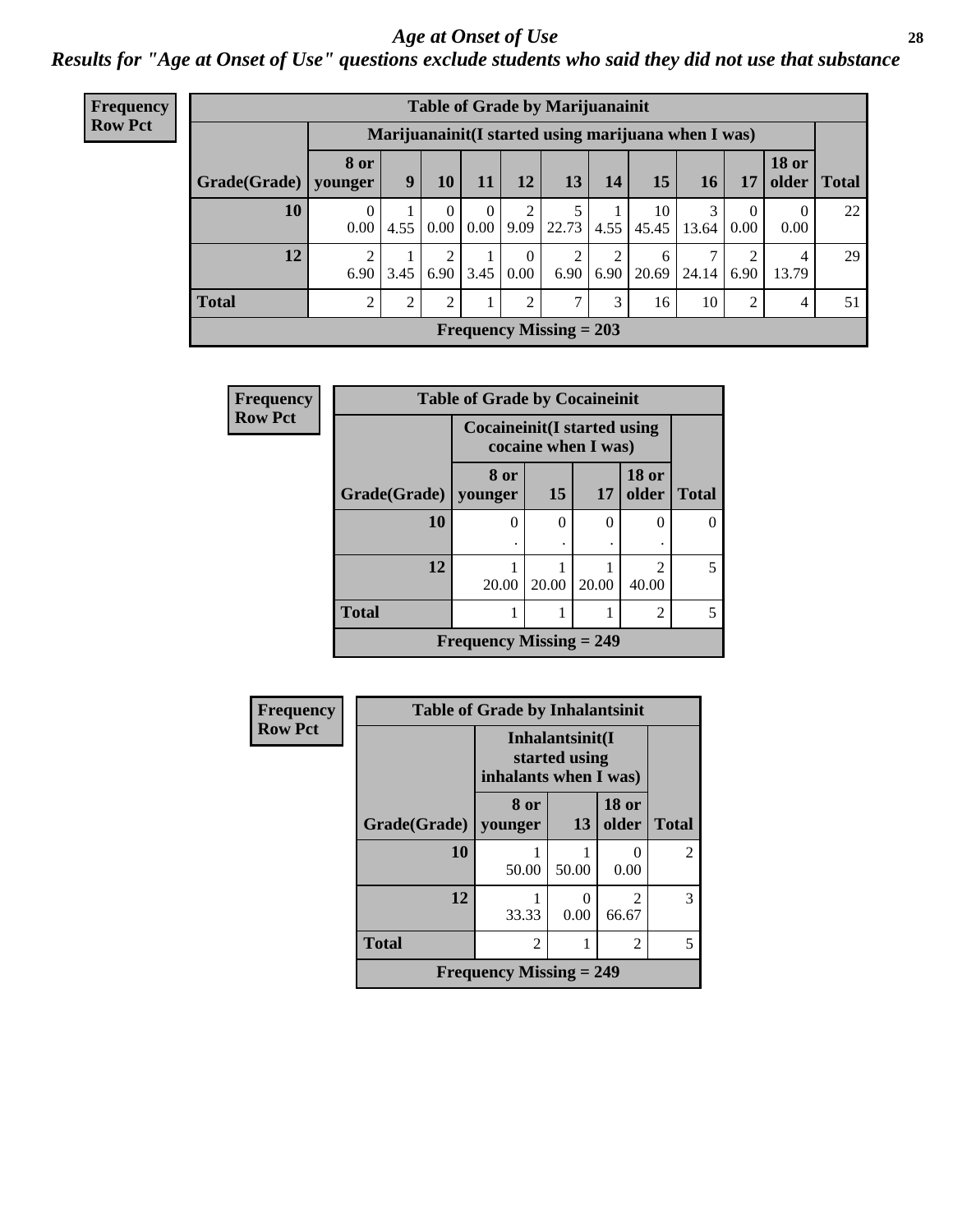#### *Age at Onset of Use* **29**

┃

*Results for "Age at Onset of Use" questions exclude students who said they did not use that substance*

| <b>Frequency</b> | <b>Table of Grade by Steroidsinit</b> |                                                            |           |                         |              |  |  |  |
|------------------|---------------------------------------|------------------------------------------------------------|-----------|-------------------------|--------------|--|--|--|
| <b>Row Pct</b>   |                                       | Steroidsinit(I<br>started using<br>steroids when I<br>was) |           |                         |              |  |  |  |
|                  | Grade(Grade)                          | 9                                                          | <b>16</b> | <b>18 or</b><br>older   | <b>Total</b> |  |  |  |
|                  | 10                                    | 0                                                          | 0<br>٠    | ∩                       | 0            |  |  |  |
|                  | 12                                    | 25.00                                                      | 25.00     | $\mathfrak{D}$<br>50.00 | 4            |  |  |  |
|                  | <b>Total</b>                          |                                                            | 1         | 2                       | 4            |  |  |  |
|                  | Frequency Missing $= 250$             |                                                            |           |                         |              |  |  |  |

| <b>Frequency</b> |              | <b>Table of Grade by Ecstasyinit</b>                       |           |           |                                      |                         |              |  |
|------------------|--------------|------------------------------------------------------------|-----------|-----------|--------------------------------------|-------------------------|--------------|--|
| <b>Row Pct</b>   |              | <b>Ecstasyinit</b> (I started using ecstasy<br>when I was) |           |           |                                      |                         |              |  |
|                  | Grade(Grade) | 8 or<br>younger                                            | <b>15</b> | <b>16</b> | 17                                   | <b>18 or</b><br>older   | <b>Total</b> |  |
|                  | 10           | 0<br>0.00                                                  | 100.00    | 0<br>0.00 | $\Omega$<br>0.00                     | 0<br>0.00               |              |  |
|                  | 12           | 16.67                                                      | 0.00      | 16.67     | $\mathcal{D}_{\mathcal{L}}$<br>33.33 | $\mathfrak{D}$<br>33.33 | 6            |  |
|                  | <b>Total</b> |                                                            |           |           | 2                                    | 2                       |              |  |
|                  |              | Frequency Missing $= 247$                                  |           |           |                                      |                         |              |  |

| <b>Frequency</b> | <b>Table of Grade by Methinit</b> |           |                                                                       |                       |              |  |  |  |
|------------------|-----------------------------------|-----------|-----------------------------------------------------------------------|-----------------------|--------------|--|--|--|
| <b>Row Pct</b>   |                                   |           | <b>Methinit(I started</b><br>using<br>methamphetamines<br>when I was) |                       |              |  |  |  |
|                  | Grade(Grade)                      | <b>10</b> | <b>16</b>                                                             | <b>18 or</b><br>older | <b>Total</b> |  |  |  |
|                  | 10                                | 0<br>٠    | 0<br>٠                                                                | 0                     | 0            |  |  |  |
|                  | 12                                | 20.00     | 20.00                                                                 | 3<br>60.00            | 5            |  |  |  |
|                  | <b>Total</b>                      |           |                                                                       | 3                     | 5            |  |  |  |
|                  | <b>Frequency Missing = 249</b>    |           |                                                                       |                       |              |  |  |  |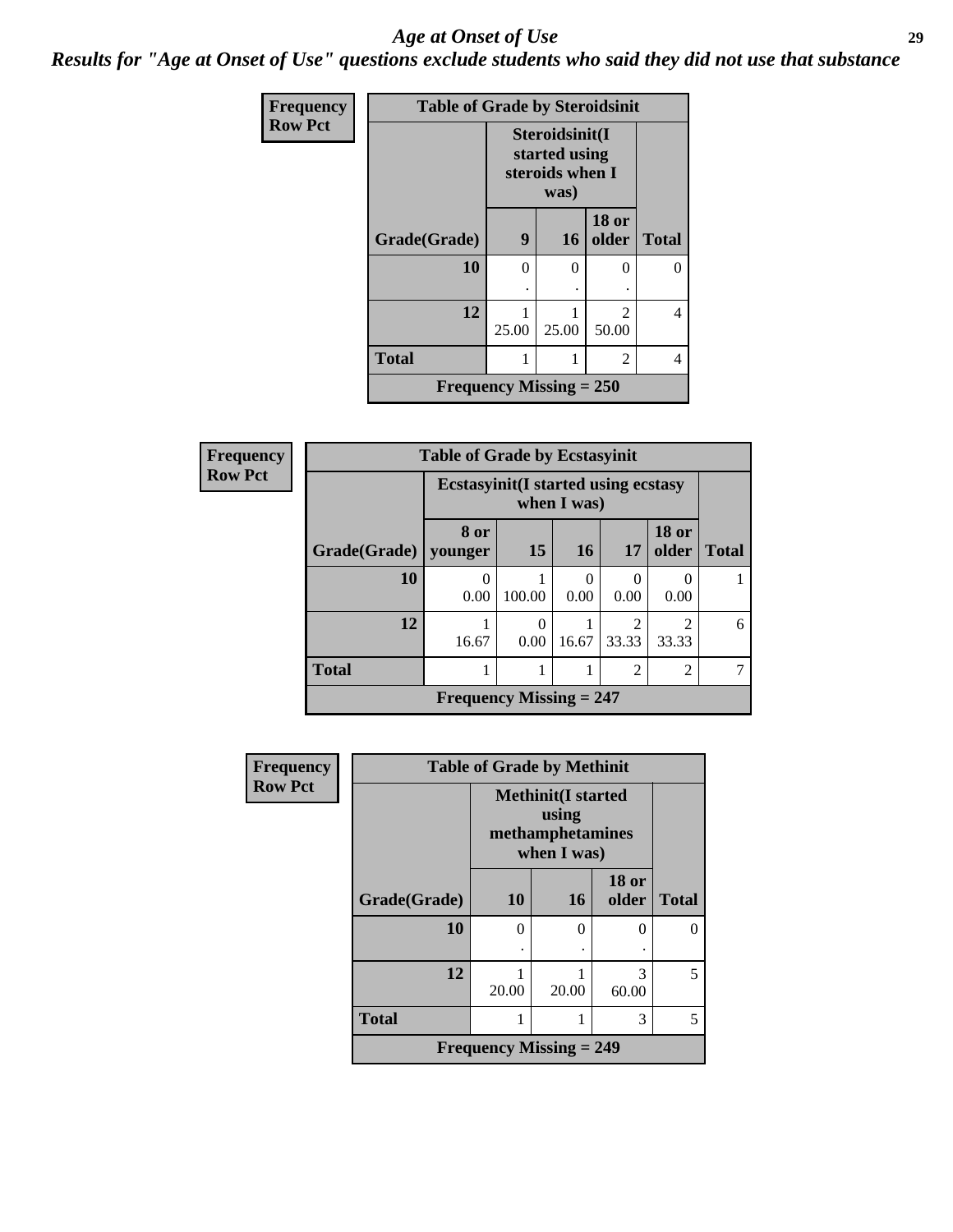#### Age at Onset of Use **30**

*Results for "Age at Onset of Use" questions exclude students who said they did not use that substance*

| Frequency      | <b>Table of Grade by Hallucinogensinit</b> |                                                              |           |                         |              |  |  |  |  |
|----------------|--------------------------------------------|--------------------------------------------------------------|-----------|-------------------------|--------------|--|--|--|--|
| <b>Row Pct</b> |                                            | Hallucinogensinit(I<br>started using<br>hallucinogens when I |           |                         |              |  |  |  |  |
|                | Grade(Grade)                               | 14                                                           | <b>16</b> | <b>18 or</b><br>older   | <b>Total</b> |  |  |  |  |
|                | 10                                         | 100.00                                                       | 0<br>0.00 | $\mathbf{0}$<br>0.00    |              |  |  |  |  |
|                | 12                                         | 0<br>0.00                                                    | 33.33     | $\mathfrak{D}$<br>66.67 | 3            |  |  |  |  |
|                | <b>Total</b>                               |                                                              |           | 2                       | 4            |  |  |  |  |
|                | Frequency Missing $= 250$                  |                                                              |           |                         |              |  |  |  |  |

| Frequency      | <b>Table of Grade by Prescriptioninit</b> |                                                                                            |                  |                           |           |               |                         |                 |                       |              |
|----------------|-------------------------------------------|--------------------------------------------------------------------------------------------|------------------|---------------------------|-----------|---------------|-------------------------|-----------------|-----------------------|--------------|
| <b>Row Pct</b> |                                           | Prescription in it (I started using prescription drugs not<br>prescribed to me when I was) |                  |                           |           |               |                         |                 |                       |              |
|                | Grade(Grade)                              | 8 or<br>vounger                                                                            | 9                | <b>10</b>                 | <b>12</b> | 13            | 14                      | 16 <sup>1</sup> | <b>18 or</b><br>older | Total        |
|                | 10                                        | 20.00                                                                                      | 20.00            | $\Omega$<br>0.00          | 0<br>0.00 | 20.00         | $\overline{c}$<br>40.00 | 0.00            | 0.00                  |              |
|                | 12                                        | $\Omega$<br>0.00                                                                           | $\theta$<br>0.00 | 11.11                     | 11.1      | 11.11         | $\Omega$<br>0.00        | 4<br>44.44      | 22.22                 | $\mathbf{Q}$ |
|                | <b>Total</b>                              |                                                                                            |                  |                           |           | $\mathcal{D}$ | $\overline{2}$          | 4               | $\mathfrak{D}$        | 14           |
|                |                                           |                                                                                            |                  | Frequency Missing $= 240$ |           |               |                         |                 |                       |              |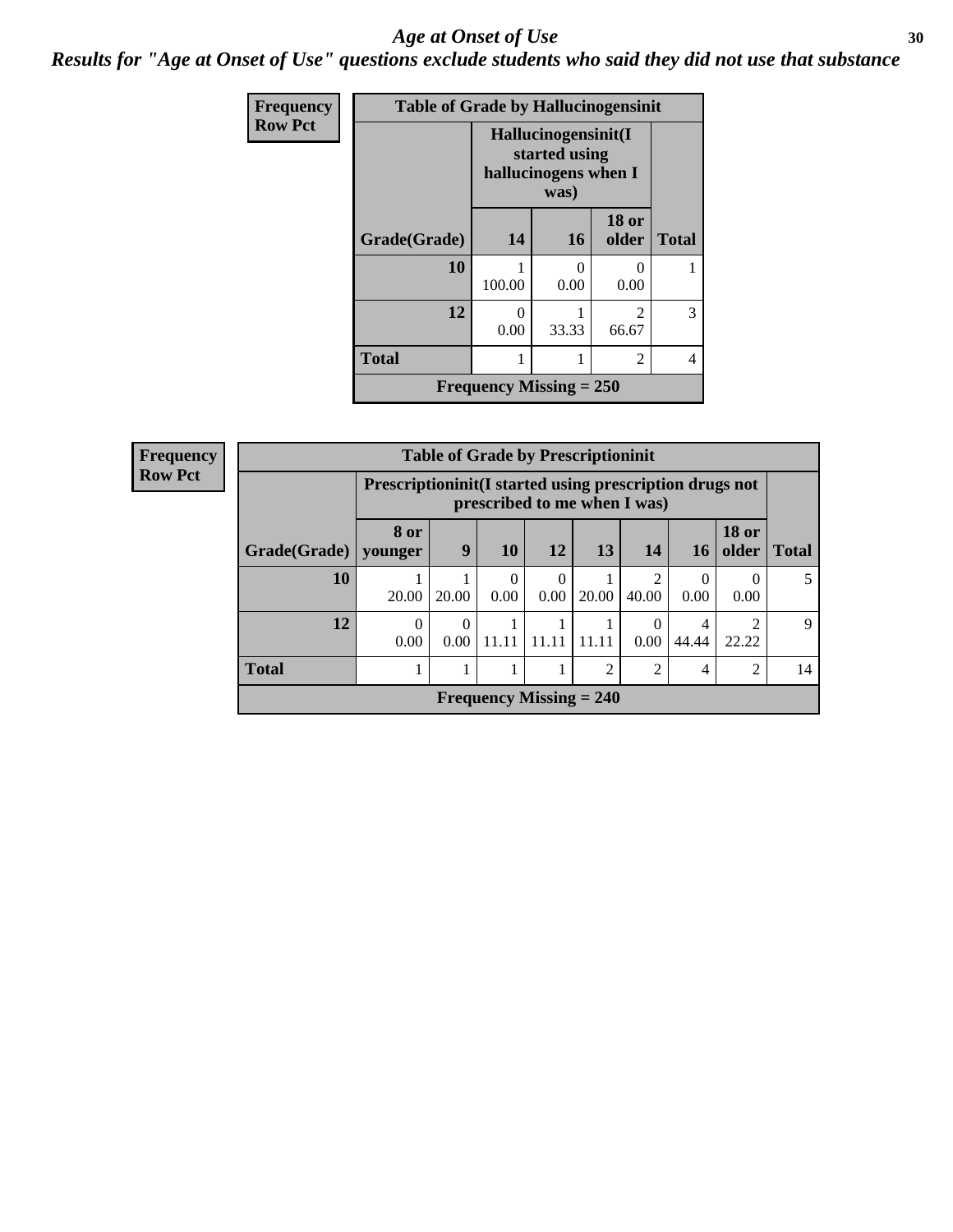| Frequency      | <b>Table of Alcoholharm by Grade</b>          |                    |             |              |  |
|----------------|-----------------------------------------------|--------------------|-------------|--------------|--|
| <b>Col Pct</b> | Alcoholharm(I<br>think alcohol is<br>harmful) | Grade(Grade)<br>10 | 12          | <b>Total</b> |  |
|                | <b>Strongly Agree</b>                         | 75<br>51.72        | 49<br>44.95 | 124          |  |
|                | <b>Somewhat Agree</b>                         | 36<br>24.83        | 28<br>25.69 | 64           |  |
|                | <b>Somewhat Disagree</b>                      | 16<br>11.03        | 13<br>11.93 | 29           |  |
|                | <b>Strongly Disagree</b>                      | 18<br>12.41        | 19<br>17.43 | 37           |  |
|                | <b>Total</b>                                  | 145                | 109         | 254          |  |

| <b>Table of Cigarettesharm by Grade</b>                  |                    |             |              |  |  |  |  |
|----------------------------------------------------------|--------------------|-------------|--------------|--|--|--|--|
| Cigarettesharm(I<br>think smoking<br>tobacco is harmful) | Grade(Grade)<br>10 | 12          | <b>Total</b> |  |  |  |  |
| <b>Strongly Agree</b>                                    | 103<br>71.03       | 70<br>64.22 | 173          |  |  |  |  |
| <b>Somewhat Agree</b>                                    | 22<br>15.17        | 22<br>20.18 | 44           |  |  |  |  |
| <b>Somewhat Disagree</b>                                 | 6<br>4.14          | 3<br>2.75   | 9            |  |  |  |  |
| <b>Strongly Disagree</b>                                 | 14<br>9.66         | 14<br>12.84 | 28           |  |  |  |  |
| <b>Total</b>                                             | 145                | 109         | 254          |  |  |  |  |

| Frequency      | <b>Table of Smokelessharm by Grade</b>                  |                    |             |              |  |  |
|----------------|---------------------------------------------------------|--------------------|-------------|--------------|--|--|
| <b>Col Pct</b> | Smokelessharm(I<br>think chewing<br>tobacco is harmful) | Grade(Grade)<br>10 | 12          | <b>Total</b> |  |  |
|                | <b>Strongly Agree</b>                                   | 109<br>75.17       | 72<br>66.06 | 181          |  |  |
|                | <b>Somewhat Agree</b>                                   | 16<br>11.03        | 15<br>13.76 | 31           |  |  |
|                | <b>Somewhat Disagree</b>                                | 6<br>4.14          | 8<br>7.34   | 14           |  |  |
|                | <b>Strongly Disagree</b>                                | 14<br>9.66         | 14<br>12.84 | 28           |  |  |
|                | <b>Total</b>                                            | 145                | 109         | 254          |  |  |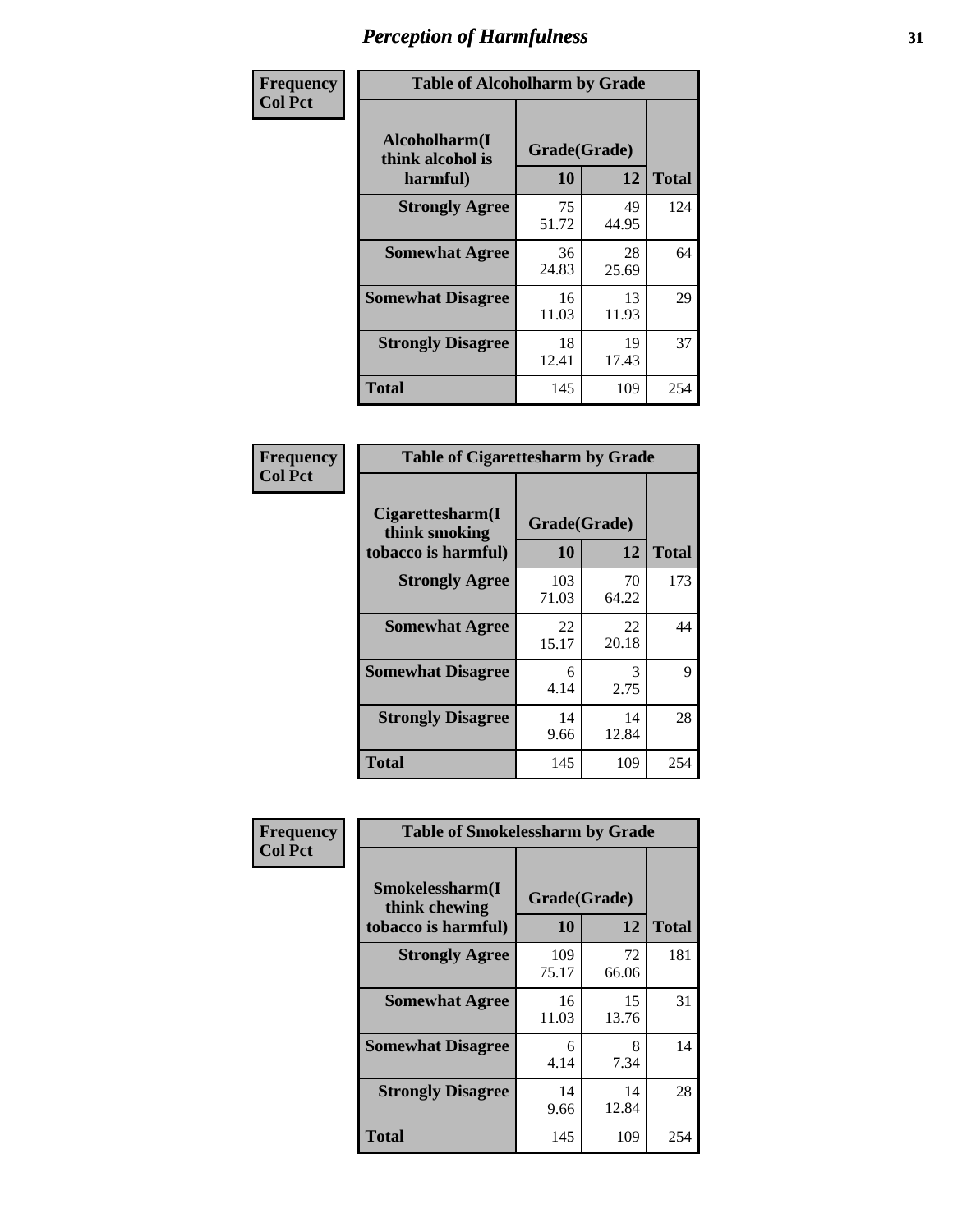| Frequency      |                                                   | <b>Table of Marijuanaharm by Grade</b> |             |              |  |  |
|----------------|---------------------------------------------------|----------------------------------------|-------------|--------------|--|--|
| <b>Col Pct</b> | Marijuanaharm(I<br>think marijuana is<br>harmful) | Grade(Grade)<br>10                     | 12          | <b>Total</b> |  |  |
|                | <b>Strongly Agree</b>                             | 100<br>68.97                           | 66<br>60.55 | 166          |  |  |
|                | <b>Somewhat Agree</b>                             | 17<br>11.72                            | 11<br>10.09 | 28           |  |  |
|                | <b>Somewhat Disagree</b>                          | 9<br>6.21                              | 12<br>11.01 | 21           |  |  |
|                | <b>Strongly Disagree</b>                          | 19<br>13.10                            | 20<br>18.35 | 39           |  |  |
|                | <b>Total</b>                                      | 145                                    | 109         | 254          |  |  |

| <b>Table of Cocaineharm by Grade</b>          |                    |             |              |  |  |  |  |
|-----------------------------------------------|--------------------|-------------|--------------|--|--|--|--|
| Cocaineharm(I<br>think cocaine is<br>harmful) | Grade(Grade)<br>10 | 12          | <b>Total</b> |  |  |  |  |
| <b>Strongly Agree</b>                         | 121<br>83.45       | 91<br>83.49 | 212          |  |  |  |  |
| <b>Somewhat Agree</b>                         | 9<br>6.21          | 3<br>2.75   | 12           |  |  |  |  |
| <b>Somewhat Disagree</b>                      | 4<br>2.76          | 0.92        | 5            |  |  |  |  |
| <b>Strongly Disagree</b>                      | 11<br>7.59         | 14<br>12.84 | 25           |  |  |  |  |
| <b>Total</b>                                  | 145                | 109         | 254          |  |  |  |  |

| Frequency      | <b>Table of Inhalantsharm by Grade</b>             |                           |             |              |
|----------------|----------------------------------------------------|---------------------------|-------------|--------------|
| <b>Col Pct</b> | Inhalantsharm(I<br>think inhalants are<br>harmful) | Grade(Grade)<br><b>10</b> | 12          | <b>Total</b> |
|                | <b>Strongly Agree</b>                              | 116<br>80.00              | 90<br>82.57 | 206          |
|                | <b>Somewhat Agree</b>                              | 12<br>8.28                | 6<br>5.50   | 18           |
|                | <b>Somewhat Disagree</b>                           | 6<br>4.14                 | 0<br>0.00   | 6            |
|                | <b>Strongly Disagree</b>                           | 11<br>7.59                | 13<br>11.93 | 24           |
|                | <b>Total</b>                                       | 145                       | 109         | 254          |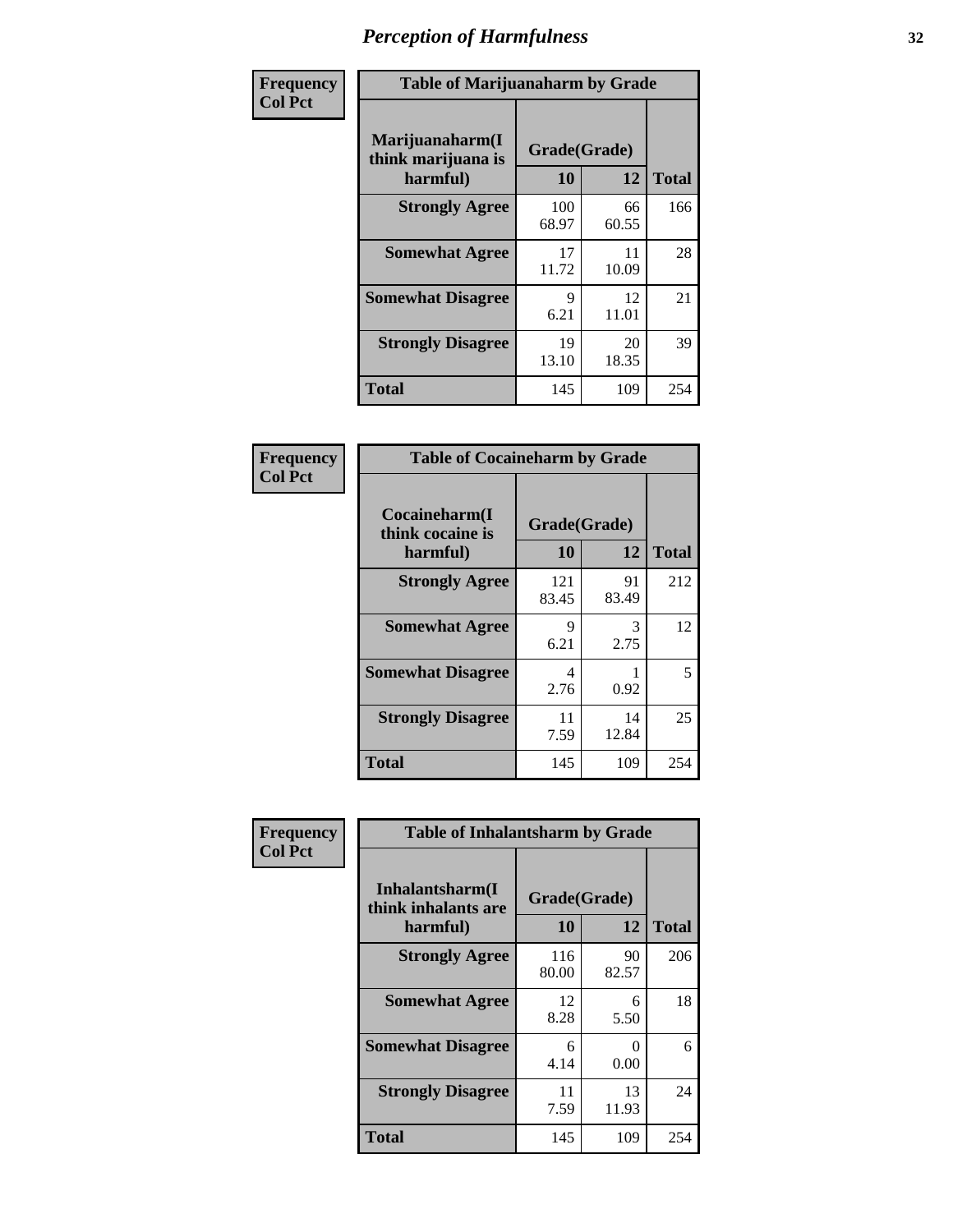| Frequency      | <b>Table of Steroidsharm by Grade</b>            |                    |                        |              |
|----------------|--------------------------------------------------|--------------------|------------------------|--------------|
| <b>Col Pct</b> | Steroidsharm(I<br>think steroids are<br>harmful) | Grade(Grade)<br>10 | 12                     | <b>Total</b> |
|                | <b>Strongly Agree</b>                            | 115<br>79.31       | 87<br>79.82            | 202          |
|                | <b>Somewhat Agree</b>                            | 12<br>8.28         | 7<br>6.42              | 19           |
|                | <b>Somewhat Disagree</b>                         | 6<br>4.14          | $\mathfrak{D}$<br>1.83 | 8            |
|                | <b>Strongly Disagree</b>                         | 12<br>8.28         | 13<br>11.93            | 25           |
|                | <b>Total</b>                                     | 145                | 109                    | 254          |

| <b>Table of Ecstasyharm by Grade</b>          |                    |             |              |  |
|-----------------------------------------------|--------------------|-------------|--------------|--|
| Ecstasyharm(I<br>think ecstasy is<br>harmful) | Grade(Grade)<br>10 | 12          | <b>Total</b> |  |
| <b>Strongly Agree</b>                         | 118<br>81.38       | 88<br>80.73 | 206          |  |
| <b>Somewhat Agree</b>                         | 10<br>6.90         | 8<br>7.34   | 18           |  |
| <b>Somewhat Disagree</b>                      | 4<br>2.76          | 0<br>0.00   | 4            |  |
| <b>Strongly Disagree</b>                      | 13<br>8.97         | 13<br>11.93 | 26           |  |
| <b>Total</b>                                  | 145                | 109         | 254          |  |

| Frequency      | <b>Table of Methharm by Grade</b>                           |                    |                        |              |
|----------------|-------------------------------------------------------------|--------------------|------------------------|--------------|
| <b>Col Pct</b> | <b>Methharm(I think</b><br>methamphetamines<br>are harmful) | Grade(Grade)<br>10 | 12                     | <b>Total</b> |
|                | <b>Strongly Agree</b>                                       | 119<br>82.07       | 93<br>85.32            | 212          |
|                | <b>Somewhat Agree</b>                                       | 10<br>6.90         | $\mathfrak{D}$<br>1.83 | 12           |
|                | <b>Somewhat Disagree</b>                                    | 3<br>2.07          | 0<br>0.00              | 3            |
|                | <b>Strongly Disagree</b>                                    | 13<br>8.97         | 14<br>12.84            | 27           |
|                | <b>Total</b>                                                | 145                | 109                    | 254          |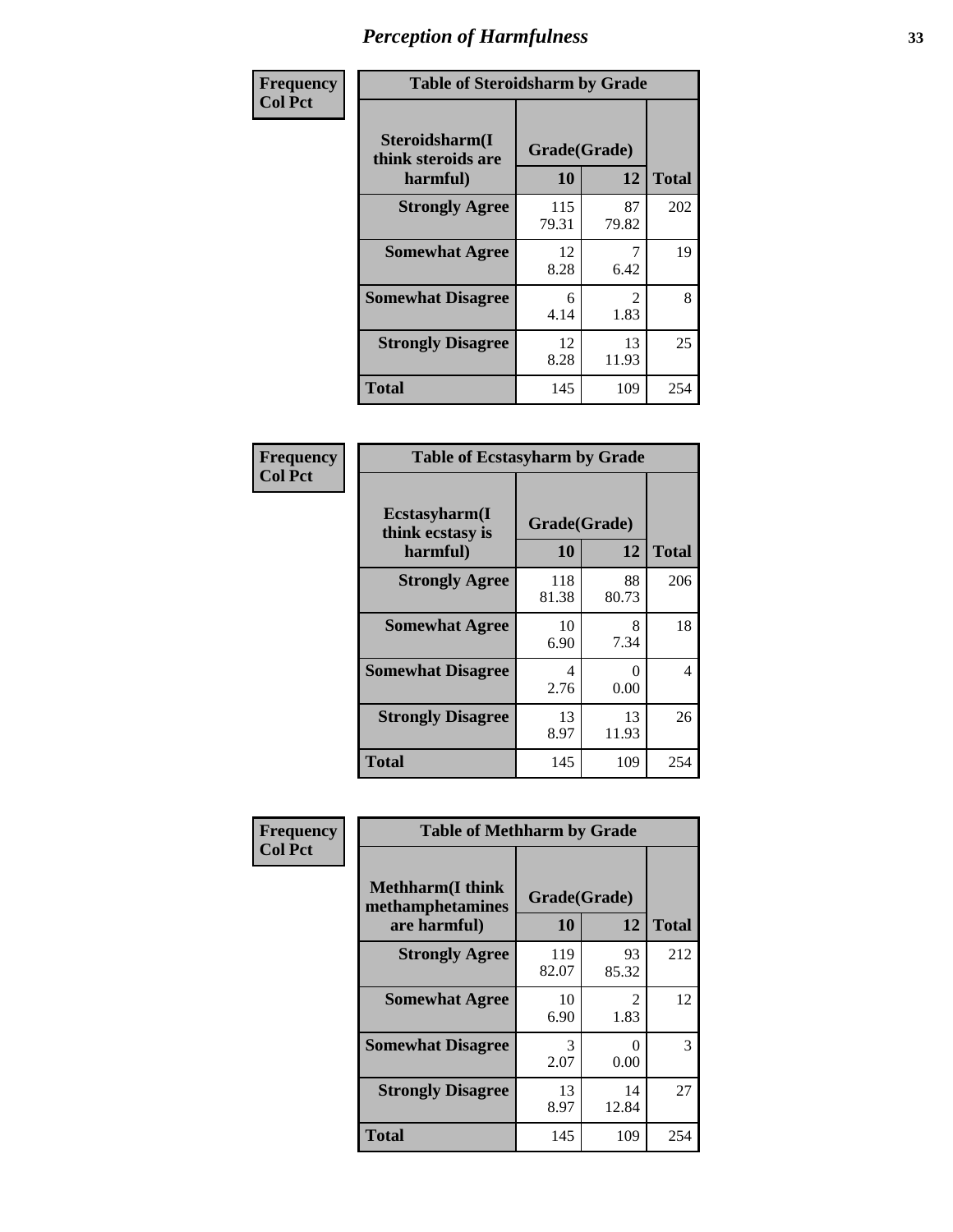| Frequency      | <b>Table of Hallucinogensharm by Grade</b>                 |                    |             |              |
|----------------|------------------------------------------------------------|--------------------|-------------|--------------|
| <b>Col Pct</b> | Hallucinogensharm(I<br>think hallucinogens<br>are harmful) | Grade(Grade)<br>10 | 12          | <b>Total</b> |
|                | <b>Strongly Agree</b>                                      | 119<br>82.07       | 92<br>84.40 | 211          |
|                | <b>Somewhat Agree</b>                                      | 10<br>6.90         | 3<br>2.75   | 13           |
|                | <b>Somewhat Disagree</b>                                   | 2<br>1.38          | 0.92        | 3            |
|                | <b>Strongly Disagree</b>                                   | 14<br>9.66         | 13<br>11.93 | 27           |
|                | <b>Total</b>                                               | 145                | 109         | 254          |

| <b>Table of Prescriptionharm by Grade</b>                                         |              |             |              |  |  |
|-----------------------------------------------------------------------------------|--------------|-------------|--------------|--|--|
| <b>Prescriptionharm(I)</b><br>think prescription<br>drugs not<br>prescribed to me | Grade(Grade) |             |              |  |  |
| are harmful)                                                                      | 10           | 12          | <b>Total</b> |  |  |
| <b>Strongly Agree</b>                                                             | 115<br>79.31 | 83<br>76.15 | 198          |  |  |
| <b>Somewhat Agree</b>                                                             | 10<br>6.90   | 7<br>6.42   | 17           |  |  |
| <b>Somewhat Disagree</b>                                                          | 5<br>3.45    | 5<br>4.59   | 10           |  |  |
| <b>Strongly Disagree</b>                                                          | 15<br>10.34  | 14<br>12.84 | 29           |  |  |
| <b>Total</b>                                                                      | 145          | 109         | 254          |  |  |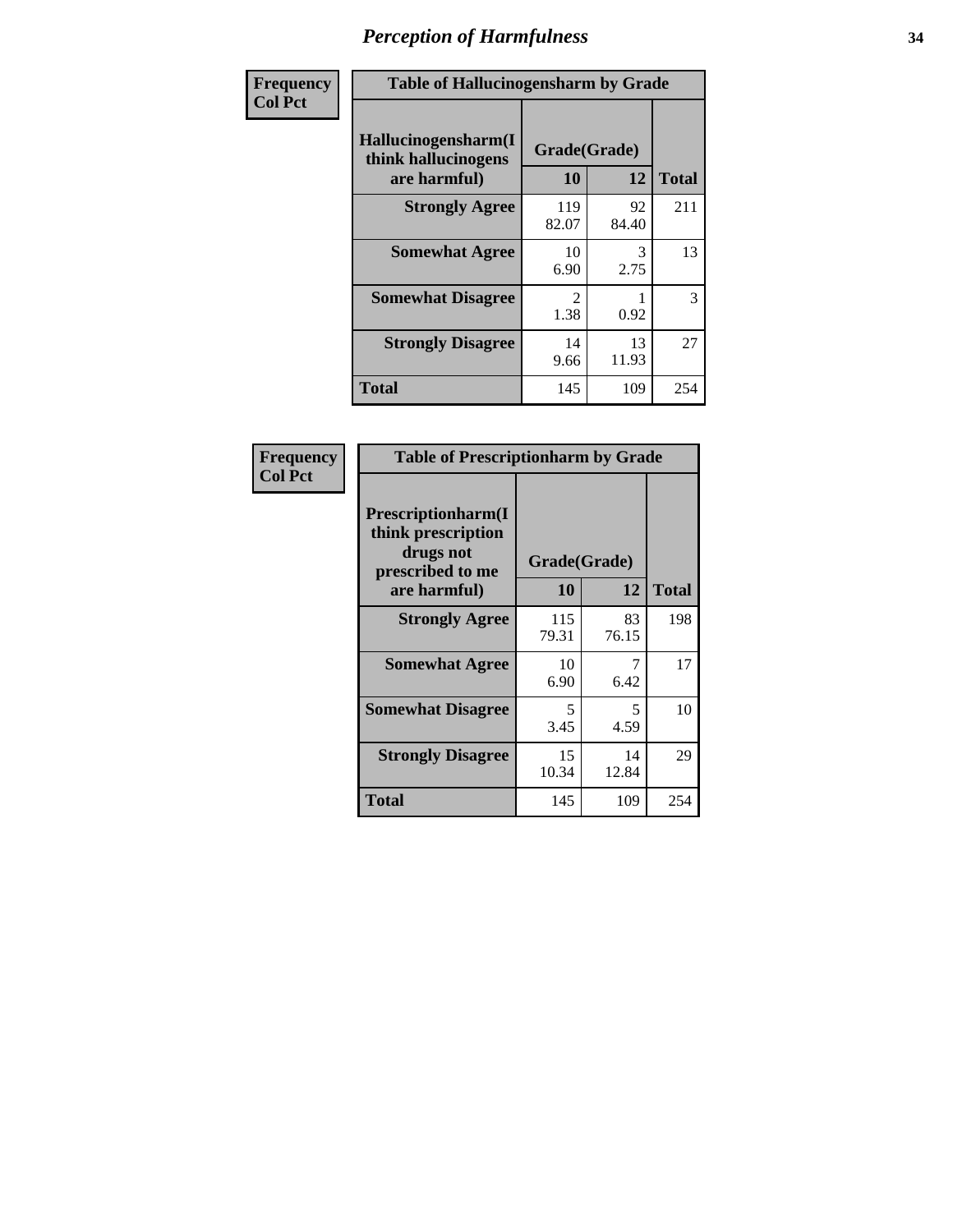# *Disapproval by Adults* **35**

| Frequency<br><b>Col Pct</b> | <b>Table of Alcoholadult by Grade</b>                                 |             |                    |              |
|-----------------------------|-----------------------------------------------------------------------|-------------|--------------------|--------------|
|                             | <b>Alcoholadult</b> (Adults<br>would disapprove if<br>I used alcohol) | 10          | Grade(Grade)<br>12 | <b>Total</b> |
|                             | <b>Strongly Agree</b>                                                 | 88<br>60.69 | 50<br>45.87        | 138          |
|                             | <b>Somewhat Agree</b>                                                 | 35<br>24.14 | 25<br>22.94        | 60           |
|                             | <b>Somewhat Disagree</b>                                              | 11<br>7.59  | 18<br>16.51        | 29           |
|                             | <b>Strongly Disagree</b>                                              | 11<br>7.59  | 16<br>14.68        | 27           |
|                             | <b>Total</b>                                                          | 145         | 109                | 254          |

| <b>Table of Tobaccoadult by Grade</b>                                 |                    |             |              |  |
|-----------------------------------------------------------------------|--------------------|-------------|--------------|--|
| <b>Tobaccoadult</b> (Adults<br>would disapprove if<br>I used tobacco) | Grade(Grade)<br>10 | 12          | <b>Total</b> |  |
| <b>Strongly Agree</b>                                                 | 104<br>71.72       | 66<br>60.55 | 170          |  |
| <b>Somewhat Agree</b>                                                 | 22<br>15.17        | 22<br>20.18 | 44           |  |
| <b>Somewhat Disagree</b>                                              | 4<br>2.76          | 8<br>7.34   | 12           |  |
| <b>Strongly Disagree</b>                                              | 15<br>10.34        | 13<br>11.93 | 28           |  |
| <b>Total</b>                                                          | 145                | 109         | 254          |  |

| Frequency      | <b>Table of Marijuanaadult by Grade</b>                           |                    |             |              |
|----------------|-------------------------------------------------------------------|--------------------|-------------|--------------|
| <b>Col Pct</b> | Marijuanaadult(Adults<br>would disapprove if I<br>used marijuana) | Grade(Grade)<br>10 | 12          | <b>Total</b> |
|                | <b>Strongly Agree</b>                                             | 117<br>80.69       | 83<br>76.15 | 200          |
|                | <b>Somewhat Agree</b>                                             | 11<br>7.59         | 9<br>8.26   | 20           |
|                | <b>Somewhat Disagree</b>                                          | 5<br>3.45          | 5<br>4.59   | 10           |
|                | <b>Strongly Disagree</b>                                          | 12<br>8.28         | 12<br>11.01 | 24           |
|                | <b>Total</b>                                                      | 145                | 109         | 254          |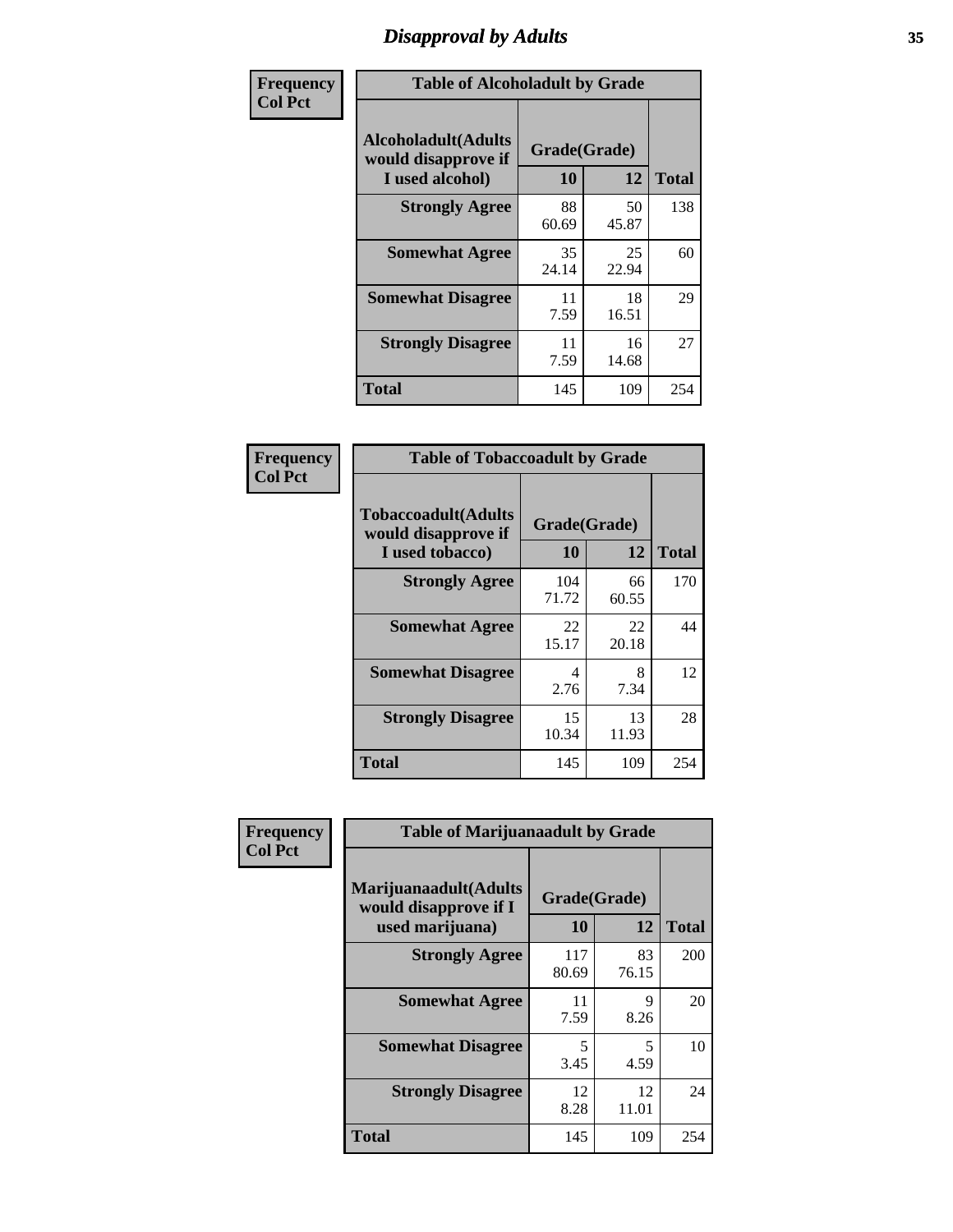# *Disapproval by Adults* **36**

| <b>Frequency</b> | <b>Table of Otherdrugadult by Grade</b>                |              |             |                |
|------------------|--------------------------------------------------------|--------------|-------------|----------------|
| <b>Col Pct</b>   | <b>Otherdrugadult</b> (Adults<br>would disapprove if I | Grade(Grade) |             |                |
|                  | used other drugs)                                      | 10           | 12          | <b>Total</b>   |
|                  | <b>Strongly Agree</b>                                  | 122<br>84.14 | 93<br>85.32 | 215            |
|                  | <b>Somewhat Agree</b>                                  | 8<br>5.52    | 3<br>2.75   | 11             |
|                  | <b>Somewhat Disagree</b>                               | 0.69         | 0.92        | $\overline{2}$ |
|                  | <b>Strongly Disagree</b>                               | 14<br>9.66   | 12<br>11.01 | 26             |
|                  | <b>Total</b>                                           | 145          | 109         | 254            |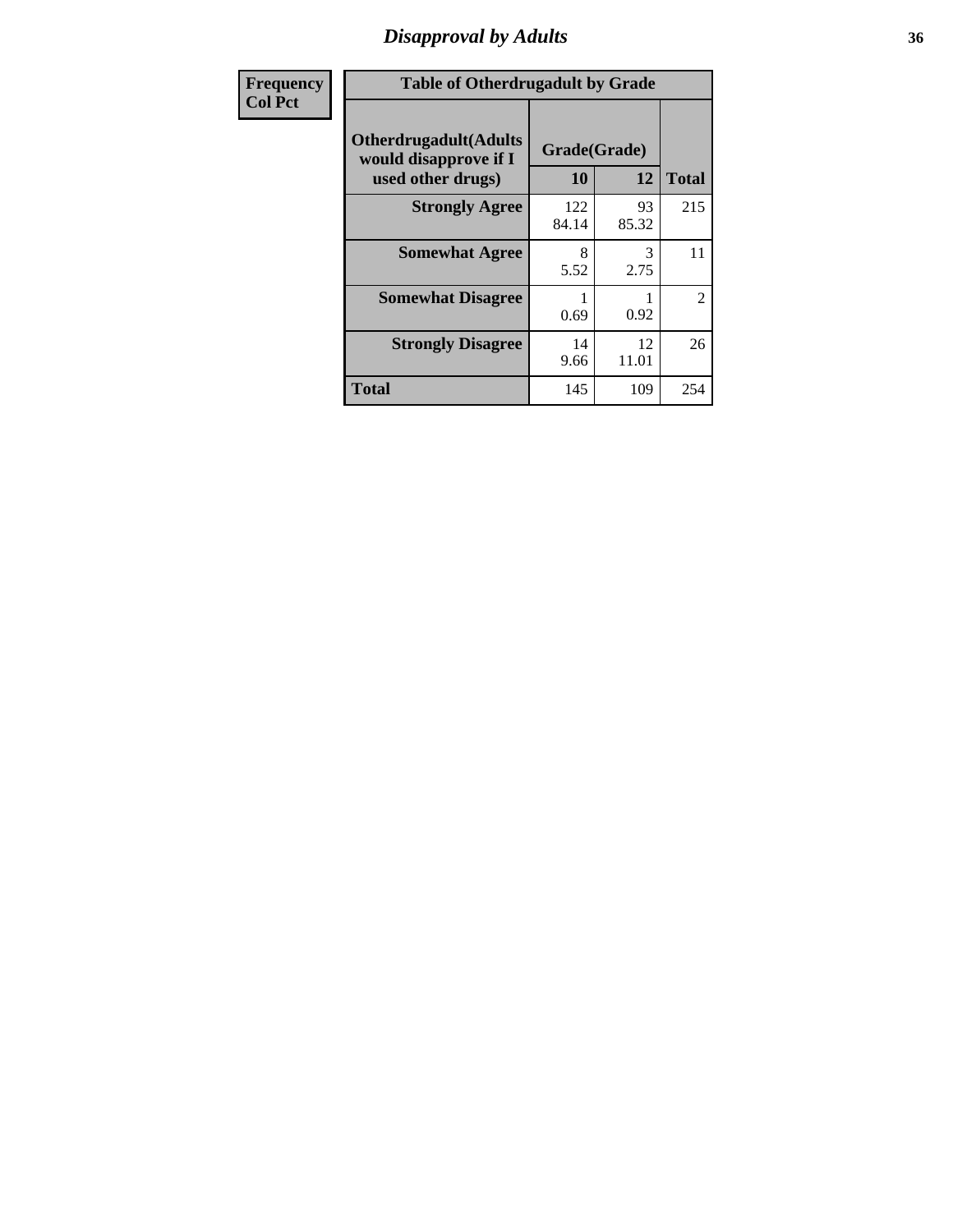# *Disapproval by Peers* **37**

| Frequency      | <b>Table of Alcoholpeer by Grade</b>                    |              |             |              |  |
|----------------|---------------------------------------------------------|--------------|-------------|--------------|--|
| <b>Col Pct</b> | Alcoholpeer(My<br>friends would<br>disapprove if I used | Grade(Grade) |             |              |  |
|                | alcohol)                                                | 10           | 12          | <b>Total</b> |  |
|                | <b>Strongly Agree</b>                                   | 32<br>22.07  | 19<br>17.43 | 51           |  |
|                | <b>Somewhat Agree</b>                                   | 31<br>21.38  | 10<br>9.17  | 41           |  |
|                | <b>Somewhat Disagree</b>                                | 31<br>21.38  | 27<br>24.77 | 58           |  |
|                | <b>Strongly Disagree</b>                                | 51<br>35.17  | 53<br>48.62 | 104          |  |
|                | Total                                                   | 145          | 109         | 254          |  |

| Frequency      | <b>Table of Tobaccopeer by Grade</b>                                |                    |             |              |  |
|----------------|---------------------------------------------------------------------|--------------------|-------------|--------------|--|
| <b>Col Pct</b> | Tobaccopeer(My<br>friends would<br>disapprove if I used<br>tobacco) | Grade(Grade)<br>10 | 12          | <b>Total</b> |  |
|                | <b>Strongly Agree</b>                                               | 54<br>37.24        | 29<br>26.61 | 83           |  |
|                | <b>Somewhat Agree</b>                                               | 31<br>21.38        | 14<br>12.84 | 45           |  |
|                | <b>Somewhat Disagree</b>                                            | 28<br>19.31        | 18<br>16.51 | 46           |  |
|                | <b>Strongly Disagree</b>                                            | 32<br>22.07        | 48<br>44.04 | 80           |  |
|                | Total                                                               | 145                | 109         | 254          |  |

| Frequency      | <b>Table of Marijuanapeer by Grade</b>                    |              |             |              |
|----------------|-----------------------------------------------------------|--------------|-------------|--------------|
| <b>Col Pct</b> | Marijuanapeer(My<br>friends would<br>disapprove if I used | Grade(Grade) |             |              |
|                | marijuana)                                                | 10           | 12          | <b>Total</b> |
|                | <b>Strongly Agree</b>                                     | 69<br>47.59  | 45<br>41.28 | 114          |
|                | <b>Somewhat Agree</b>                                     | 28<br>19.31  | 14<br>12.84 | 42           |
|                | <b>Somewhat Disagree</b>                                  | 22<br>15.17  | 12<br>11.01 | 34           |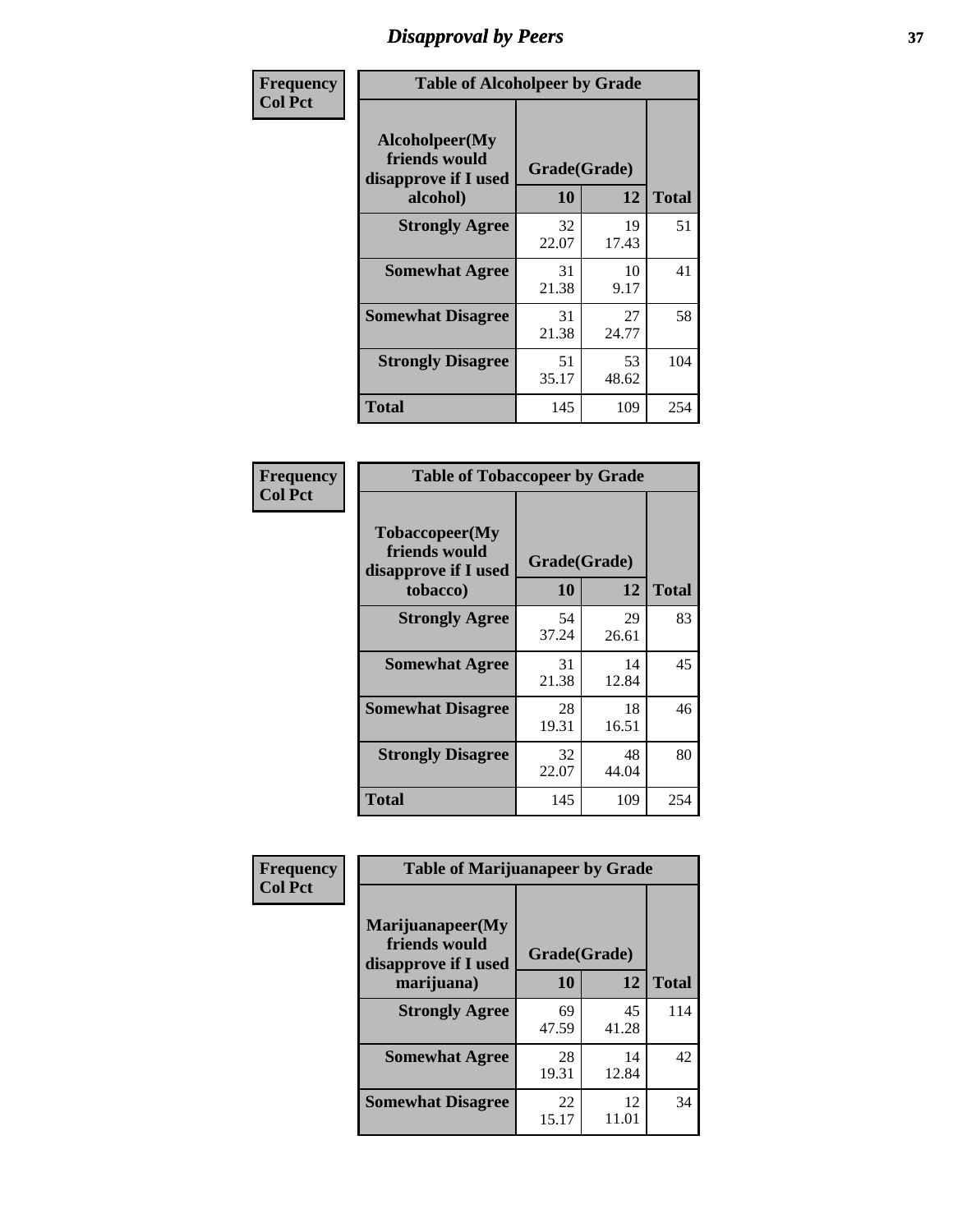# *Disapproval by Peers* **38**

| <b>Frequency</b> | <b>Table of Marijuanapeer by Grade</b>                                  |                           |             |              |  |
|------------------|-------------------------------------------------------------------------|---------------------------|-------------|--------------|--|
| <b>Col Pct</b>   | Marijuanapeer(My<br>friends would<br>disapprove if I used<br>marijuana) | Grade(Grade)<br><b>10</b> | 12          | <b>Total</b> |  |
|                  | <b>Strongly Disagree</b>                                                | 26<br>17.93               | 38<br>34.86 | 64           |  |
|                  | <b>Total</b>                                                            | 145                       | 109         | 254          |  |

| <b>Frequency</b> | <b>Table of Otherdrugpeer by Grade</b>                                    |                           |             |              |
|------------------|---------------------------------------------------------------------------|---------------------------|-------------|--------------|
| <b>Col Pct</b>   | Otherdrugpeer(My<br>friends would<br>disapprove if I used<br>other drugs) | Grade(Grade)<br><b>10</b> | 12          | <b>Total</b> |
|                  |                                                                           |                           |             |              |
|                  | <b>Strongly Agree</b>                                                     | 81<br>55.86               | 63<br>57.80 | 144          |
|                  | <b>Somewhat Agree</b>                                                     | 33<br>22.76               | 11<br>10.09 | 44           |
|                  | <b>Somewhat Disagree</b>                                                  | 10<br>6.90                | 8<br>7.34   | 18           |
|                  | <b>Strongly Disagree</b>                                                  | 21<br>14.48               | 27<br>24.77 | 48           |
|                  | <b>Total</b>                                                              | 145                       | 109         | 254          |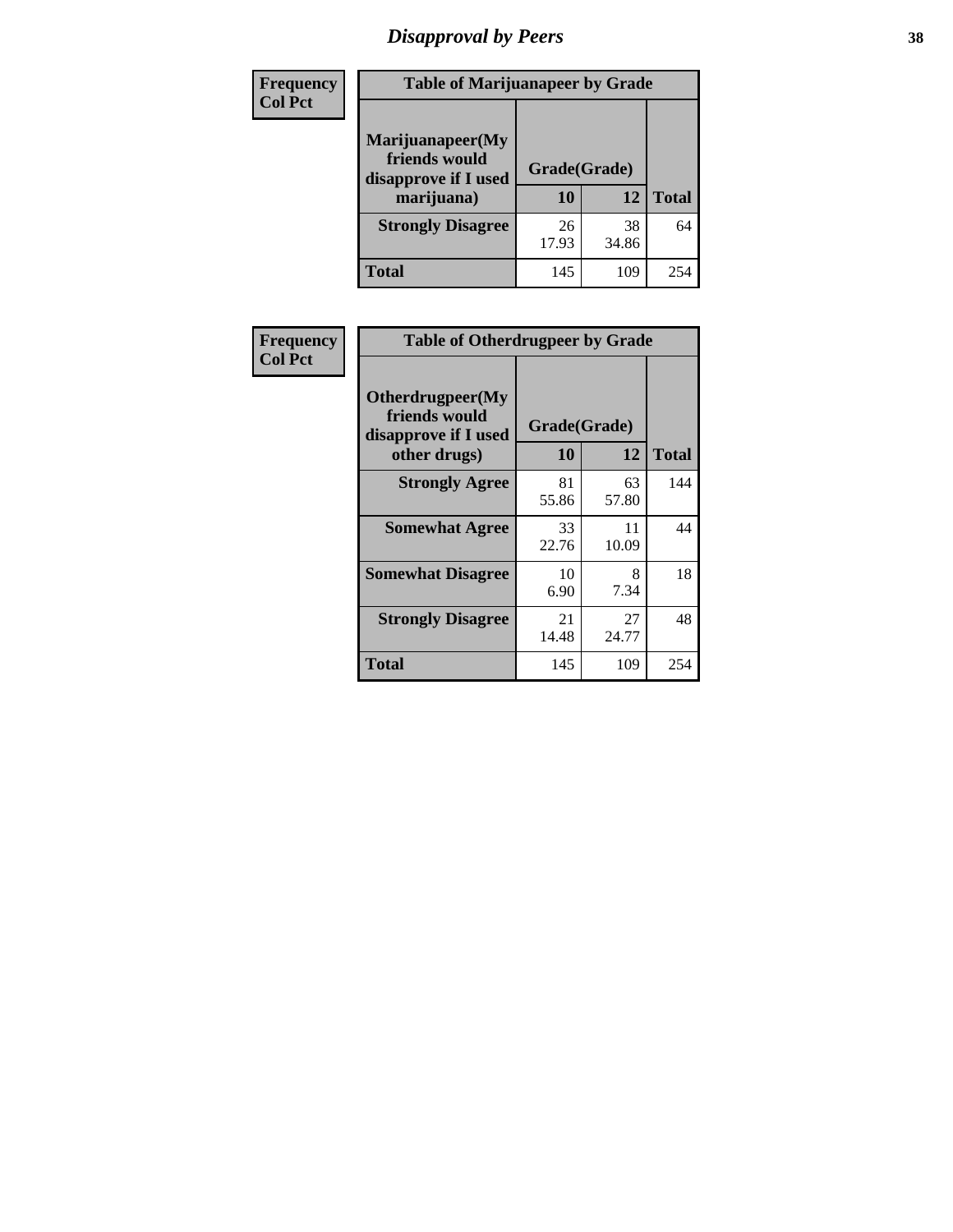| Frequency      | <b>Table of Alcohollocation1 by Grade</b> |              |             |              |
|----------------|-------------------------------------------|--------------|-------------|--------------|
| <b>Col Pct</b> | <b>Alcohollocation1(Places</b>            | Grade(Grade) |             |              |
|                | <b>Friends Use Alcohol)</b>               | 10           | 12          | <b>Total</b> |
|                |                                           | 96<br>66.21  | 83<br>76.15 | 179          |
|                | Do Not Use                                | 49<br>33.79  | 26<br>23.85 | 75           |
|                | <b>Total</b>                              | 145          | 109         | 254          |

| Frequency      | <b>Table of Alcohollocation2 by Grade</b>                     |                    |             |              |
|----------------|---------------------------------------------------------------|--------------------|-------------|--------------|
| <b>Col Pct</b> | <b>Alcohollocation2(Places</b><br><b>Friends Use Alcohol)</b> | Grade(Grade)<br>10 | <b>12</b>   | <b>Total</b> |
|                |                                                               | 84<br>57.93        | 53<br>48.62 | 137          |
|                | Home                                                          | 61<br>42.07        | 56<br>51.38 | 117          |
|                | <b>Total</b>                                                  | 145                | 109         | 254          |

| Frequency<br><b>Col Pct</b> | <b>Table of Alcohollocation 3 by Grade</b>                    |                    |              |              |  |
|-----------------------------|---------------------------------------------------------------|--------------------|--------------|--------------|--|
|                             | <b>Alcohollocation3(Places</b><br><b>Friends Use Alcohol)</b> | Grade(Grade)<br>10 | 12           | <b>Total</b> |  |
|                             |                                                               | 138<br>95.17       | 102<br>93.58 | 240          |  |
|                             | <b>School</b>                                                 | 4.83               | 6.42         | 14           |  |
|                             | <b>Total</b>                                                  | 145                | 109          | 254          |  |

| <b>Frequency</b> | <b>Table of Alcohollocation4 by Grade</b> |              |             |              |  |
|------------------|-------------------------------------------|--------------|-------------|--------------|--|
| <b>Col Pct</b>   | <b>Alcohollocation4(Places</b>            | Grade(Grade) |             |              |  |
|                  | <b>Friends Use Alcohol)</b>               | 10           | 12          | <b>Total</b> |  |
|                  |                                           | 119<br>82.07 | 79<br>72.48 | 198          |  |
|                  | Car                                       | 26<br>17.93  | 30<br>27.52 | 56           |  |
|                  | <b>Total</b>                              | 145          | 109         | 254          |  |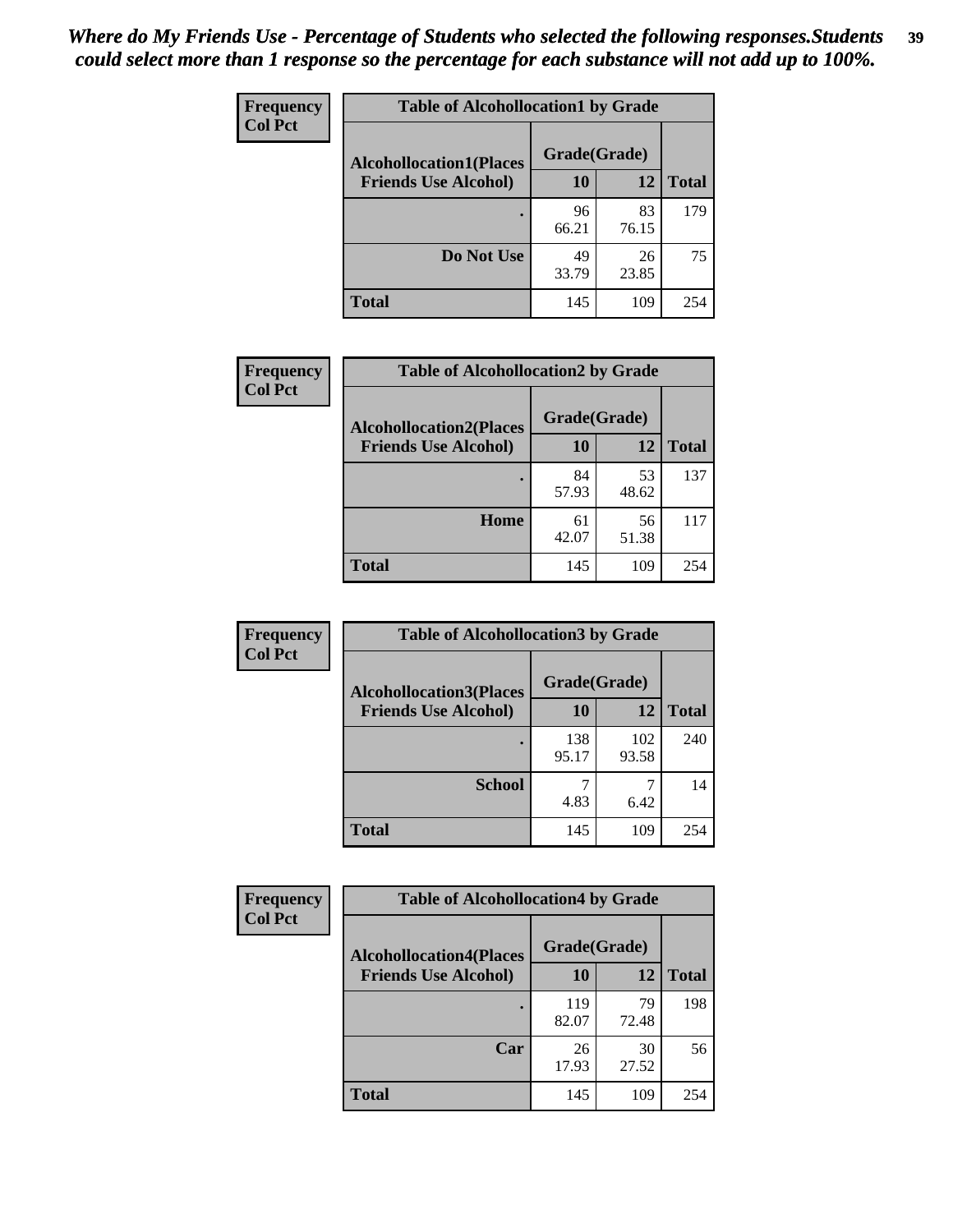| Frequency<br><b>Col Pct</b> | <b>Table of Alcohollocation5 by Grade</b><br>Grade(Grade)<br><b>Alcohollocation5(Places</b> |             |             |              |
|-----------------------------|---------------------------------------------------------------------------------------------|-------------|-------------|--------------|
|                             |                                                                                             |             |             |              |
|                             | <b>Friends Use Alcohol)</b>                                                                 | 10          | 12          | <b>Total</b> |
|                             |                                                                                             | 77<br>53.10 | 38<br>34.86 | 115          |
|                             | <b>Friend's House</b>                                                                       | 68<br>46.90 | 71<br>65.14 | 139          |
|                             | <b>Total</b>                                                                                | 145         | 109         | 254          |

| <b>Frequency</b> | <b>Table of Alcohollocation6 by Grade</b> |                           |             |              |
|------------------|-------------------------------------------|---------------------------|-------------|--------------|
| <b>Col Pct</b>   | <b>Alcohollocation6(Places</b>            | Grade(Grade)<br><b>10</b> | 12          | <b>Total</b> |
|                  | <b>Friends Use Alcohol)</b>               |                           |             |              |
|                  |                                           | 92<br>63.45               | 60<br>55.05 | 152          |
|                  | <b>Other</b>                              | 53<br>36.55               | 49<br>44.95 | 102          |
|                  | Total                                     | 145                       | 109         | 254          |

| <b>Frequency</b> | <b>Table of Tobaccolocation1 by Grade</b> |              |             |              |
|------------------|-------------------------------------------|--------------|-------------|--------------|
| <b>Col Pct</b>   | <b>Tobaccolocation1(Places</b>            | Grade(Grade) |             |              |
|                  | <b>Friends Use Tobacco)</b>               | 10           | 12          | <b>Total</b> |
|                  |                                           | 68<br>46.90  | 70<br>64.22 | 138          |
|                  | Do Not Use                                | 77<br>53.10  | 39<br>35.78 | 116          |
|                  | <b>Total</b>                              | 145          | 109         | 254          |

| Frequency      | <b>Table of Tobaccolocation2 by Grade</b> |              |             |              |  |
|----------------|-------------------------------------------|--------------|-------------|--------------|--|
| <b>Col Pct</b> | <b>Tobaccolocation2(Places</b>            | Grade(Grade) |             |              |  |
|                | <b>Friends Use Tobacco)</b>               | 10           | 12          | <b>Total</b> |  |
|                |                                           | 95<br>65.52  | 59<br>54.13 | 154          |  |
|                | Home                                      | 50<br>34.48  | 50<br>45.87 | 100          |  |
|                | <b>Total</b>                              | 145          | 109         | 254          |  |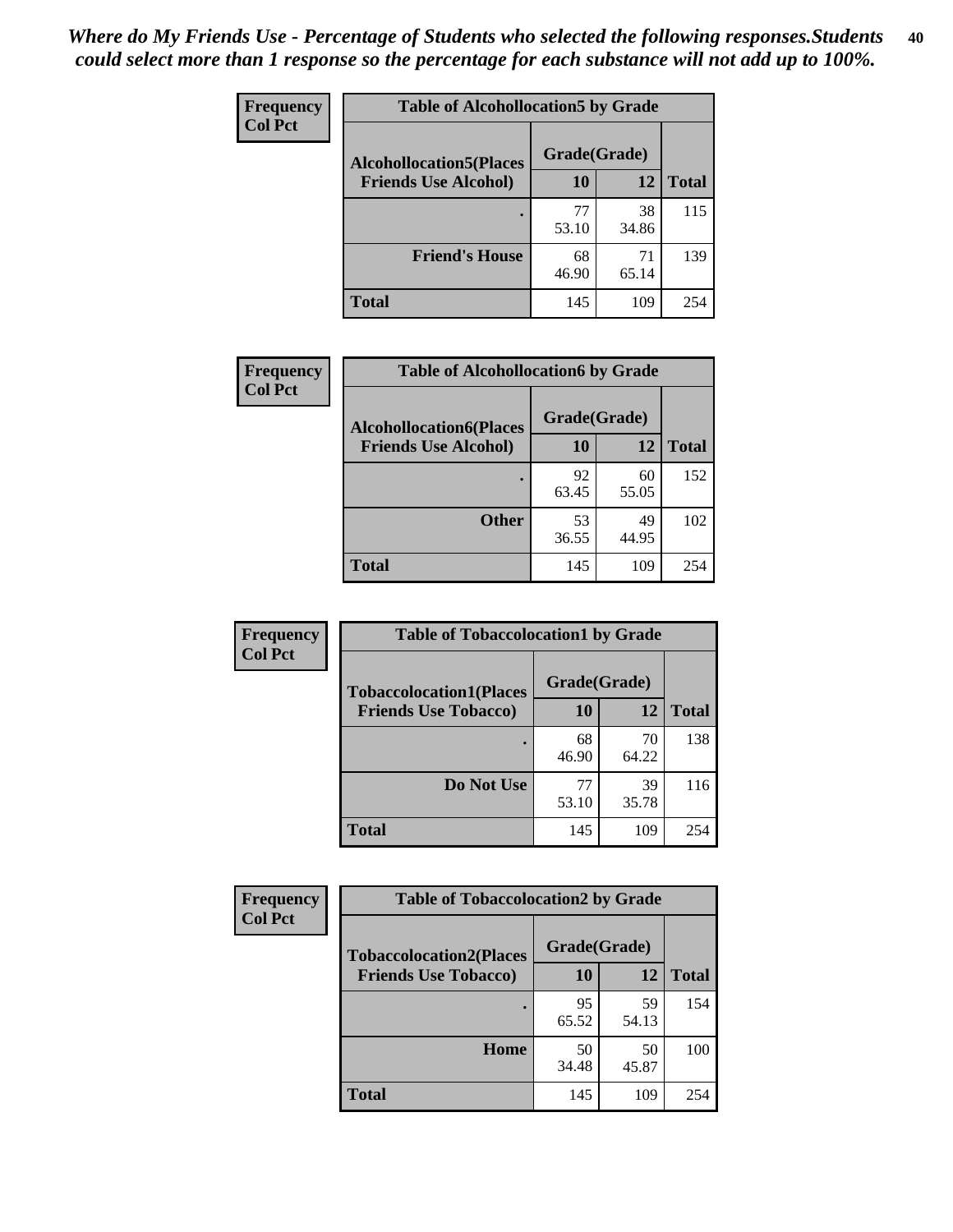| Frequency      | <b>Table of Tobaccolocation 3 by Grade</b> |              |             |              |  |
|----------------|--------------------------------------------|--------------|-------------|--------------|--|
| <b>Col Pct</b> | <b>Tobaccolocation3(Places</b>             | Grade(Grade) |             |              |  |
|                | <b>Friends Use Tobacco)</b>                | 10           | <b>12</b>   | <b>Total</b> |  |
|                |                                            | 138<br>95.17 | 95<br>87.16 | 233          |  |
|                | <b>School</b>                              | 4.83         | 14<br>12.84 | 21           |  |
|                | <b>Total</b>                               | 145          | 109         | 254          |  |

| Frequency      | <b>Table of Tobaccolocation4 by Grade</b> |              |             |              |
|----------------|-------------------------------------------|--------------|-------------|--------------|
| <b>Col Pct</b> | <b>Tobaccolocation4(Places</b>            | Grade(Grade) |             |              |
|                | <b>Friends Use Tobacco)</b>               | 10           | 12          | <b>Total</b> |
|                |                                           | 115<br>79.31 | 57<br>52.29 | 172          |
|                | Car                                       | 30<br>20.69  | 52<br>47.71 | 82           |
|                | <b>Total</b>                              | 145          | 109         | 254          |

| Frequency      | <b>Table of Tobaccolocation5 by Grade</b> |              |             |              |
|----------------|-------------------------------------------|--------------|-------------|--------------|
| <b>Col Pct</b> | <b>Tobaccolocation5(Places</b>            | Grade(Grade) |             |              |
|                | <b>Friends Use Tobacco)</b>               | 10           | 12          | <b>Total</b> |
|                |                                           | 103<br>71.03 | 51<br>46.79 | 154          |
|                | <b>Friend's House</b>                     | 42<br>28.97  | 58<br>53.21 | 100          |
|                | <b>Total</b>                              | 145          | 109         | 254          |

| Frequency      | <b>Table of Tobaccolocation6 by Grade</b> |              |             |              |  |
|----------------|-------------------------------------------|--------------|-------------|--------------|--|
| <b>Col Pct</b> | <b>Tobaccolocation6(Places</b>            | Grade(Grade) |             |              |  |
|                | <b>Friends Use Tobacco)</b>               | 10           | 12          | <b>Total</b> |  |
|                |                                           | 108<br>74.48 | 68<br>62.39 | 176          |  |
|                | <b>Other</b>                              | 37<br>25.52  | 41<br>37.61 | 78           |  |
|                | <b>Total</b>                              | 145          | 109         | 254          |  |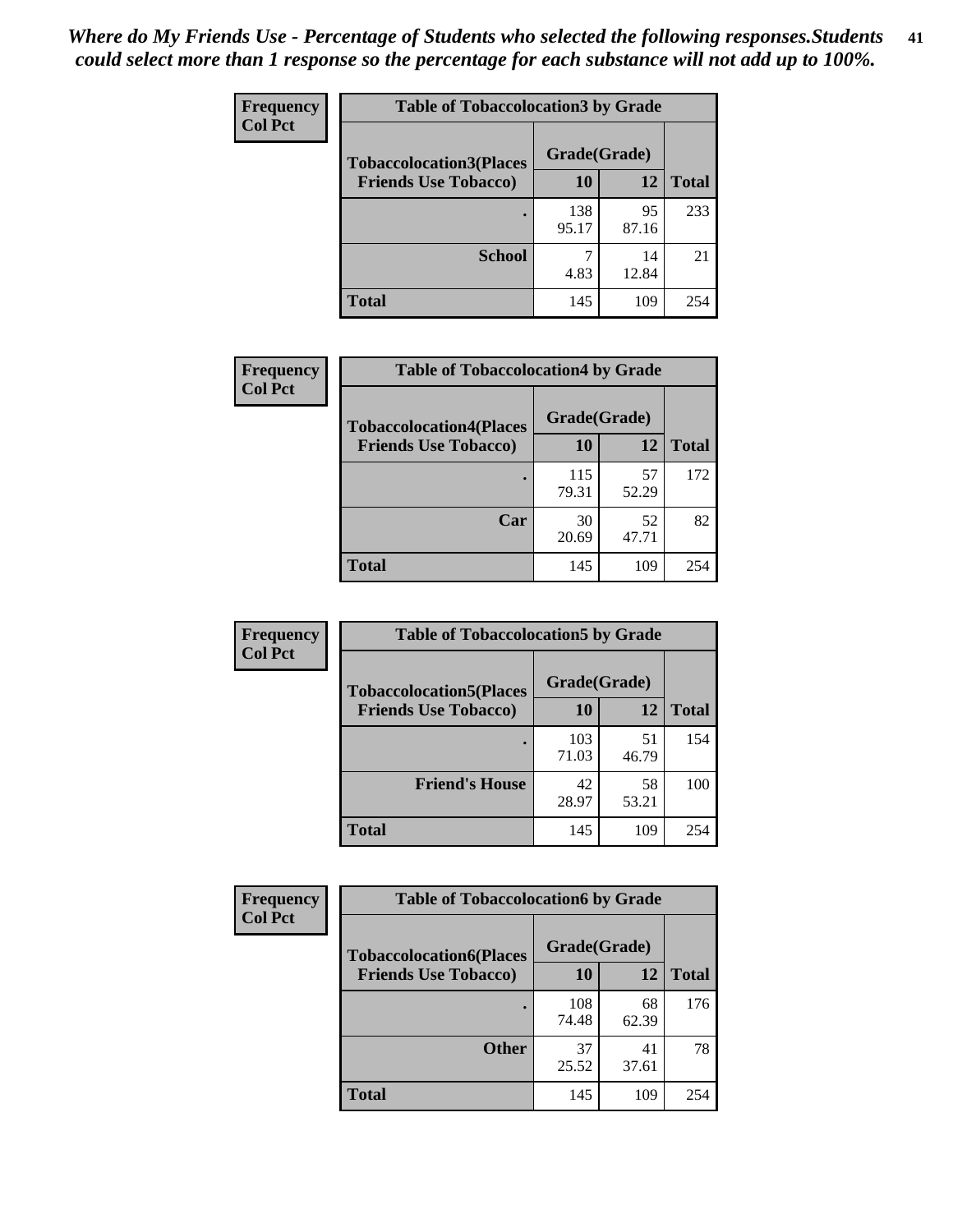| <b>Frequency</b> | <b>Table of Marijuanalocation1 by Grade</b> |              |             |              |
|------------------|---------------------------------------------|--------------|-------------|--------------|
| <b>Col Pct</b>   | <b>Marijuanalocation1(Places</b>            | Grade(Grade) |             |              |
|                  | <b>Friends Use Marijuana</b> )              | 10           | 12          | <b>Total</b> |
|                  |                                             | 59<br>40.69  | 54<br>49.54 | 113          |
|                  | Do Not Use                                  | 86<br>59.31  | 55<br>50.46 | 141          |
|                  | <b>Total</b>                                | 145          | 109         | 254          |

| <b>Frequency</b> | <b>Table of Marijuanalocation2 by Grade</b>                        |                    |             |              |
|------------------|--------------------------------------------------------------------|--------------------|-------------|--------------|
| <b>Col Pct</b>   | <b>Marijuanalocation2(Places</b><br><b>Friends Use Marijuana</b> ) | Grade(Grade)<br>10 | 12          | <b>Total</b> |
|                  |                                                                    | 105<br>72.41       | 73<br>66.97 | 178          |
|                  | <b>Home</b>                                                        | 40<br>27.59        | 36<br>33.03 | 76           |
|                  | <b>Total</b>                                                       | 145                | 109         | 254          |

| Frequency<br><b>Col Pct</b> | <b>Table of Marijuanalocation3 by Grade</b> |              |             |              |
|-----------------------------|---------------------------------------------|--------------|-------------|--------------|
|                             | <b>Marijuanalocation3(Places</b>            | Grade(Grade) |             |              |
|                             | <b>Friends Use Marijuana</b> )              | 10           | 12          | <b>Total</b> |
|                             |                                             | 139<br>95.86 | 99<br>90.83 | 238          |
|                             |                                             |              |             |              |
|                             | <b>School</b>                               | 6<br>4.14    | 10<br>9.17  | 16           |
|                             | <b>Total</b>                                | 145          | 109         | 254          |

| <b>Frequency</b> | <b>Table of Marijuanalocation4 by Grade</b> |              |             |              |  |
|------------------|---------------------------------------------|--------------|-------------|--------------|--|
| <b>Col Pct</b>   | <b>Marijuanalocation4(Places</b>            | Grade(Grade) |             |              |  |
|                  | <b>Friends Use Marijuana</b> )              | <b>10</b>    | 12          | <b>Total</b> |  |
|                  |                                             | 120<br>82.76 | 74<br>67.89 | 194          |  |
|                  | Car                                         | 25<br>17.24  | 35<br>32.11 | 60           |  |
|                  | <b>Total</b>                                | 145          | 109         | 254          |  |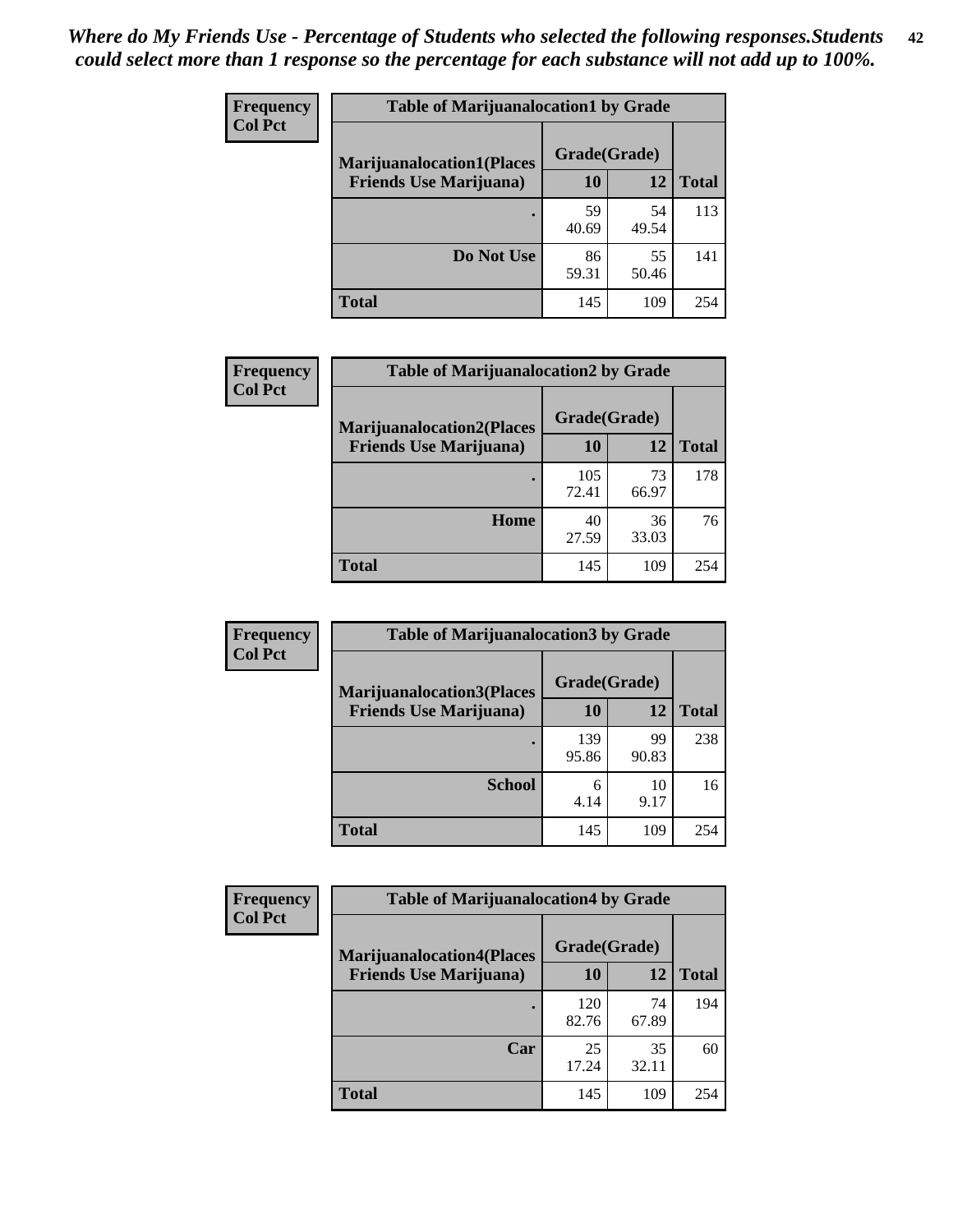| <b>Frequency</b> | <b>Table of Marijuanalocation5 by Grade</b> |              |             |              |
|------------------|---------------------------------------------|--------------|-------------|--------------|
| <b>Col Pct</b>   | <b>Marijuanalocation5</b> (Places           | Grade(Grade) |             |              |
|                  | <b>Friends Use Marijuana</b> )              | 10           | 12          | <b>Total</b> |
|                  |                                             | 108<br>74.48 | 63<br>57.80 | 171          |
|                  | <b>Friend's House</b>                       | 37<br>25.52  | 46<br>42.20 | 83           |
|                  | <b>Total</b>                                | 145          | 109         | 254          |

| <b>Frequency</b> | <b>Table of Marijuanalocation6 by Grade</b>                        |                    |             |              |
|------------------|--------------------------------------------------------------------|--------------------|-------------|--------------|
| <b>Col Pct</b>   | <b>Marijuanalocation6(Places</b><br><b>Friends Use Marijuana</b> ) | Grade(Grade)<br>10 | 12          | <b>Total</b> |
|                  |                                                                    | 109<br>75.17       | 83<br>76.15 | 192          |
|                  | <b>Other</b>                                                       | 36<br>24.83        | 26<br>23.85 | 62           |
|                  | <b>Total</b>                                                       | 145                | 109         | 254          |

| Frequency      | <b>Table of Otherdruglocation1 by Grade</b>                          |              |             |              |
|----------------|----------------------------------------------------------------------|--------------|-------------|--------------|
| <b>Col Pct</b> | <b>Otherdruglocation1(Places</b><br><b>Friends Use Other Illegal</b> | Grade(Grade) |             |              |
|                | Drugs)                                                               | 10           | 12          | <b>Total</b> |
|                |                                                                      | 41<br>28.28  | 27<br>24.77 | 68           |
|                | Do Not Use                                                           | 104<br>71.72 | 82<br>75.23 | 186          |
|                | <b>Total</b>                                                         | 145          | 109         | 254          |

| <b>Frequency</b> | <b>Table of Otherdruglocation2 by Grade</b>                          |              |             |              |
|------------------|----------------------------------------------------------------------|--------------|-------------|--------------|
| <b>Col Pct</b>   | <b>Otherdruglocation2(Places</b><br><b>Friends Use Other Illegal</b> | Grade(Grade) |             |              |
|                  | Drugs)                                                               | 10           | 12          | <b>Total</b> |
|                  |                                                                      | 124<br>85.52 | 94<br>86.24 | 218          |
|                  | Home                                                                 | 21<br>14.48  | 15<br>13.76 | 36           |
|                  | <b>Total</b>                                                         | 145          | 109         | 254          |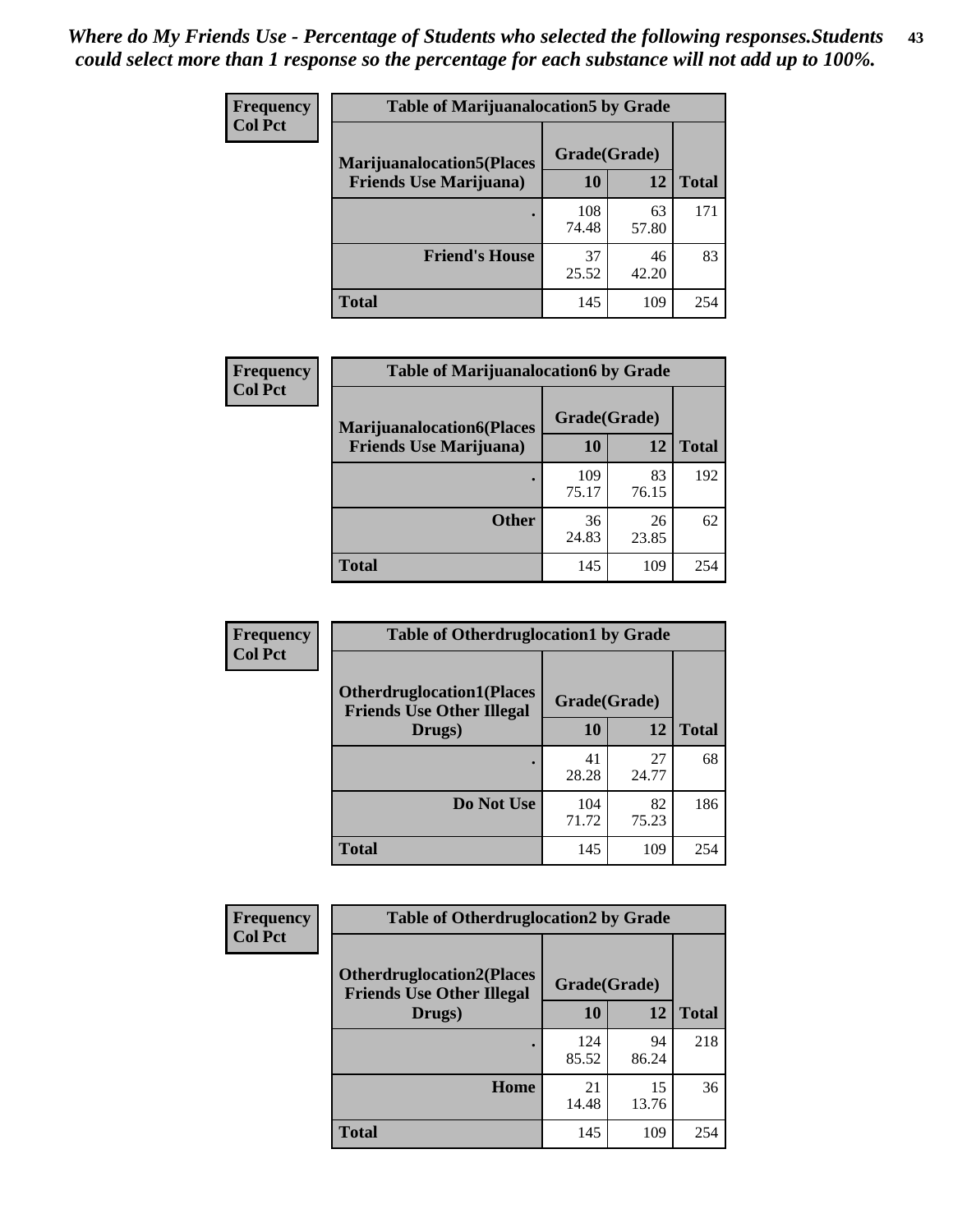| <b>Frequency</b> | <b>Table of Otherdruglocation 3 by Grade</b>                          |              |              |              |
|------------------|-----------------------------------------------------------------------|--------------|--------------|--------------|
| <b>Col Pct</b>   | <b>Otherdruglocation3(Places)</b><br><b>Friends Use Other Illegal</b> | Grade(Grade) |              |              |
|                  | Drugs)                                                                | 10           | 12           | <b>Total</b> |
|                  | $\bullet$                                                             | 139<br>95.86 | 104<br>95.41 | 243          |
|                  | <b>School</b>                                                         | 6<br>4.14    | 5<br>4.59    |              |
|                  | <b>Total</b>                                                          | 145          | 109          | 254          |

| Frequency      | <b>Table of Otherdruglocation4 by Grade</b>                          |              |             |              |
|----------------|----------------------------------------------------------------------|--------------|-------------|--------------|
| <b>Col Pct</b> | <b>Otherdruglocation4(Places</b><br><b>Friends Use Other Illegal</b> | Grade(Grade) |             |              |
|                | Drugs)                                                               | 10           | 12          | <b>Total</b> |
|                |                                                                      | 130<br>89.66 | 96<br>88.07 | 226          |
|                | Car                                                                  | 15<br>10.34  | 13<br>11.93 | 28           |
|                | <b>Total</b>                                                         | 145          | 109         | 254          |

| <b>Frequency</b> | <b>Table of Otherdruglocation5 by Grade</b>                          |              |             |              |
|------------------|----------------------------------------------------------------------|--------------|-------------|--------------|
| <b>Col Pct</b>   | <b>Otherdruglocation5(Places</b><br><b>Friends Use Other Illegal</b> | Grade(Grade) |             |              |
|                  | Drugs)                                                               | 10           | 12          | <b>Total</b> |
|                  |                                                                      | 127<br>87.59 | 89<br>81.65 | 216          |
|                  | <b>Friend's House</b>                                                | 18<br>12.41  | 20<br>18.35 | 38           |
|                  | <b>Total</b>                                                         | 145          | 109         | 254          |

| <b>Frequency</b> | <b>Table of Otherdruglocation6 by Grade</b>                          |              |             |              |
|------------------|----------------------------------------------------------------------|--------------|-------------|--------------|
| <b>Col Pct</b>   | <b>Otherdruglocation6(Places</b><br><b>Friends Use Other Illegal</b> | Grade(Grade) |             |              |
|                  | Drugs)                                                               | <b>10</b>    | 12          | <b>Total</b> |
|                  |                                                                      | 117<br>80.69 | 95<br>87.16 | 212          |
|                  | <b>Other</b>                                                         | 28<br>19.31  | 14<br>12.84 | 42           |
|                  | <b>Total</b>                                                         | 145          | 109         | 254          |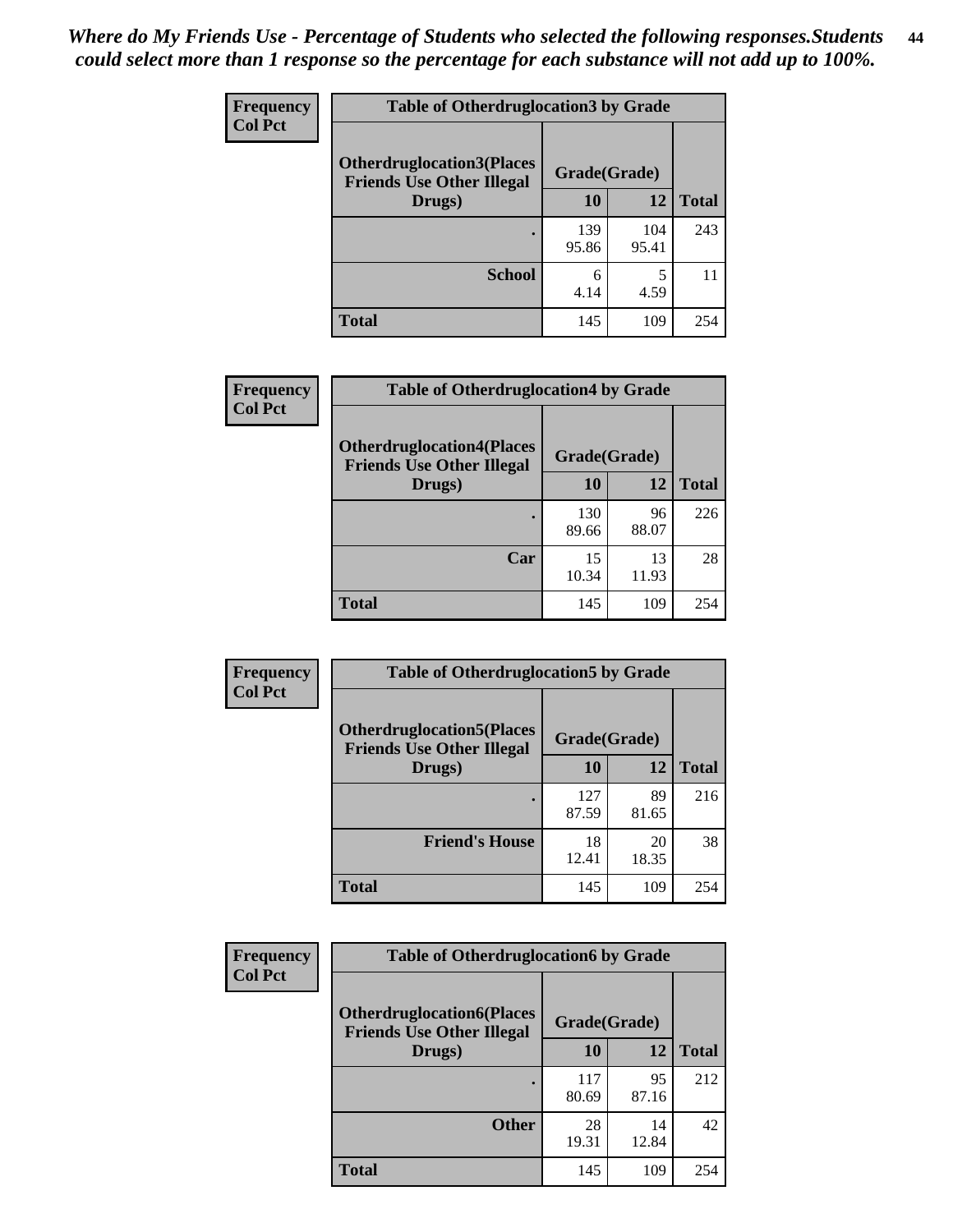| Frequency      | <b>Table of Alcoholtime1 by Grade</b>           |              |             |              |
|----------------|-------------------------------------------------|--------------|-------------|--------------|
| <b>Col Pct</b> | <b>Alcoholtime1(Times</b><br><b>Friends Use</b> | Grade(Grade) |             |              |
|                | Alcohol)                                        | 10           | 12          | <b>Total</b> |
|                |                                                 | 96<br>66.21  | 82<br>75.23 | 178          |
|                | Do Not Use                                      | 49<br>33.79  | 27<br>24.77 | 76           |
|                | <b>Total</b>                                    | 145          | 109         | 254          |

| Frequency<br><b>Col Pct</b> | <b>Table of Alcoholtime2 by Grade</b>           |              |             |              |
|-----------------------------|-------------------------------------------------|--------------|-------------|--------------|
|                             | <b>Alcoholtime2(Times</b><br><b>Friends Use</b> | Grade(Grade) |             |              |
|                             | Alcohol)                                        | 10           | 12          | <b>Total</b> |
|                             |                                                 | 133<br>91.72 | 96<br>88.07 | 229          |
|                             | <b>On Way to School</b>                         | 12<br>8.28   | 13<br>11.93 | 25           |
|                             | <b>Total</b>                                    | 145          | 109         | 254          |

| <b>Frequency</b> | <b>Table of Alcoholtime3 by Grade</b>           |              |              |              |
|------------------|-------------------------------------------------|--------------|--------------|--------------|
| <b>Col Pct</b>   | <b>Alcoholtime3(Times</b><br><b>Friends Use</b> | Grade(Grade) |              |              |
|                  | Alcohol)                                        | 10           | 12           | <b>Total</b> |
|                  | $\bullet$                                       | 139<br>95.86 | 100<br>91.74 | 239          |
|                  | <b>During School</b>                            | 6<br>4.14    | 9<br>8.26    | 15           |
|                  | <b>Total</b>                                    | 145          | 109          | 254          |

| <b>Frequency</b><br><b>Col Pct</b> | <b>Table of Alcoholtime4 by Grade</b> |              |             |              |
|------------------------------------|---------------------------------------|--------------|-------------|--------------|
|                                    | <b>Alcoholtime4(Times</b>             | Grade(Grade) |             |              |
|                                    | <b>Friends Use Alcohol)</b>           | 10           | 12          | <b>Total</b> |
|                                    |                                       | 133<br>91.72 | 97<br>88.99 | 230          |
|                                    | <b>On Way Home From School</b>        | 12<br>8.28   | 12<br>11.01 | 24           |
|                                    | <b>Total</b>                          | 145          | 109         | 254          |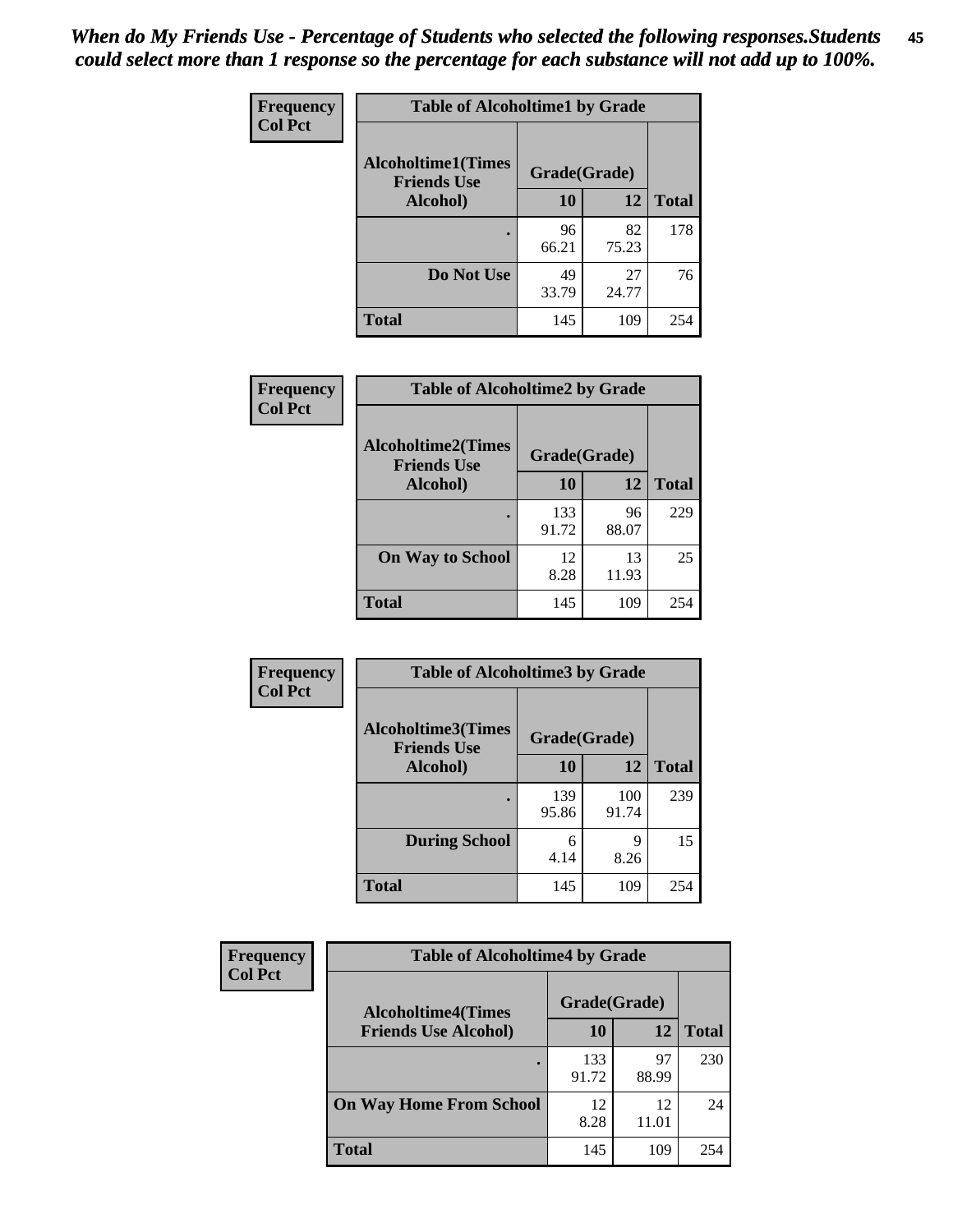*When do My Friends Use - Percentage of Students who selected the following responses.Students could select more than 1 response so the percentage for each substance will not add up to 100%.* **46**

| <b>Frequency</b> | <b>Table of Alcoholtime5 by Grade</b>           |              |             |              |
|------------------|-------------------------------------------------|--------------|-------------|--------------|
| <b>Col Pct</b>   | <b>Alcoholtime5(Times</b><br><b>Friends Use</b> | Grade(Grade) |             |              |
|                  | Alcohol)                                        | 10           | 12          | <b>Total</b> |
|                  |                                                 | 116<br>80.00 | 78<br>71.56 | 194          |
|                  | Weeknights                                      | 29<br>20.00  | 31<br>28.44 | 60           |
|                  | <b>Total</b>                                    | 145          | 109         | 254          |

| Frequency      | <b>Table of Alcoholtime6 by Grade</b>           |              |             |              |
|----------------|-------------------------------------------------|--------------|-------------|--------------|
| <b>Col Pct</b> | <b>Alcoholtime6(Times</b><br><b>Friends Use</b> | Grade(Grade) |             |              |
|                | Alcohol)                                        | 10           | 12          | <b>Total</b> |
|                |                                                 | 53<br>36.55  | 25<br>22.94 | 78           |
|                | Weekends                                        | 92<br>63.45  | 84<br>77.06 | 176          |
|                | <b>Total</b>                                    | 145          | 109         | 254          |

| Frequency      | <b>Table of Tobaccotime1 by Grade</b>           |              |             |              |
|----------------|-------------------------------------------------|--------------|-------------|--------------|
| <b>Col Pct</b> | <b>Tobaccotime1(Times</b><br><b>Friends Use</b> | Grade(Grade) |             |              |
|                | <b>Tobacco</b> )                                | 10           | 12          | <b>Total</b> |
|                | $\bullet$                                       | 73<br>50.34  | 64<br>58.72 | 137          |
|                | Do Not Use                                      | 72<br>49.66  | 45<br>41.28 | 117          |
|                | <b>Total</b>                                    | 145          | 109         | 254          |

| <b>Frequency</b> | <b>Table of Tobaccotime2 by Grade</b>           |              |             |              |
|------------------|-------------------------------------------------|--------------|-------------|--------------|
| <b>Col Pct</b>   | <b>Tobaccotime2(Times</b><br><b>Friends Use</b> | Grade(Grade) |             |              |
|                  | <b>Tobacco</b> )                                | 10           | 12          | <b>Total</b> |
|                  |                                                 | 124<br>85.52 | 66<br>60.55 | 190          |
|                  | <b>On Way to School</b>                         | 21<br>14.48  | 43<br>39.45 | 64           |
|                  | <b>Total</b>                                    | 145          | 109         | 254          |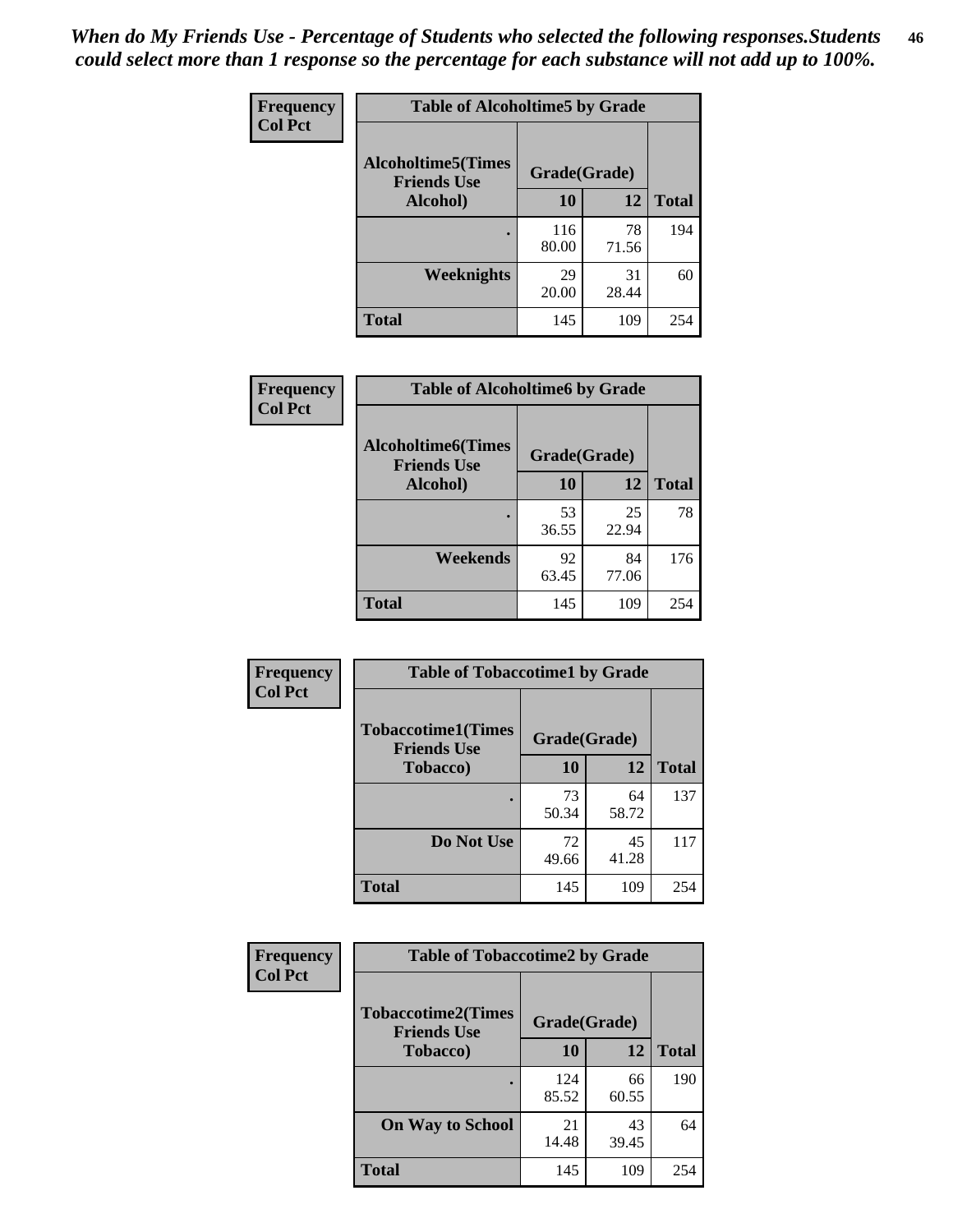*When do My Friends Use - Percentage of Students who selected the following responses.Students could select more than 1 response so the percentage for each substance will not add up to 100%.* **47**

| <b>Frequency</b> | <b>Table of Tobaccotime3 by Grade</b>           |              |             |              |  |
|------------------|-------------------------------------------------|--------------|-------------|--------------|--|
| <b>Col Pct</b>   | <b>Tobaccotime3(Times</b><br><b>Friends Use</b> | Grade(Grade) |             |              |  |
|                  | <b>Tobacco</b> )                                | 10           | 12          | <b>Total</b> |  |
|                  |                                                 | 141<br>97.24 | 96<br>88.07 | 237          |  |
|                  | <b>During School</b>                            | 4<br>2.76    | 13<br>11.93 | 17           |  |
|                  | <b>Total</b>                                    | 145          | 109         | 254          |  |

| Frequency<br><b>Col Pct</b> | <b>Table of Tobaccotime4 by Grade</b> |              |             |              |
|-----------------------------|---------------------------------------|--------------|-------------|--------------|
|                             | <b>Tobaccotime4(Times</b>             | Grade(Grade) |             |              |
|                             | <b>Friends Use Tobacco)</b>           | 10           | 12          | <b>Total</b> |
|                             |                                       | 133<br>91.72 | 97<br>88.99 | 230          |
|                             | <b>On Way Home From School</b>        | 12<br>8.28   | 12<br>11.01 | 24           |
|                             | Total                                 | 145          | 109         | 254          |

| Frequency      | <b>Table of Tobaccotime5 by Grade</b>           |              |             |              |
|----------------|-------------------------------------------------|--------------|-------------|--------------|
| <b>Col Pct</b> | <b>Tobaccotime5(Times</b><br><b>Friends Use</b> | Grade(Grade) |             |              |
|                | <b>Tobacco</b> )                                | 10           | 12          | <b>Total</b> |
|                |                                                 | 107<br>73.79 | 57<br>52.29 | 164          |
|                | Weeknights                                      | 38<br>26.21  | 52<br>47.71 | 90           |
|                | <b>Total</b>                                    | 145          | 109         | 254          |

| Frequency      | <b>Table of Tobaccotime6 by Grade</b>           |              |             |              |
|----------------|-------------------------------------------------|--------------|-------------|--------------|
| <b>Col Pct</b> | <b>Tobaccotime6(Times</b><br><b>Friends Use</b> | Grade(Grade) |             |              |
|                | <b>Tobacco</b> )                                | 10           | 12          | <b>Total</b> |
|                | ٠                                               | 78<br>53.79  | 44<br>40.37 | 122          |
|                | Weekends                                        | 67<br>46.21  | 65<br>59.63 | 132          |
|                | <b>Total</b>                                    | 145          | 109         | 254          |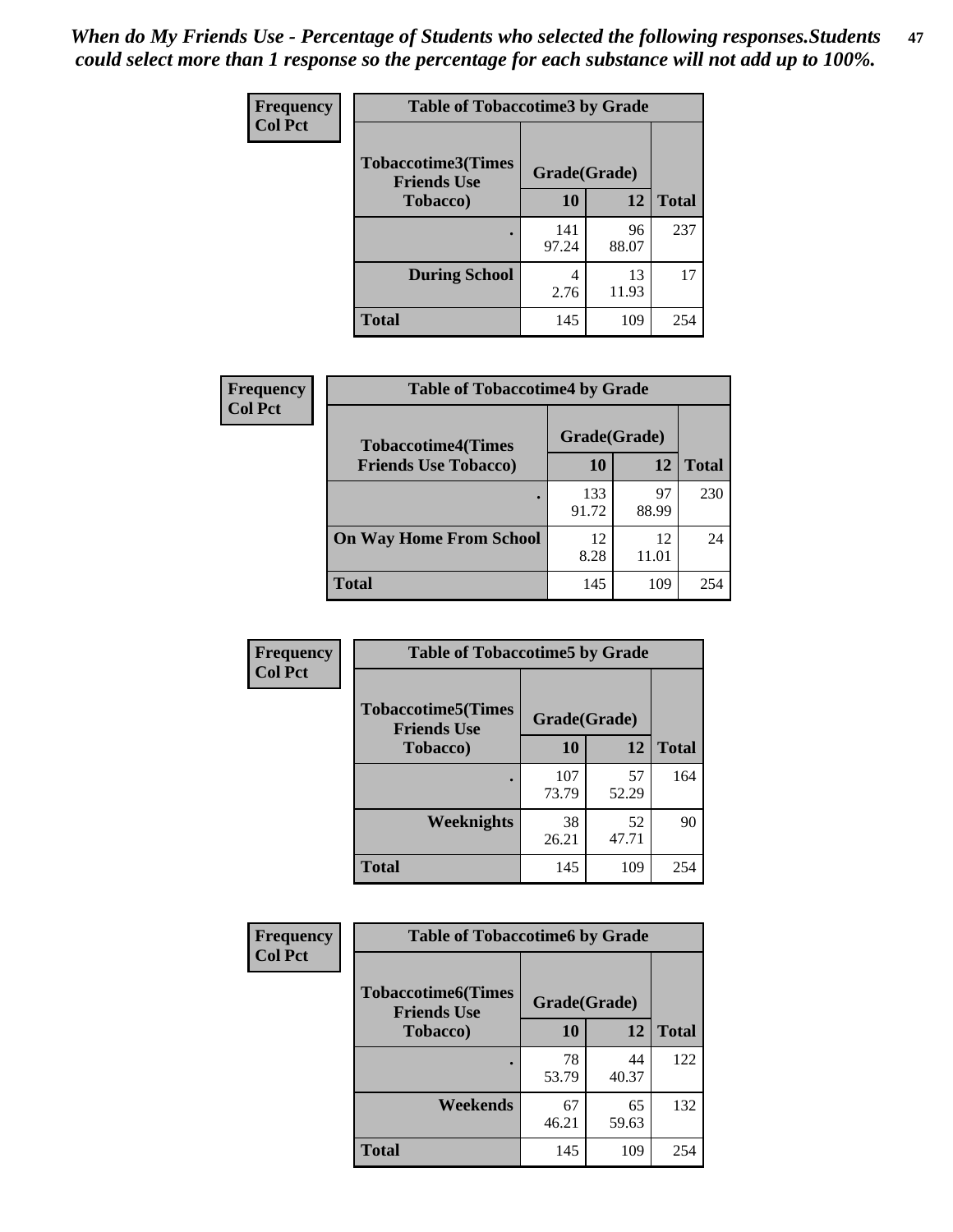| Frequency      | <b>Table of Marijuanatime1 by Grade</b>           |              |             |              |  |
|----------------|---------------------------------------------------|--------------|-------------|--------------|--|
| <b>Col Pct</b> | <b>Marijuanatime1(Times</b><br><b>Friends Use</b> | Grade(Grade) |             |              |  |
|                | Marijuana)                                        | 10           | 12          | <b>Total</b> |  |
|                |                                                   | 60<br>41.38  | 51<br>46.79 | 111          |  |
|                | Do Not Use                                        | 85<br>58.62  | 58<br>53.21 | 143          |  |
|                | <b>Total</b>                                      | 145          | 109         | 254          |  |

| Frequency      | <b>Table of Marijuanatime2 by Grade</b>           |              |             |              |
|----------------|---------------------------------------------------|--------------|-------------|--------------|
| <b>Col Pct</b> | <b>Marijuanatime2(Times</b><br><b>Friends Use</b> | Grade(Grade) |             |              |
|                | Marijuana)                                        | 10           | 12          | <b>Total</b> |
|                |                                                   | 136<br>93.79 | 85<br>77.98 | 221          |
|                | <b>On Way to School</b>                           | 9<br>6.21    | 24<br>22.02 | 33           |
|                | <b>Total</b>                                      | 145          | 109         | 254          |

| Frequency<br><b>Col Pct</b> | <b>Table of Marijuanatime3 by Grade</b>            |                                  |              |              |  |
|-----------------------------|----------------------------------------------------|----------------------------------|--------------|--------------|--|
|                             | <b>Marijuanatime3</b> (Times<br><b>Friends Use</b> | Grade(Grade)                     |              |              |  |
|                             | Marijuana)                                         | 10                               | 12           | <b>Total</b> |  |
|                             |                                                    | 143<br>98.62                     | 102<br>93.58 | 245          |  |
|                             | <b>During School</b>                               | $\overline{\mathcal{L}}$<br>1.38 | 6.42         | 9            |  |
|                             | <b>Total</b>                                       | 145                              | 109          | 254          |  |

| <b>Frequency</b><br><b>Col Pct</b> | <b>Table of Marijuanatime4 by Grade</b> |              |             |              |
|------------------------------------|-----------------------------------------|--------------|-------------|--------------|
|                                    | <b>Marijuanatime4(Times</b>             | Grade(Grade) |             |              |
|                                    | <b>Friends Use Marijuana</b> )          | 10           | 12          | <b>Total</b> |
|                                    |                                         | 134<br>92.41 | 88<br>80.73 | 222          |
|                                    | <b>On Way Home From School</b>          | 11<br>7.59   | 21<br>19.27 | 32           |
|                                    | <b>Total</b>                            | 145          | 109         | 254          |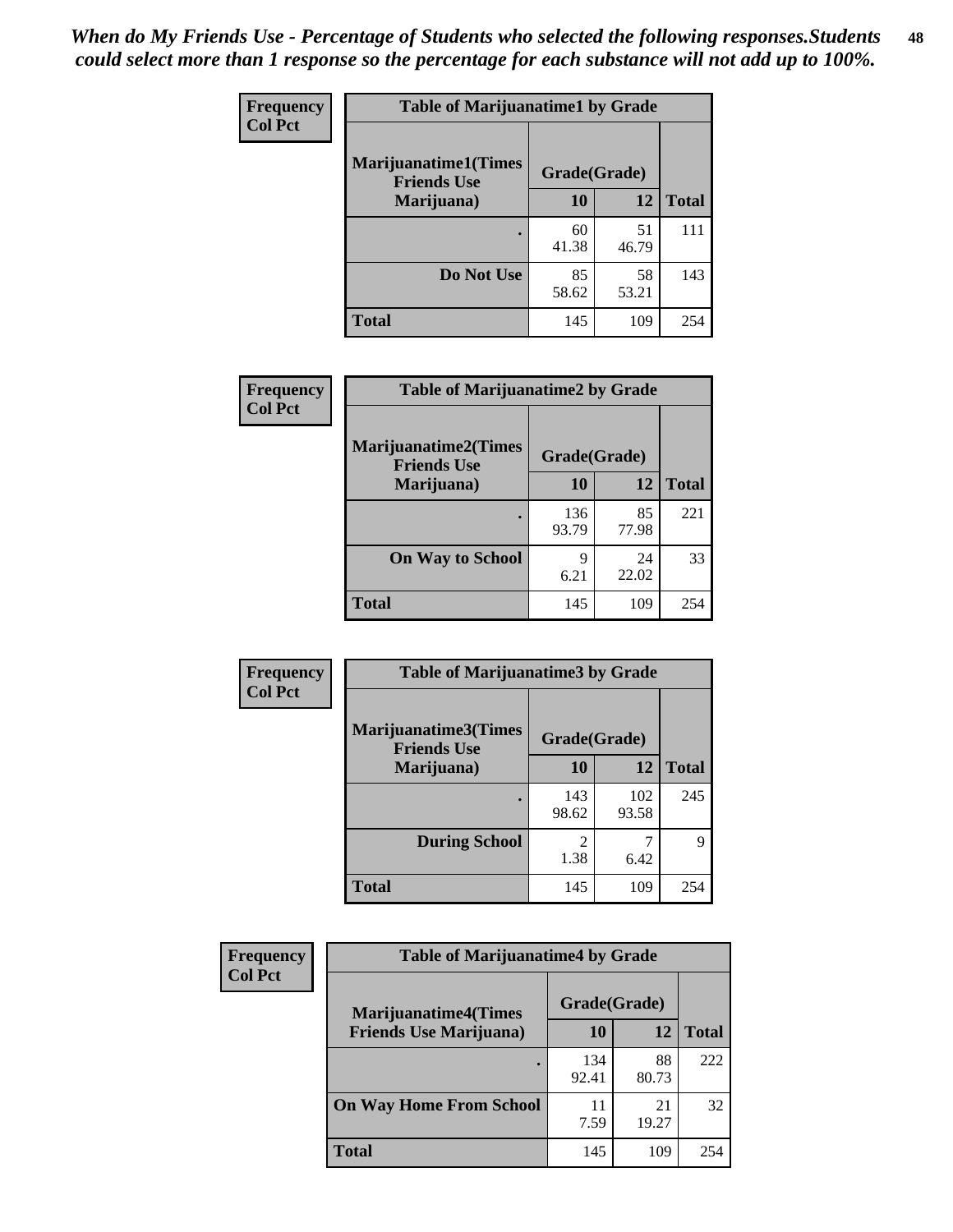| Frequency      | <b>Table of Marijuanatime5 by Grade</b>            |              |             |              |
|----------------|----------------------------------------------------|--------------|-------------|--------------|
| <b>Col Pct</b> | <b>Marijuanatime5</b> (Times<br><b>Friends Use</b> | Grade(Grade) |             |              |
|                | Marijuana)                                         | 10           | 12          | <b>Total</b> |
|                |                                                    | 116<br>80.00 | 74<br>67.89 | 190          |
|                | <b>Weeknights</b>                                  | 29<br>20.00  | 35<br>32.11 | 64           |
|                | <b>Total</b>                                       | 145          | 109         | 254          |

| Frequency      | <b>Table of Marijuanatime6 by Grade</b>    |              |             |              |
|----------------|--------------------------------------------|--------------|-------------|--------------|
| <b>Col Pct</b> | Marijuanatime6(Times<br><b>Friends Use</b> | Grade(Grade) |             |              |
|                | Marijuana)                                 | 10           | 12          | <b>Total</b> |
|                |                                            | 90<br>62.07  | 56<br>51.38 | 146          |
|                | Weekends                                   | 55<br>37.93  | 53<br>48.62 | 108          |
|                | <b>Total</b>                               | 145          | 109         | 254          |

| Frequency      | <b>Table of Otherdrugtime1 by Grade</b>                 |              |             |              |
|----------------|---------------------------------------------------------|--------------|-------------|--------------|
| <b>Col Pct</b> | <b>Otherdrugtime1(Times</b><br><b>Friends Use Other</b> | Grade(Grade) |             |              |
|                | <b>Illegal Drugs</b> )                                  | 10           | 12          | <b>Total</b> |
|                |                                                         | 35<br>24.14  | 25<br>22.94 | 60           |
|                | Do Not Use                                              | 110<br>75.86 | 84<br>77.06 | 194          |
|                | Total                                                   | 145          | 109         | 254          |

| Frequency      | <b>Table of Otherdrugtime2 by Grade</b>                                 |              |             |              |
|----------------|-------------------------------------------------------------------------|--------------|-------------|--------------|
| <b>Col Pct</b> | <b>Otherdrugtime2(Times</b><br>Grade(Grade)<br><b>Friends Use Other</b> |              |             |              |
|                | <b>Illegal Drugs</b> )                                                  | 10           | 12          | <b>Total</b> |
|                |                                                                         | 141<br>97.24 | 99<br>90.83 | 240          |
|                | <b>On Way to School</b>                                                 | 4<br>2.76    | 10<br>9.17  | 14           |
|                | Total                                                                   | 145          | 109         | 254          |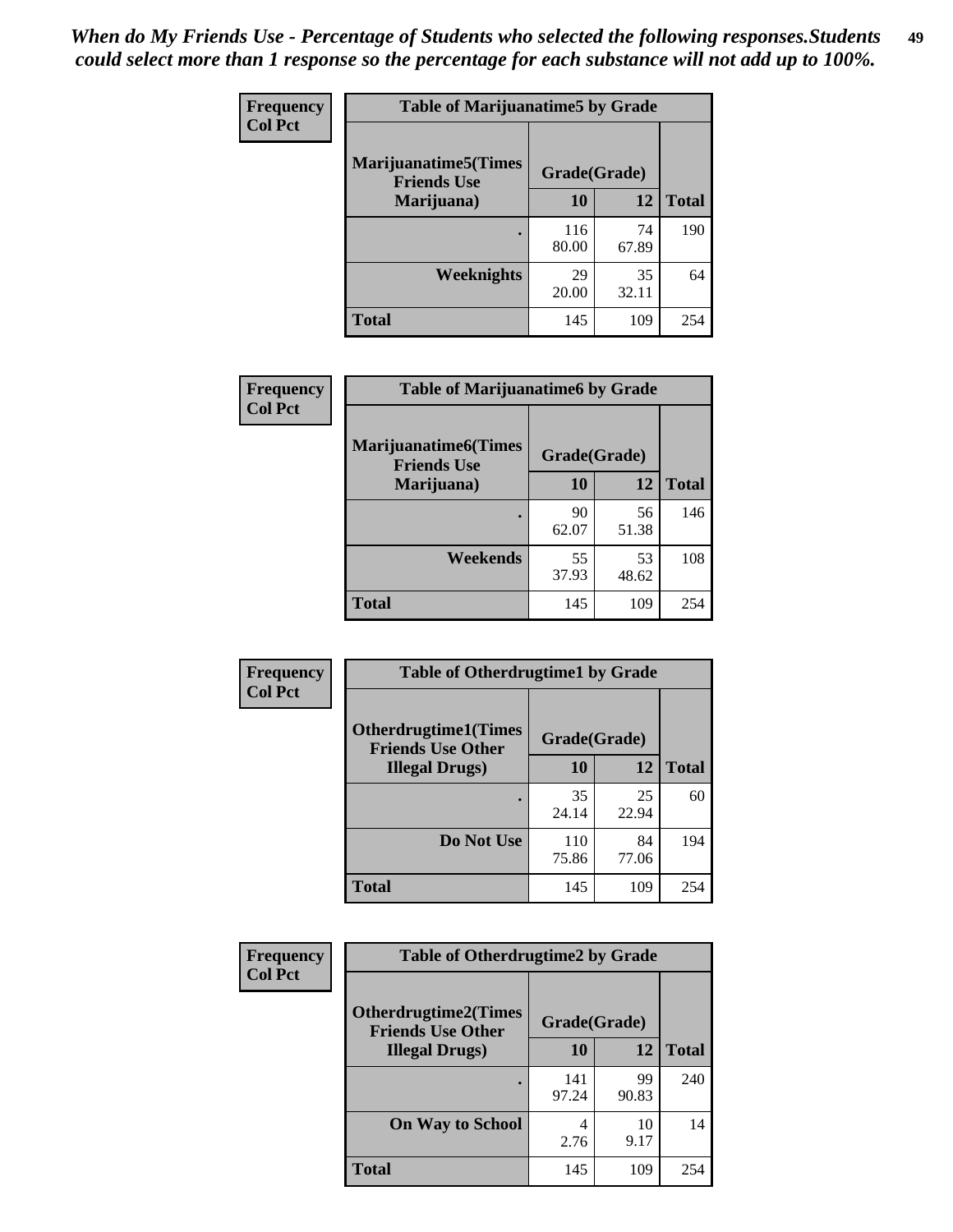| <b>Frequency</b> | <b>Table of Otherdrugtime3 by Grade</b>                                 |              |              |              |
|------------------|-------------------------------------------------------------------------|--------------|--------------|--------------|
| <b>Col Pct</b>   | <b>Otherdrugtime3(Times</b><br>Grade(Grade)<br><b>Friends Use Other</b> |              |              |              |
|                  | <b>Illegal Drugs</b> )                                                  | 10           | 12           | <b>Total</b> |
|                  |                                                                         | 143<br>98.62 | 104<br>95.41 | 247          |
|                  | <b>During School</b>                                                    | 2<br>1.38    | 5<br>4.59    | 7            |
|                  | Total                                                                   | 145          | 109          | 254          |

| <b>Frequency</b> | <b>Table of Otherdrugtime4 by Grade</b>                         |              |             |              |
|------------------|-----------------------------------------------------------------|--------------|-------------|--------------|
| <b>Col Pct</b>   | <b>Otherdrugtime4(Times</b><br><b>Friends Use Other Illegal</b> | Grade(Grade) |             |              |
|                  | Drugs)                                                          | 10           | 12          | <b>Total</b> |
|                  |                                                                 | 137<br>94.48 | 98<br>89.91 | 235          |
|                  | <b>On Way Home From School</b>                                  | 8<br>5.52    | 11<br>10.09 | 19           |
|                  | <b>Total</b>                                                    | 145          | 109         | 254          |

| <b>Frequency</b><br><b>Col Pct</b> | <b>Table of Otherdrugtime5 by Grade</b>                  |              |             |              |
|------------------------------------|----------------------------------------------------------|--------------|-------------|--------------|
|                                    | <b>Otherdrugtime5</b> (Times<br><b>Friends Use Other</b> | Grade(Grade) |             |              |
|                                    | <b>Illegal Drugs</b> )                                   | 10           | 12          | <b>Total</b> |
|                                    |                                                          | 130<br>89.66 | 92<br>84.40 | 222          |
|                                    | <b>Weeknights</b>                                        | 15<br>10.34  | 17<br>15.60 | 32           |
|                                    | Total                                                    | 145          | 109         | 254          |

| <b>Frequency</b> | <b>Table of Otherdrugtime6 by Grade</b>                                 |              |             |              |
|------------------|-------------------------------------------------------------------------|--------------|-------------|--------------|
| <b>Col Pct</b>   | <b>Otherdrugtime6(Times</b><br>Grade(Grade)<br><b>Friends Use Other</b> |              |             |              |
|                  | <b>Illegal Drugs</b> )                                                  | 10           | 12          | <b>Total</b> |
|                  |                                                                         | 112<br>77.24 | 83<br>76.15 | 195          |
|                  | Weekends                                                                | 33<br>22.76  | 26<br>23.85 | 59           |
|                  | Total                                                                   | 145          | 109         | 254          |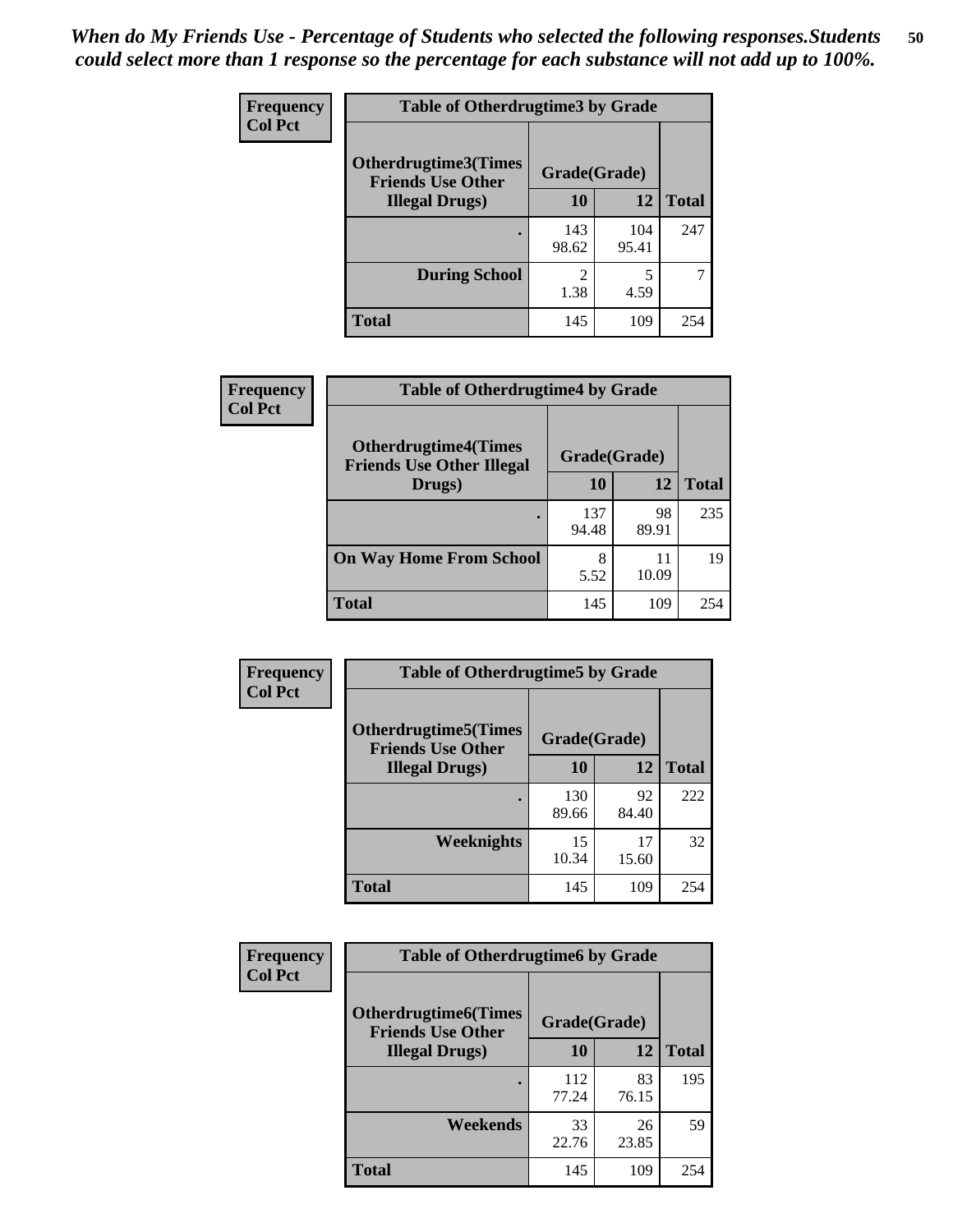| Frequency      | <b>Table of Educationalcohol by Grade</b>                                                                  |              |             |              |
|----------------|------------------------------------------------------------------------------------------------------------|--------------|-------------|--------------|
| <b>Col Pct</b> | Educationalcohol(I<br>have been taught<br>about alcohol,<br>tobacco,<br>and other drugs<br>within the last | Grade(Grade) |             |              |
|                | year at school)                                                                                            | 10           | 12          | <b>Total</b> |
|                | <b>Yes</b>                                                                                                 | 127<br>87.59 | 60<br>55.05 | 187          |
|                | N <sub>0</sub>                                                                                             | 18<br>12.41  | 49<br>44.95 | 67           |
|                | <b>Total</b>                                                                                               | 145          | 109         | 254          |

| Frequency      | <b>Table of Eversmoked by Grade</b> |              |             |              |
|----------------|-------------------------------------|--------------|-------------|--------------|
| <b>Col Pct</b> | Eversmoked(I<br>have smoked         | Grade(Grade) |             |              |
|                | a cigarette)                        | 10           | 12          | <b>Total</b> |
|                | <b>Yes</b>                          | 67<br>46.21  | 56<br>51.38 | 123          |
|                | N <sub>0</sub>                      | 78<br>53.79  | 53<br>48.62 | 131          |
|                | <b>Total</b>                        | 145          | 109         | 254          |

| Frequency      | <b>Table of Drovedrinking by Grade</b>                                                                              |                    |             |              |
|----------------|---------------------------------------------------------------------------------------------------------------------|--------------------|-------------|--------------|
| <b>Col Pct</b> | Drovedrinking(In<br>the past 30 days I<br>have driven a car<br>or other vehicle<br>while I was<br>drinking alcohol) | Grade(Grade)<br>10 | 12          | <b>Total</b> |
|                | Yes                                                                                                                 | 9<br>6.21          | 16<br>14.68 | 25           |
|                | N <sub>0</sub>                                                                                                      | 136<br>93.79       | 93<br>85.32 | 229          |
|                | <b>Total</b>                                                                                                        | 145                | 109         | 254          |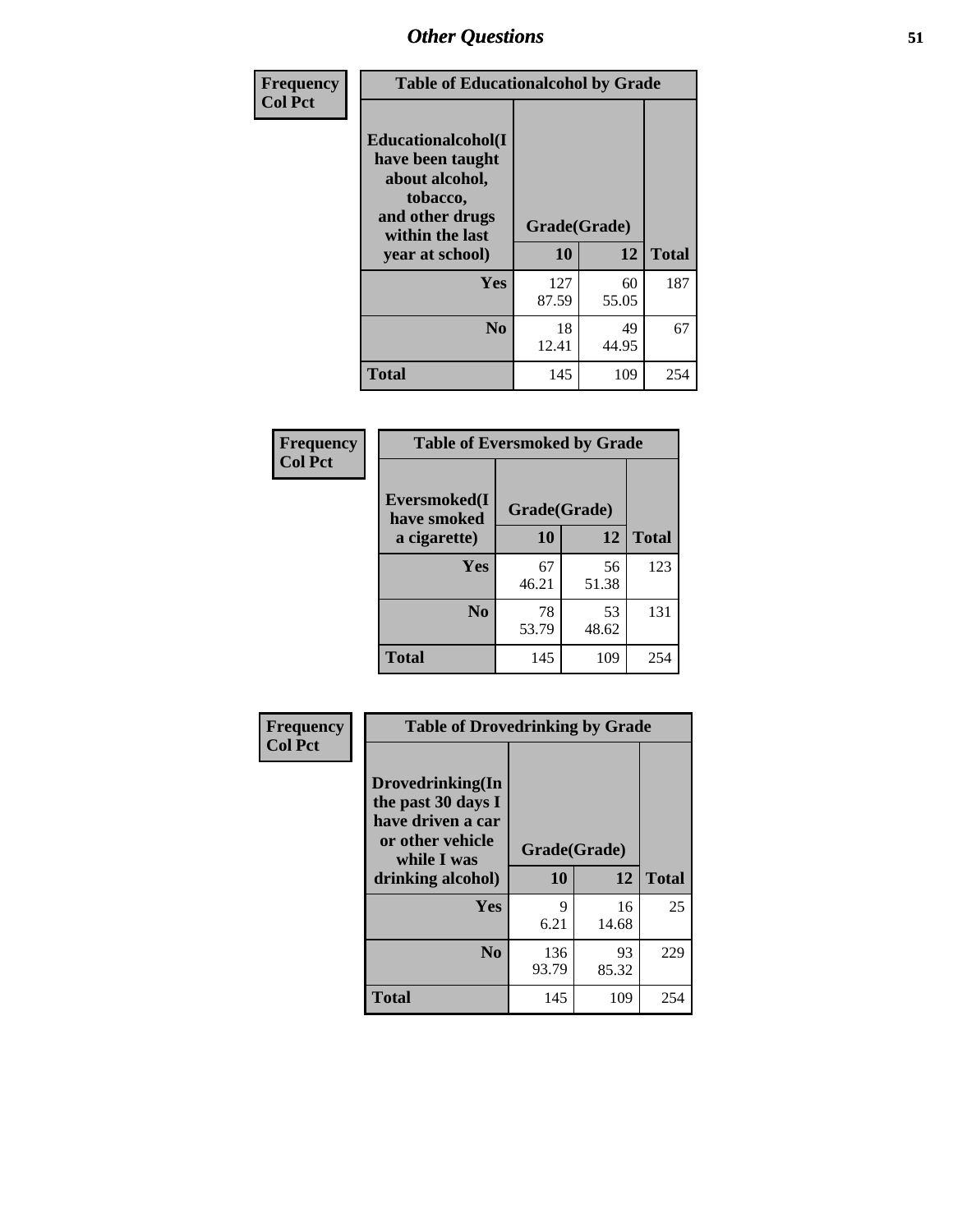| Frequency      | <b>Table of Rodedrinking by Grade</b>                                                                                  |                    |             |              |
|----------------|------------------------------------------------------------------------------------------------------------------------|--------------------|-------------|--------------|
| <b>Col Pct</b> | Rodedrinking(In<br>the past 30 days<br>I have ridden in<br>a car with a<br>driver who had<br>been drinking<br>alcohol) | Grade(Grade)<br>10 | 12          | <b>Total</b> |
|                |                                                                                                                        |                    |             |              |
|                | <b>Yes</b>                                                                                                             | 28<br>19.31        | 30<br>27.52 | 58           |
|                | N <sub>0</sub>                                                                                                         | 117<br>80.69       | 79<br>72.48 | 196          |
|                | <b>Total</b>                                                                                                           | 145                | 109         | 254          |

#### **Frequency Col Pct**

| <b>Table of Drugsschool by Grade</b>                                                                                      |              |             |              |
|---------------------------------------------------------------------------------------------------------------------------|--------------|-------------|--------------|
| <b>Drugsschool</b> (During<br>the past 12 months,<br>I have been offered,<br>sold,<br>or given illegal<br>drugs on school | Grade(Grade) |             |              |
| property)                                                                                                                 | 10           | 12          | <b>Total</b> |
| Yes                                                                                                                       | 19<br>13.10  | 17<br>15.60 | 36           |
| N <sub>0</sub>                                                                                                            | 126<br>86.90 | 92<br>84.40 | 218          |
| <b>Total</b>                                                                                                              | 145          | 109         | 254          |

| Frequency      | <b>Table of Helpbullied by Grade</b>                 |                    |             |              |
|----------------|------------------------------------------------------|--------------------|-------------|--------------|
| <b>Col Pct</b> | $Helpb$ ullied $(I$<br>would help<br>someone who was | Grade(Grade)<br>10 | 12          | <b>Total</b> |
|                | being bullied)                                       |                    |             |              |
|                | <b>Strongly Agree</b>                                | 62<br>42.76        | 60<br>55.05 | 122          |
|                | <b>Somewhat Agree</b>                                | 63<br>43.45        | 39<br>35.78 | 102          |
|                | <b>Somewhat Disagree</b>                             | 11<br>7.59         | 4<br>3.67   | 15           |
|                | <b>Strongly Disagree</b>                             | 9<br>6.21          | 6<br>5.50   | 15           |
|                | <b>Total</b>                                         | 145                | 109         | 254          |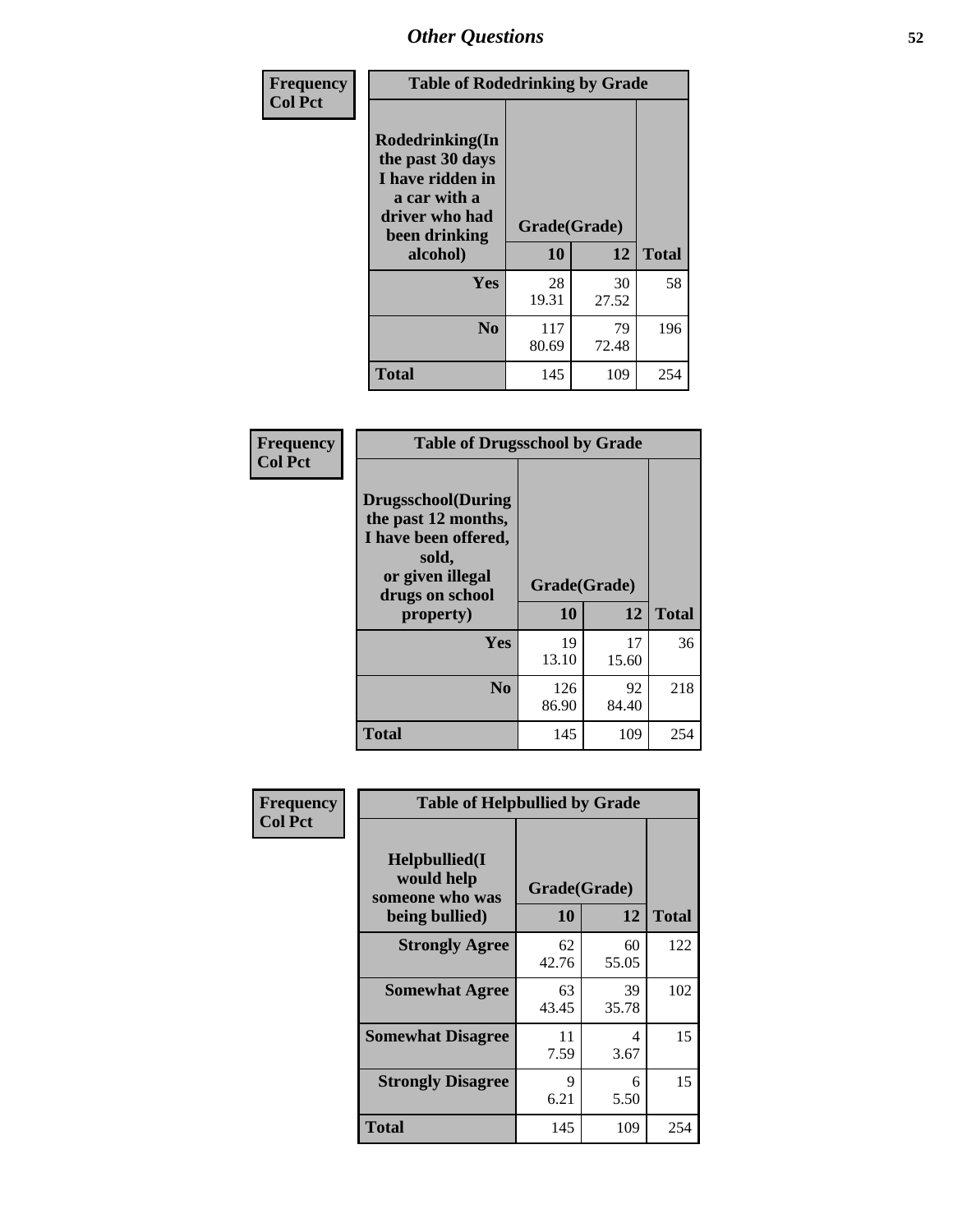| <b>Frequency</b> |
|------------------|
| <b>Row Pct</b>   |

| <b>Table of Grade by Bingedrinking</b> |              |                                                                                                         |             |                  |                |                |                        |              |
|----------------------------------------|--------------|---------------------------------------------------------------------------------------------------------|-------------|------------------|----------------|----------------|------------------------|--------------|
|                                        |              | Bingedrinking(I have drunk five or more<br>drinks of alcohol at one sitting during the<br>last 30 days) |             |                  |                |                |                        |              |
| Grade(Grade)                           | $\mathbf{0}$ | 1 or<br>2                                                                                               | $3$ to<br>5 | <b>6 to</b><br>9 | 10<br>to<br>19 | 20<br>to<br>29 | All<br>30              |              |
|                                        | <b>Days</b>  | days                                                                                                    | days        | days             | days           | days           | days                   | <b>Total</b> |
| 10                                     | 119<br>82.07 | 11<br>7.59                                                                                              | 5<br>3.45   | $\Omega$<br>0.00 | 3<br>2.07      | 3<br>2.07      | 4<br>2.76              | 145          |
| 12                                     | 77<br>70.64  | 13<br>11.93                                                                                             | 7<br>6.42   | 4<br>3.67        | 3<br>2.75      | 3<br>2.75      | $\overline{2}$<br>1.83 | 109          |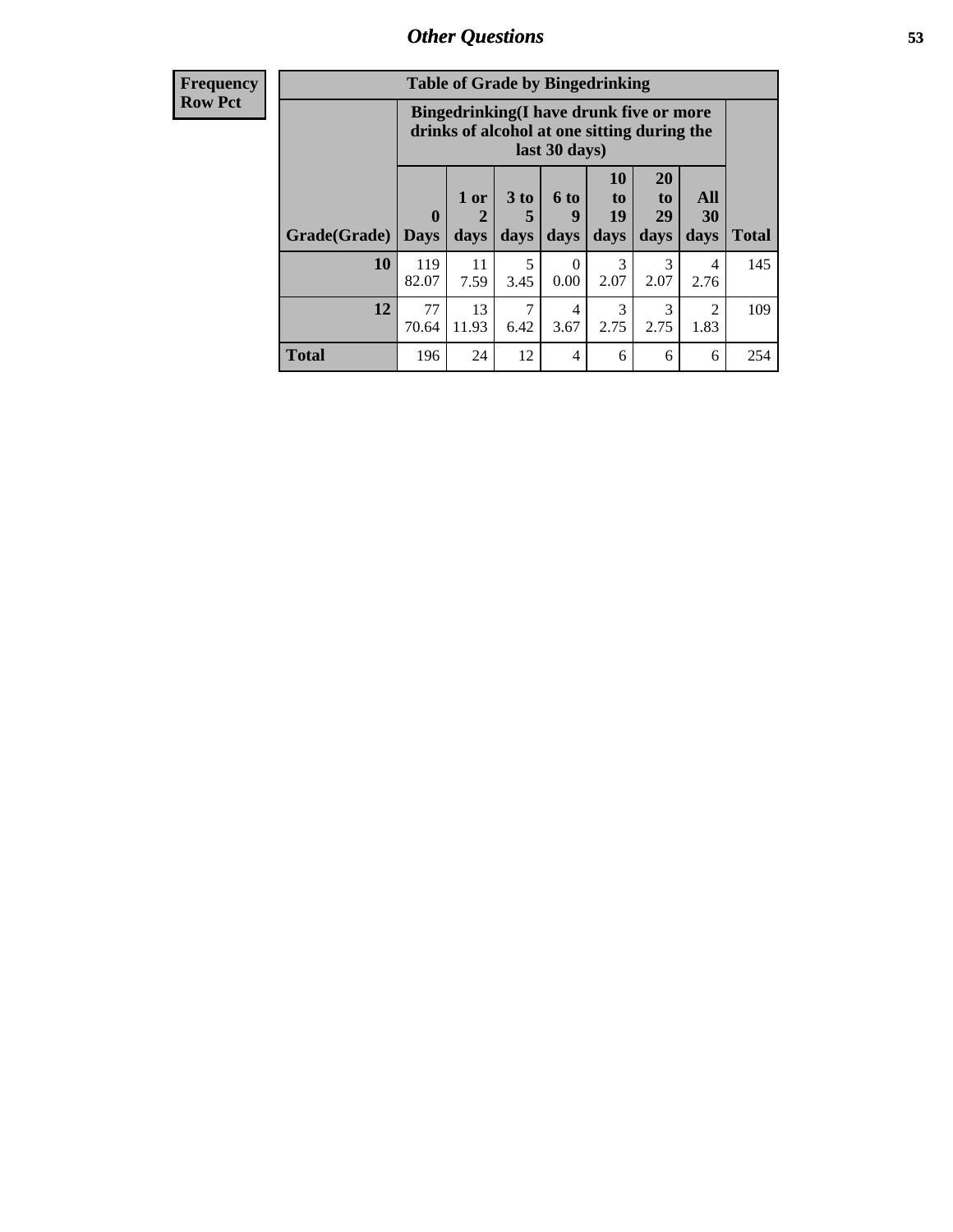### *Nutrition* **54**

| <b>Frequency</b> |
|------------------|
| <b>Row Pct</b>   |

| <b>Table of Grade by Dairy</b> |                          |                                                                 |                             |                                    |              |  |
|--------------------------------|--------------------------|-----------------------------------------------------------------|-----------------------------|------------------------------------|--------------|--|
|                                |                          | Dairy (I eat at least 3 servings of dairy<br>products each day) |                             |                                    |              |  |
| Grade(Grade)                   | <b>Strongly</b><br>Agree | Somewhat  <br>Agree                                             | <b>Somewhat</b><br>Disagree | <b>Strongly</b><br><b>Disagree</b> | <b>Total</b> |  |
| 10                             | 51<br>35.17              | 55<br>37.93                                                     | 27<br>18.62                 | 12<br>8.28                         | 145          |  |
| 12                             | 33<br>30.28              | 41<br>37.61                                                     | 21<br>19.27                 | 14<br>12.84                        | 109          |  |
| <b>Total</b>                   | 84                       | 96                                                              | 48                          | 26                                 | 254          |  |

| <b>Frequency</b> |  |
|------------------|--|
| <b>Row Pct</b>   |  |

| <b>Table of Grade by Fruitveg</b> |                          |                                                                          |                             |                                    |              |
|-----------------------------------|--------------------------|--------------------------------------------------------------------------|-----------------------------|------------------------------------|--------------|
|                                   |                          | Fruitveg(I eat at least 5 servings of fruits<br>and vegetables each day) |                             |                                    |              |
| Grade(Grade)                      | <b>Strongly</b><br>Agree | Somewhat  <br>Agree                                                      | <b>Somewhat</b><br>Disagree | <b>Strongly</b><br><b>Disagree</b> | <b>Total</b> |
| 10                                | 20<br>13.79              | 60<br>41.38                                                              | 38<br>26.21                 | 27<br>18.62                        | 145          |
| 12                                | 15<br>13.76              | 30<br>27.52                                                              | 37<br>33.94                 | 27<br>24.77                        | 109          |
| <b>Total</b>                      | 35                       | 90                                                                       | 75                          | 54                                 | 254          |

| <b>Frequency</b> |
|------------------|
| <b>Row Pct</b>   |

| <b>Table of Grade by Cafeteriahealthy</b> |                          |                                                                       |                                    |                                    |              |  |
|-------------------------------------------|--------------------------|-----------------------------------------------------------------------|------------------------------------|------------------------------------|--------------|--|
|                                           |                          | Cafeteriahealthy (School meals in my<br>school cafeteria are healthy) |                                    |                                    |              |  |
| Grade(Grade)                              | <b>Strongly</b><br>Agree | Somewhat  <br>Agree                                                   | <b>Somewhat</b><br><b>Disagree</b> | <b>Strongly</b><br><b>Disagree</b> | <b>Total</b> |  |
| 10                                        | 21<br>14.48              | 37<br>25.52                                                           | 22<br>15.17                        | 65<br>44.83                        | 145          |  |
| 12                                        | 22<br>20.18              | 36<br>33.03                                                           | 16<br>14.68                        | 35<br>32.11                        | 109          |  |
| <b>Total</b>                              | 43                       | 73                                                                    | 38                                 | 100                                | 254          |  |

| <b>Frequency</b> |
|------------------|
| <b>Row Pct</b>   |

| <b>Table of Grade by Cafeterianutrition</b>                                               |                          |             |                                      |                                    |              |  |
|-------------------------------------------------------------------------------------------|--------------------------|-------------|--------------------------------------|------------------------------------|--------------|--|
| <b>Cafeterianutrition</b> (Facts about nutrition<br>are available in my school cafeteria) |                          |             |                                      |                                    |              |  |
| Grade(Grade)                                                                              | <b>Strongly</b><br>Agree | Agree       | Somewhat Somewhat<br><b>Disagree</b> | <b>Strongly</b><br><b>Disagree</b> | <b>Total</b> |  |
| 10                                                                                        | 33<br>22.76              | 51<br>35.17 | 36<br>24.83                          | 25<br>17.24                        | 145          |  |
| 12                                                                                        | 39<br>35.78              | 37<br>33.94 | 13<br>11.93                          | 20<br>18.35                        | 109          |  |
| <b>Total</b>                                                                              | 72                       | 88          | 49                                   | 45                                 | 254          |  |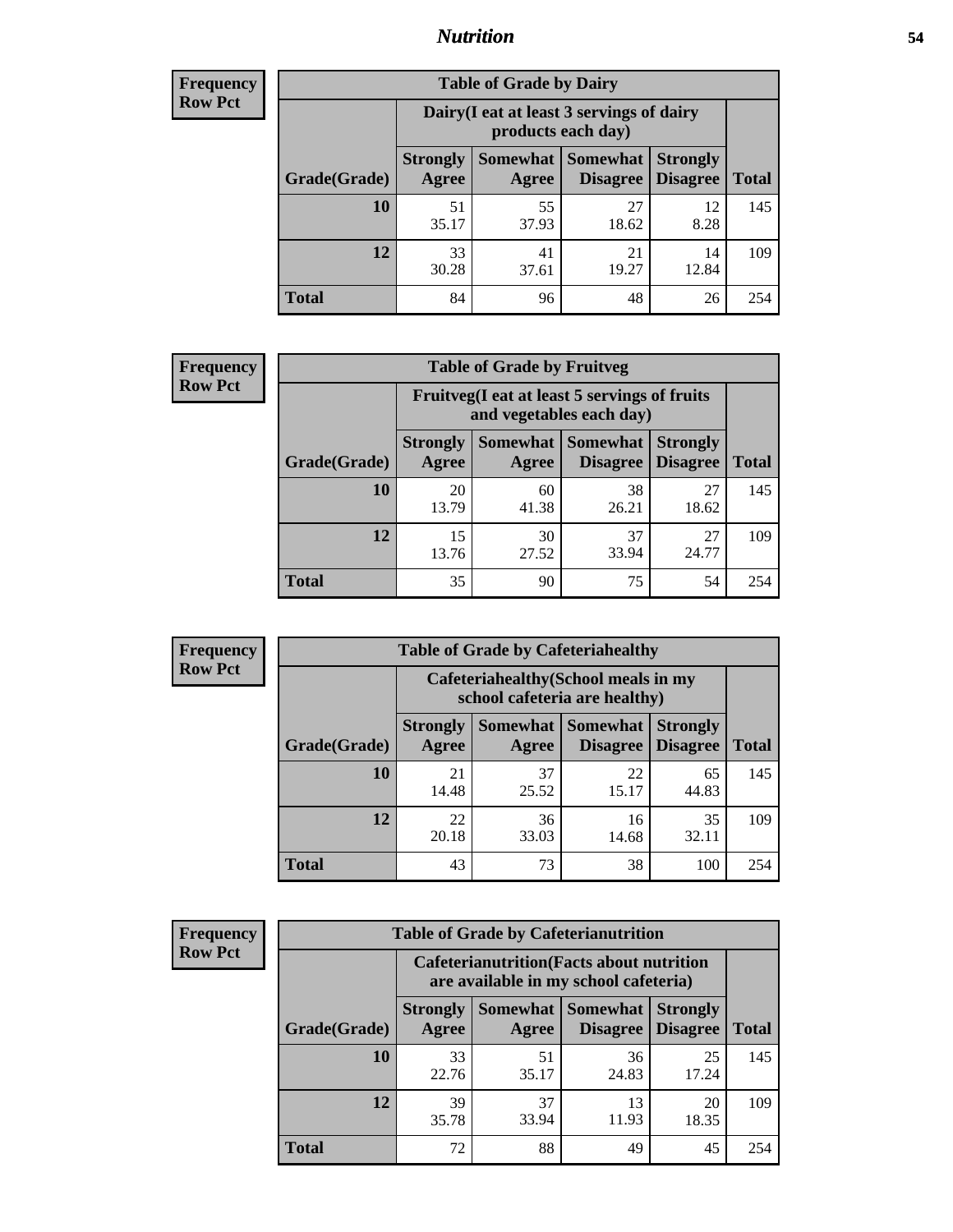### *Nutrition* **55**

| Frequency |
|-----------|
| Row Pct   |

| <b>Table of Grade by Schoollunch</b> |                          |                                                                 |                             |                                    |              |  |
|--------------------------------------|--------------------------|-----------------------------------------------------------------|-----------------------------|------------------------------------|--------------|--|
|                                      |                          | Schoollunch(I eat school lunch three or<br>more times per week) |                             |                                    |              |  |
| Grade(Grade)                         | <b>Strongly</b><br>Agree | Somewhat  <br>Agree                                             | <b>Somewhat</b><br>Disagree | <b>Strongly</b><br><b>Disagree</b> | <b>Total</b> |  |
| 10                                   | 71<br>48.97              | 37<br>25.52                                                     | 13<br>8.97                  | 24<br>16.55                        | 145          |  |
| 12                                   | 54<br>49.54              | 23<br>21.10                                                     | 9<br>8.26                   | 23<br>21.10                        | 109          |  |
| <b>Total</b>                         | 125                      | 60                                                              | 22                          | 47                                 | 254          |  |

| <b>Frequency</b> |  |
|------------------|--|
| <b>Row Pct</b>   |  |

| <b>Table of Grade by Foodchoices</b> |                          |                                                                     |                                      |                                    |              |
|--------------------------------------|--------------------------|---------------------------------------------------------------------|--------------------------------------|------------------------------------|--------------|
|                                      |                          | Foodchoices (I make healthy food choices in<br>my school cafeteria) |                                      |                                    |              |
| Grade(Grade)                         | <b>Strongly</b><br>Agree | Agree                                                               | <b>Somewhat Somewhat</b><br>Disagree | <b>Strongly</b><br><b>Disagree</b> | <b>Total</b> |
| 10                                   | 41<br>28.28              | 54<br>37.24                                                         | 24<br>16.55                          | 26<br>17.93                        | 145          |
| 12                                   | 21<br>19.27              | 45<br>41.28                                                         | 19<br>17.43                          | 24<br>22.02                        | 109          |
| <b>Total</b>                         | 62                       | 99                                                                  | 43                                   | 50                                 | 254          |

**Frequency Row Pct**

п

| 2y | <b>Table of Grade by Wholewheat</b> |                                                                                                             |             |                                        |                                    |              |  |
|----|-------------------------------------|-------------------------------------------------------------------------------------------------------------|-------------|----------------------------------------|------------------------------------|--------------|--|
|    |                                     | Wholewheat (There are whole wheat and<br>multigrain breads and cereals available in<br>my school cafeteria) |             |                                        |                                    |              |  |
|    | Grade(Grade)                        | <b>Strongly</b><br>Agree                                                                                    | Agree       | Somewhat   Somewhat<br><b>Disagree</b> | <b>Strongly</b><br><b>Disagree</b> | <b>Total</b> |  |
|    | 10                                  | 62<br>42.76                                                                                                 | 56<br>38.62 | 13<br>8.97                             | 14<br>9.66                         | 145          |  |
|    | 12                                  | 66<br>60.55                                                                                                 | 28<br>25.69 | 3.67                                   | 11<br>10.09                        | 109          |  |
|    | <b>Total</b>                        | 128                                                                                                         | 84          | 17                                     | 25                                 | 254          |  |

 $\blacksquare$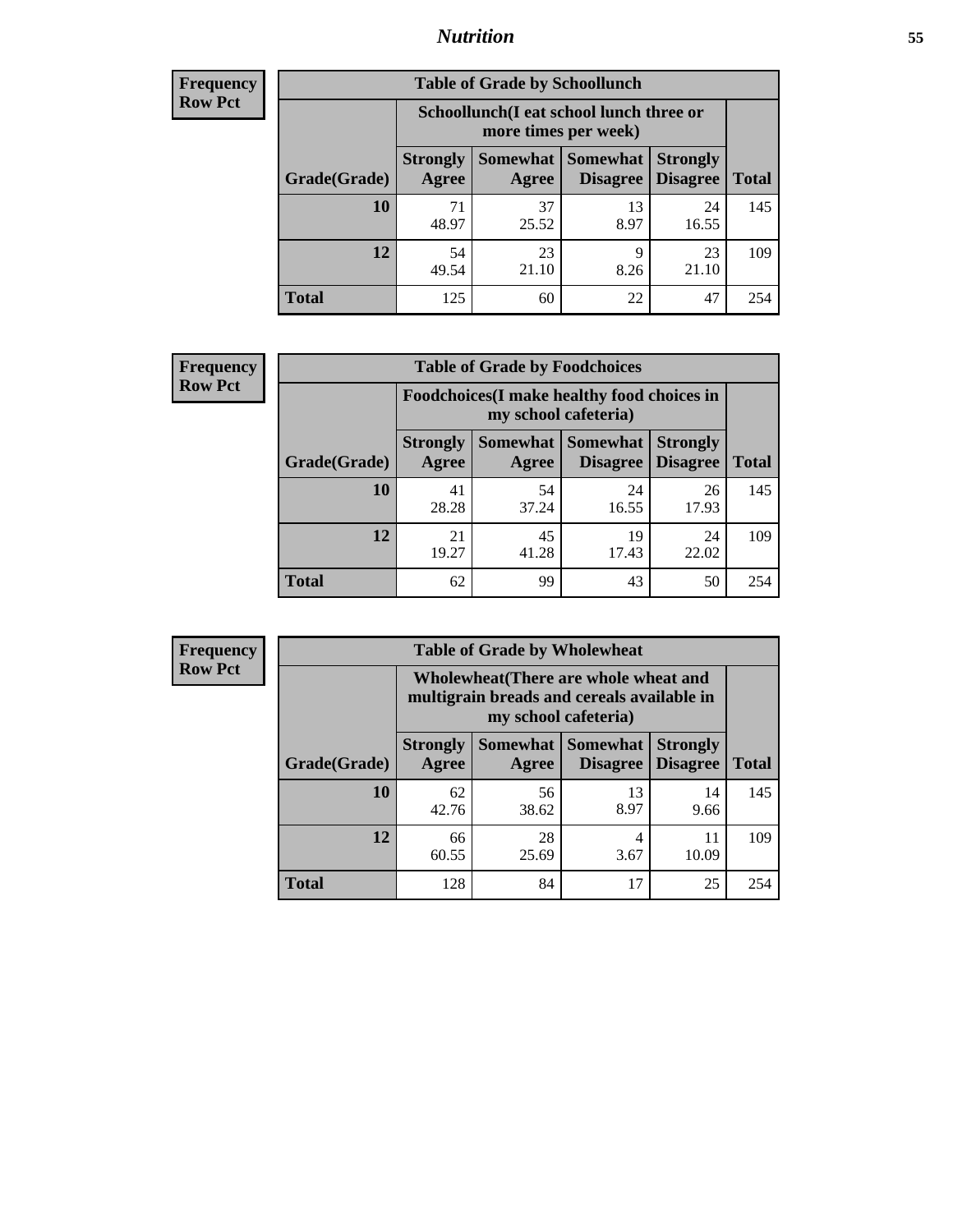### *Nutrition* **56**

**Frequency Row Pct**

| <b>Table of Grade by Healthyvending</b> |                                                                                                                                               |                          |                                    |                                    |              |  |  |
|-----------------------------------------|-----------------------------------------------------------------------------------------------------------------------------------------------|--------------------------|------------------------------------|------------------------------------|--------------|--|--|
|                                         | Healthyvending (If only healthy snacks and<br>beverages were available in the vending<br>machines during the school day,<br>I would buy them) |                          |                                    |                                    |              |  |  |
| Grade(Grade)                            | <b>Strongly</b><br>Agree                                                                                                                      | <b>Somewhat</b><br>Agree | <b>Somewhat</b><br><b>Disagree</b> | <b>Strongly</b><br><b>Disagree</b> | <b>Total</b> |  |  |
| 10                                      | 39<br>26.90                                                                                                                                   | 39<br>26.90              | 30<br>20.69                        | 37<br>25.52                        | 145          |  |  |
| 12                                      | 24<br>22.02                                                                                                                                   | 29<br>26.61              | 24<br>22.02                        | 32<br>29.36                        | 109          |  |  |
| <b>Total</b>                            | 63                                                                                                                                            | 68                       | 54                                 | 69                                 | 254          |  |  |

**Frequency Row Pct**

| <b>Table of Grade by Schoolbreakfast</b> |                                                                                                                                        |             |                                        |                                    |              |  |  |
|------------------------------------------|----------------------------------------------------------------------------------------------------------------------------------------|-------------|----------------------------------------|------------------------------------|--------------|--|--|
|                                          | Schoolbreakfast(If breakfast were<br>available at school,<br>but outside the cafeteria,<br>I would eat breakfast at school more often) |             |                                        |                                    |              |  |  |
| Grade(Grade)                             | <b>Strongly</b><br>Agree                                                                                                               | Agree       | Somewhat   Somewhat<br><b>Disagree</b> | <b>Strongly</b><br><b>Disagree</b> | <b>Total</b> |  |  |
| 10                                       | 67<br>46.21                                                                                                                            | 41<br>28.28 | 19<br>13.10                            | 18<br>12.41                        | 145          |  |  |
| 12                                       | 47<br>43.12                                                                                                                            | 29<br>26.61 | 16<br>14.68                            | 17<br>15.60                        | 109          |  |  |
| <b>Total</b>                             | 114                                                                                                                                    | 70          | 35                                     | 35                                 | 254          |  |  |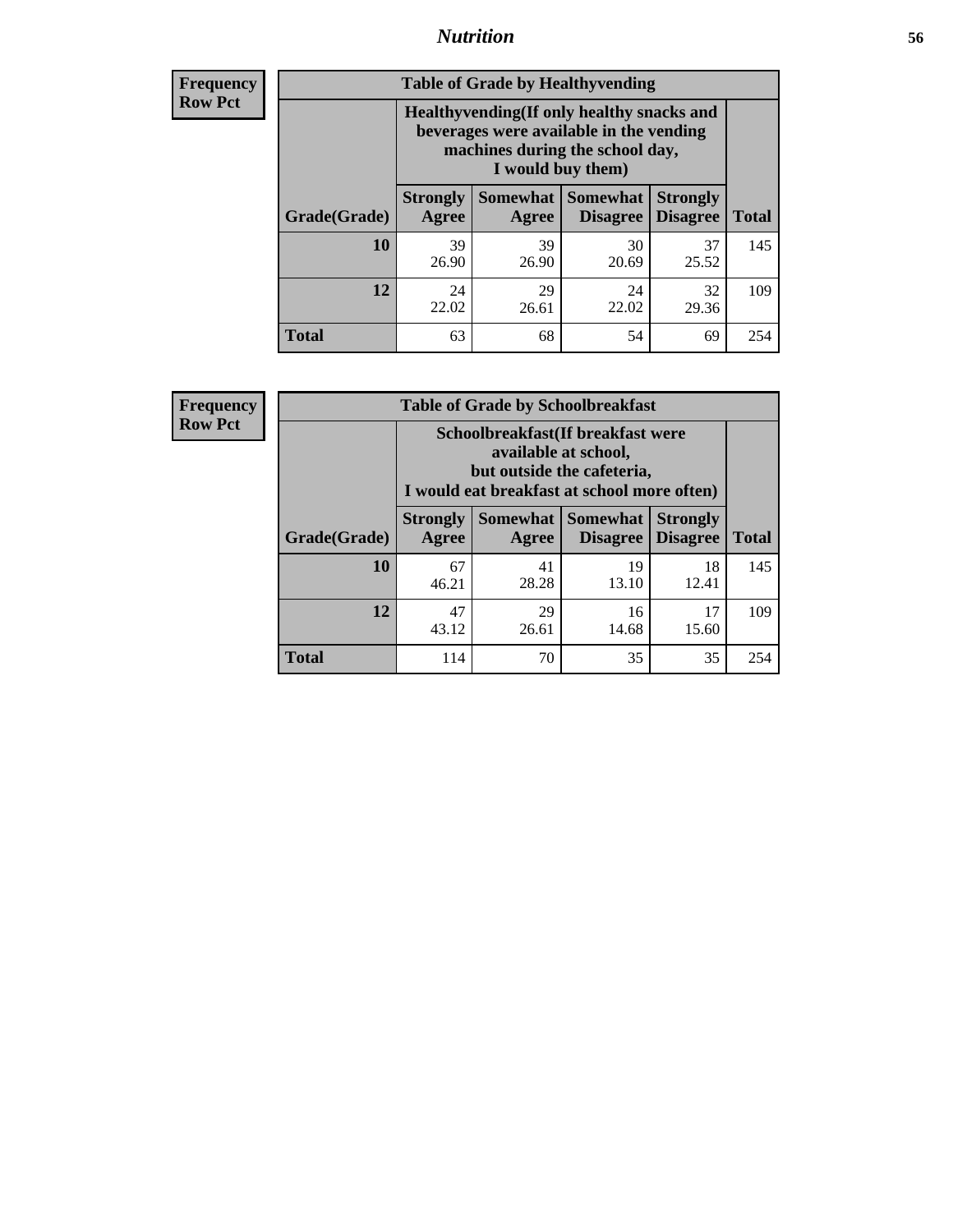| Frequency<br><b>Col Pct</b> | <b>Table of Educationaids by Grade</b>                                                                    |                    |             |              |
|-----------------------------|-----------------------------------------------------------------------------------------------------------|--------------------|-------------|--------------|
|                             | <b>Educationaids</b> (I<br>have been<br>taught about<br><b>HIV/AIDS</b> at<br>school in the<br>past year) | Grade(Grade)<br>10 | 12          | <b>Total</b> |
|                             | Yes                                                                                                       | 131<br>90.34       | 51<br>46.79 | 182          |
|                             | N <sub>0</sub>                                                                                            | 14<br>9.66         | 58<br>53.21 | 72           |
|                             | <b>Total</b>                                                                                              | 145                | 109         | 254          |

| Frequency      | <b>Table of Educationcharacter by Grade</b>                                                  |              |             |              |  |
|----------------|----------------------------------------------------------------------------------------------|--------------|-------------|--------------|--|
| <b>Col Pct</b> | <b>Educationcharacter(I)</b><br>have been taught<br>about character<br>education in the past | Grade(Grade) |             |              |  |
|                | year at school)                                                                              | 10           | 12          | <b>Total</b> |  |
|                | Yes                                                                                          | 123<br>84.83 | 69<br>63.30 | 192          |  |
|                | N <sub>0</sub>                                                                               | 22<br>15.17  | 40<br>36.70 | 62           |  |
|                | <b>Total</b>                                                                                 | 145          | 109         | 254          |  |

| Frequency      | <b>Table of Gradcoach1 by Grade</b>              |              |             |              |  |
|----------------|--------------------------------------------------|--------------|-------------|--------------|--|
| <b>Col Pct</b> | Gradcoach1(I<br>know who my<br><b>Graduation</b> | Grade(Grade) |             |              |  |
|                | Coach is)                                        | 10           | 12          | <b>Total</b> |  |
|                | Yes                                              | 56<br>38.62  | 63<br>57.80 | 119          |  |
|                | N <sub>0</sub>                                   | 89<br>61.38  | 46<br>42.20 | 135          |  |
|                | <b>Total</b>                                     | 145          | 109         | 254          |  |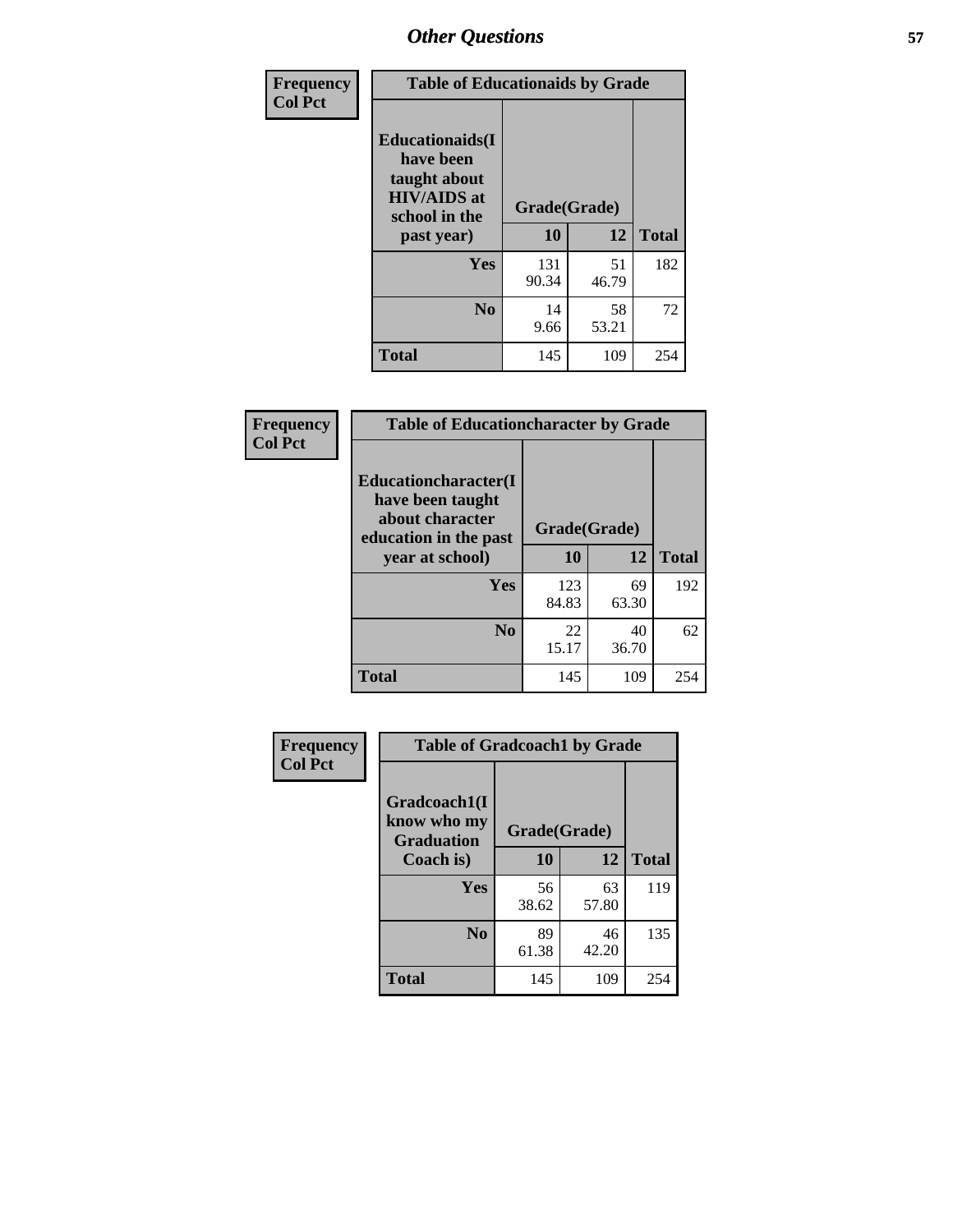| Frequency      | <b>Table of Gradcoach2 by Grade</b> |              |             |              |  |
|----------------|-------------------------------------|--------------|-------------|--------------|--|
| <b>Col Pct</b> |                                     |              |             |              |  |
|                | Gradcoach2(I<br>have                |              |             |              |  |
|                | contacted my<br><b>Graduation</b>   | Grade(Grade) |             |              |  |
|                | Coach)                              | 10           | 12          | <b>Total</b> |  |
|                | <b>Yes</b>                          | 30<br>20.69  | 40<br>36.70 | 70           |  |
|                | N <sub>0</sub>                      | 115<br>79.31 | 69<br>63.30 | 184          |  |
|                | <b>Total</b>                        | 145          | 109         | 254          |  |

| Frequency<br><b>Col Pct</b> | <b>Table of Gradcoach3 by Grade</b>                                         |              |             |              |
|-----------------------------|-----------------------------------------------------------------------------|--------------|-------------|--------------|
|                             | Gradcoach3(I<br>have received<br>assistance<br>from my<br><b>Graduation</b> | Grade(Grade) |             |              |
|                             | Coach)                                                                      | 10           | 12          | <b>Total</b> |
|                             | Yes                                                                         | 25<br>17.24  | 36<br>33.03 | 61           |
|                             | N <sub>0</sub>                                                              | 51<br>35.17  | 23<br>21.10 | 74           |
|                             | Don't know                                                                  | 69<br>47.59  | 50<br>45.87 | 119          |
|                             | <b>Total</b>                                                                | 145          | 109         | 254          |

| Frequency<br><b>Col Pct</b> | <b>Table of Selfharm by Grade</b>                                                                                                                                                      |                    |              |              |
|-----------------------------|----------------------------------------------------------------------------------------------------------------------------------------------------------------------------------------|--------------------|--------------|--------------|
|                             | <b>Selfharm</b> (During<br>the past 12<br>months,<br>I harmed myself<br>on purpose<br><b>Suicideconsider</b><br>During the past<br>12 months,<br>I seriously<br>considered<br>suicide) | Grade(Grade)<br>10 | 12           | <b>Total</b> |
|                             |                                                                                                                                                                                        |                    |              |              |
|                             | <b>Yes</b>                                                                                                                                                                             | 17<br>11.72        | 6<br>5.50    | 23           |
|                             | N <sub>0</sub>                                                                                                                                                                         | 128<br>88.28       | 103<br>94.50 | 231          |
|                             | <b>Total</b>                                                                                                                                                                           | 145                | 109          | 254          |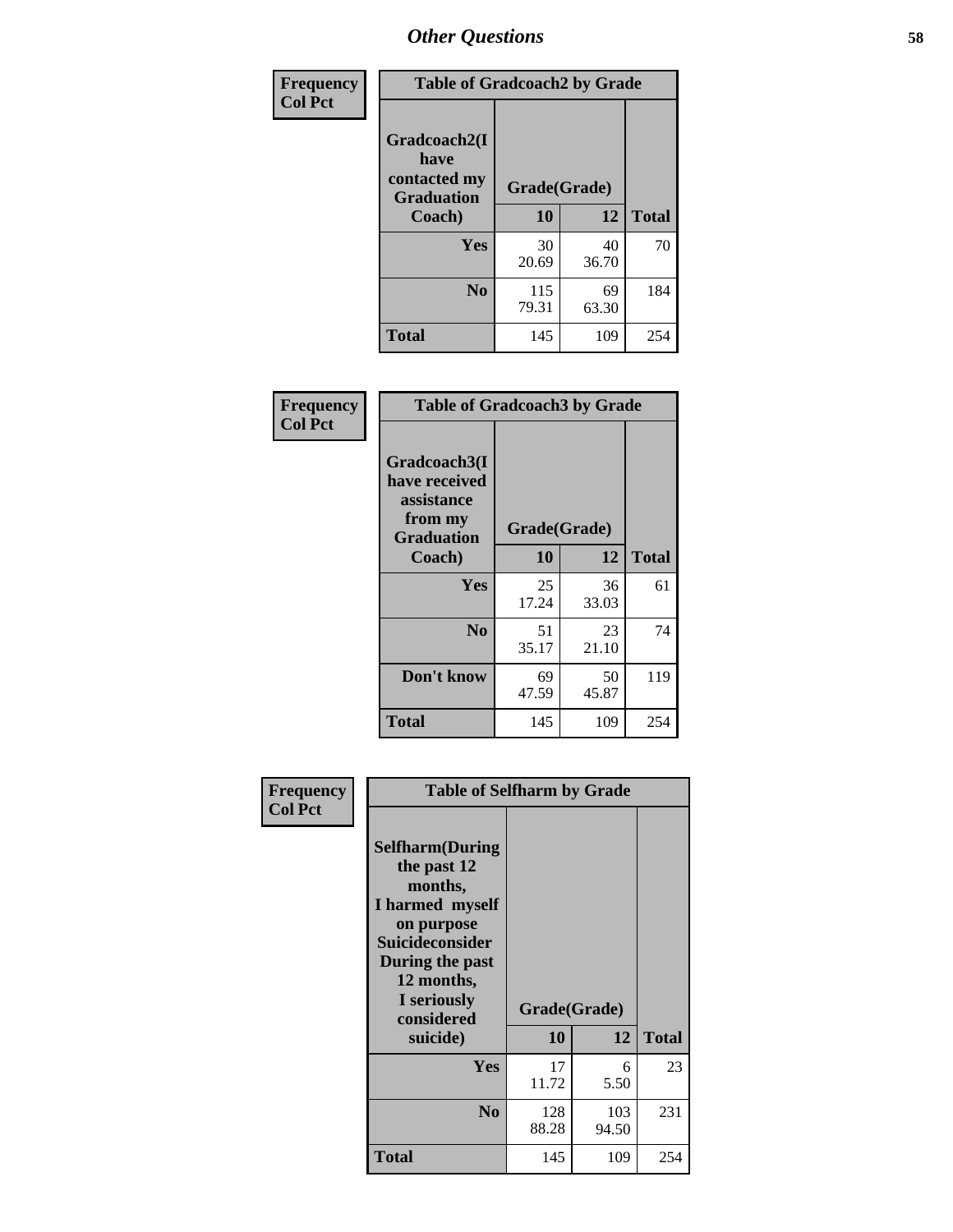| <b>Frequency</b> | <b>Table of Suicideconsider by Grade</b> |              |              |              |
|------------------|------------------------------------------|--------------|--------------|--------------|
| <b>Col Pct</b>   |                                          | Grade(Grade) |              |              |
|                  | <b>Suicideconsider</b>                   | <b>10</b>    | 12           | <b>Total</b> |
|                  | <b>Yes</b>                               | 20<br>13.79  | 4<br>3.67    | 24           |
|                  | N <sub>0</sub>                           | 125<br>86.21 | 105<br>96.33 | 230          |
|                  | <b>Total</b>                             | 145          | 109          | 254          |

| Frequency      | <b>Table of Suicideattempt by Grade</b>              |              |              |              |
|----------------|------------------------------------------------------|--------------|--------------|--------------|
| <b>Col Pct</b> | Suicideattempt(I<br>have attempted<br>suicide in the | Grade(Grade) |              |              |
|                | last year)                                           | 10           | 12           | <b>Total</b> |
|                | Yes                                                  | 10<br>6.90   | 4<br>3.67    | 14           |
|                | N <sub>0</sub>                                       | 135<br>93.10 | 105<br>96.33 | 240          |
|                | <b>Total</b>                                         | 145          | 109          | 254          |

| Frequency      | <b>Table of Instantmessaged by Grade</b>               |              |             |              |
|----------------|--------------------------------------------------------|--------------|-------------|--------------|
| <b>Col Pct</b> | Instantmessaged(I<br>have instant<br>messaged people I | Grade(Grade) |             |              |
|                | do not even know)                                      | 10           | 12          | <b>Total</b> |
|                | <b>Yes</b>                                             | 67<br>46.21  | 36<br>33.03 | 103          |
|                | N <sub>0</sub>                                         | 78<br>53.79  | 73<br>66.97 | 151          |
|                | <b>Total</b>                                           | 145          | 109         | 254          |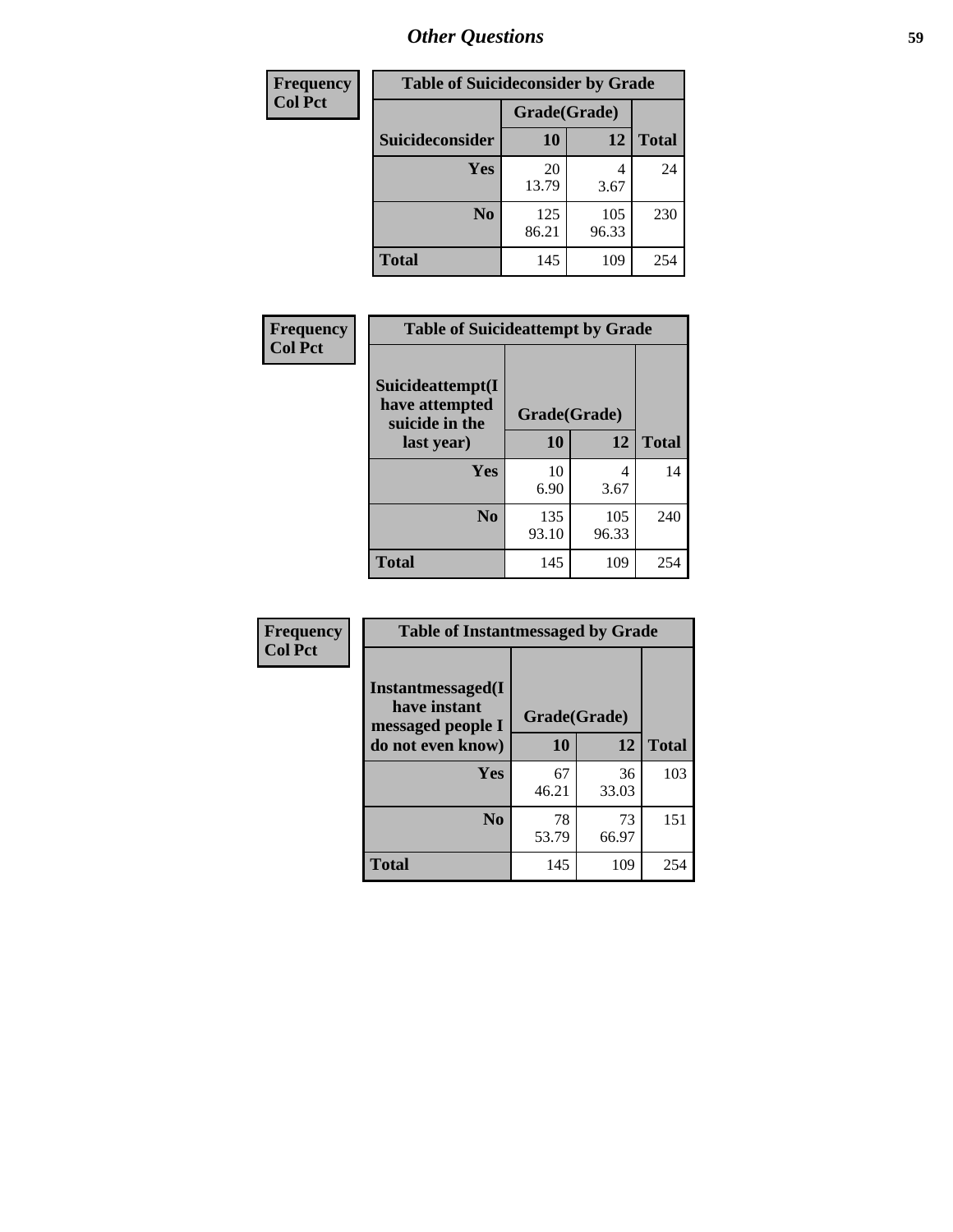| Frequency      | <b>Table of Getsalong by Grade</b>                          |                       |             |              |  |  |  |  |  |
|----------------|-------------------------------------------------------------|-----------------------|-------------|--------------|--|--|--|--|--|
| <b>Col Pct</b> | <b>Getsalong</b> (I get<br>along with other<br>students and |                       |             |              |  |  |  |  |  |
|                | adults)                                                     | 10                    | 12          | <b>Total</b> |  |  |  |  |  |
|                | <b>Strongly Agree</b>                                       | 82<br>56.55           | 63<br>57.80 | 145          |  |  |  |  |  |
|                | <b>Somewhat Agree</b>                                       | 50<br>34.48           | 40<br>36.70 | 90           |  |  |  |  |  |
|                | <b>Somewhat Disagree</b>                                    | 11<br>7.59            | 2<br>1.83   | 13           |  |  |  |  |  |
|                | <b>Strongly Disagree</b>                                    | $\mathcal{L}$<br>1.38 | 4<br>3.67   | 6            |  |  |  |  |  |
|                | <b>Total</b>                                                | 145                   | 109         | 254          |  |  |  |  |  |

| Frequency      | <b>Table of Safehome by Grade</b> |                    |                                     |              |  |  |  |  |
|----------------|-----------------------------------|--------------------|-------------------------------------|--------------|--|--|--|--|
| <b>Col Pct</b> | Safehome(I feel<br>safe at home)  | Grade(Grade)<br>10 | 12                                  | <b>Total</b> |  |  |  |  |
|                | <b>Strongly Agree</b>             | 99<br>68.28        | 83<br>76.15                         | 182          |  |  |  |  |
|                | <b>Somewhat Agree</b>             | 29<br>20.00        | 18<br>16.51                         | 47           |  |  |  |  |
|                | <b>Somewhat Disagree</b>          | 13<br>8.97         | $\mathcal{D}_{\mathcal{L}}$<br>1.83 | 15           |  |  |  |  |
|                | <b>Strongly Disagree</b>          | 4<br>2.76          | 6<br>5.50                           | 10           |  |  |  |  |
|                | <b>Total</b>                      | 145                | 109                                 | 254          |  |  |  |  |

| Frequency      |                                                                                     | <b>Table of Adulttalk by Grade</b> |             |              |
|----------------|-------------------------------------------------------------------------------------|------------------------------------|-------------|--------------|
| <b>Col Pct</b> | <b>Adulttalk(I</b><br>know an<br>adult at<br>school that<br>I can talk<br>with if I | Grade(Grade)                       |             |              |
|                | need help)                                                                          | 10                                 | 12          | <b>Total</b> |
|                | <b>Yes</b>                                                                          | 113<br>77.93                       | 95<br>87.16 | 208          |
|                | N <sub>0</sub>                                                                      | 32<br>22.07                        | 14<br>12.84 | 46           |
|                | <b>Total</b>                                                                        | 145                                | 109         | 254          |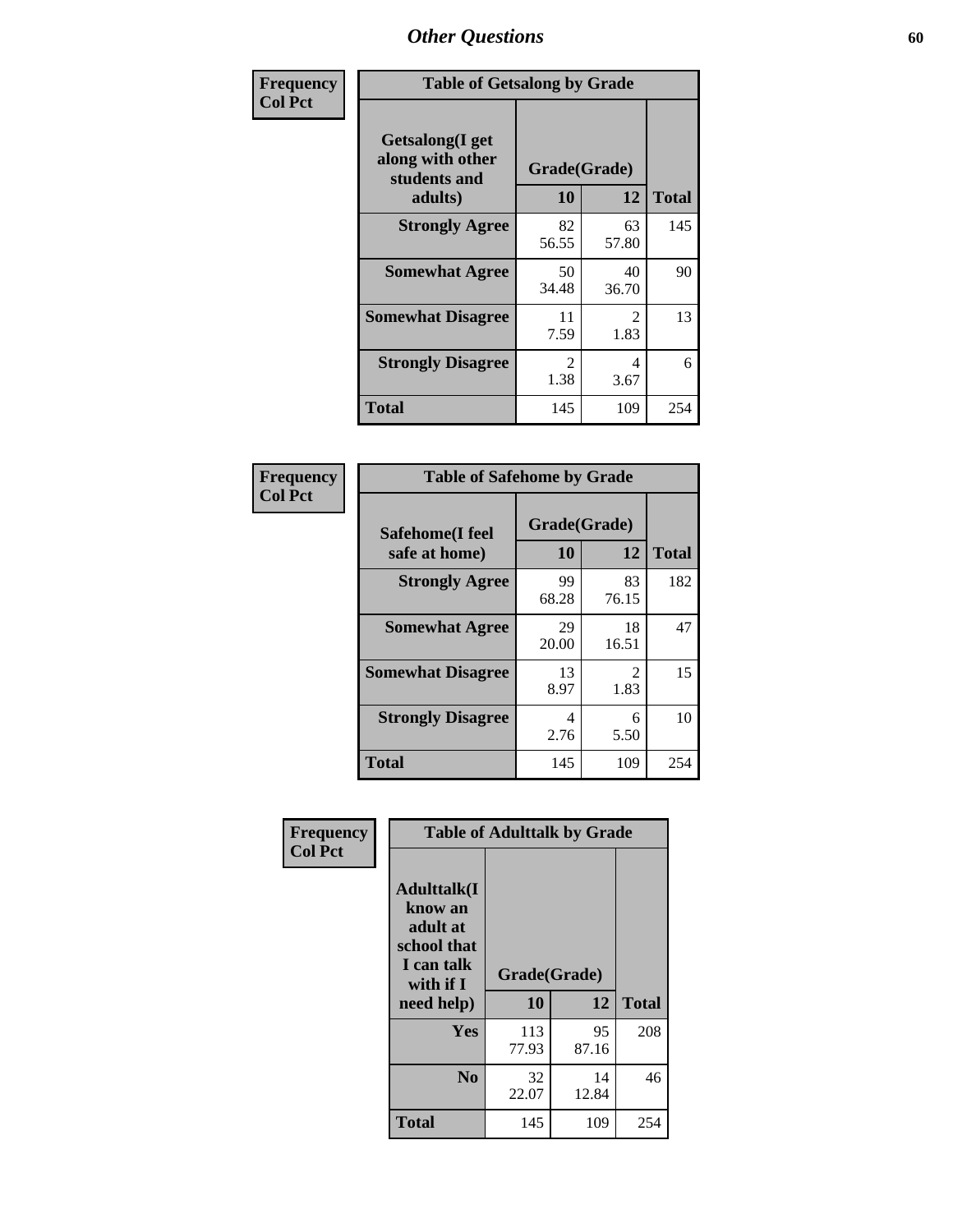**Frequency Row Pct**

| <b>Table of Grade by Tytime</b> |             |                                                                                                           |             |             |             |             |              |  |  |  |  |
|---------------------------------|-------------|-----------------------------------------------------------------------------------------------------------|-------------|-------------|-------------|-------------|--------------|--|--|--|--|
|                                 |             | Tvtime(On an average school day,<br>how much unsupervised time do I spend watching TV)                    |             |             |             |             |              |  |  |  |  |
|                                 |             | <b>Less that</b><br>$2 - 3$<br>$4 - 5$<br>$6+$<br>hour/day   hour/day   hours/day   hours/day   hours/day |             |             |             |             |              |  |  |  |  |
| Grade(Grade)   None             |             |                                                                                                           |             |             |             |             | <b>Total</b> |  |  |  |  |
| 10                              | 13<br>8.97  | 21<br>14.48                                                                                               | 19<br>13.10 | 39<br>26.90 | 24<br>16.55 | 29<br>20.00 | 145          |  |  |  |  |
| 12                              | 16<br>14.68 | Q<br>8.26                                                                                                 | 17<br>15.60 | 30<br>27.52 | 18<br>16.51 | 19<br>17.43 | 109          |  |  |  |  |
| <b>Total</b>                    | 29          | 30                                                                                                        | 36          | 69          | 42          | 48          | 254          |  |  |  |  |

**Frequency Row Pct**

| <b>Table of Grade by Computertime</b> |             |                                                                                                                              |             |             |           |             |     |  |  |  |
|---------------------------------------|-------------|------------------------------------------------------------------------------------------------------------------------------|-------------|-------------|-----------|-------------|-----|--|--|--|
|                                       |             | Computertime (On an average school day,<br>how much unsupervised time do I spend on the computer)                            |             |             |           |             |     |  |  |  |
| Grade(Grade)                          | None $ $    | <b>Less that</b><br>$4 - 5$<br>$2 - 3$<br>$6+$<br>hours/day<br>hours/day<br>hour/day   hour/day<br>hours/day<br><b>Total</b> |             |             |           |             |     |  |  |  |
| 10                                    | 28<br>19.31 | 22<br>15.17                                                                                                                  | 34<br>23.45 | 42<br>28.97 | 4.83      | 12<br>8.28  | 145 |  |  |  |
| 12                                    | 22<br>20.18 | 28<br>25.69                                                                                                                  | 23<br>21.10 | 21<br>19.27 | 3<br>2.75 | 12<br>11.01 | 109 |  |  |  |
| <b>Total</b>                          | 50          | 50                                                                                                                           | 57          | 63          | 10        | 24          | 254 |  |  |  |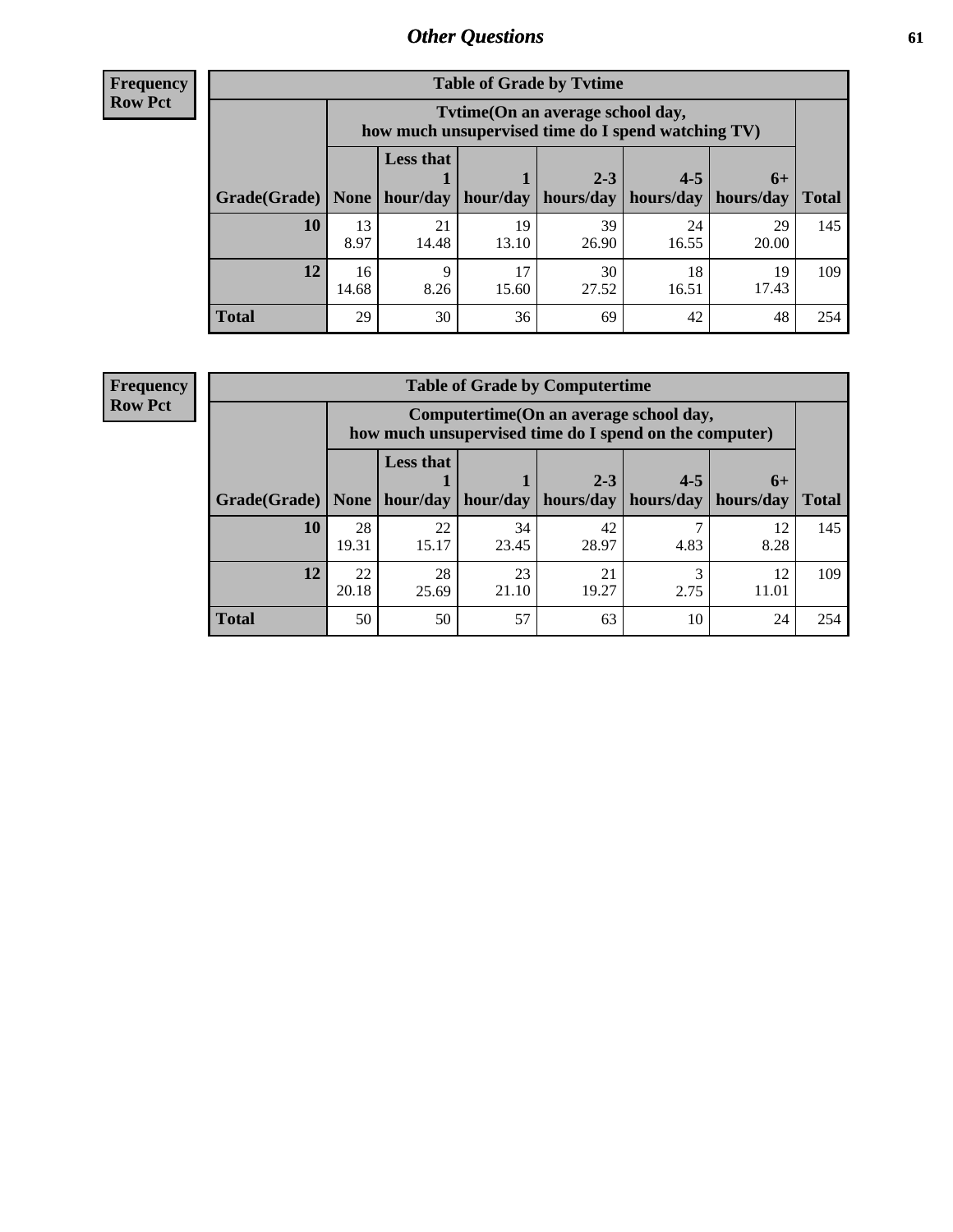#### *Questions about Driving Laws* **62** *Driving Questions were asked only of high school students.*

| <b>Frequency</b> |
|------------------|
| <b>Row Pct</b>   |

| <b>Table of Grade by License1</b> |                                                                |                                                                                                                                           |           |             |             |     |  |  |  |  |
|-----------------------------------|----------------------------------------------------------------|-------------------------------------------------------------------------------------------------------------------------------------------|-----------|-------------|-------------|-----|--|--|--|--|
|                                   |                                                                | License1(During the first 6 months of driving<br>with a provisional license,<br>the only passengers who can ride with the<br>driver are:) |           |             |             |     |  |  |  |  |
| Grade(Grade)                      | <b>Parent or</b><br>Guardian                                   | Don't<br><b>Family</b><br><b>Total</b><br>  Members<br><b>Friends</b><br>Know<br><b>Anyone</b>                                            |           |             |             |     |  |  |  |  |
| 10                                | 50<br>34.48                                                    | 48<br>33.10                                                                                                                               | 6<br>4.14 | 19<br>13.10 | 22<br>15.17 | 145 |  |  |  |  |
| 12                                | 58<br>31<br>8<br>11<br>0.92<br>10.09<br>28.44<br>7.34<br>53.21 |                                                                                                                                           |           |             |             |     |  |  |  |  |
| Total                             | 81                                                             | 106                                                                                                                                       | 7         | 30          | 30          | 254 |  |  |  |  |

| <b>Frequency</b> |              | <b>Table of Grade by License2</b>                                                                        |                  |                  |                                                      |                      |              |  |  |  |  |
|------------------|--------------|----------------------------------------------------------------------------------------------------------|------------------|------------------|------------------------------------------------------|----------------------|--------------|--|--|--|--|
| <b>Row Pct</b>   |              | License2(17 yr old drivers with a<br>provisional driver's license cannot<br>drive between the hours of:) |                  |                  |                                                      |                      |              |  |  |  |  |
|                  | Grade(Grade) | <b>Midnight</b><br>to 6am                                                                                | 1am<br>to<br>5am | 1am<br>to<br>6am | N <sub>0</sub><br>curfew<br>for $17$<br>year<br>olds | Don't<br><b>Know</b> | <b>Total</b> |  |  |  |  |
|                  | 10           | 59<br>40.69                                                                                              | 16<br>11.03      | 14<br>9.66       | 25<br>17.24                                          | 31<br>21.38          | 145          |  |  |  |  |
|                  | 12           | 71<br>65.14                                                                                              | 10<br>9.17       | 11<br>10.09      | 3<br>2.75                                            | 14<br>12.84          | 109          |  |  |  |  |
|                  | <b>Total</b> | 130                                                                                                      | 26               | 25               | 28                                                   | 45                   | 254          |  |  |  |  |

| Frequency      | <b>Table of Grade by License3</b> |                                                                                        |             |             |           |             |               |              |  |
|----------------|-----------------------------------|----------------------------------------------------------------------------------------|-------------|-------------|-----------|-------------|---------------|--------------|--|
| <b>Row Pct</b> |                                   | License3(For drivers under the age of 21,<br>what level of alcohol is considered DUI?) |             |             |           |             |               |              |  |
|                | Grade(Grade)                      | Any<br><b>Amount</b>                                                                   | 0.02        | 0.04        | 0.06      | 0.08        | Don't<br>know | <b>Total</b> |  |
|                | 10                                | 27<br>18.62                                                                            | 33<br>22.76 | 23<br>15.86 | 8<br>5.52 | 15<br>10.34 | 39<br>26.90   | 145          |  |
|                | 12                                | 26<br>23.85                                                                            | 26<br>23.85 | 13<br>11.93 | 9<br>8.26 | q<br>8.26   | 26<br>23.85   | 109          |  |
|                | <b>Total</b>                      | 53                                                                                     | 59          | 36          | 17        | 24          | 65            | 254          |  |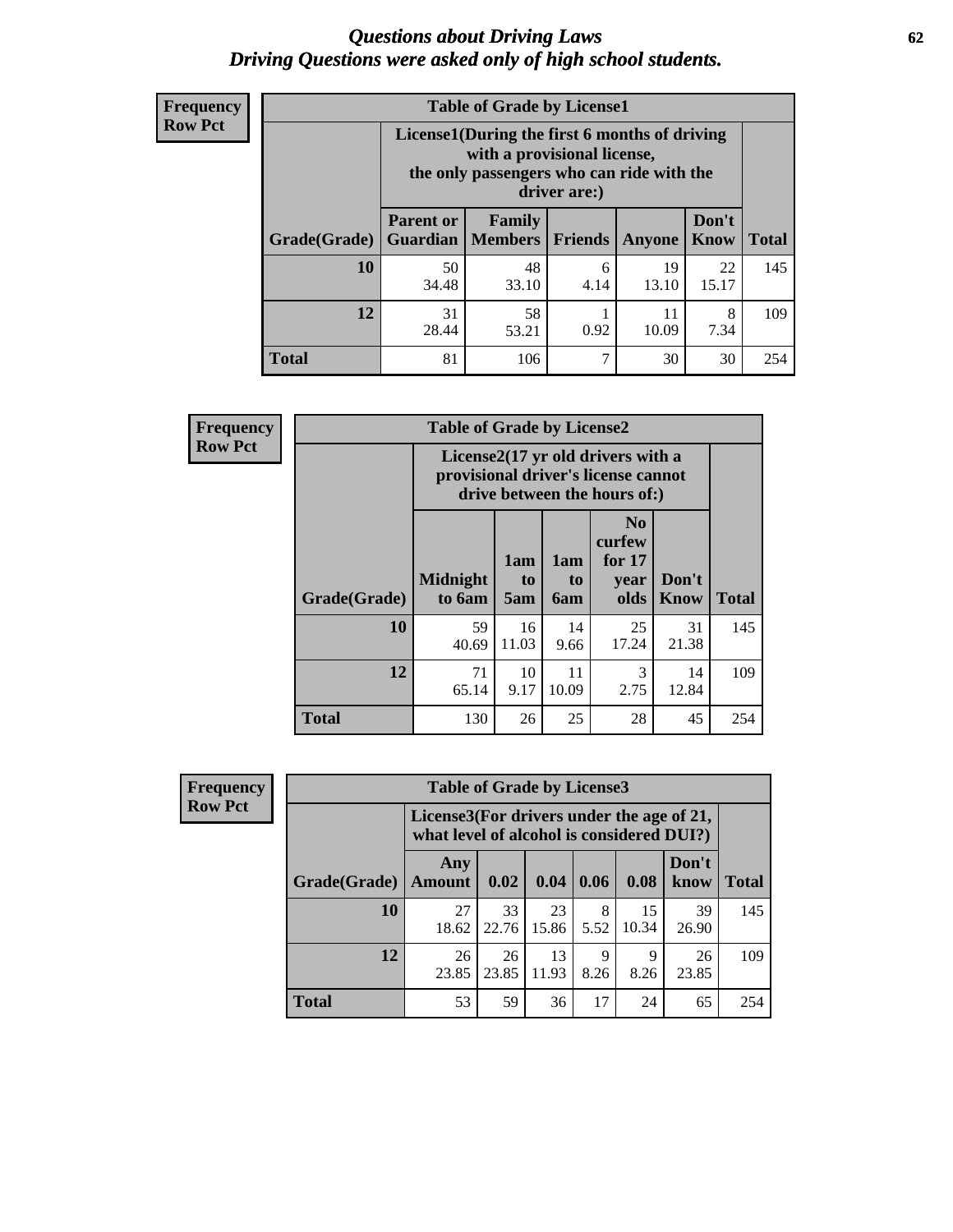#### *Questions about Driving Laws* **63** *Driving Questions were asked only of high school students.*

**Frequency Row Pct**

| <b>Table of Grade by License4</b> |             |                                                                                                                                                                                                                                                                                |             |             |            |             |     |  |  |  |
|-----------------------------------|-------------|--------------------------------------------------------------------------------------------------------------------------------------------------------------------------------------------------------------------------------------------------------------------------------|-------------|-------------|------------|-------------|-----|--|--|--|
|                                   |             | License4(A driver under 21 automatically<br>loses his/her license if caught exceeding the<br>posted speet limit by:)<br>Can't<br>lose<br>license<br><b>Depends</b><br>$15+$<br>$25+$<br>$35+$<br>Don't<br>for<br>on<br><b>Total</b><br>mph<br>speeding<br>know<br>mph<br>judge |             |             |            |             |     |  |  |  |
| Grade(Grade)                      | mph         |                                                                                                                                                                                                                                                                                |             |             |            |             |     |  |  |  |
| 10                                | 32<br>22.07 | 9<br>6.21                                                                                                                                                                                                                                                                      | 26<br>17.93 | 16<br>11.03 | 10<br>6.90 | 52<br>35.86 | 145 |  |  |  |
| 12                                | 21<br>19.27 | 25<br>22.94                                                                                                                                                                                                                                                                    | 9<br>8.26   | 19<br>17.43 | 5<br>4.59  | 30<br>27.52 | 109 |  |  |  |
| <b>Total</b>                      | 53          | 34                                                                                                                                                                                                                                                                             | 35          | 35          | 15         | 82          | 254 |  |  |  |

| Frequency      | <b>Table of Grade by License5</b> |                                                                                                                                                             |                |               |       |
|----------------|-----------------------------------|-------------------------------------------------------------------------------------------------------------------------------------------------------------|----------------|---------------|-------|
| <b>Row Pct</b> |                                   | License5(A)<br>Georgia teenager<br>with family<br>connections or a<br>good lawyer can<br>break a teen<br>driving law and<br>keep their driver's<br>license) |                |               |       |
|                | Grade(Grade)                      | Yes                                                                                                                                                         | N <sub>0</sub> | Don't<br>know | Total |
|                | 10                                | 33<br>22.76                                                                                                                                                 | 67<br>46.21    | 45<br>31.03   | 145   |
|                | 12                                | 38<br>34.86                                                                                                                                                 | 47<br>43.12    | 24<br>22.02   | 109   |
|                | Total                             | 71                                                                                                                                                          | 114            | 69            | 254   |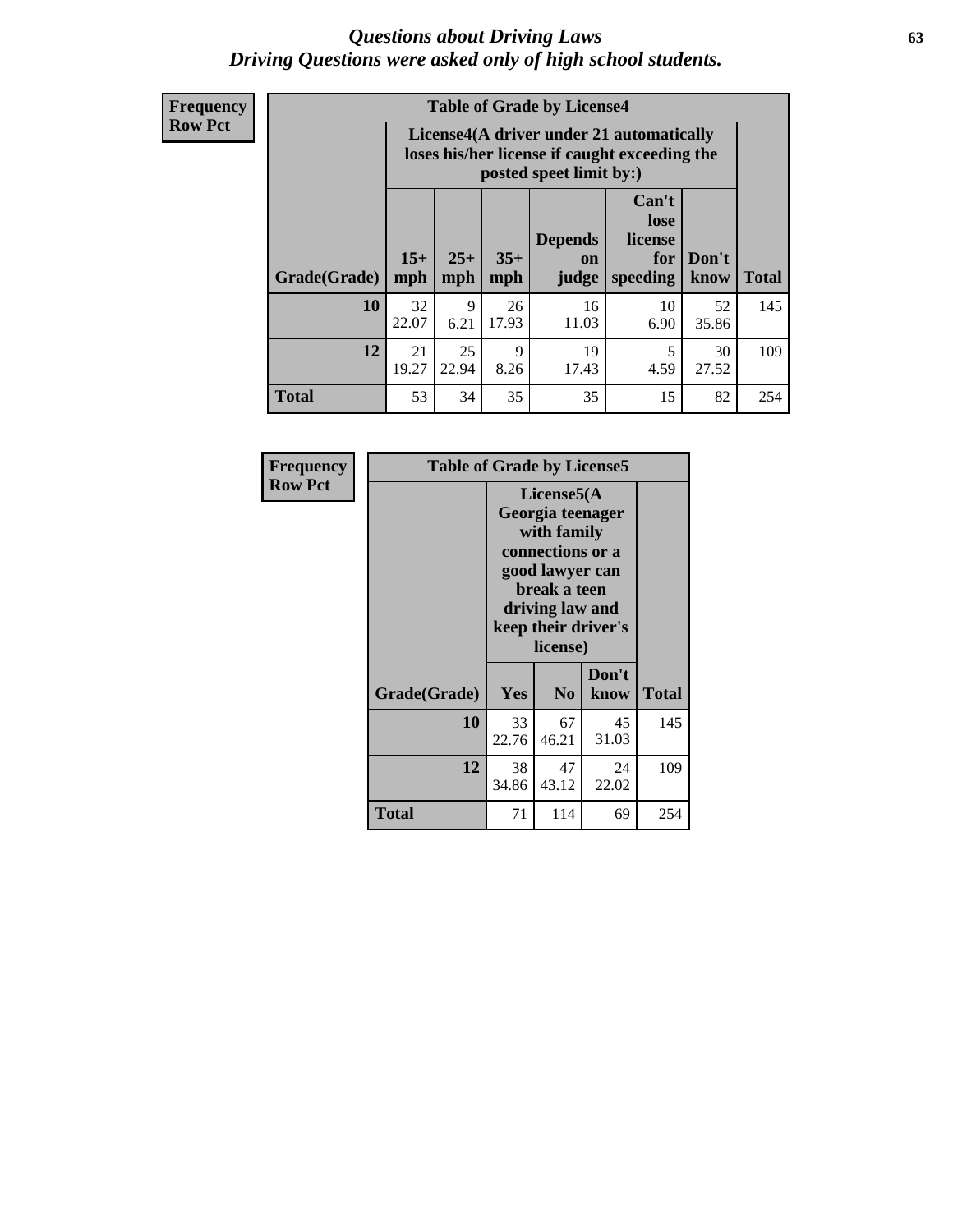#### *Questions about Driving Laws* **64** *Driving Questions were asked only of high school students.*

| <b>Frequency</b> | <b>Table of Grade by License6</b> |                                                                                                                                                 |                |               |              |
|------------------|-----------------------------------|-------------------------------------------------------------------------------------------------------------------------------------------------|----------------|---------------|--------------|
| <b>Row Pct</b>   |                                   | License <sub>6</sub> (I know a<br>friend or<br>classmate that<br>broke a teen<br>driving law,<br>but was allowed to<br>keep his/her<br>license) |                |               |              |
|                  | Grade(Grade)                      | Yes                                                                                                                                             | N <sub>0</sub> | Don't<br>know | <b>Total</b> |
|                  | 10                                | 40<br>27.59                                                                                                                                     | 72<br>49.66    | 33<br>22.76   | 145          |
|                  | 12                                | 44<br>40.37                                                                                                                                     | 47<br>43.12    | 18<br>16.51   | 109          |
|                  | <b>Total</b>                      | 84                                                                                                                                              | 119            | 51            | 254          |

| <b>Frequency</b> | <b>Table of Grade by License7</b> |                                                                             |                                                                                               |                                                   |                        |              |  |
|------------------|-----------------------------------|-----------------------------------------------------------------------------|-----------------------------------------------------------------------------------------------|---------------------------------------------------|------------------------|--------------|--|
| <b>Row Pct</b>   |                                   |                                                                             | License7(A student under the age of 18 cam loser<br>his/her driving privileges if he or she:) |                                                   |                        |              |  |
|                  | Grade(Grade)                      | <b>Have</b><br>more than<br>10<br>unexcused<br>absences<br>per school<br>yr | Drop out<br>without  <br>graduating                                                           | <b>Bring</b><br>alcohol/drugs/weapon<br>to school | All of<br>the<br>above | <b>Total</b> |  |
|                  | <b>10</b>                         | 37<br>25.52                                                                 | 15<br>10.34                                                                                   | 8<br>5.52                                         | 85<br>58.62            | 145          |  |
|                  | 12                                | 21<br>19.27                                                                 | 8<br>7.34                                                                                     | 6<br>5.50                                         | 74<br>67.89            | 109          |  |
|                  | <b>Total</b>                      | 58                                                                          | 23                                                                                            | 14                                                | 159                    | 254          |  |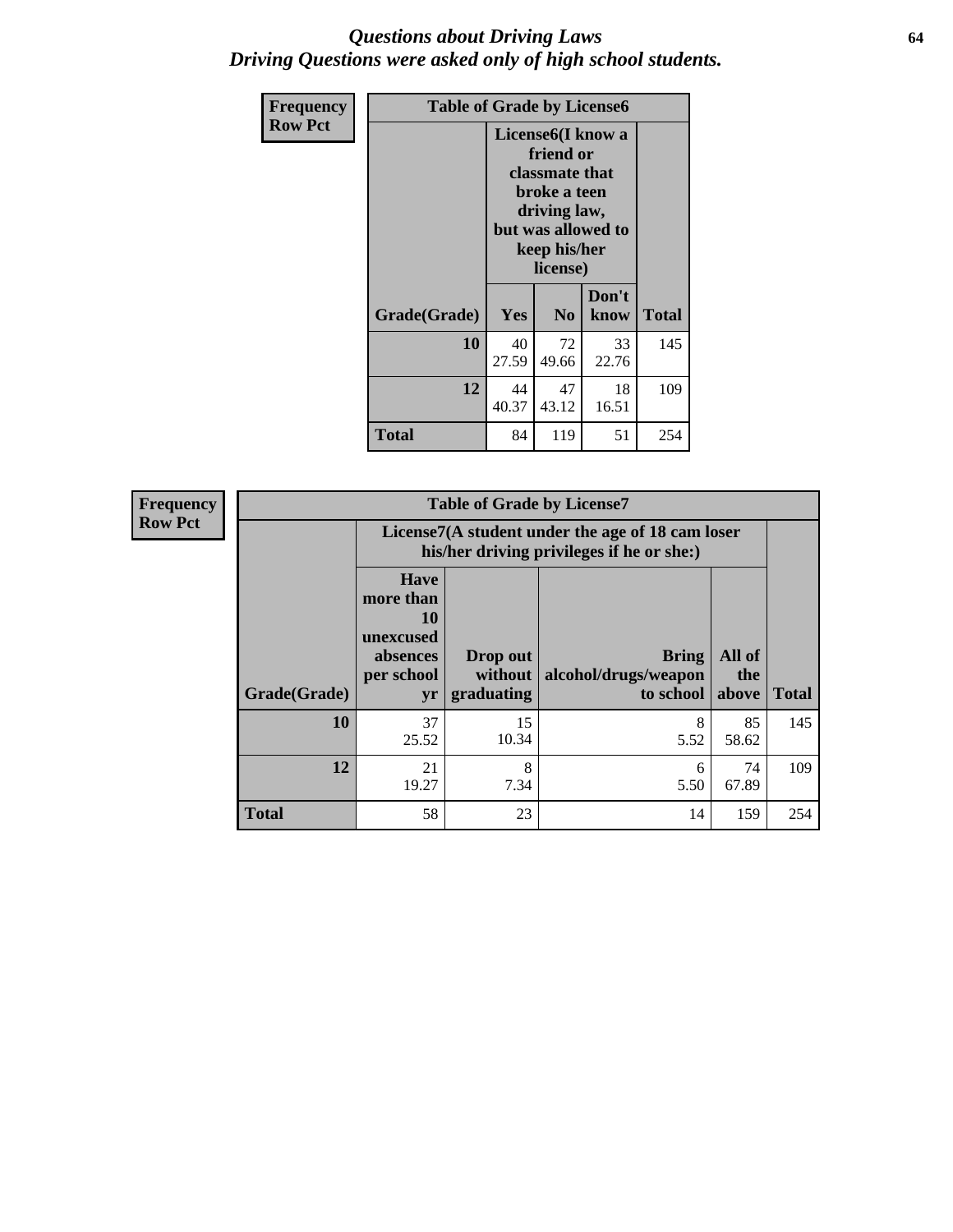# *Select Results by Gender* **65**

| Frequency      | <b>Table of SchoolClimate2 by Gender</b>          |                                 |             |              |  |
|----------------|---------------------------------------------------|---------------------------------|-------------|--------------|--|
| <b>Col Pct</b> | SchoolClimate2(I<br>feel successful at<br>school) | Gender(Gender)<br><b>Female</b> | <b>Male</b> | <b>Total</b> |  |
|                | <b>Strongly Agree</b>                             | 48<br>36.09                     | 41<br>33.88 | 89           |  |
|                | <b>Somewhat Agree</b>                             | 71<br>53.38                     | 69<br>57.02 | 140          |  |
|                | <b>Somewhat Disagree</b>                          | 8<br>6.02                       | 5.79        | 15           |  |
|                | <b>Strongly Disagree</b>                          | 6<br>4.51                       | 4<br>3.31   | 10           |  |
|                | <b>Total</b>                                      | 133                             | 121         | 254          |  |

| <b>Frequency</b> | <b>Table of SchoolClimate6 by Gender</b>                 |                |             |              |  |
|------------------|----------------------------------------------------------|----------------|-------------|--------------|--|
| <b>Col Pct</b>   | <b>SchoolClimate6(Teachers</b><br>treat me with respect) | Gender(Gender) |             |              |  |
|                  |                                                          | Female         | <b>Male</b> | <b>Total</b> |  |
|                  | <b>Strongly Agree</b>                                    | 29<br>21.80    | 33<br>27.27 | 62           |  |
|                  | <b>Somewhat Agree</b>                                    | 54<br>40.60    | 51<br>42.15 | 105          |  |
|                  | <b>Somewhat Disagree</b>                                 | 33<br>24.81    | 20<br>16.53 | 53           |  |
|                  | <b>Strongly Disagree</b>                                 | 17<br>12.78    | 17<br>14.05 | 34           |  |
|                  | <b>Total</b>                                             | 133            | 121         | 254          |  |

| Frequency      | <b>Table of SchoolClimate8 by Gender</b>                                |                |             |              |  |
|----------------|-------------------------------------------------------------------------|----------------|-------------|--------------|--|
| <b>Col Pct</b> | <b>SchoolClimate8(Students</b><br>are frequently<br>recognized for good | Gender(Gender) |             |              |  |
|                | behavior)                                                               | <b>Female</b>  | <b>Male</b> | <b>Total</b> |  |
|                | <b>Strongly Agree</b>                                                   | 26<br>19.55    | 21<br>17.36 | 47           |  |
|                | <b>Somewhat Agree</b>                                                   | 53<br>39.85    | 46<br>38.02 | 99           |  |
|                | <b>Somewhat Disagree</b>                                                | 34<br>25.56    | 33<br>27.27 | 67           |  |
|                | <b>Strongly Disagree</b>                                                | 20<br>15.04    | 21<br>17.36 | 41           |  |
|                | <b>Total</b>                                                            | 133            | 121         | 254          |  |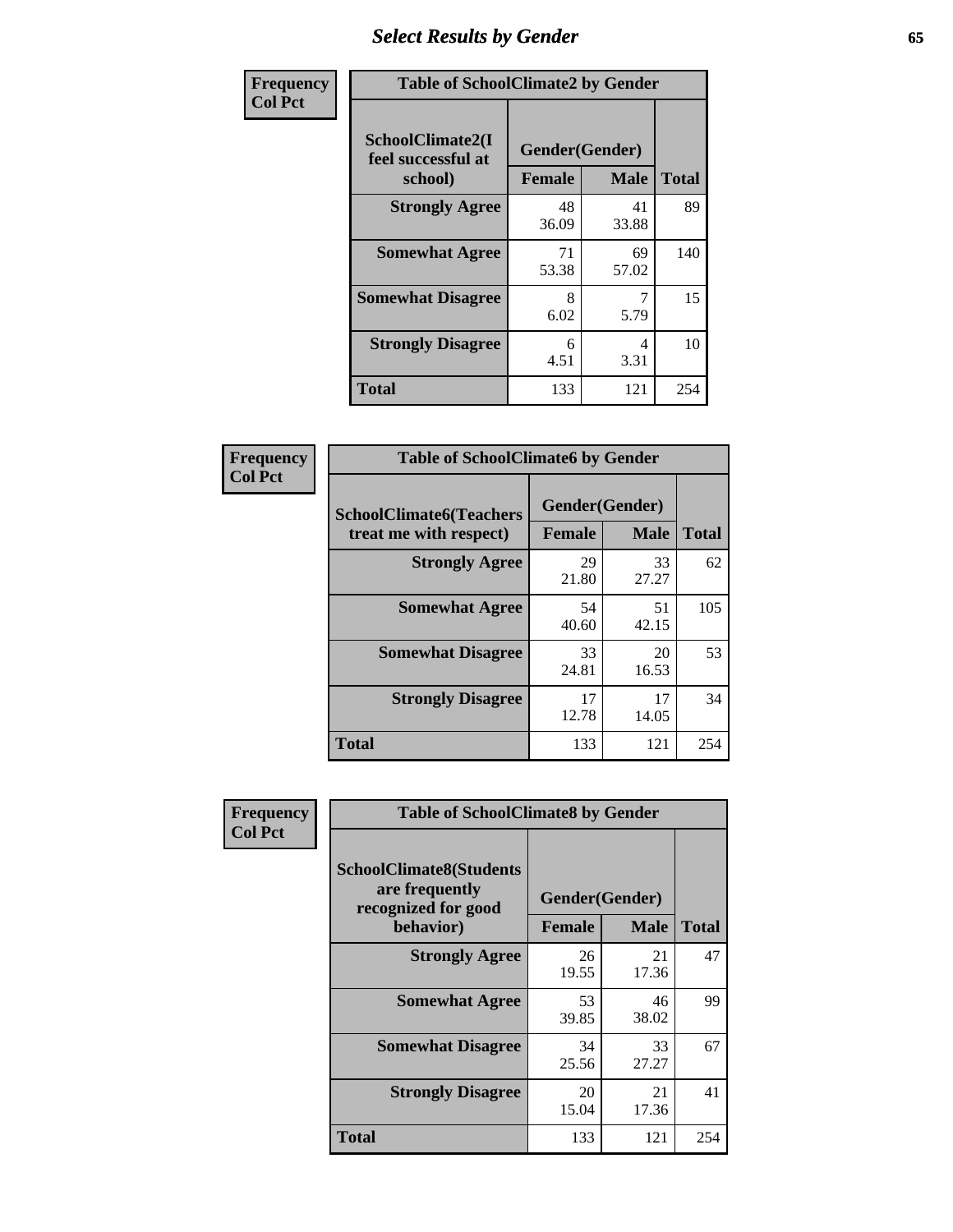# *Select Results by Gender* **66**

| <b>Frequency</b> | <b>Table of Gender by Dropout</b> |                                                                        |                |              |
|------------------|-----------------------------------|------------------------------------------------------------------------|----------------|--------------|
| <b>Row Pct</b>   |                                   | Dropout(I<br>have<br>thought<br>about<br>dropping<br>out of<br>school) |                |              |
|                  | Gender(Gender)                    | Yes                                                                    | N <sub>0</sub> | <b>Total</b> |
|                  | <b>Female</b>                     | 41<br>30.83                                                            | 92<br>69.17    | 133          |
|                  | <b>Male</b>                       | 41<br>33.88                                                            | 80<br>66.12    | 121          |
|                  | <b>Total</b>                      | 82                                                                     | 172            | 254          |

| <b>Frequency</b> | <b>Table of Gender by Dropoutreason</b> |                             |                                                                     |                          |                                |              |              |
|------------------|-----------------------------------------|-----------------------------|---------------------------------------------------------------------|--------------------------|--------------------------------|--------------|--------------|
| <b>Row Pct</b>   |                                         |                             | Dropoutreason (If I dropped out the<br>reason would most likely be) |                          |                                |              |              |
|                  | <b>Gender</b> (Gender)                  | Won't<br><b>Drop</b><br>out | <b>Bored</b>                                                        | Family<br><b>Reasons</b> | <b>Being</b><br><b>Bullied</b> | <b>Other</b> | <b>Total</b> |
|                  | Female                                  | 75<br>56.39                 | 24<br>18.05                                                         | 10<br>7.52               | 5<br>3.76                      | 19<br>14.29  | 133          |
|                  | <b>Male</b>                             | 72<br>59.50                 | 22<br>18.18                                                         | ┑<br>5.79                | 3<br>2.48                      | 17<br>14.05  | 121          |
|                  | <b>Total</b>                            | 147                         | 46                                                                  | 17                       | 8                              | 36           | 254          |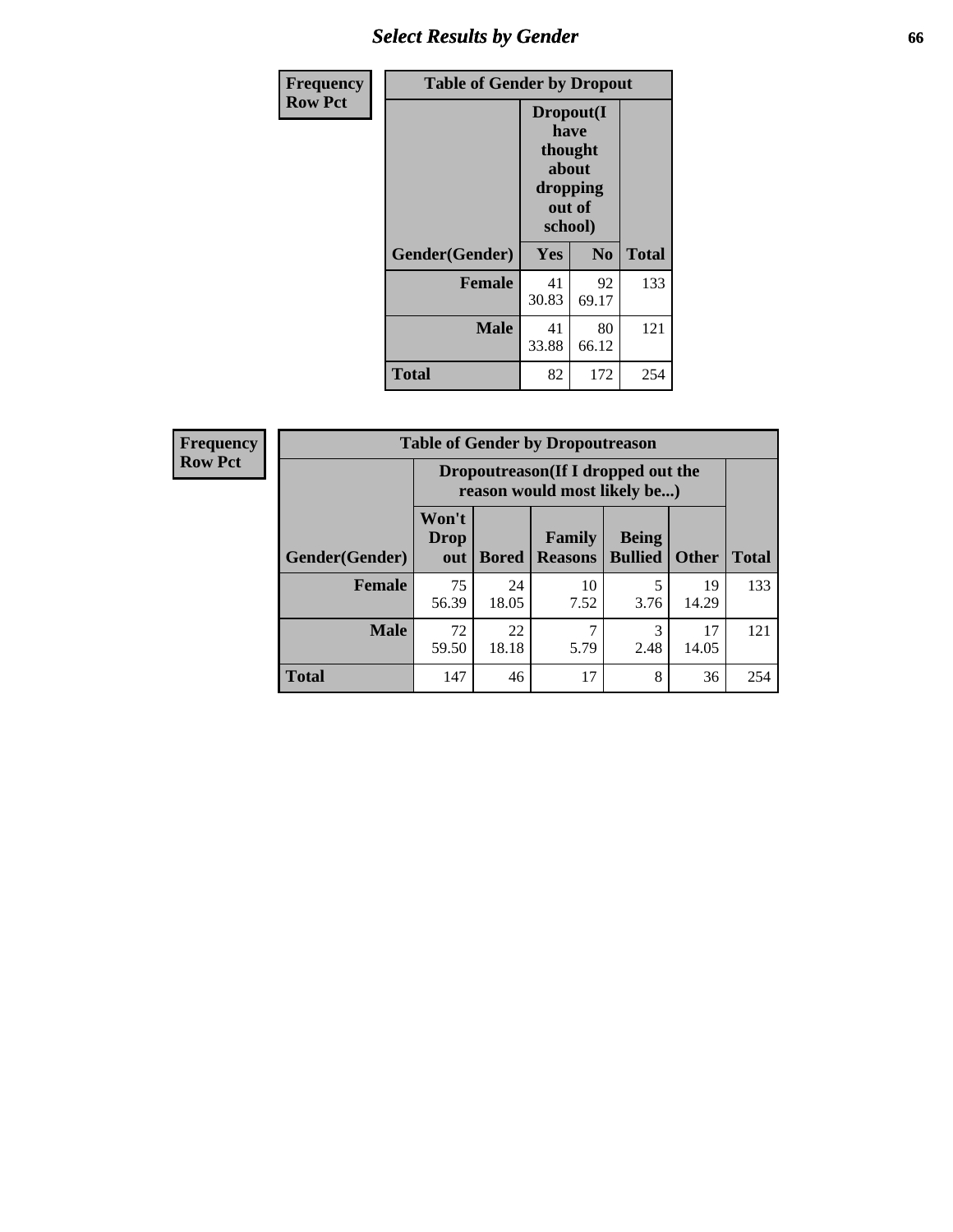*School Safety* **67**

| Frequency      | <b>Table of Gender by Bullied2</b> |                 |                |              |  |
|----------------|------------------------------------|-----------------|----------------|--------------|--|
| <b>Row Pct</b> |                                    | <b>Bullied2</b> |                |              |  |
|                | Gender(Gender)                     | Yes             | N <sub>0</sub> | <b>Total</b> |  |
|                | <b>Female</b>                      | 28<br>21.05     | 105<br>78.95   | 133          |  |
|                | <b>Male</b>                        | 17<br>14.05     | 104<br>85.95   | 121          |  |
|                | <b>Total</b>                       | 45              | 209            | 254          |  |

| Frequency      | <b>Table of Gender by Bulliedothers2</b> |                       |                |              |
|----------------|------------------------------------------|-----------------------|----------------|--------------|
| <b>Row Pct</b> |                                          | <b>Bulliedothers2</b> |                |              |
|                | Gender(Gender)                           | Yes                   | N <sub>0</sub> | <b>Total</b> |
|                | <b>Female</b>                            | 26<br>19.55           | 107<br>80.45   | 133          |
|                | <b>Male</b>                              | 19<br>15.70           | 102<br>84.30   | 121          |
|                | <b>Total</b>                             | 45                    | 209            | 254          |

| Frequency      | <b>Table of Gender by Weaponschool2</b> |                      |                |              |  |
|----------------|-----------------------------------------|----------------------|----------------|--------------|--|
| <b>Row Pct</b> |                                         | <b>Weaponschool2</b> |                |              |  |
|                | Gender(Gender)                          | <b>Yes</b>           | N <sub>0</sub> | <b>Total</b> |  |
|                | <b>Female</b>                           | 3<br>2.26            | 130<br>97.74   | 133          |  |
|                | <b>Male</b>                             | 9<br>7.44            | 112<br>92.56   | 121          |  |
|                | <b>Total</b>                            | 12                   | 242            | 254          |  |

| Frequency      | <b>Table of Gender by Absentunsafe2</b> |               |                |              |  |
|----------------|-----------------------------------------|---------------|----------------|--------------|--|
| <b>Row Pct</b> |                                         | Absentunsafe2 |                |              |  |
|                | Gender(Gender)                          | Yes           | N <sub>0</sub> | <b>Total</b> |  |
|                | <b>Female</b>                           | 3.76          | 128<br>96.24   | 133          |  |
|                | <b>Male</b>                             | 2.48          | 118<br>97.52   | 121          |  |
|                | <b>Total</b>                            | 8             | 246            | 254          |  |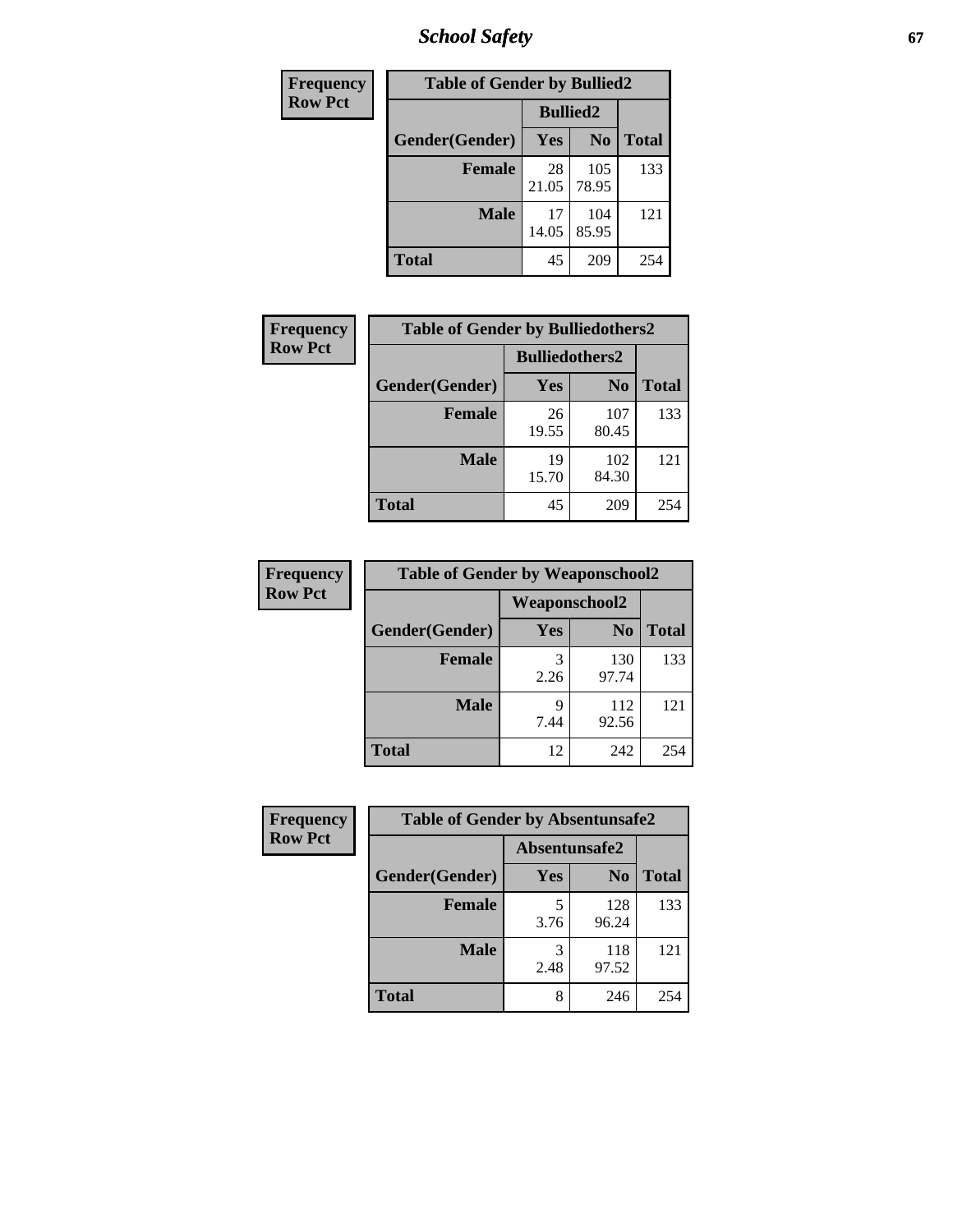*School Safety* **68**

| Frequency      | <b>Table of Gender by Gangself</b> |                                                                                                        |              |              |  |
|----------------|------------------------------------|--------------------------------------------------------------------------------------------------------|--------------|--------------|--|
| <b>Row Pct</b> |                                    | <b>Gangself</b> (I<br>have<br>participated<br>in illegal gang<br>activities in<br>the past 30<br>days) |              |              |  |
|                | Gender(Gender)                     | Yes                                                                                                    | $\bf No$     | <b>Total</b> |  |
|                | <b>Female</b>                      | 2<br>1.50                                                                                              | 131<br>98.50 | 133          |  |
|                | <b>Male</b>                        | 10<br>8.26                                                                                             | 111<br>91.74 | 121          |  |
|                | <b>Total</b>                       | 12                                                                                                     | 242          | 254          |  |

| Frequency      | <b>Table of Gender by Gangpeers</b> |                                                                                                                             |                |              |
|----------------|-------------------------------------|-----------------------------------------------------------------------------------------------------------------------------|----------------|--------------|
| <b>Row Pct</b> |                                     | <b>Gangpeers</b> (I<br>have friends<br>who have<br>participated<br>in illegal gang<br>activities in<br>the past 30<br>days) |                |              |
|                | Gender(Gender)                      | Yes                                                                                                                         | N <sub>0</sub> | <b>Total</b> |
|                | <b>Female</b>                       | 17<br>12.78                                                                                                                 | 116<br>87.22   | 133          |
|                | <b>Male</b>                         | 30<br>24.79                                                                                                                 | 91<br>75.21    | 121          |
|                | <b>Total</b>                        | 47                                                                                                                          | 207            | 254          |

| Frequency      | <b>Table of Gender by Pickedon2</b> |             |                |              |
|----------------|-------------------------------------|-------------|----------------|--------------|
| <b>Row Pct</b> |                                     | Pickedon2   |                |              |
|                | Gender(Gender)                      | Yes         | N <sub>0</sub> | <b>Total</b> |
|                | <b>Female</b>                       | 40<br>30.08 | 93<br>69.92    | 133          |
|                | <b>Male</b>                         | 46<br>38.02 | 75<br>61.98    | 121          |
|                | <b>Total</b>                        | 86          | 168            | 254          |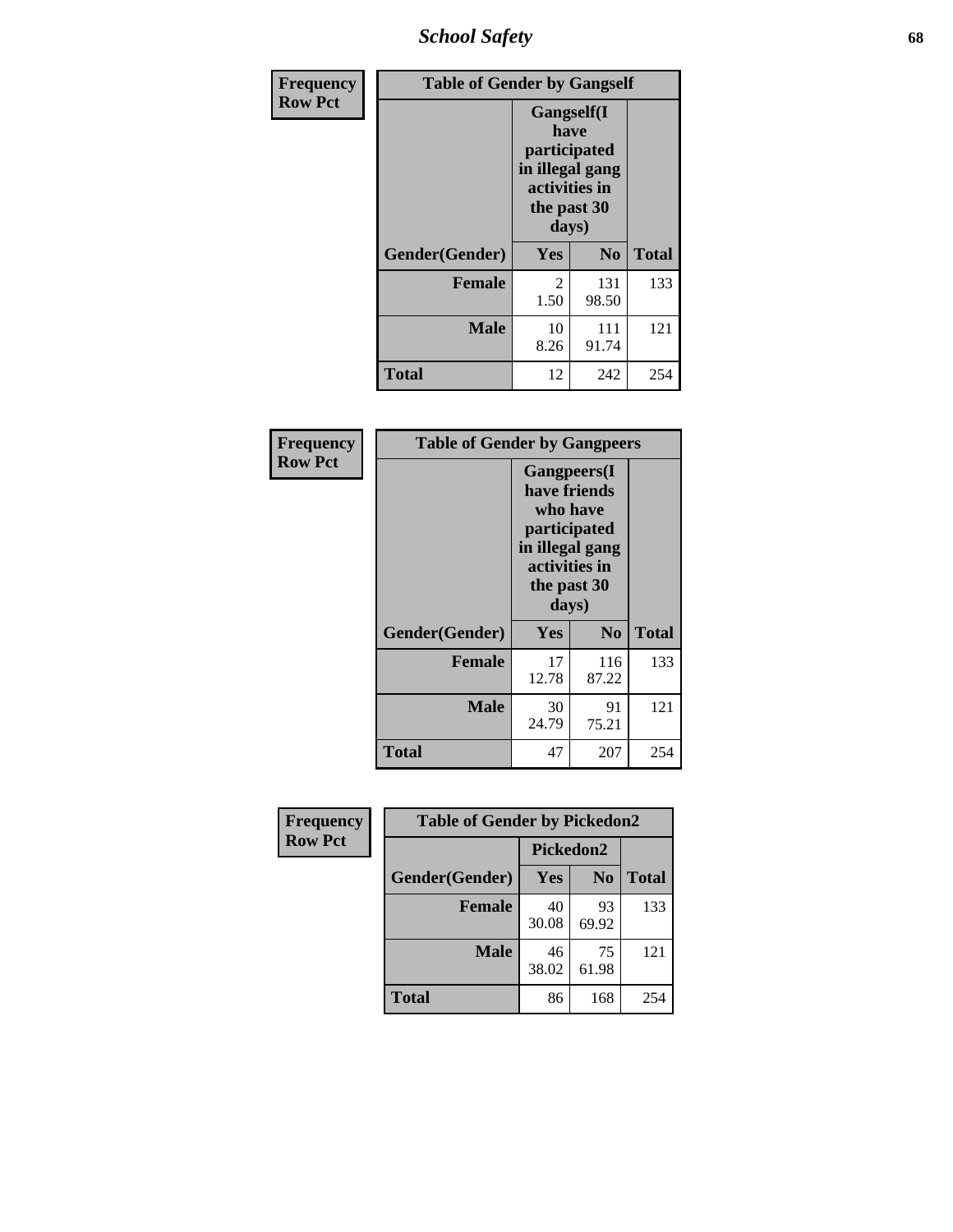*School Safety* **69**

| Frequency      | <b>Table of Gender by Safeschool2</b> |             |                |              |
|----------------|---------------------------------------|-------------|----------------|--------------|
| <b>Row Pct</b> |                                       | Safeschool2 |                |              |
|                | Gender(Gender)                        | <b>Yes</b>  | N <sub>0</sub> | <b>Total</b> |
|                | <b>Female</b>                         | 96<br>72.18 | 37<br>27.82    | 133          |
|                | <b>Male</b>                           | 87<br>71.90 | 34<br>28.10    | 121          |
|                | <b>Total</b>                          | 183         | 71             | 254          |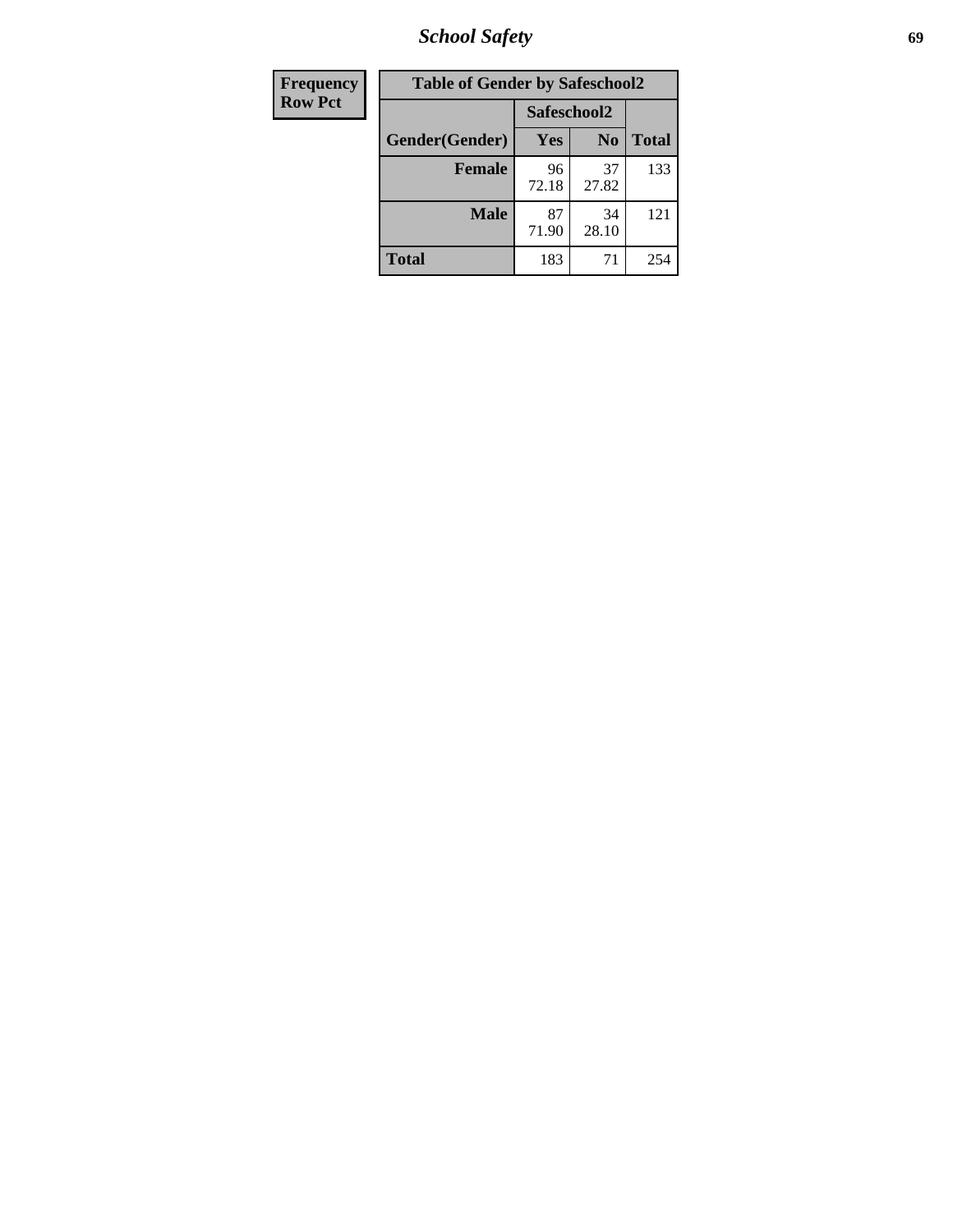# *Incidence of Drug Use* **70**

| <b>Frequency</b> | <b>Table of Gender by AlcoholAlt</b> |                                          |                |              |  |
|------------------|--------------------------------------|------------------------------------------|----------------|--------------|--|
| <b>Row Pct</b>   |                                      | AlcoholAlt(Alcohol<br>use, past 30 days) |                |              |  |
|                  | Gender(Gender)                       | Yes                                      | N <sub>0</sub> | <b>Total</b> |  |
|                  | <b>Female</b>                        | 45<br>33.83                              | 88<br>66.17    | 133          |  |
|                  | <b>Male</b>                          | 45<br>37.19                              | 76<br>62.81    | 121          |  |
|                  | <b>Total</b>                         | 90                                       | 164            | 254          |  |

| <b>Frequency</b> | <b>Table of Gender by TobaccoAny</b> |                                          |                |              |
|------------------|--------------------------------------|------------------------------------------|----------------|--------------|
| <b>Row Pct</b>   |                                      | TobaccoAny(Tobacco<br>use, past 30 days) |                |              |
|                  | Gender(Gender)                       | Yes                                      | N <sub>0</sub> | <b>Total</b> |
|                  | <b>Female</b>                        | 29<br>21.80                              | 104<br>78.20   | 133          |
|                  | Male                                 | 35<br>28.93                              | 86<br>71.07    | 121          |
|                  | <b>Total</b>                         | 64                                       | 190            | 254          |

| <b>Frequency</b> |                | <b>Table of Gender by MarijuanaAlt</b> |                        |              |
|------------------|----------------|----------------------------------------|------------------------|--------------|
| <b>Row Pct</b>   |                | use, past 30 days)                     | MarijuanaAlt(Marijuana |              |
|                  | Gender(Gender) | <b>Yes</b>                             | N <sub>0</sub>         | <b>Total</b> |
|                  | <b>Female</b>  | 12<br>9.02                             | 121<br>90.98           | 133          |
|                  | <b>Male</b>    | 18<br>14.88                            | 103<br>85.12           | 121          |
|                  | <b>Total</b>   | 30                                     | 224                    | 254          |

| <b>Frequency</b> | <b>Table of Gender by OtherDrugAny</b> |                                                       |                |              |
|------------------|----------------------------------------|-------------------------------------------------------|----------------|--------------|
| <b>Row Pct</b>   |                                        | <b>OtherDrugAny</b> (Other<br>drug use, past 30 days) |                |              |
|                  | Gender(Gender)                         | <b>Yes</b>                                            | N <sub>0</sub> | <b>Total</b> |
|                  | <b>Female</b>                          | 6<br>4.51                                             | 127<br>95.49   | 133          |
|                  | <b>Male</b>                            | 12<br>9.92                                            | 109<br>90.08   | 121          |
|                  | <b>Total</b>                           | 18                                                    | 236            | 254          |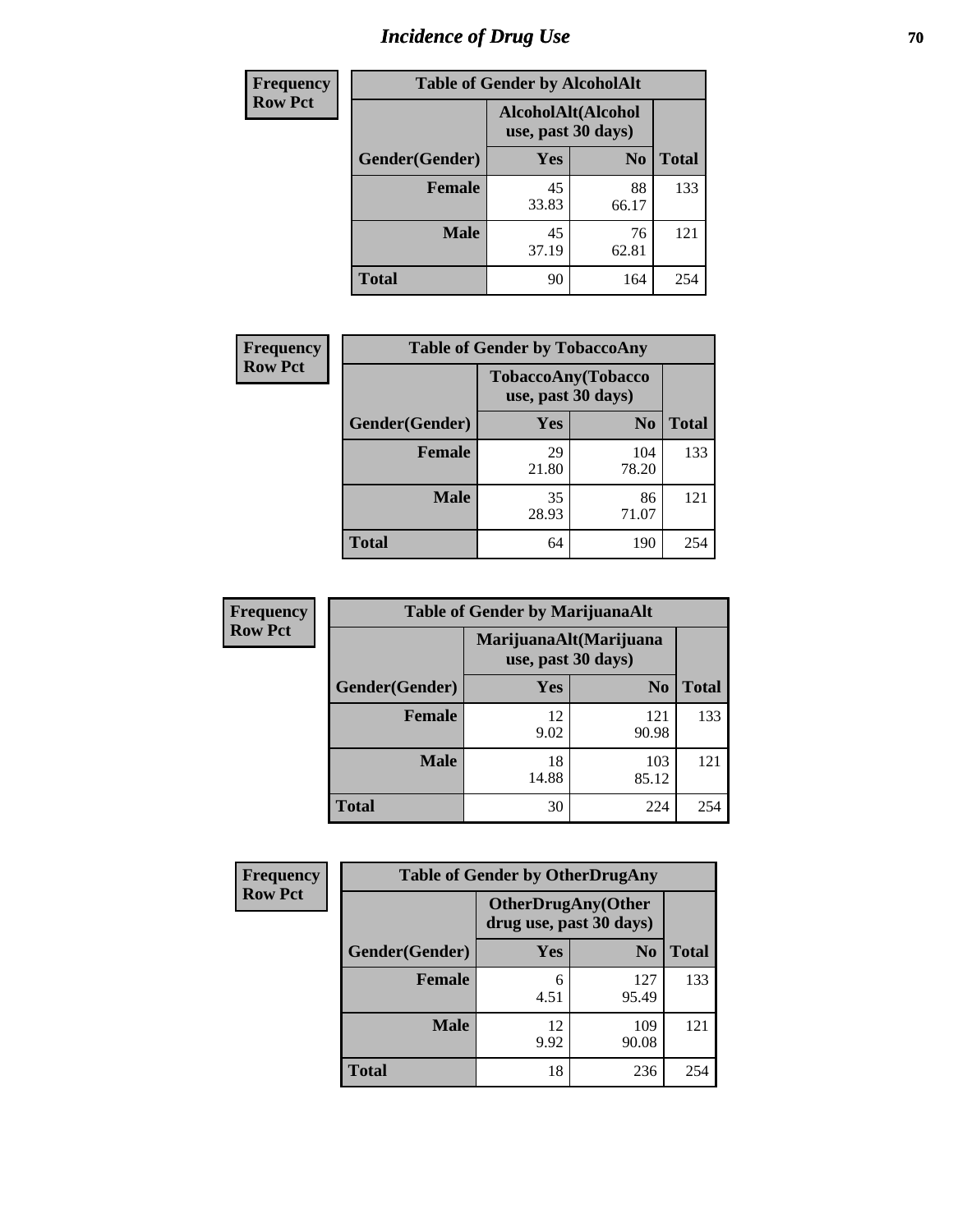#### *Average Age at Onset of Use* **71** *Results for "Average Age at Onset of Use" questions exclude students who said they did not use that substance*

#### **Gender=Female**

| <b>Variable</b>                 | Label                                                              | <b>Mean</b> |
|---------------------------------|--------------------------------------------------------------------|-------------|
| Alcoholinit2                    | I started using alcohol when I was                                 | 13.64       |
| Cigarettesinit2                 | I started smoking tobacco when I was                               | 14.11       |
| Smokelessinit2                  | I started chewing tobacco when I was                               | 12.33       |
| Marijuanainit2                  | I started using marijuana when I was                               | 14.96       |
| Cocaineinit2                    | I started using cocaine when I was                                 |             |
| Inhalantsinit2                  | I started using inhalants when I was                               | 10.50       |
| Steroidsinit2                   | I started using steroids when I was                                |             |
| Ecstasyinit2                    | I started using ecstasy when I was                                 | 16.00       |
| Methinit2                       | I started using methamphetamines when I was                        |             |
| Hallucinogensinit2              | I started using hallucinogens when I was                           |             |
| Prescription in it <sub>2</sub> | I started using prescription drugs not prescribed to me when I was | 12.63       |

#### **Gender=Male**

| <b>Variable</b>    | Label                                                              | <b>Mean</b> |
|--------------------|--------------------------------------------------------------------|-------------|
| Alcoholinit2       | I started using alcohol when I was                                 | 13.51       |
| Cigarettesinit2    | I started smoking tobacco when I was                               | 13.30       |
| Smokelessinit2     | I started chewing tobacco when I was                               | 13.25       |
| Marijuanainit2     | I started using marijuana when I was                               | 13.56       |
| Cocaineinit2       | I started using cocaine when I was                                 | 15.20       |
| Inhalantsinit2     | I started using inhalants when I was                               | 14.67       |
| Steroidsinit2      | I started using steroids when I was                                | 15.25       |
| Ecstasyinit2       | I started using ecstasy when I was                                 | 15.40       |
| Methinit2          | I started using methamphetamines when I was                        | 16.00       |
| Hallucinogensinit2 | I started using hallucinogens when I was                           | 16.50       |
| Prescriptioninit2  | I started using prescription drugs not prescribed to me when I was | 15.33       |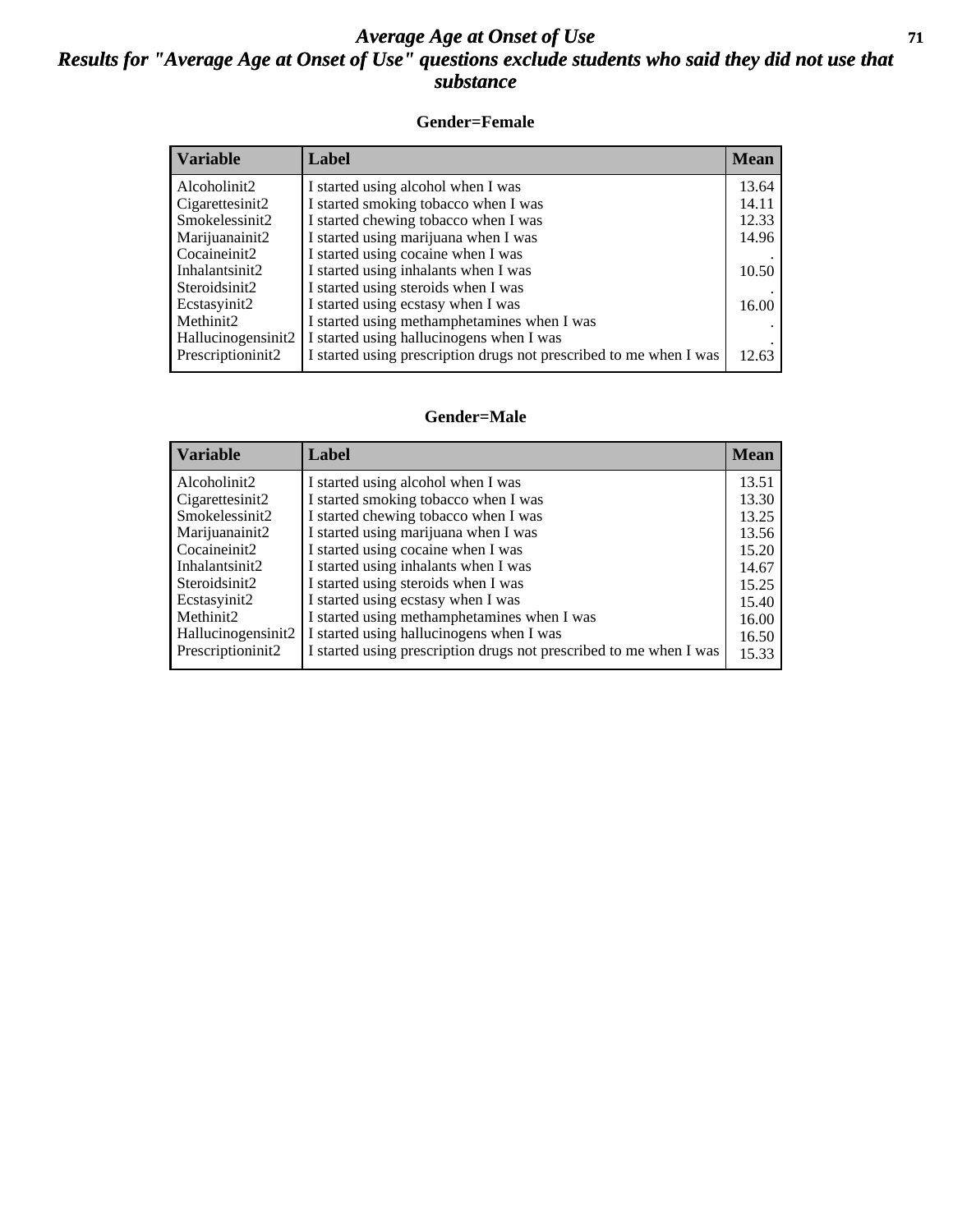# *I Think These Drugs are Harmful* **72**

| <b>Frequency</b> | <b>Table of Gender by Alcoholharmdich</b> |                                       |                |              |
|------------------|-------------------------------------------|---------------------------------------|----------------|--------------|
| <b>Row Pct</b>   |                                           | Alcoholharmdich(I<br>think alcohol is | harmful)       |              |
|                  | Gender(Gender)                            | Yes                                   | N <sub>0</sub> | <b>Total</b> |
|                  | Female                                    | 107<br>80.45                          | 26<br>19.55    | 133          |
|                  | <b>Male</b>                               | 81<br>66.94                           | 40<br>33.06    | 121          |
|                  | <b>Total</b>                              | 188                                   | 66             | 254          |

| Frequency      | <b>Table of Gender by Tobaccoharmdich</b> |                  |                               |              |
|----------------|-------------------------------------------|------------------|-------------------------------|--------------|
| <b>Row Pct</b> |                                           | think tobacco is | Tobaccoharmdich(I<br>harmful) |              |
|                | Gender(Gender)                            | <b>Yes</b>       | N <sub>0</sub>                | <b>Total</b> |
|                | <b>Female</b>                             | 122<br>91.73     | 11<br>8.27                    | 133          |
|                | <b>Male</b>                               | 100<br>82.64     | 21<br>17.36                   | 121          |
|                | <b>Total</b>                              | 222              | 32                            | 254          |

| Frequency      | <b>Table of Gender by Marijuanaharmdich</b> |                                                       |                |              |  |
|----------------|---------------------------------------------|-------------------------------------------------------|----------------|--------------|--|
| <b>Row Pct</b> |                                             | Marijuanaharmdich(I<br>think marijuana is<br>harmful) |                |              |  |
|                | Gender(Gender)                              | <b>Yes</b>                                            | N <sub>0</sub> | <b>Total</b> |  |
|                | <b>Female</b>                               | 112<br>84.21                                          | 21<br>15.79    | 133          |  |
|                | <b>Male</b>                                 | 82<br>67.77                                           | 39<br>32.23    | 121          |  |
|                | <b>Total</b>                                | 194                                                   | 60             | 254          |  |

| Frequency      | <b>Table of Gender by Otherdrugharmdich</b> |                                                          |                |              |
|----------------|---------------------------------------------|----------------------------------------------------------|----------------|--------------|
| <b>Row Pct</b> |                                             | Otherdrugharmdich(I<br>think other drugs are<br>harmful) |                |              |
|                | Gender(Gender)                              | <b>Yes</b>                                               | N <sub>0</sub> | <b>Total</b> |
|                | <b>Female</b>                               | 125<br>93.98                                             | 8<br>6.02      | 133          |
|                | <b>Male</b>                                 | 103<br>85.12                                             | 18<br>14.88    | 121          |
|                | <b>Total</b>                                | 228                                                      | 26             | 254          |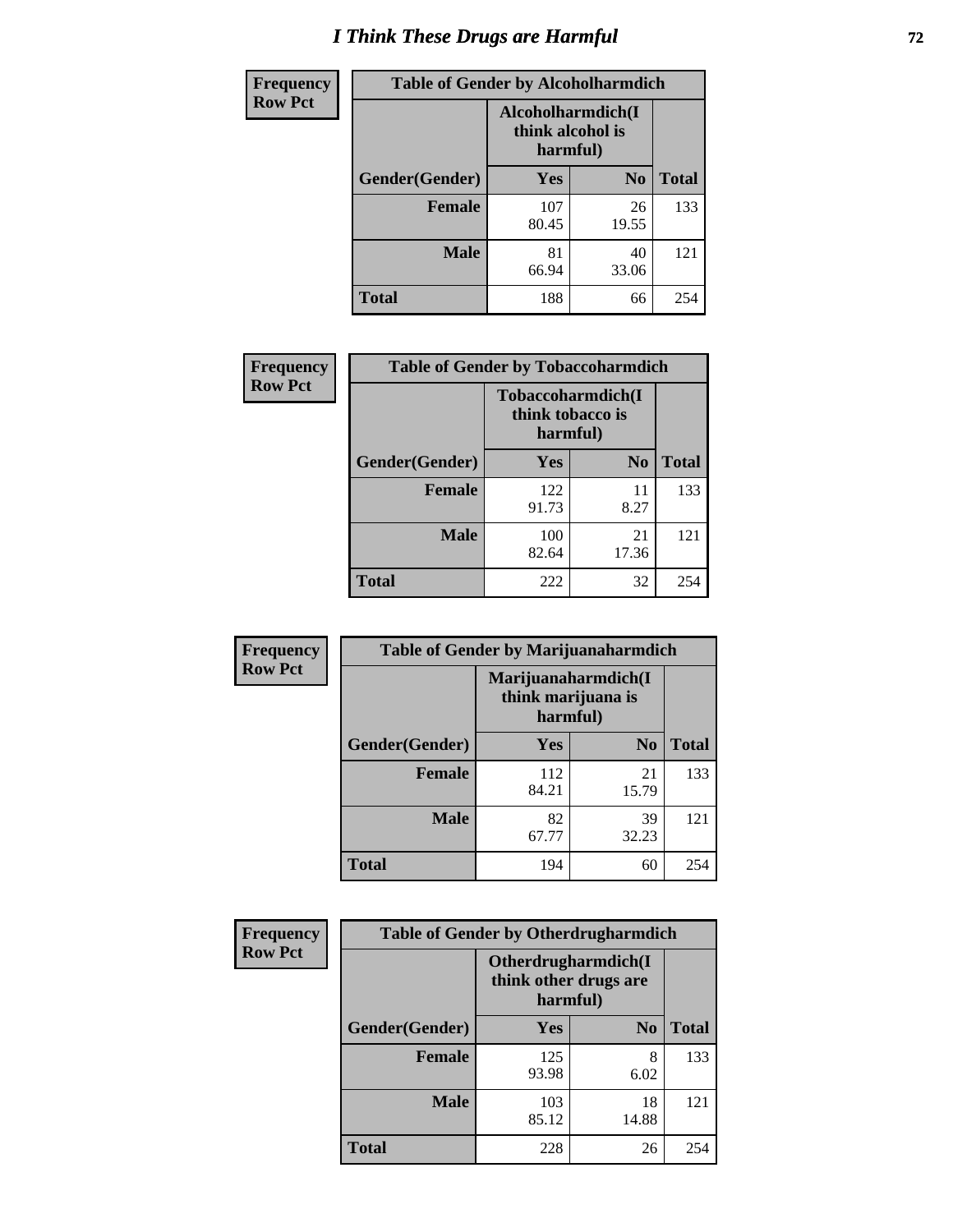| <b>Frequency</b> | <b>Table of Gender by Alcohollocation1</b> |                                                               |             |              |
|------------------|--------------------------------------------|---------------------------------------------------------------|-------------|--------------|
| <b>Row Pct</b>   |                                            | <b>Alcohollocation1(Places</b><br><b>Friends Use Alcohol)</b> |             |              |
|                  | Gender(Gender)                             |                                                               | Do Not Use  | <b>Total</b> |
|                  | <b>Female</b>                              | 94<br>70.68                                                   | 39<br>29.32 | 133          |
|                  | <b>Male</b>                                | 85<br>70.25                                                   | 36<br>29.75 | 121          |
|                  | <b>Total</b>                               | 179                                                           | 75          | 254          |

| <b>Frequency</b> |                | <b>Table of Gender by Alcohollocation2</b> |                                                               |              |  |
|------------------|----------------|--------------------------------------------|---------------------------------------------------------------|--------------|--|
| <b>Row Pct</b>   |                |                                            | <b>Alcohollocation2(Places</b><br><b>Friends Use Alcohol)</b> |              |  |
|                  | Gender(Gender) |                                            | Home                                                          | <b>Total</b> |  |
|                  | <b>Female</b>  | 69<br>51.88                                | 64<br>48.12                                                   | 133          |  |
|                  | <b>Male</b>    | 68<br>56.20                                | 53<br>43.80                                                   | 121          |  |
|                  | <b>Total</b>   | 137                                        | 117                                                           | 254          |  |

| Frequency      | <b>Table of Gender by Alcohollocation3</b> |                                                               |               |              |
|----------------|--------------------------------------------|---------------------------------------------------------------|---------------|--------------|
| <b>Row Pct</b> |                                            | <b>Alcohollocation3(Places</b><br><b>Friends Use Alcohol)</b> |               |              |
|                | Gender(Gender)                             |                                                               | <b>School</b> | <b>Total</b> |
|                | <b>Female</b>                              | 123<br>92.48                                                  | 10<br>7.52    | 133          |
|                | <b>Male</b>                                | 117<br>96.69                                                  | 4<br>3.31     | 121          |
|                | <b>Total</b>                               | 240                                                           | 14            | 254          |

| Frequency      |                        | <b>Table of Gender by Alcohollocation4</b>                    |             |              |  |
|----------------|------------------------|---------------------------------------------------------------|-------------|--------------|--|
| <b>Row Pct</b> |                        | <b>Alcohollocation4(Places</b><br><b>Friends Use Alcohol)</b> |             |              |  |
|                | <b>Gender</b> (Gender) |                                                               | Car         | <b>Total</b> |  |
|                | <b>Female</b>          | 97<br>72.93                                                   | 36<br>27.07 | 133          |  |
|                | <b>Male</b>            | 101<br>83.47                                                  | 20<br>16.53 | 121          |  |
|                | <b>Total</b>           | 198                                                           | 56          | 254          |  |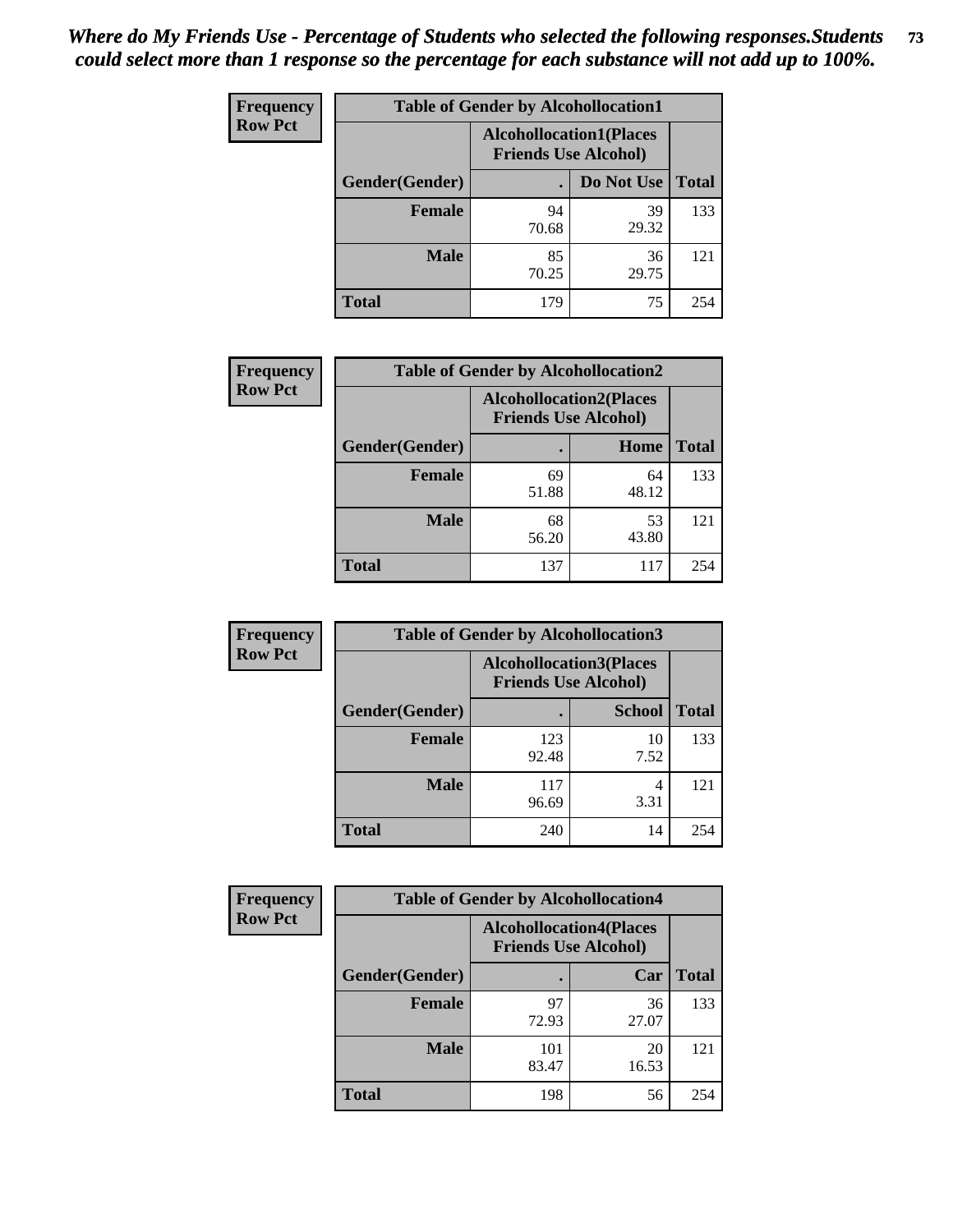| <b>Frequency</b> | <b>Table of Gender by Alcohollocation5</b> |                                                                |                                 |              |
|------------------|--------------------------------------------|----------------------------------------------------------------|---------------------------------|--------------|
| <b>Row Pct</b>   |                                            | <b>Alcohollocation5</b> (Places<br><b>Friends Use Alcohol)</b> |                                 |              |
|                  | Gender(Gender)                             | $\bullet$                                                      | <b>Friend's</b><br><b>House</b> | <b>Total</b> |
|                  | <b>Female</b>                              | 57<br>42.86                                                    | 76<br>57.14                     | 133          |
|                  | <b>Male</b>                                | 58<br>47.93                                                    | 63<br>52.07                     | 121          |
|                  | <b>Total</b>                               | 115                                                            | 139                             | 254          |

| Frequency      | <b>Table of Gender by Alcohollocation6</b> |                                                               |              |              |
|----------------|--------------------------------------------|---------------------------------------------------------------|--------------|--------------|
| <b>Row Pct</b> |                                            | <b>Alcohollocation6(Places</b><br><b>Friends Use Alcohol)</b> |              |              |
|                | Gender(Gender)                             |                                                               | <b>Other</b> | <b>Total</b> |
|                | <b>Female</b>                              | 72<br>54.14                                                   | 61<br>45.86  | 133          |
|                | <b>Male</b>                                | 80<br>66.12                                                   | 41<br>33.88  | 121          |
|                | <b>Total</b>                               | 152                                                           | 102          | 254          |

| Frequency      | <b>Table of Gender by Tobaccolocation1</b> |                                                               |             |              |  |
|----------------|--------------------------------------------|---------------------------------------------------------------|-------------|--------------|--|
| <b>Row Pct</b> |                                            | <b>Tobaccolocation1(Places</b><br><b>Friends Use Tobacco)</b> |             |              |  |
|                | Gender(Gender)                             |                                                               | Do Not Use  | <b>Total</b> |  |
|                | <b>Female</b>                              | 63<br>47.37                                                   | 70<br>52.63 | 133          |  |
|                | <b>Male</b>                                | 75<br>61.98                                                   | 46<br>38.02 | 121          |  |
|                | <b>Total</b>                               | 138                                                           | 116         | 254          |  |

| <b>Frequency</b> |                | <b>Table of Gender by Tobaccolocation2</b>                    |             |              |
|------------------|----------------|---------------------------------------------------------------|-------------|--------------|
| <b>Row Pct</b>   |                | <b>Tobaccolocation2(Places</b><br><b>Friends Use Tobacco)</b> |             |              |
|                  | Gender(Gender) |                                                               | Home        | <b>Total</b> |
|                  | Female         | 84<br>63.16                                                   | 49<br>36.84 | 133          |
|                  | <b>Male</b>    | 70<br>57.85                                                   | 51<br>42.15 | 121          |
|                  | <b>Total</b>   | 154                                                           | 100         | 254          |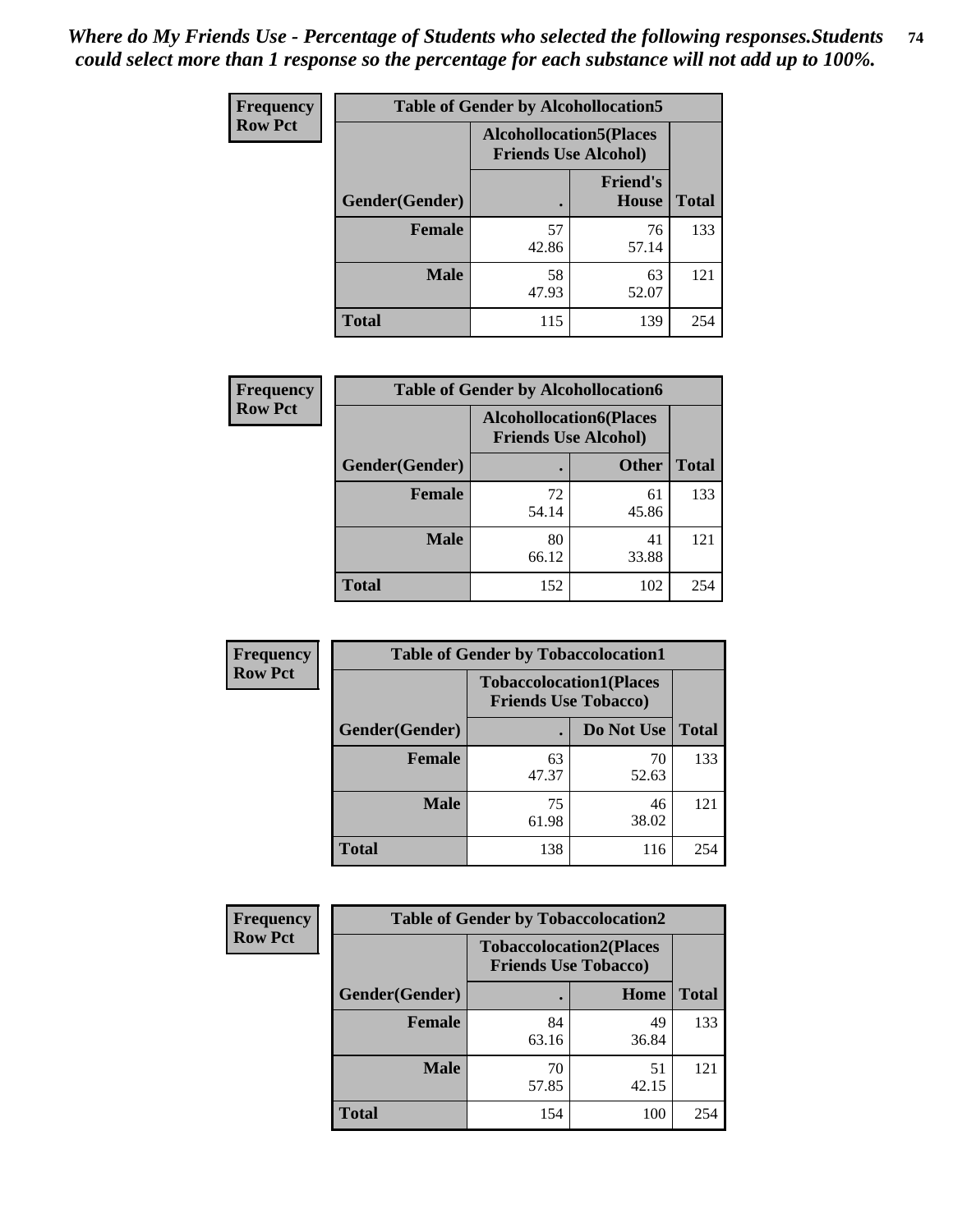| <b>Frequency</b> |                | <b>Table of Gender by Tobaccolocation3</b> |                                |              |
|------------------|----------------|--------------------------------------------|--------------------------------|--------------|
| <b>Row Pct</b>   |                | <b>Friends Use Tobacco)</b>                | <b>Tobaccolocation3(Places</b> |              |
|                  | Gender(Gender) |                                            | <b>School</b>                  | <b>Total</b> |
|                  | Female         | 127<br>95.49                               | 6<br>4.51                      | 133          |
|                  | <b>Male</b>    | 106<br>87.60                               | 15<br>12.40                    | 121          |
|                  | <b>Total</b>   | 233                                        | 21                             | 254          |

| <b>Frequency</b> | <b>Table of Gender by Tobaccolocation4</b> |                                                               |             |              |
|------------------|--------------------------------------------|---------------------------------------------------------------|-------------|--------------|
| <b>Row Pct</b>   |                                            | <b>Tobaccolocation4(Places</b><br><b>Friends Use Tobacco)</b> |             |              |
|                  | Gender(Gender)                             |                                                               | Car         | <b>Total</b> |
|                  | Female                                     | 89<br>66.92                                                   | 44<br>33.08 | 133          |
|                  | <b>Male</b>                                | 83<br>68.60                                                   | 38<br>31.40 | 121          |
|                  | <b>Total</b>                               | 172                                                           | 82          | 254          |

| <b>Frequency</b> | <b>Table of Gender by Tobaccolocation5</b> |                                                               |                                 |              |
|------------------|--------------------------------------------|---------------------------------------------------------------|---------------------------------|--------------|
| <b>Row Pct</b>   |                                            | <b>Tobaccolocation5(Places</b><br><b>Friends Use Tobacco)</b> |                                 |              |
|                  | Gender(Gender)                             |                                                               | <b>Friend's</b><br><b>House</b> | <b>Total</b> |
|                  | <b>Female</b>                              | 85<br>63.91                                                   | 48<br>36.09                     | 133          |
|                  | <b>Male</b>                                | 69<br>57.02                                                   | 52<br>42.98                     | 121          |
|                  | <b>Total</b>                               | 154                                                           | 100                             | 254          |

| <b>Frequency</b> | <b>Table of Gender by Tobaccolocation6</b> |                                                               |              |              |
|------------------|--------------------------------------------|---------------------------------------------------------------|--------------|--------------|
| <b>Row Pct</b>   |                                            | <b>Tobaccolocation6(Places</b><br><b>Friends Use Tobacco)</b> |              |              |
|                  | Gender(Gender)                             |                                                               | <b>Other</b> | <b>Total</b> |
|                  | Female                                     | 96<br>72.18                                                   | 37<br>27.82  | 133          |
|                  | <b>Male</b>                                | 80<br>66.12                                                   | 41<br>33.88  | 121          |
|                  | <b>Total</b>                               | 176                                                           | 78           | 254          |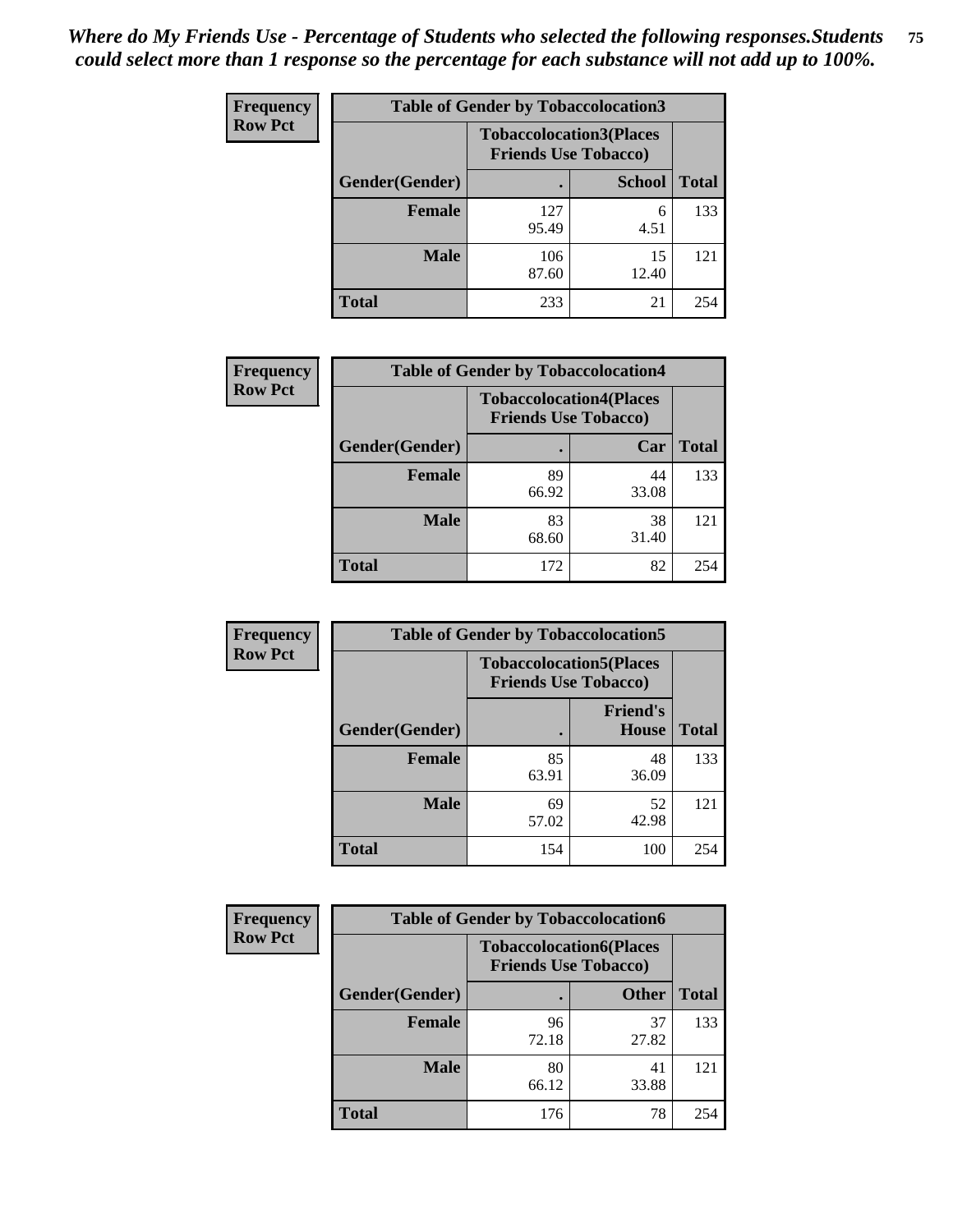| <b>Frequency</b> | <b>Table of Gender by Marijuanalocation1</b> |                                |                                  |              |
|------------------|----------------------------------------------|--------------------------------|----------------------------------|--------------|
| <b>Row Pct</b>   |                                              | <b>Friends Use Marijuana</b> ) | <b>Marijuanalocation1(Places</b> |              |
|                  | Gender(Gender)                               |                                | Do Not Use                       | <b>Total</b> |
|                  | <b>Female</b>                                | 60<br>45.11                    | 73<br>54.89                      | 133          |
|                  | <b>Male</b>                                  | 53<br>43.80                    | 68<br>56.20                      | 121          |
|                  | <b>Total</b>                                 | 113                            | 141                              | 254          |

| <b>Frequency</b> | <b>Table of Gender by Marijuanalocation2</b> |                                                                    |             |              |  |
|------------------|----------------------------------------------|--------------------------------------------------------------------|-------------|--------------|--|
| <b>Row Pct</b>   |                                              | <b>Marijuanalocation2(Places</b><br><b>Friends Use Marijuana</b> ) |             |              |  |
|                  | Gender(Gender)                               |                                                                    | Home        | <b>Total</b> |  |
|                  | <b>Female</b>                                | 94<br>70.68                                                        | 39<br>29.32 | 133          |  |
|                  | <b>Male</b>                                  | 84<br>69.42                                                        | 37<br>30.58 | 121          |  |
|                  | <b>Total</b>                                 | 178                                                                | 76          | 254          |  |

| Frequency      |                | <b>Table of Gender by Marijuanalocation3</b>                       |               |              |
|----------------|----------------|--------------------------------------------------------------------|---------------|--------------|
| <b>Row Pct</b> |                | <b>Marijuanalocation3(Places</b><br><b>Friends Use Marijuana</b> ) |               |              |
|                | Gender(Gender) |                                                                    | <b>School</b> | <b>Total</b> |
|                | Female         | 124<br>93.23                                                       | 9<br>6.77     | 133          |
|                | <b>Male</b>    | 114<br>94.21                                                       | 5.79          | 121          |
|                | <b>Total</b>   | 238                                                                | 16            | 254          |

| <b>Frequency</b> | <b>Table of Gender by Marijuanalocation4</b> |                                |                                  |              |
|------------------|----------------------------------------------|--------------------------------|----------------------------------|--------------|
| <b>Row Pct</b>   |                                              | <b>Friends Use Marijuana</b> ) | <b>Marijuanalocation4(Places</b> |              |
|                  | Gender(Gender)                               |                                | Car                              | <b>Total</b> |
|                  | <b>Female</b>                                | 99<br>74.44                    | 34<br>25.56                      | 133          |
|                  | <b>Male</b>                                  | 95<br>78.51                    | 26<br>21.49                      | 121          |
|                  | <b>Total</b>                                 | 194                            | 60                               | 254          |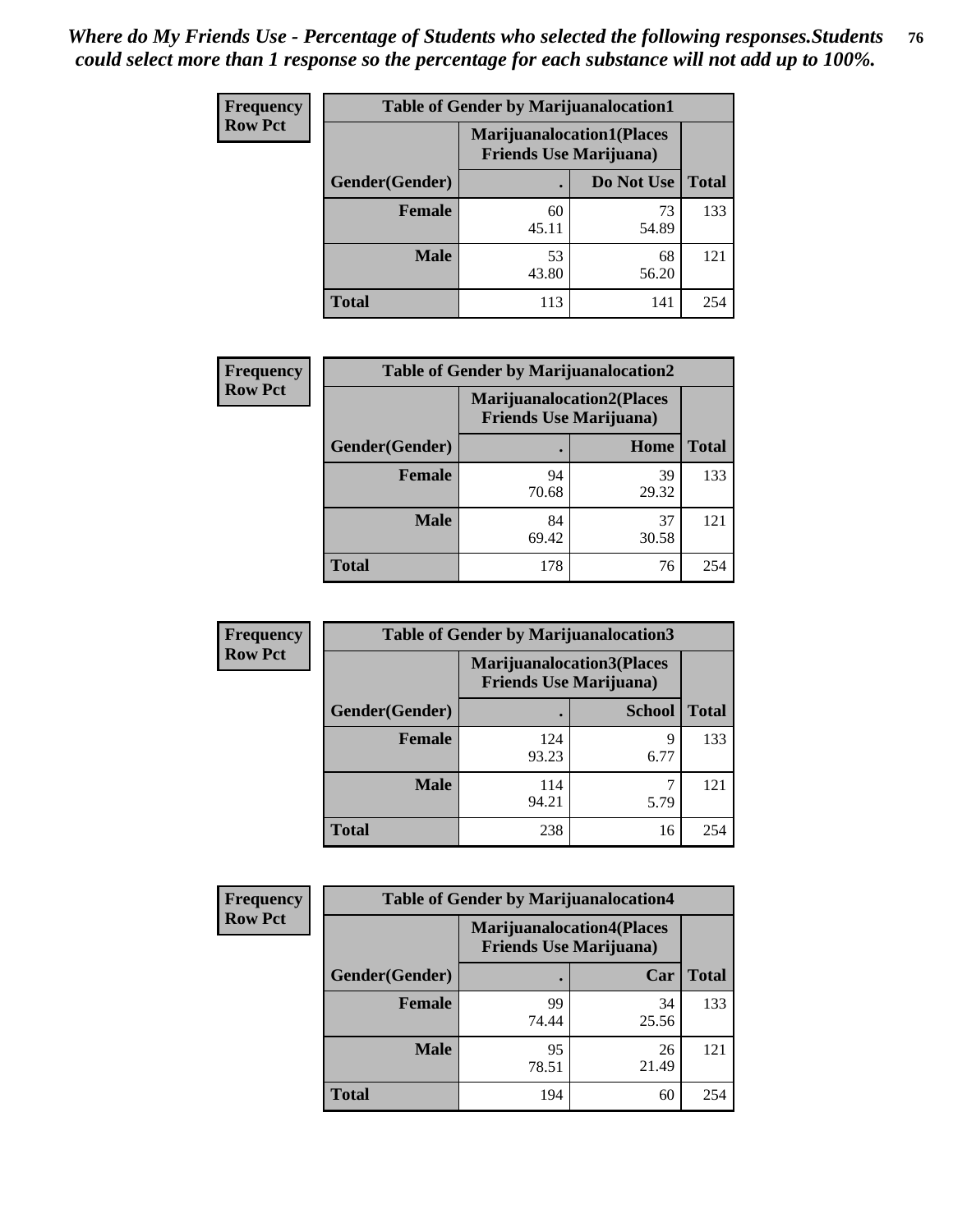| <b>Frequency</b> | <b>Table of Gender by Marijuanalocation5</b> |                                                                     |                                 |              |
|------------------|----------------------------------------------|---------------------------------------------------------------------|---------------------------------|--------------|
| <b>Row Pct</b>   |                                              | <b>Marijuanalocation5</b> (Places<br><b>Friends Use Marijuana</b> ) |                                 |              |
|                  | Gender(Gender)                               |                                                                     | <b>Friend's</b><br><b>House</b> | <b>Total</b> |
|                  | <b>Female</b>                                | 85<br>63.91                                                         | 48<br>36.09                     | 133          |
|                  | <b>Male</b>                                  | 86<br>71.07                                                         | 35<br>28.93                     | 121          |
|                  | <b>Total</b>                                 | 171                                                                 | 83                              | 254          |

| <b>Frequency</b> | <b>Table of Gender by Marijuanalocation6</b> |                                |                                  |              |  |
|------------------|----------------------------------------------|--------------------------------|----------------------------------|--------------|--|
| <b>Row Pct</b>   |                                              | <b>Friends Use Marijuana</b> ) | <b>Marijuanalocation6(Places</b> |              |  |
|                  | <b>Gender</b> (Gender)                       |                                | <b>Other</b>                     | <b>Total</b> |  |
|                  | <b>Female</b>                                | 101<br>75.94                   | 32<br>24.06                      | 133          |  |
|                  | <b>Male</b>                                  | 91<br>75.21                    | 30<br>24.79                      | 121          |  |
|                  | <b>Total</b>                                 | 192                            | 62                               | 254          |  |

| <b>Frequency</b> | <b>Table of Gender by Otherdruglocation1</b> |                                                                                |             |              |
|------------------|----------------------------------------------|--------------------------------------------------------------------------------|-------------|--------------|
| <b>Row Pct</b>   |                                              | <b>Otherdruglocation1(Places</b><br><b>Friends Use Other Illegal</b><br>Drugs) |             |              |
|                  | <b>Gender</b> (Gender)                       |                                                                                | Do Not Use  | <b>Total</b> |
|                  | <b>Female</b>                                | 36<br>27.07                                                                    | 97<br>72.93 | 133          |
|                  | <b>Male</b>                                  | 32<br>26.45                                                                    | 89<br>73.55 | 121          |
|                  | <b>Total</b>                                 | 68                                                                             | 186         | 254          |

| Frequency      | <b>Table of Gender by Otherdruglocation2</b> |                                                                                |             |              |
|----------------|----------------------------------------------|--------------------------------------------------------------------------------|-------------|--------------|
| <b>Row Pct</b> |                                              | <b>Otherdruglocation2(Places</b><br><b>Friends Use Other Illegal</b><br>Drugs) |             |              |
|                | Gender(Gender)                               |                                                                                | Home        | <b>Total</b> |
|                | <b>Female</b>                                | 112<br>84.21                                                                   | 21<br>15.79 | 133          |
|                | <b>Male</b>                                  | 106<br>87.60                                                                   | 15<br>12.40 | 121          |
|                | <b>Total</b>                                 | 218                                                                            | 36          | 254          |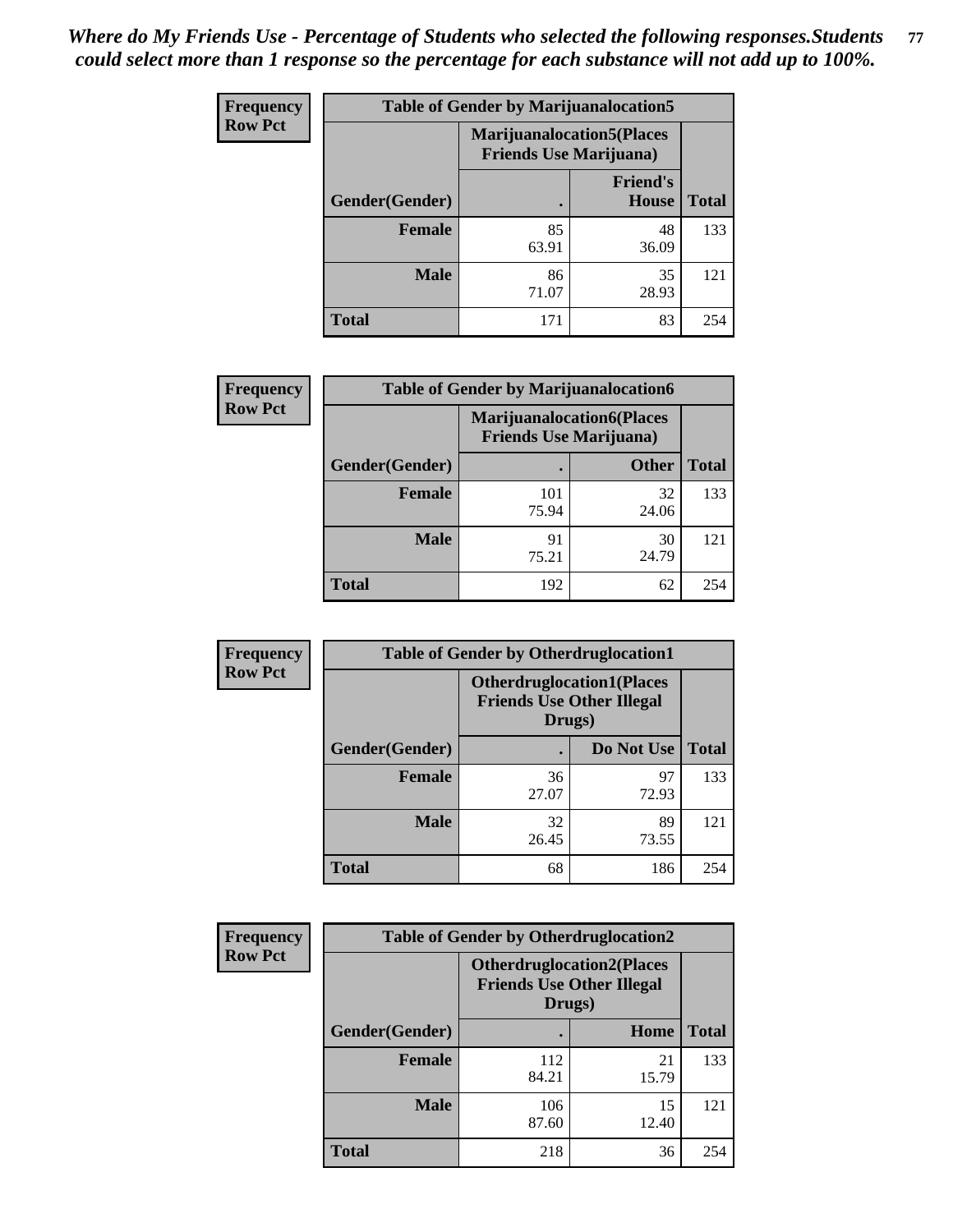| Frequency      | <b>Table of Gender by Otherdruglocation3</b> |                                                                                |               |              |
|----------------|----------------------------------------------|--------------------------------------------------------------------------------|---------------|--------------|
| <b>Row Pct</b> |                                              | <b>Otherdruglocation3(Places</b><br><b>Friends Use Other Illegal</b><br>Drugs) |               |              |
|                | Gender(Gender)                               |                                                                                | <b>School</b> | <b>Total</b> |
|                | <b>Female</b>                                | 128<br>96.24                                                                   | 3.76          | 133          |
|                | <b>Male</b>                                  | 115<br>95.04                                                                   | 6<br>4.96     | 121          |
|                | <b>Total</b>                                 | 243                                                                            | 11            | 254          |

| <b>Frequency</b> | <b>Table of Gender by Otherdruglocation4</b>                                   |              |             |              |
|------------------|--------------------------------------------------------------------------------|--------------|-------------|--------------|
| <b>Row Pct</b>   | <b>Otherdruglocation4(Places</b><br><b>Friends Use Other Illegal</b><br>Drugs) |              |             |              |
|                  | Gender(Gender)                                                                 |              | Car         | <b>Total</b> |
|                  | <b>Female</b>                                                                  | 116<br>87.22 | 17<br>12.78 | 133          |
|                  | <b>Male</b>                                                                    | 110<br>90.91 | 11<br>9.09  | 121          |
|                  | <b>Total</b>                                                                   | 226          | 28          | 254          |

| Frequency      | <b>Table of Gender by Otherdruglocation5</b> |              |                                                                                |              |
|----------------|----------------------------------------------|--------------|--------------------------------------------------------------------------------|--------------|
| <b>Row Pct</b> |                                              |              | <b>Otherdruglocation5(Places</b><br><b>Friends Use Other Illegal</b><br>Drugs) |              |
|                | Gender(Gender)                               |              | <b>Friend's</b><br><b>House</b>                                                | <b>Total</b> |
|                | <b>Female</b>                                | 113<br>84.96 | 20<br>15.04                                                                    | 133          |
|                | <b>Male</b>                                  | 103<br>85.12 | 18<br>14.88                                                                    | 121          |
|                | <b>Total</b>                                 | 216          | 38                                                                             | 254          |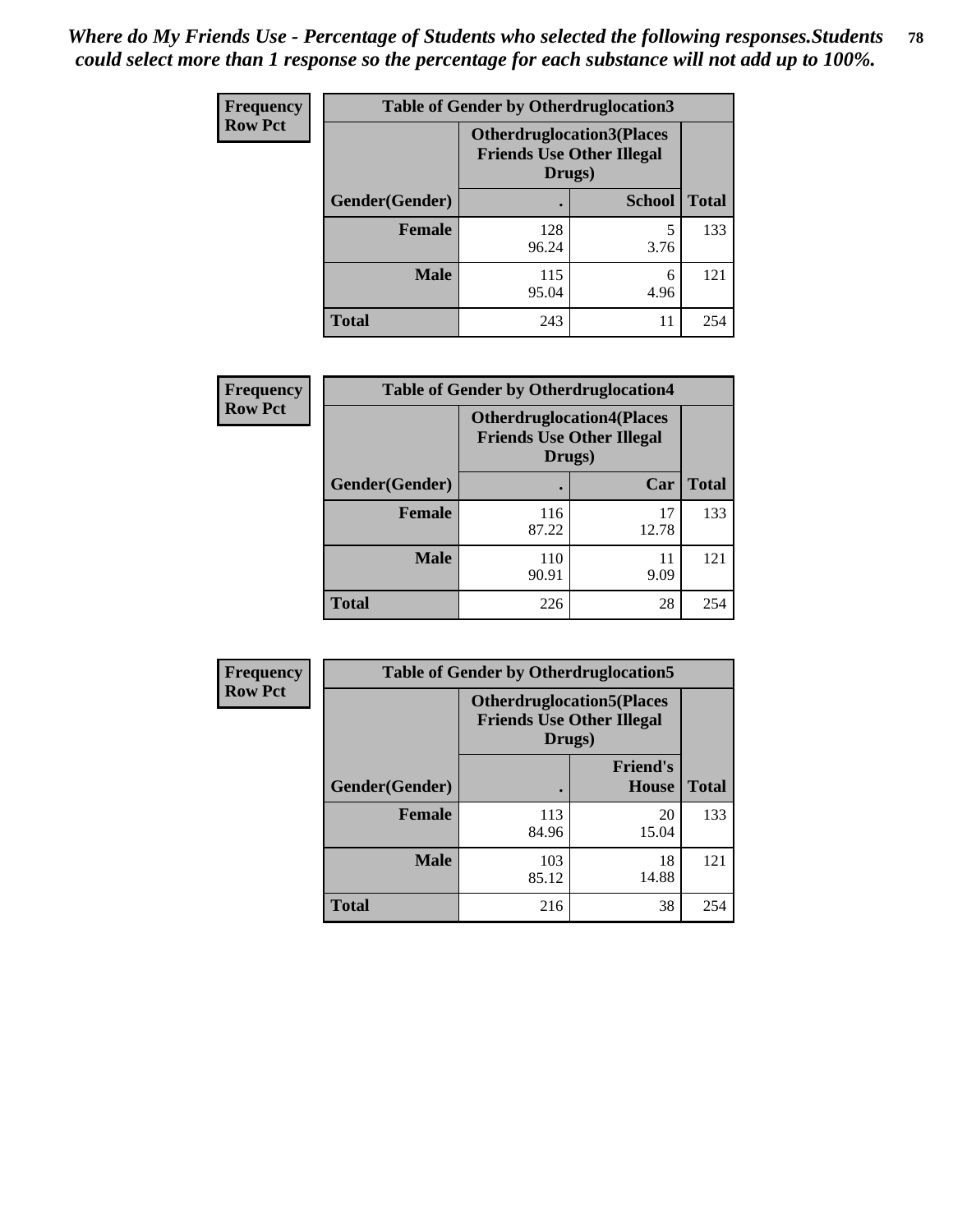| Frequency      | <b>Table of Gender by Otherdruglocation6</b> |                                            |                                  |              |
|----------------|----------------------------------------------|--------------------------------------------|----------------------------------|--------------|
| <b>Row Pct</b> |                                              | <b>Friends Use Other Illegal</b><br>Drugs) | <b>Otherdruglocation6(Places</b> |              |
|                | Gender(Gender)                               |                                            | <b>Other</b>                     | <b>Total</b> |
|                | <b>Female</b>                                | 110<br>82.71                               | 23<br>17.29                      | 133          |
|                | <b>Male</b>                                  | 102<br>84.30                               | 19<br>15.70                      | 121          |
|                | <b>Total</b>                                 | 212                                        | 42                               | 254          |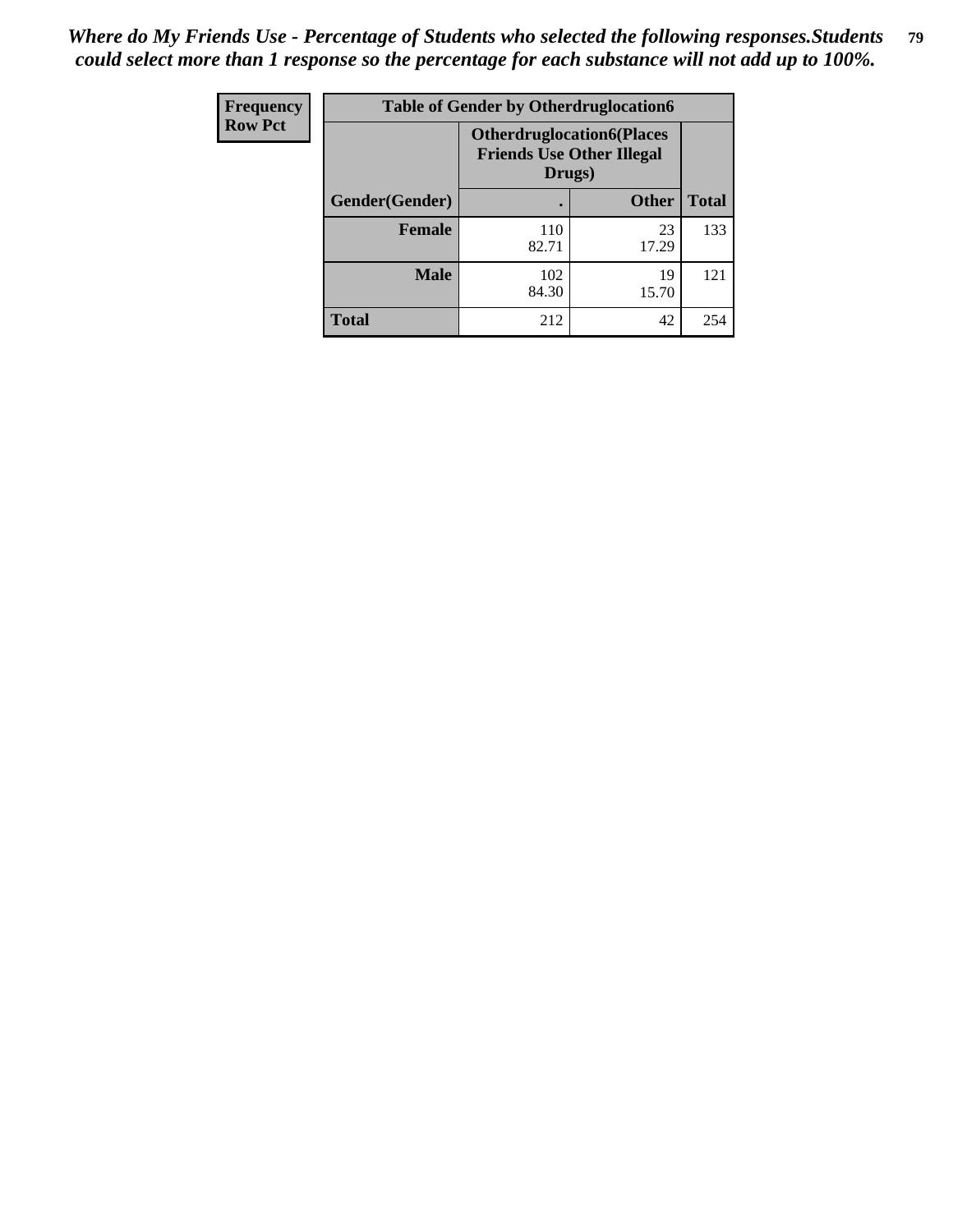| <b>Frequency</b> | <b>Table of Gender by Alcoholtime1</b> |                                                          |                      |              |
|------------------|----------------------------------------|----------------------------------------------------------|----------------------|--------------|
| <b>Row Pct</b>   |                                        | <b>Alcoholtime1(Times</b><br><b>Friends Use Alcohol)</b> |                      |              |
|                  | Gender(Gender)                         | $\bullet$                                                | Do Not<br><b>Use</b> | <b>Total</b> |
|                  | <b>Female</b>                          | 91<br>68.42                                              | 42<br>31.58          | 133          |
|                  | <b>Male</b>                            | 87<br>71.90                                              | 34<br>28.10          | 121          |
|                  | <b>Total</b>                           | 178                                                      | 76                   | 254          |

| Frequency      | <b>Table of Gender by Alcoholtime2</b> |                                                          |                            |              |
|----------------|----------------------------------------|----------------------------------------------------------|----------------------------|--------------|
| <b>Row Pct</b> |                                        | <b>Alcoholtime2(Times</b><br><b>Friends Use Alcohol)</b> |                            |              |
|                | Gender(Gender)                         |                                                          | <b>On Way</b><br>to School | <b>Total</b> |
|                | <b>Female</b>                          | 117<br>87.97                                             | 16<br>12.03                | 133          |
|                | <b>Male</b>                            | 112<br>92.56                                             | 9<br>7.44                  | 121          |
|                | Total                                  | 229                                                      | 25                         | 254          |

| Frequency      | <b>Table of Gender by Alcoholtime3</b> |                                                          |                                |              |
|----------------|----------------------------------------|----------------------------------------------------------|--------------------------------|--------------|
| <b>Row Pct</b> |                                        | <b>Alcoholtime3(Times</b><br><b>Friends Use Alcohol)</b> |                                |              |
|                | Gender(Gender)                         |                                                          | <b>During</b><br><b>School</b> | <b>Total</b> |
|                | <b>Female</b>                          | 124<br>93.23                                             | 9<br>6.77                      | 133          |
|                | <b>Male</b>                            | 115<br>95.04                                             | 6<br>4.96                      | 121          |
|                | <b>Total</b>                           | 239                                                      | 15                             | 254          |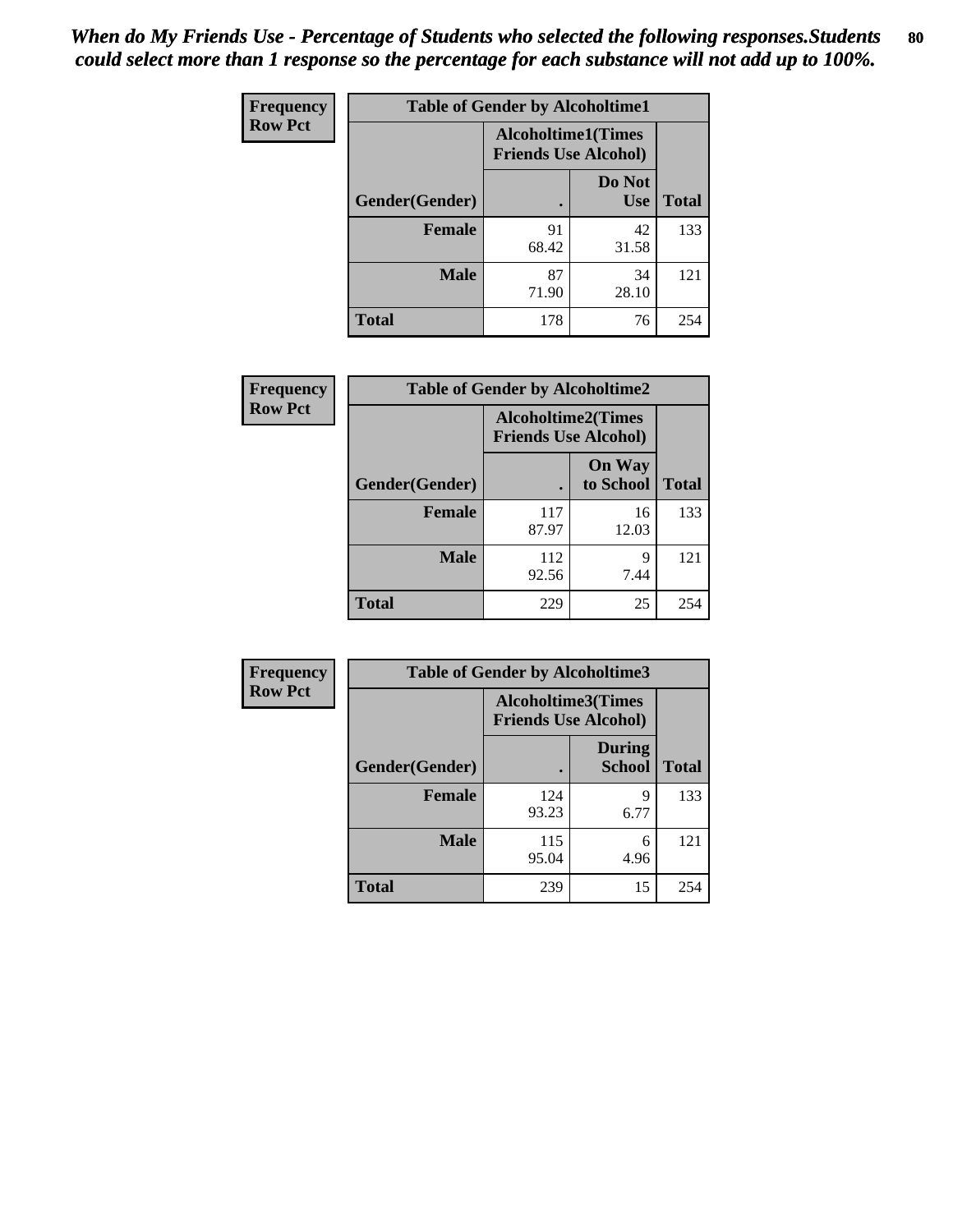*When do My Friends Use - Percentage of Students who selected the following responses.Students could select more than 1 response so the percentage for each substance will not add up to 100%.* **81**

| <b>Frequency</b> | <b>Table of Gender by Alcoholtime4</b> |                           |                                                |              |
|------------------|----------------------------------------|---------------------------|------------------------------------------------|--------------|
| <b>Row Pct</b>   |                                        | <b>Alcoholtime4(Times</b> | <b>Friends Use Alcohol)</b>                    |              |
|                  | Gender(Gender)                         |                           | <b>On Way</b><br>Home<br>From<br><b>School</b> | <b>Total</b> |
|                  | <b>Female</b>                          | 121<br>90.98              | 12<br>9.02                                     | 133          |
|                  | <b>Male</b>                            | 109<br>90.08              | 12<br>9.92                                     | 121          |
|                  | <b>Total</b>                           | 230                       | 24                                             | 254          |

| <b>Frequency</b> |                |                                                          | <b>Table of Gender by Alcoholtime5</b> |              |
|------------------|----------------|----------------------------------------------------------|----------------------------------------|--------------|
| <b>Row Pct</b>   |                | <b>Alcoholtime5(Times</b><br><b>Friends Use Alcohol)</b> |                                        |              |
|                  | Gender(Gender) |                                                          | <b>Weeknights</b>                      | <b>Total</b> |
|                  | <b>Female</b>  | 104<br>78.20                                             | 29<br>21.80                            | 133          |
|                  | <b>Male</b>    | 90<br>74.38                                              | 31<br>25.62                            | 121          |
|                  | <b>Total</b>   | 194                                                      | 60                                     | 254          |

| <b>Frequency</b> | <b>Table of Gender by Alcoholtime6</b> |             |                                                          |              |
|------------------|----------------------------------------|-------------|----------------------------------------------------------|--------------|
| <b>Row Pct</b>   |                                        |             | <b>Alcoholtime6(Times</b><br><b>Friends Use Alcohol)</b> |              |
|                  | Gender(Gender)                         |             | <b>Weekends</b>                                          | <b>Total</b> |
|                  | Female                                 | 40<br>30.08 | 93<br>69.92                                              | 133          |
|                  | <b>Male</b>                            | 38<br>31.40 | 83<br>68.60                                              | 121          |
|                  | <b>Total</b>                           | 78          | 176                                                      | 254          |

| <b>Frequency</b> | <b>Table of Gender by Tobaccotime1</b> |                                                          |                      |              |
|------------------|----------------------------------------|----------------------------------------------------------|----------------------|--------------|
| <b>Row Pct</b>   |                                        | <b>Tobaccotime1(Times</b><br><b>Friends Use Tobacco)</b> |                      |              |
|                  | Gender(Gender)                         |                                                          | Do Not<br><b>Use</b> | <b>Total</b> |
|                  | <b>Female</b>                          | 59<br>44.36                                              | 74<br>55.64          | 133          |
|                  | <b>Male</b>                            | 78<br>64.46                                              | 43<br>35.54          | 121          |
|                  | <b>Total</b>                           | 137                                                      | 117                  | 254          |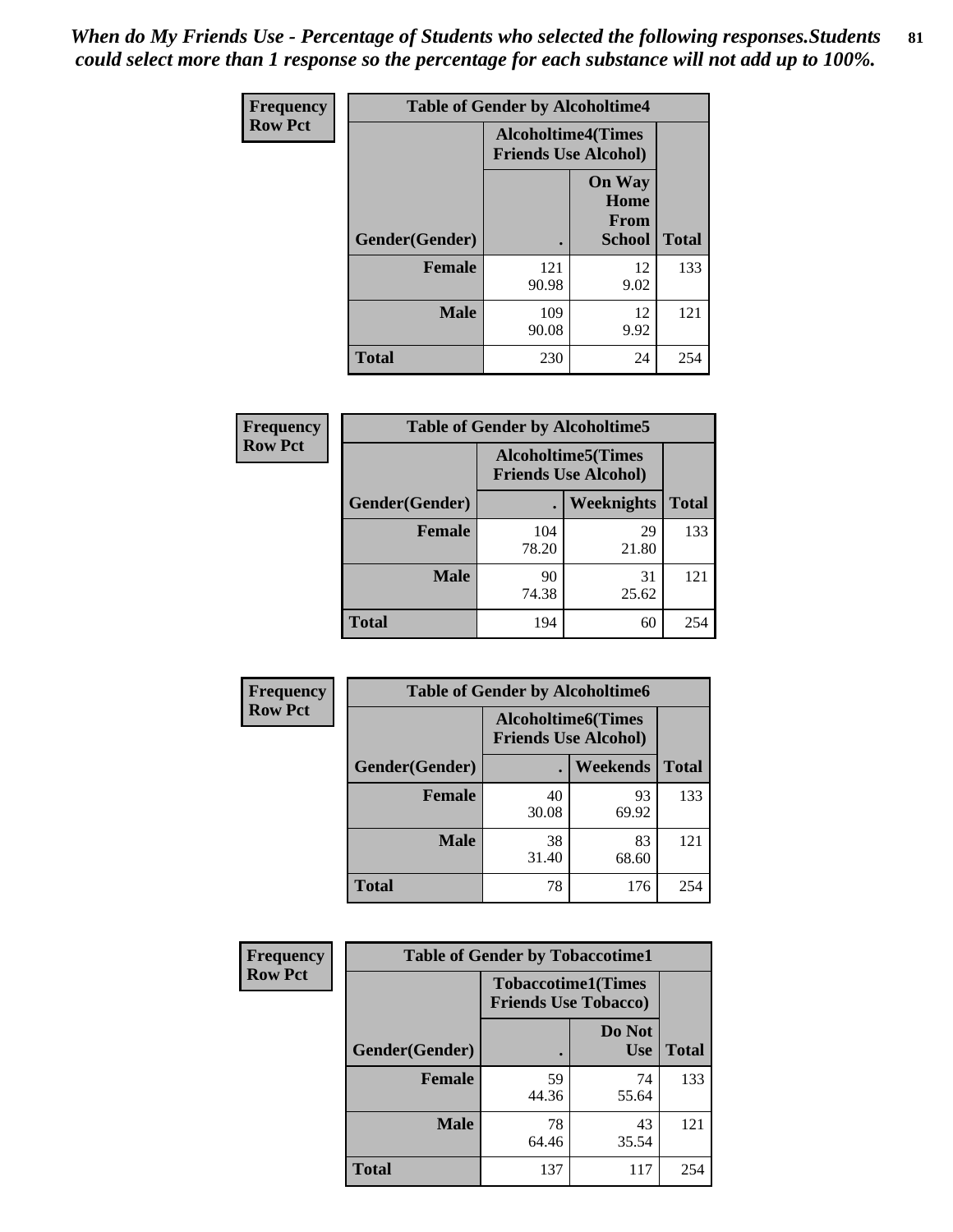| <b>Frequency</b> | <b>Table of Gender by Tobaccotime2</b> |                                                          |                            |              |
|------------------|----------------------------------------|----------------------------------------------------------|----------------------------|--------------|
| <b>Row Pct</b>   |                                        | <b>Tobaccotime2(Times</b><br><b>Friends Use Tobacco)</b> |                            |              |
|                  | Gender(Gender)                         |                                                          | <b>On Way</b><br>to School | <b>Total</b> |
|                  | <b>Female</b>                          | 99<br>74.44                                              | 34<br>25.56                | 133          |
|                  | <b>Male</b>                            | 91<br>75.21                                              | 30<br>24.79                | 121          |
|                  | <b>Total</b>                           | 190                                                      | 64                         | 254          |

| <b>Frequency</b> | <b>Table of Gender by Tobaccotime3</b> |                                                          |                                |              |
|------------------|----------------------------------------|----------------------------------------------------------|--------------------------------|--------------|
| <b>Row Pct</b>   |                                        | <b>Tobaccotime3(Times</b><br><b>Friends Use Tobacco)</b> |                                |              |
|                  | Gender(Gender)                         |                                                          | <b>During</b><br><b>School</b> | <b>Total</b> |
|                  | <b>Female</b>                          | 130<br>97.74                                             | 3<br>2.26                      | 133          |
|                  | <b>Male</b>                            | 107<br>88.43                                             | 14<br>11.57                    | 121          |
|                  | <b>Total</b>                           | 237                                                      | 17                             | 254          |

| Frequency      | <b>Table of Gender by Tobaccotime4</b> |                                                          |                                                       |              |
|----------------|----------------------------------------|----------------------------------------------------------|-------------------------------------------------------|--------------|
| <b>Row Pct</b> |                                        | <b>Tobaccotime4(Times</b><br><b>Friends Use Tobacco)</b> |                                                       |              |
|                | Gender(Gender)                         |                                                          | <b>On Way</b><br>Home<br><b>From</b><br><b>School</b> | <b>Total</b> |
|                | <b>Female</b>                          | 121<br>90.98                                             | 12<br>9.02                                            | 133          |
|                | <b>Male</b>                            | 109<br>90.08                                             | 12<br>9.92                                            | 121          |
|                | <b>Total</b>                           | 230                                                      | 24                                                    | 254          |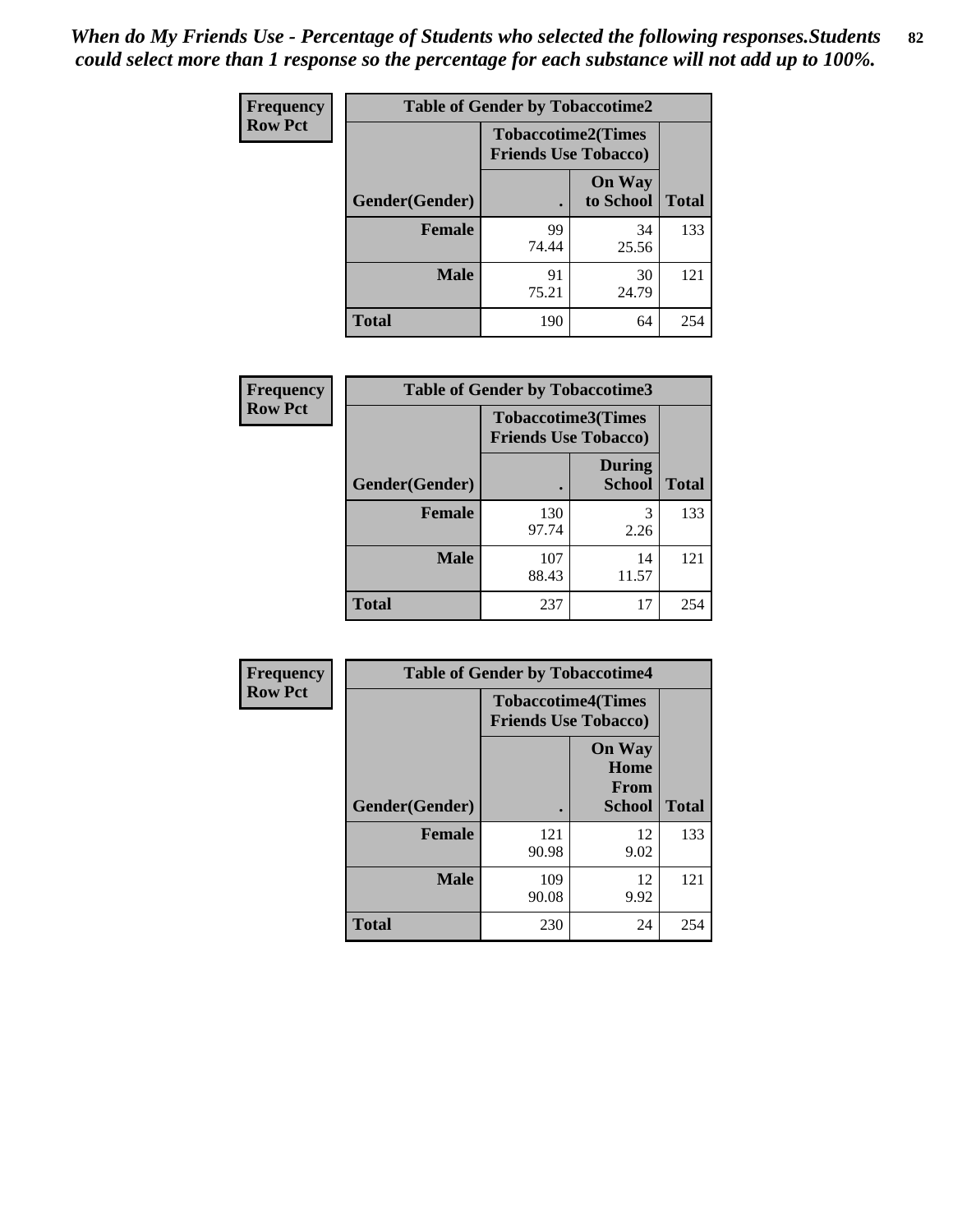| <b>Frequency</b> | <b>Table of Gender by Tobaccotime5</b> |             |                                                           |              |  |
|------------------|----------------------------------------|-------------|-----------------------------------------------------------|--------------|--|
| <b>Row Pct</b>   |                                        |             | <b>Tobaccotime5</b> (Times<br><b>Friends Use Tobacco)</b> |              |  |
|                  | Gender(Gender)                         |             | Weeknights                                                | <b>Total</b> |  |
|                  | <b>Female</b>                          | 91<br>68.42 | 42<br>31.58                                               | 133          |  |
|                  | <b>Male</b>                            | 73<br>60.33 | 48<br>39.67                                               | 121          |  |
|                  | <b>Total</b>                           | 164         | 90                                                        | 254          |  |

| <b>Frequency</b> | <b>Table of Gender by Tobaccotime6</b> |                                                          |                 |              |
|------------------|----------------------------------------|----------------------------------------------------------|-----------------|--------------|
| <b>Row Pct</b>   |                                        | <b>Tobaccotime6(Times</b><br><b>Friends Use Tobacco)</b> |                 |              |
|                  | Gender(Gender)                         |                                                          | <b>Weekends</b> | <b>Total</b> |
|                  | Female                                 | 74<br>55.64                                              | 59<br>44.36     | 133          |
|                  | <b>Male</b>                            | 48<br>39.67                                              | 73<br>60.33     | 121          |
|                  | <b>Total</b>                           | 122                                                      | 132             | 254          |

| <b>Frequency</b> | <b>Table of Gender by Marijuanatime1</b> |                                |                             |              |
|------------------|------------------------------------------|--------------------------------|-----------------------------|--------------|
| <b>Row Pct</b>   |                                          | <b>Friends Use Marijuana</b> ) | <b>Marijuanatime1(Times</b> |              |
|                  | Gender(Gender)                           |                                | Do Not Use                  | <b>Total</b> |
|                  | <b>Female</b>                            | 55<br>41.35                    | 78<br>58.65                 | 133          |
|                  | <b>Male</b>                              | 56<br>46.28                    | 65<br>53.72                 | 121          |
|                  | <b>Total</b>                             | 111                            | 143                         | 254          |

| <b>Frequency</b> | <b>Table of Gender by Marijuanatime2</b> |                                                               |                            |              |
|------------------|------------------------------------------|---------------------------------------------------------------|----------------------------|--------------|
| <b>Row Pct</b>   |                                          | <b>Marijuanatime2(Times</b><br><b>Friends Use Marijuana</b> ) |                            |              |
|                  | Gender(Gender)                           |                                                               | On Way to<br><b>School</b> | <b>Total</b> |
|                  | Female                                   | 114<br>85.71                                                  | 19<br>14.29                | 133          |
|                  | <b>Male</b>                              | 107<br>88.43                                                  | 14<br>11.57                | 121          |
|                  | <b>Total</b>                             | 221                                                           | 33                         | 254          |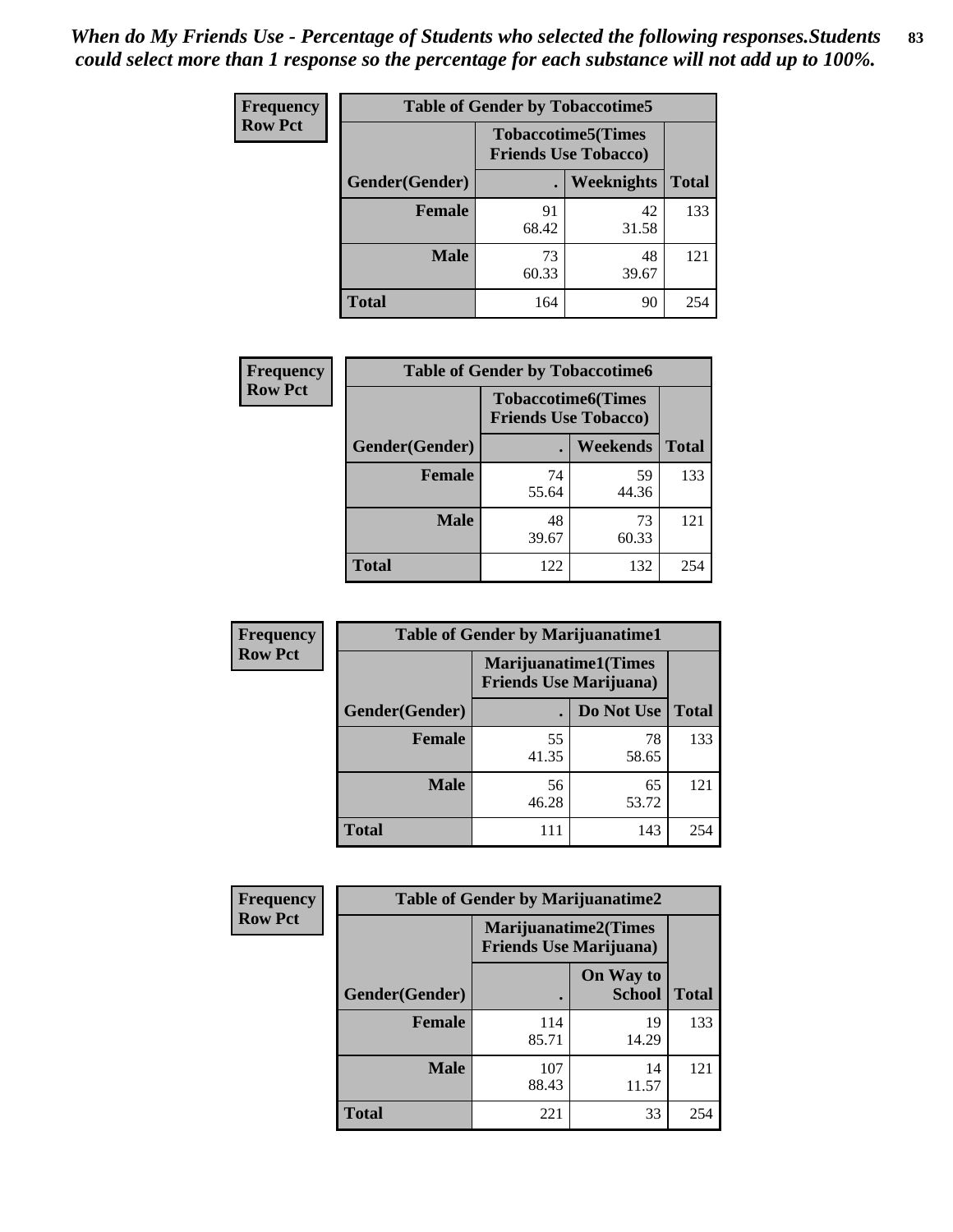*When do My Friends Use - Percentage of Students who selected the following responses.Students could select more than 1 response so the percentage for each substance will not add up to 100%.* **84**

| <b>Frequency</b> | Table of Gender by Marijuanatime3 |                                                        |                                |              |
|------------------|-----------------------------------|--------------------------------------------------------|--------------------------------|--------------|
| <b>Row Pct</b>   |                                   | Marijuanatime3(Times<br><b>Friends Use Marijuana</b> ) |                                |              |
|                  | Gender(Gender)                    |                                                        | <b>During</b><br><b>School</b> | <b>Total</b> |
|                  | <b>Female</b>                     | 130<br>97.74                                           | 3<br>2.26                      | 133          |
|                  | <b>Male</b>                       | 115<br>95.04                                           | 6<br>4.96                      | 121          |
|                  | <b>Total</b>                      | 245                                                    | 9                              | 254          |

| Frequency      | <b>Table of Gender by Marijuanatime4</b> |              |                                                               |              |
|----------------|------------------------------------------|--------------|---------------------------------------------------------------|--------------|
| <b>Row Pct</b> |                                          |              | <b>Marijuanatime4(Times</b><br><b>Friends Use Marijuana</b> ) |              |
|                |                                          |              | <b>On Way</b><br>Home<br>From                                 |              |
|                | <b>Gender</b> (Gender)                   |              | <b>School</b>                                                 | <b>Total</b> |
|                | <b>Female</b>                            | 115<br>86.47 | 18<br>13.53                                                   | 133          |
|                | <b>Male</b>                              | 107<br>88.43 | 14<br>11.57                                                   | 121          |
|                | <b>Total</b>                             | 222          | 32                                                            | 254          |

| Frequency      | <b>Table of Gender by Marijuanatime5</b> |                                                                |             |              |  |
|----------------|------------------------------------------|----------------------------------------------------------------|-------------|--------------|--|
| <b>Row Pct</b> |                                          | <b>Marijuanatime5</b> (Times<br><b>Friends Use Marijuana</b> ) |             |              |  |
|                | Gender(Gender)                           |                                                                | Weeknights  | <b>Total</b> |  |
|                | <b>Female</b>                            | 101<br>75.94                                                   | 32<br>24.06 | 133          |  |
|                | <b>Male</b>                              | 89<br>73.55                                                    | 32<br>26.45 | 121          |  |
|                | <b>Total</b>                             | 190                                                            | 64          | 254          |  |

| <b>Frequency</b> | <b>Table of Gender by Marijuanatime6</b> |                                                               |                 |              |  |
|------------------|------------------------------------------|---------------------------------------------------------------|-----------------|--------------|--|
| <b>Row Pct</b>   |                                          | <b>Marijuanatime6(Times</b><br><b>Friends Use Marijuana</b> ) |                 |              |  |
|                  | Gender(Gender)                           |                                                               | <b>Weekends</b> | <b>Total</b> |  |
|                  | <b>Female</b>                            | 76<br>57.14                                                   | 57<br>42.86     | 133          |  |
|                  | <b>Male</b>                              | 70<br>57.85                                                   | 51<br>42.15     | 121          |  |
|                  | <b>Total</b>                             | 146                                                           | 108             | 254          |  |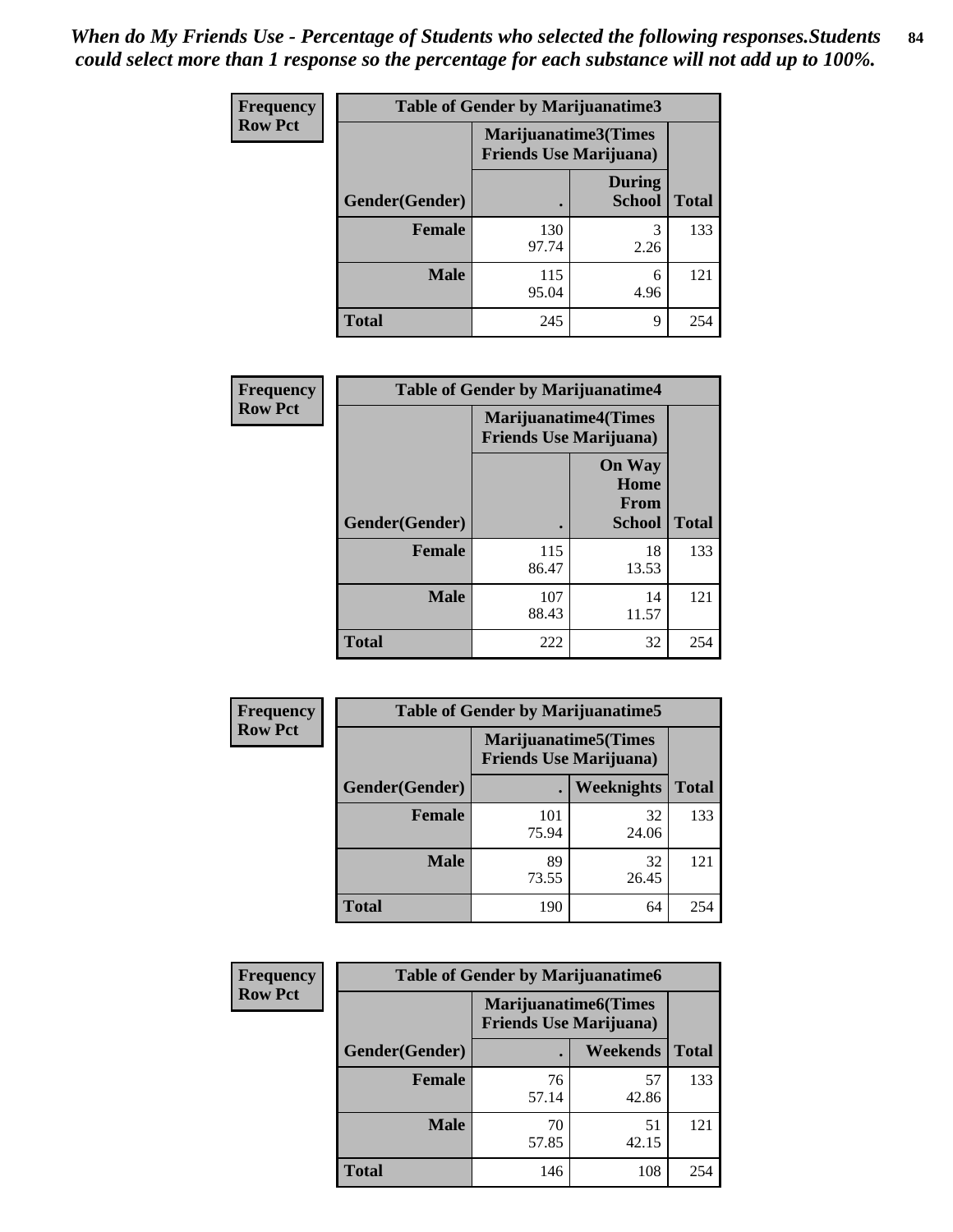*When do My Friends Use - Percentage of Students who selected the following responses.Students could select more than 1 response so the percentage for each substance will not add up to 100%.* **85**

| <b>Frequency</b> | <b>Table of Gender by Otherdrugtime1</b> |                        |                                                         |     |
|------------------|------------------------------------------|------------------------|---------------------------------------------------------|-----|
| <b>Row Pct</b>   |                                          | <b>Illegal Drugs</b> ) | <b>Otherdrugtime1(Times</b><br><b>Friends Use Other</b> |     |
|                  | Gender(Gender)                           |                        | Do Not Use   Total                                      |     |
|                  | <b>Female</b>                            | 30<br>22.56            | 103<br>77.44                                            | 133 |
|                  | <b>Male</b>                              | 30<br>24.79            | 91<br>75.21                                             | 121 |
|                  | <b>Total</b>                             | 60                     | 194                                                     | 254 |

| Frequency      | <b>Table of Gender by Otherdrugtime2</b> |                                                    |                             |              |
|----------------|------------------------------------------|----------------------------------------------------|-----------------------------|--------------|
| <b>Row Pct</b> |                                          | <b>Friends Use Other</b><br><b>Illegal Drugs</b> ) | <b>Otherdrugtime2(Times</b> |              |
|                | Gender(Gender)                           |                                                    | On Way to<br><b>School</b>  | <b>Total</b> |
|                | <b>Female</b>                            | 125<br>93.98                                       | 8<br>6.02                   | 133          |
|                | <b>Male</b>                              | 115<br>95.04                                       | 6<br>4.96                   | 121          |
|                | <b>Total</b>                             | 240                                                | 14                          | 254          |

| Frequency      | <b>Table of Gender by Otherdrugtime3</b> |                        |                                                         |              |
|----------------|------------------------------------------|------------------------|---------------------------------------------------------|--------------|
| <b>Row Pct</b> |                                          | <b>Illegal Drugs</b> ) | <b>Otherdrugtime3(Times</b><br><b>Friends Use Other</b> |              |
|                | Gender(Gender)                           |                        | <b>During</b><br><b>School</b>                          | <b>Total</b> |
|                | <b>Female</b>                            | 129<br>96.99           | 4<br>3.01                                               | 133          |
|                | <b>Male</b>                              | 118<br>97.52           | 3<br>2.48                                               | 121          |
|                | <b>Total</b>                             | 247                    | 7                                                       | 254          |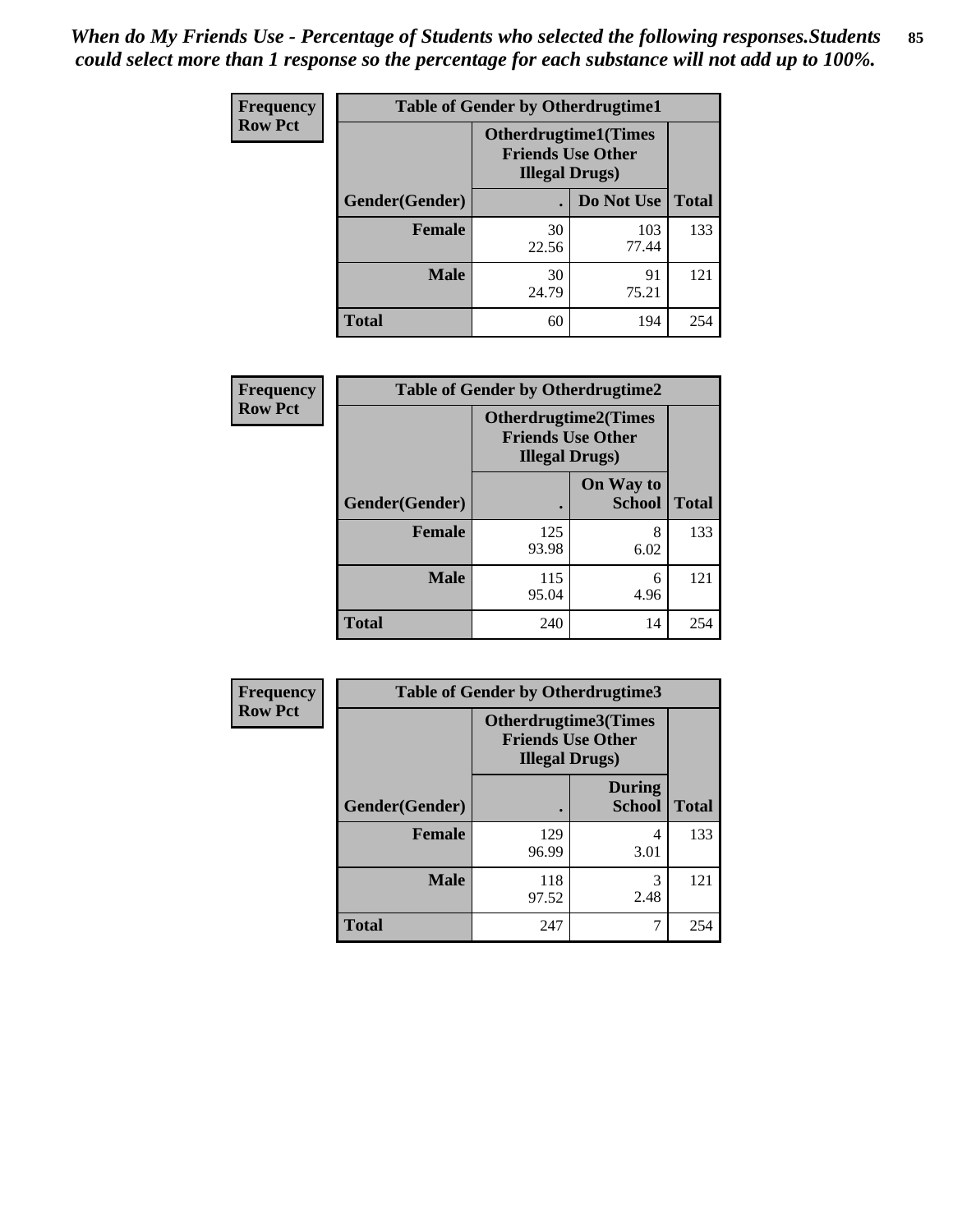*When do My Friends Use - Percentage of Students who selected the following responses.Students could select more than 1 response so the percentage for each substance will not add up to 100%.* **86**

| <b>Frequency</b> | <b>Table of Gender by Otherdrugtime4</b> |                                                                                   |                                                |              |
|------------------|------------------------------------------|-----------------------------------------------------------------------------------|------------------------------------------------|--------------|
| <b>Row Pct</b>   |                                          | <b>Otherdrugtime4(Times</b><br><b>Friends Use Other</b><br><b>Illegal Drugs</b> ) |                                                |              |
|                  | Gender(Gender)                           |                                                                                   | <b>On Way</b><br>Home<br><b>From</b><br>School | <b>Total</b> |
|                  | <b>Female</b>                            | 123<br>92.48                                                                      | 10<br>7.52                                     | 133          |
|                  | <b>Male</b>                              | 112<br>92.56                                                                      | 9<br>7.44                                      | 121          |
|                  | <b>Total</b>                             | 235                                                                               | 19                                             | 254          |

| Frequency      | <b>Table of Gender by Otherdrugtime5</b> |                                                                                    |                   |              |
|----------------|------------------------------------------|------------------------------------------------------------------------------------|-------------------|--------------|
| <b>Row Pct</b> |                                          | <b>Otherdrugtime5</b> (Times<br><b>Friends Use Other</b><br><b>Illegal Drugs</b> ) |                   |              |
|                | Gender(Gender)                           |                                                                                    | <b>Weeknights</b> | <b>Total</b> |
|                | <b>Female</b>                            | 119<br>89.47                                                                       | 14<br>10.53       | 133          |
|                | <b>Male</b>                              | 103<br>85.12                                                                       | 18<br>14.88       | 121          |
|                | <b>Total</b>                             | 222                                                                                | 32                | 254          |

| Frequency      | <b>Table of Gender by Otherdrugtime6</b> |                                                                                   |             |              |  |
|----------------|------------------------------------------|-----------------------------------------------------------------------------------|-------------|--------------|--|
| <b>Row Pct</b> |                                          | <b>Otherdrugtime6(Times</b><br><b>Friends Use Other</b><br><b>Illegal Drugs</b> ) |             |              |  |
|                | Gender(Gender)                           |                                                                                   | Weekends    | <b>Total</b> |  |
|                | <b>Female</b>                            | 101<br>75.94                                                                      | 32<br>24.06 | 133          |  |
|                | <b>Male</b>                              | 94<br>77.69                                                                       | 27<br>22.31 | 121          |  |
|                | <b>Total</b>                             | 195                                                                               | 59          | 254          |  |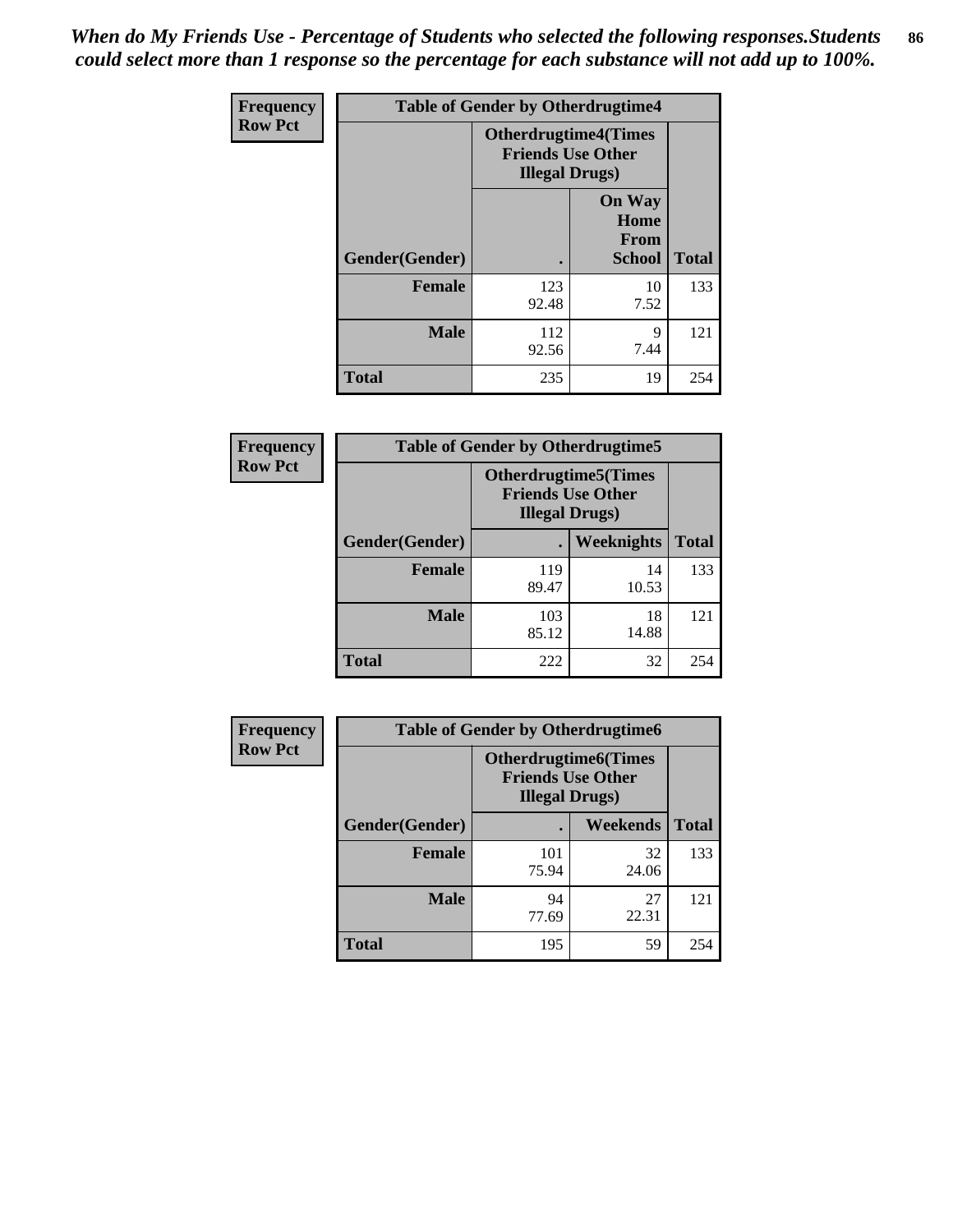## *Other Questions* **87**

| <b>Frequency</b> | <b>Table of Gender by Educationalcohol</b> |                                                                                                                                       |                |              |  |
|------------------|--------------------------------------------|---------------------------------------------------------------------------------------------------------------------------------------|----------------|--------------|--|
| <b>Row Pct</b>   |                                            | <b>Educationalcohol</b> (I<br>have been taught<br>about alcohol,<br>tobacco,<br>and other drugs<br>within the last year<br>at school) |                |              |  |
|                  | Gender(Gender)                             | <b>Yes</b>                                                                                                                            | N <sub>0</sub> | <b>Total</b> |  |
|                  | <b>Female</b>                              | 101<br>75.94                                                                                                                          | 32<br>24.06    | 133          |  |
|                  | <b>Male</b>                                | 86<br>71.07                                                                                                                           | 35<br>28.93    | 121          |  |
|                  | <b>Total</b>                               | 187                                                                                                                                   | 67             | 254          |  |

| Frequency      | <b>Table of Gender by Rodedrinking</b> |                                                                                                                     |                |              |  |
|----------------|----------------------------------------|---------------------------------------------------------------------------------------------------------------------|----------------|--------------|--|
| <b>Row Pct</b> |                                        | Rodedrinking(In<br>the past 30 days I<br>have ridden in a<br>car with a driver<br>who had been<br>drinking alcohol) |                |              |  |
|                | Gender(Gender)                         | Yes                                                                                                                 | N <sub>0</sub> | <b>Total</b> |  |
|                | <b>Female</b>                          | 33<br>24.81                                                                                                         | 100<br>75.19   | 133          |  |
|                | <b>Male</b>                            | 25<br>20.66                                                                                                         | 96<br>79.34    | 121          |  |
|                | <b>Total</b>                           | 58                                                                                                                  | 196            | 254          |  |

| Frequency      | <b>Table of Gender by Drugsschool</b> |                                                                                                                                     |                |              |  |
|----------------|---------------------------------------|-------------------------------------------------------------------------------------------------------------------------------------|----------------|--------------|--|
| <b>Row Pct</b> |                                       | <b>Drugsschool</b> (During<br>the past 12 months,<br>I have been offered,<br>sold,<br>or given illegal drugs<br>on school property) |                |              |  |
|                | Gender(Gender)                        | Yes                                                                                                                                 | N <sub>0</sub> | <b>Total</b> |  |
|                | <b>Female</b>                         | 11<br>8.27                                                                                                                          | 122<br>91.73   | 133          |  |
|                | <b>Male</b>                           | 25<br>20.66                                                                                                                         | 96<br>79.34    | 121          |  |
|                | <b>Total</b>                          | 36                                                                                                                                  | 218            | 254          |  |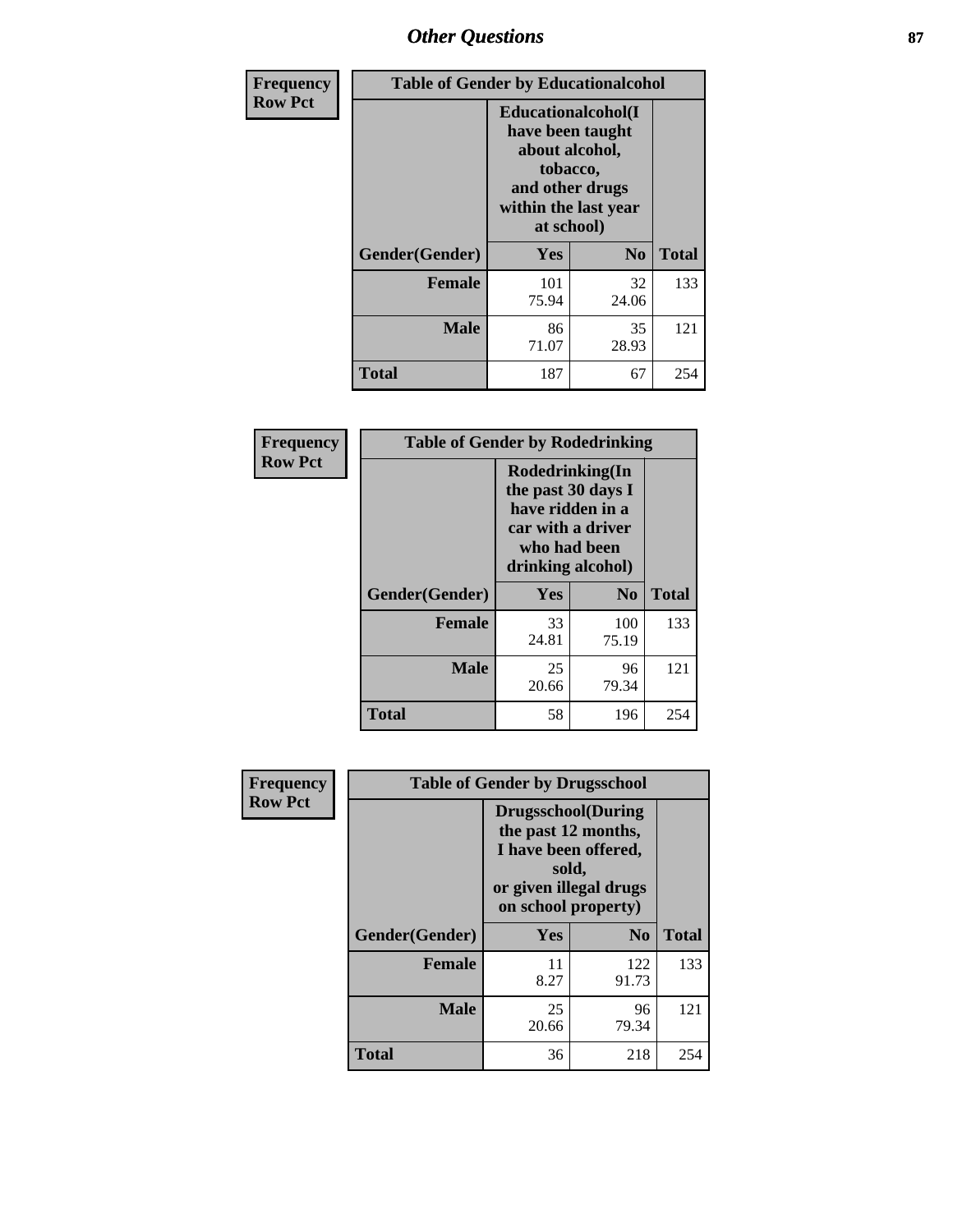### *Other Questions* **88**

**Frequency Row Pct**

| <b>Table of Gender by Bingedrinking</b> |                         |                                                                                                         |                   |                        |                        |                               |                        |              |
|-----------------------------------------|-------------------------|---------------------------------------------------------------------------------------------------------|-------------------|------------------------|------------------------|-------------------------------|------------------------|--------------|
|                                         |                         | Bingedrinking(I have drunk five or more<br>drinks of alcohol at one sitting during the<br>last 30 days) |                   |                        |                        |                               |                        |              |
| <b>Gender</b> (Gender)                  | $\bf{0}$<br><b>Davs</b> | 1 or<br>2<br>days                                                                                       | 3 to<br>5<br>days | 6 to<br>9<br>days      | 10<br>to<br>19<br>days | <b>20</b><br>to<br>29<br>days | All<br>30<br>days      | <b>Total</b> |
| <b>Female</b>                           | 108<br>81.20            | 12<br>9.02                                                                                              | 5<br>3.76         | $\mathfrak{D}$<br>1.50 | $\mathfrak{D}$<br>1.50 | 2<br>1.50                     | $\mathfrak{D}$<br>1.50 | 133          |
| <b>Male</b>                             | 88<br>72.73             | 12<br>9.92                                                                                              | 7<br>5.79         | $\mathfrak{D}$<br>1.65 | 4<br>3.31              | 4<br>3.31                     | $\overline{4}$<br>3.31 | 121          |
| <b>Total</b>                            | 196                     | 24                                                                                                      | 12                | 4                      | 6                      | 6                             | 6                      | 254          |

| Frequency      | <b>Table of Gender by Educationaids</b> |                                                                                                 |             |              |  |
|----------------|-----------------------------------------|-------------------------------------------------------------------------------------------------|-------------|--------------|--|
| <b>Row Pct</b> |                                         | <b>Educationaids</b> (I<br>have been taught<br>about HIV/AIDS<br>at school in the<br>past year) |             |              |  |
|                | Gender(Gender)                          | Yes                                                                                             | $\bf N_0$   | <b>Total</b> |  |
|                | <b>Female</b>                           | 92<br>69.17                                                                                     | 41<br>30.83 | 133          |  |
|                | <b>Male</b>                             | 90<br>74.38                                                                                     | 31<br>25.62 | 121          |  |
|                | <b>Total</b>                            | 182                                                                                             | 72          | 254          |  |

| <b>Frequency</b> | <b>Table of Gender by Suicideconsider</b> |                 |                |              |  |
|------------------|-------------------------------------------|-----------------|----------------|--------------|--|
| <b>Row Pct</b>   |                                           | Suicideconsider |                |              |  |
|                  | Gender(Gender)                            | Yes             | N <sub>0</sub> | <b>Total</b> |  |
|                  | <b>Female</b>                             | 10<br>7.52      | 123<br>92.48   | 133          |  |
|                  | <b>Male</b>                               | 14<br>11.57     | 107<br>88.43   | 121          |  |
|                  | <b>Total</b>                              | 24              | 230            | 254          |  |